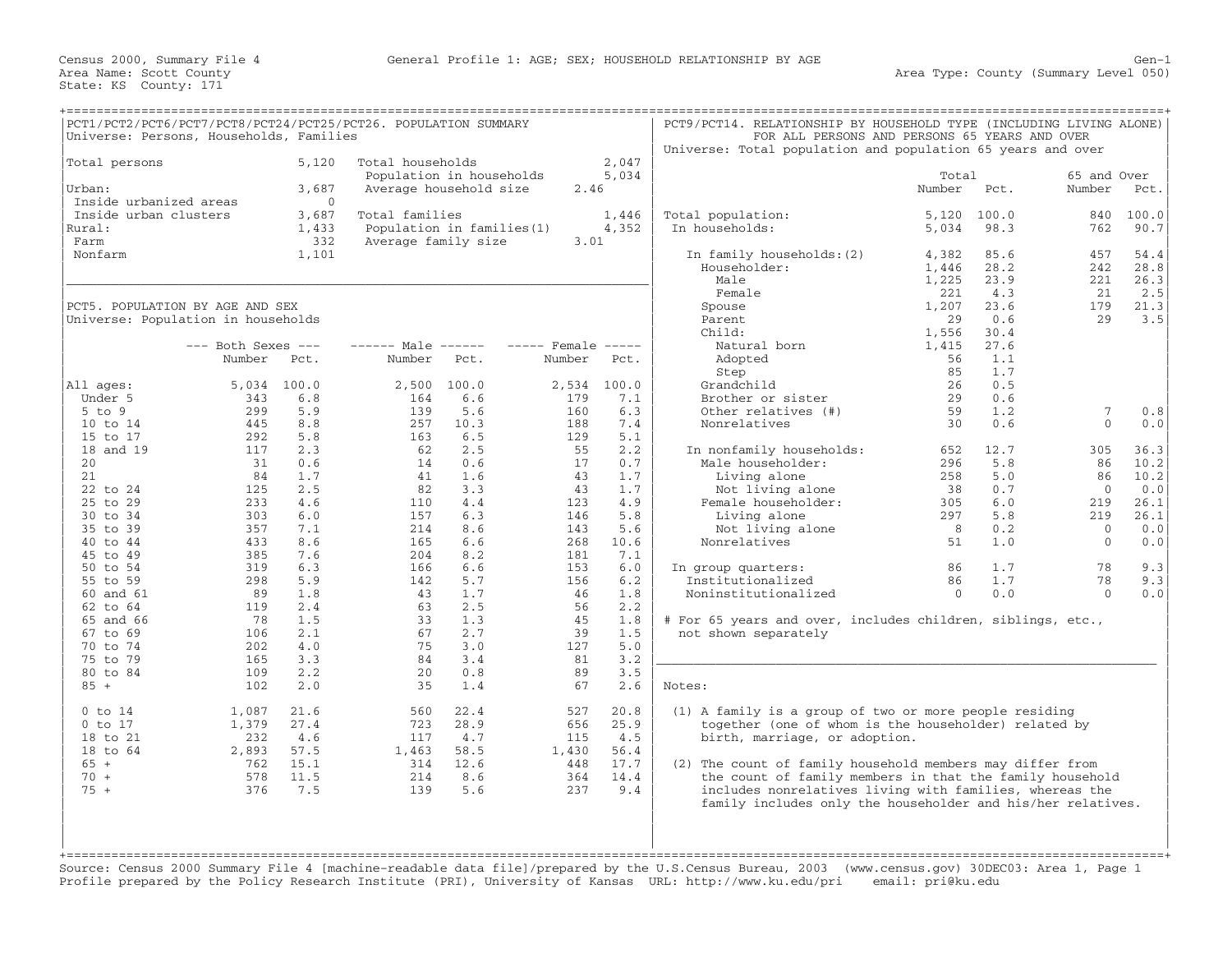| $ PCT3/PCT4$ . | . DETAILED AGE BY SEX (INCLUDING MEDIANS) |  |  |  |
|----------------|-------------------------------------------|--|--|--|
|                |                                           |  |  |  |
|                | Universe: Total Population                |  |  |  |

|                        | Total      | Pct.       | Male      | Female       |                | Total     | Pct.       | Male           | Female            |                         | Total                | Pct.                  | Male                 | Female                        |
|------------------------|------------|------------|-----------|--------------|----------------|-----------|------------|----------------|-------------------|-------------------------|----------------------|-----------------------|----------------------|-------------------------------|
| 0 to<br>$\overline{4}$ | 343        | 6.7        | 164       | 179          | 40 to 44       | 433       | 8.5        | 165            | 268               | 80 to 84                | 130                  | 2.5                   | 20                   | 110                           |
| $\mathbf{0}$           | 92         | 1.8        | 37        | 55           | 40             | 94        | 1.8        | 16             | 78                | 80                      | 38                   | 0.7                   | 14                   | 24                            |
| $\mathbf{1}$           | 28         | 0.5        | 20        | 8            | 41             | 71        | 1.4        | 48             | 23                | 81                      | 8                    | 0.2                   | $\Omega$             | 8                             |
| 2                      | 86         | 1.7        | 28        | 58           | 42             | 101       | 2.0        | 39             | 62                | 82                      | 29                   | 0.6                   | $\mathbf{0}$         | 29                            |
| 3                      | 49         | 1.0        | 38        | 11           | 43             | 102       | 2.0        | 35             | 67                | 83                      | 32                   | 0.6                   | $\Omega$             | 32                            |
| 4<br>$5$ to<br>9       | 88<br>299  | 1.7<br>5.8 | 41<br>139 | 47<br>160    | 44<br>45 to 49 | 65<br>385 | 1.3<br>7.5 | 27<br>204      | 38<br>181         | 84<br>85 to 89          | 23<br>95             | 0.4<br>1.9            | 6<br>21              | $17$<br>74                    |
| 5                      | 65         | 1.3        | 32        | 33           | 45             | 86        | 1.7        | 51             | 35                | 85                      | 24                   | 0.5                   | 6                    | 18                            |
| 6                      | 26         | 0.5        | 10        | 16           | 46             | 138       | 2.7        | 54             | 84                | 86                      | 23                   | 0.4                   | 7                    | 16                            |
| 7                      | 80         | 1.6        | 41        | 39           | 47             | 68        | 1.3        | 40             | 28                | 87                      | 18                   | 0.4                   | $\Omega$             | 18                            |
| 8                      | 69         | 1.3        | 33        | 36           | 48             | 30        | 0.6        | 30             | $\mathbf{0}$      | 88                      | 30                   | 0.6                   | 8                    | 22                            |
| 9                      | 59         | 1.2        | 23        | 36           | 49             | 63        | 1.2        | 29             | 34                | 89                      | $\mathbf{0}$         | 0.0                   | $\mathbf{0}$         | $\mathbf 0$                   |
| 10 to 14               | 445        | 8.7        | 257       | 188          | 50 to 54       | 319       | 6.2        | 166            | 153               | 90 to 94                | 56                   | 1.1                   | 49                   | $\overline{7}$                |
| 10                     | 99         | 1.9        | 58        | 41           | 50             | 59        | 1.2        | 36             | 23                | 90                      | $\Omega$             | 0.0                   | $\Omega$<br>$\Omega$ | $\mathbf 0$                   |
| 11<br>12               | 105<br>81  | 2.1<br>1.6 | 57<br>44  | 48<br>37     | 51<br>52       | 85<br>120 | 1.7<br>2.3 | 38<br>84       | 47<br>36          | 91<br>92                | $\overline{0}$<br>56 | 0.0<br>1.1            | 49                   | $\mathbf 0$<br>$\overline{7}$ |
| 13                     | 117        | 2.3        | 76        | 41           | 53             | 27        | 0.5        | 8              | 19                | 93                      | $\Omega$             | 0.0                   | $\Omega$             | $\mathbf 0$                   |
| 14                     | 43         | 0.8        | 22        | 21           | 54             | 28        | 0.5        | $\mathbf 0$    | 28                | 94                      | $\mathbf{0}$         | 0.0                   | $\Omega$             | $\mathbf 0$                   |
| 15 to 19               | 409        | 8.0        | 225       | 184          | 55 to 59       | 298       | 5.8        | 142            | 156               | 95 to 99                | 8                    | 0.2                   | $\Omega$             | 8                             |
| 15                     | 112        | 2.2        | 42        | 70           | 55             | 37        | 0.7        | 9              | 28                | 95                      | $\Omega$             | 0.0                   | $\Omega$             | $\overline{0}$                |
| 16                     | 82         | 1.6        | 64        | 18           | 56             | 55        | 1.1        | 27             | 28                | 96                      | $\mathbf{0}$         | 0.0                   | $\Omega$             | $\mathbf 0$                   |
| 17                     | 98         | 1.9        | 57        | 41           | 57             | 96        | 1.9        | 45             | 51                | 97                      | 8                    | 0.2                   | $\Omega$             | 8                             |
| 18                     | 82         | 1.6        | 54        | 28           | 58             | 43        | 0.8        | 33             | 10                | 98                      | $\mathbf{0}$         | 0.0                   | $\Omega$             | $\mathbf{0}$                  |
| 19<br>20 to 24         | 35<br>248  | 0.7<br>4.8 | 8<br>145  | 27<br>103    | 59<br>60 to 64 | 67<br>208 | 1.3<br>4.1 | 28<br>106      | 39<br>102         | 99<br>$100 - 104$       | $\Omega$<br>$\Omega$ | 0.0<br>0.0            | $\Omega$<br>$\Omega$ | $\mathbf{0}$<br>$\mathbf{0}$  |
| 20                     | 31         | 0.6        | 14        | 17           | 60             | 35        | 0.7        | 26             | 9                 | $105 - 109$             | $\Omega$             | ${\bf 0}$ . ${\bf 0}$ | $\Omega$             | $\mathbf 0$                   |
| 21                     | 84         | 1.6        | 41        | 43           | 61             | 54        | 1.1        | 17             | 37                | $110 +$                 | $\Omega$             | 0.0                   | $\Omega$             | $\Omega$                      |
| 22                     | 26         | 0.5        | 15        | 11           | 62             | 37        | 0.7        | 19             | 18                |                         |                      |                       |                      |                               |
| 23                     | 63         | 1.2        | 31        | 32           | 63             | 54        | 1.1        | 35             | 19                |                         |                      |                       |                      |                               |
| 24                     | 44         | 0.9        | 44        | $\mathbf{0}$ | 64             | 28        | 0.5        | 9              | 19                | $0$ to $17$             | 1,379                | 26.9                  | 723                  | 656                           |
| 25 to 29               | 233        | 4.6        | 110       | 123          | 65 to 69       | 184       | 3.6        | 100            | 84                | 5 to 17                 | 1,036                | 20.2                  | 559                  | 477                           |
| 25                     | 61         | 1.2        | 36        | 25           | 65             | 47        | 0.9        | 24             | 23                | 18 to 21                | 232                  | 4.5                   | 117                  | 115                           |
| 26<br>27               | 26<br>73   | 0.5<br>1.4 | 16<br>25  | 10<br>48     | 66<br>67       | 31<br>32  | 0.6<br>0.6 | 9<br>16        | 22<br>16          | 18 to 24<br>18<br>to 64 | 365<br>2,901         | 7.1<br>56.7           | 207<br>1,471         | 158<br>1,430                  |
| 28                     | 50         | 1.0        | 27        | 23           | 68             | 42        | 0.8        | 34             | 8                 | 25 to 64                | 2,536                | 49.5                  | 1,264                | 1,272                         |
| 29                     | 23         | 0.4        | 6         | 17           | 69             | 32        | 0.6        | 17             | 15                | $60 +$                  | 1,048                | 20.5                  | 455                  | 593                           |
| 30 to 34               | 303        | 5.9        | 157       | 146          | 70 to 74       | 202       | 3.9        | 75             | 127               | $65 +$                  | 840                  | 16.4                  | 349                  | 491                           |
| 30                     | 31         | 0.6        | 17        | 14           | 70             | 15        | 0.3        | $\mathbf{0}$   | 15                | $70 +$                  | 656                  | 12.8                  | 249                  | 407                           |
| 31                     | 56         | 1.1        | 9         | 47           | 71             | 74        | 1.4        | 15             | 59                | $75 +$                  | 454                  | 8.9                   | 174                  | 280                           |
| 32                     | 73         | 1.4        | 56        | 17           | 72             | 23        | 0.4        | 16             | $7\phantom{.0}$   | $80 +$                  | 289                  | 5.6                   | 90                   | 199                           |
| 33                     | 42         | 0.8        | 19        | 23           | 73             | 73        | 1.4        | 35             | 38                | $85 +$                  | 159                  | 3.1                   | 70                   | 89                            |
| 34                     | 101        | 2.0        | 56        | 45           | 74             | 17        | 0.3        | 9              | 8                 | $90 +$                  | 64                   | 1.3                   | 49                   | 15                            |
| 35 to 39<br>35         | 357<br>102 | 7.0<br>2.0 | 214<br>55 | 143<br>47    | 75 to 79<br>75 | 165<br>26 | 3.2<br>0.5 | 84<br>26       | 81<br>$\mathbf 0$ |                         |                      |                       |                      |                               |
| 36                     | 36         | 0.7        | 26        | 10           | 76             | 66        | 1.3        | 19             | 47                | All ages                | 5,120 100.0          |                       | 2,543                | 2,577                         |
| 37                     | 61         | 1.2        | 37        | 24           | 77             | 35        | 0.7        | 26             | 9                 |                         |                      |                       |                      |                               |
| 38                     | 75         | 1.5        | 43        | 32           | 78             | 16        | 0.3        | $\overline{0}$ | 16                | Median age              | Both sexes           |                       | Male                 | Female                        |
| 39                     | 83         | 1.6        | 53        | 30           | 79             | 22        | 0.4        | 13             | 9                 | By Sex                  | 39.1                 |                       | 36.8                 | 40.8                          |
|                        |            |            |           |              |                |           |            |                |                   |                         |                      |                       |                      |                               |
|                        |            |            |           |              |                |           |            |                |                   |                         |                      |                       |                      |                               |
|                        |            |            |           |              |                |           |            |                |                   |                         |                      |                       |                      |                               |

Source: Census 2000 Summary File 4 [machine−readable data file]/prepared by the U.S.Census Bureau, 2003 (www.census.gov) 30DEC03: Area 1, Page 2 Profile prepared by the Policy Research Institute (PRI), University of Kansas URL: http://www.ku.edu/pri email: pri@ku.edu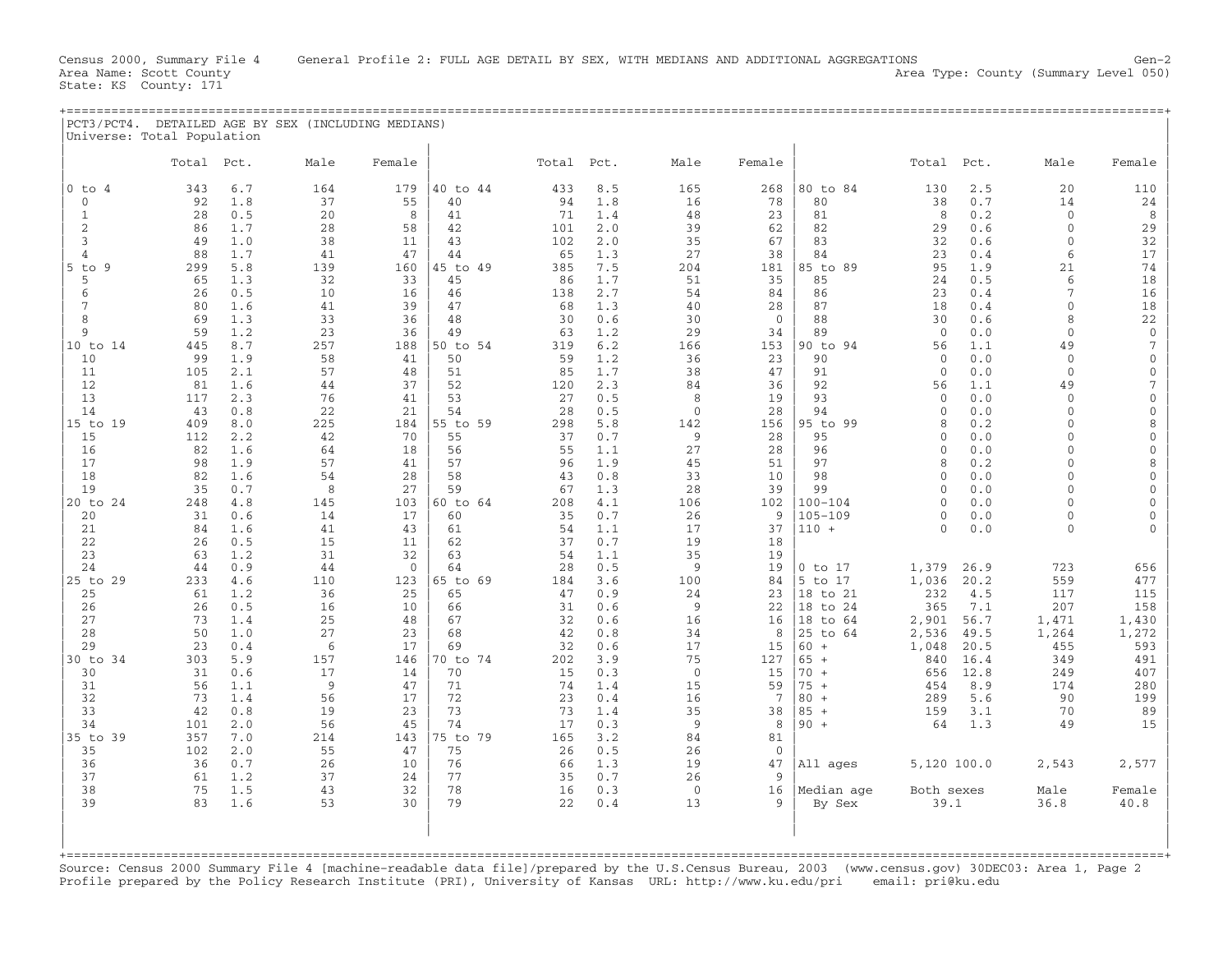Census 2000, Summary File 4 General Profile 3: RELATIONSHIP BY AGE BY HOUSEHOLD TYPE (UNDER 18); UNMARRIED PARTNERS Gen-3<br>Area Name: Scott County Level 050) Area Type: County (Summary Level 050) State: KS County: 171

| PCT13. RELATIONSHIP BY AGE FOR THE POPULATION UNDER 18 YEARS<br>Universe: Population under 18 years                                                                                                                                                                |       |               |                        |      |                                         |                               |                                                                                                                                                                                                                                                                                                                                                         |                |                                                                             |                                              |
|--------------------------------------------------------------------------------------------------------------------------------------------------------------------------------------------------------------------------------------------------------------------|-------|---------------|------------------------|------|-----------------------------------------|-------------------------------|---------------------------------------------------------------------------------------------------------------------------------------------------------------------------------------------------------------------------------------------------------------------------------------------------------------------------------------------------------|----------------|-----------------------------------------------------------------------------|----------------------------------------------|
|                                                                                                                                                                                                                                                                    |       |               |                        |      |                                         |                               |                                                                                                                                                                                                                                                                                                                                                         |                |                                                                             |                                              |
|                                                                                                                                                                                                                                                                    |       |               |                        |      |                                         |                               |                                                                                                                                                                                                                                                                                                                                                         |                |                                                                             |                                              |
|                                                                                                                                                                                                                                                                    | Total |               |                        |      |                                         |                               |                                                                                                                                                                                                                                                                                                                                                         |                |                                                                             | - Institution- Noninstitution<br>alized Pop. |
| Under 18 years:                                                                                                                                                                                                                                                    |       |               |                        |      |                                         |                               |                                                                                                                                                                                                                                                                                                                                                         | $\circ$        | $\Omega$                                                                    | $\Omega$                                     |
|                                                                                                                                                                                                                                                                    |       |               |                        |      |                                         |                               |                                                                                                                                                                                                                                                                                                                                                         | $\overline{0}$ | $\mathbf{0}$                                                                | $\mathbf 0$                                  |
|                                                                                                                                                                                                                                                                    |       |               |                        |      |                                         |                               |                                                                                                                                                                                                                                                                                                                                                         |                | $\Omega$<br>$\Omega$                                                        | $\mathbf{0}$                                 |
|                                                                                                                                                                                                                                                                    |       |               |                        |      |                                         |                               |                                                                                                                                                                                                                                                                                                                                                         |                | $\Omega$                                                                    | $\mathbf 0$<br>$\mathbf 0$                   |
|                                                                                                                                                                                                                                                                    |       |               |                        |      |                                         |                               |                                                                                                                                                                                                                                                                                                                                                         |                | $\Omega$                                                                    | $\mathbb O$                                  |
|                                                                                                                                                                                                                                                                    |       |               |                        |      |                                         |                               |                                                                                                                                                                                                                                                                                                                                                         |                | $\mathbf{0}$                                                                | $\mathsf{O}\xspace$                          |
|                                                                                                                                                                                                                                                                    |       |               |                        |      |                                         |                               |                                                                                                                                                                                                                                                                                                                                                         |                | $\begin{bmatrix} 0 \\ 0 \\ 0 \\ 0 \\ 0 \\ 0 \\ 0 \end{bmatrix}$<br>$\Omega$ | $\mathbf{O}$                                 |
| % Under 3 years<br>% 3 and 4 years<br>% 5 years<br>% 5 years<br>% 6 to 11 years<br>% 12 and 13 years<br>% 12 and 13 years<br>% 14.4%<br>% 14.4%<br>% 14.4%<br>% 14.4%<br>% 14.4%<br>% 14.4%<br>% 14.4%<br>% 14.4%<br>% 14.4%<br>% 15 to 17 years<br>% 21.2%<br>21. |       |               |                        |      |                                         |                               | $\begin{array}{cccccccc} 14.3\frac{8}{8} & 29.5\frac{8}{8} & 11.1\frac{8}{8} & .& \frac{8}{8} & .& \frac{8}{8} \\ 9.1\frac{8}{8} & 29.5\frac{8}{8} & 0.0\frac{8}{8} & .& \frac{8}{8} & .& \frac{8}{8} \\ 4.3\frac{8}{8} & 14.8\frac{8}{8} & 0.0\frac{8}{8} & .& \frac{8}{8} & .& \frac{8}{8} \\ 33.0\frac{8}{8} & 0.0\frac{8}{8} & 0.0\frac{8}{8} & .&$ |                |                                                                             | . %                                          |
|                                                                                                                                                                                                                                                                    |       |               |                        |      |                                         |                               |                                                                                                                                                                                                                                                                                                                                                         |                |                                                                             | . $%$                                        |
|                                                                                                                                                                                                                                                                    |       |               |                        |      |                                         |                               |                                                                                                                                                                                                                                                                                                                                                         |                |                                                                             | . $%$                                        |
|                                                                                                                                                                                                                                                                    |       |               |                        |      |                                         |                               |                                                                                                                                                                                                                                                                                                                                                         |                |                                                                             | . $\frac{6}{6}$                              |
|                                                                                                                                                                                                                                                                    |       |               |                        |      |                                         |                               |                                                                                                                                                                                                                                                                                                                                                         |                |                                                                             | . $%$                                        |
|                                                                                                                                                                                                                                                                    |       |               |                        |      |                                         |                               |                                                                                                                                                                                                                                                                                                                                                         |                |                                                                             | . $%$                                        |
|                                                                                                                                                                                                                                                                    |       |               |                        |      |                                         |                               |                                                                                                                                                                                                                                                                                                                                                         |                |                                                                             | . %                                          |
| PCT12. RELATIONSHIP BY HOUSEHOLD TYPE FOR THE POPULATION<br>UNDER 18 YEARS<br>Universe: Population under 18 years                                                                                                                                                  |       |               |                        |      | Universe: Households                    |                               | PCT11. HOUSEHOLDS BY TYPE AND PRESENCE OF PERSONS UNDER 18 YEARS                                                                                                                                                                                                                                                                                        |                | People                                                                      | Households With<br>No People                 |
|                                                                                                                                                                                                                                                                    |       | Number        |                        | Pct. |                                         |                               |                                                                                                                                                                                                                                                                                                                                                         | Total          | Under 18                                                                    | Under 18                                     |
| Total population under 18 years:                                                                                                                                                                                                                                   |       | $1,379$ 100.0 |                        |      | Total households:<br>Family households: |                               |                                                                                                                                                                                                                                                                                                                                                         | 2,047<br>1,446 | 722<br>719                                                                  | 1,325<br>727                                 |
| In households:                                                                                                                                                                                                                                                     |       |               | 1,379 100.0            |      |                                         |                               | Married-couple families                                                                                                                                                                                                                                                                                                                                 | 1,219          | 537                                                                         | 682                                          |
| Householder or spouse                                                                                                                                                                                                                                              |       |               | $\overline{0}$         | 0.0  |                                         |                               |                                                                                                                                                                                                                                                                                                                                                         |                | 182                                                                         | 45                                           |
| Related child:                                                                                                                                                                                                                                                     |       | 1,370         |                        | 99.3 |                                         |                               | Married-couple families 1,219<br>Other families: 227<br>Male householder, no wife present 57<br>Female householder, no husband present 170                                                                                                                                                                                                              |                | 41                                                                          | 16                                           |
| Own child:                                                                                                                                                                                                                                                         |       | 1,309         |                        | 94.9 |                                         |                               |                                                                                                                                                                                                                                                                                                                                                         |                | 141                                                                         | 29                                           |
| In married-couple family 1,054<br>In other family: 255                                                                                                                                                                                                             |       |               |                        | 76.4 |                                         |                               |                                                                                                                                                                                                                                                                                                                                                         |                |                                                                             |                                              |
| In other family:<br>n other family:<br>Male householder, no wife                                                                                                                                                                                                   |       |               | $255$ $18.5$<br>31 2.2 |      | Nonfamily households:                   |                               |                                                                                                                                                                                                                                                                                                                                                         |                | $\overline{\mathbf{3}}$<br>601<br>296                                       | 598                                          |
| Female householder, no husband 224                                                                                                                                                                                                                                 |       |               |                        | 16.2 | Male householder<br>Female householder  |                               |                                                                                                                                                                                                                                                                                                                                                         | 305            | $\overline{1}$<br>$\overline{2}$                                            | 295<br>303                                   |
| Other relatives:                                                                                                                                                                                                                                                   |       |               | 61                     | 4.4  |                                         |                               |                                                                                                                                                                                                                                                                                                                                                         |                |                                                                             |                                              |
| Grandchild                                                                                                                                                                                                                                                         |       |               | 26                     | 1.9  |                                         |                               |                                                                                                                                                                                                                                                                                                                                                         |                |                                                                             |                                              |
| Other relatives                                                                                                                                                                                                                                                    |       |               | 35                     | 2.5  |                                         |                               | PCT21. HOUSEHOLDS BY SEX OF UNMARRIED PARTNERS                                                                                                                                                                                                                                                                                                          |                |                                                                             |                                              |
| Nonrelatives                                                                                                                                                                                                                                                       |       |               | 9                      | 0.7  | Universe: Households                    |                               |                                                                                                                                                                                                                                                                                                                                                         |                |                                                                             |                                              |
| In group quarters:                                                                                                                                                                                                                                                 |       |               | $\overline{0}$         | 0.0  |                                         |                               |                                                                                                                                                                                                                                                                                                                                                         |                | Number                                                                      | Pct.                                         |
| Institutionalized                                                                                                                                                                                                                                                  |       |               | $\overline{0}$         | 0.0  | Total households:                       |                               |                                                                                                                                                                                                                                                                                                                                                         |                | 2,047                                                                       | 100.0                                        |
| Noninstitutionalized                                                                                                                                                                                                                                               |       |               | $\Omega$               | 0.0  |                                         | Unmarried-partner households: |                                                                                                                                                                                                                                                                                                                                                         |                | 61                                                                          | 3.0                                          |
|                                                                                                                                                                                                                                                                    |       |               |                        |      |                                         |                               | Male householder and male partner                                                                                                                                                                                                                                                                                                                       |                |                                                                             | 0.0<br>$\bigcirc$                            |
|                                                                                                                                                                                                                                                                    |       |               |                        |      |                                         |                               | Male householder and female partner                                                                                                                                                                                                                                                                                                                     |                | 47                                                                          | 2.3                                          |
|                                                                                                                                                                                                                                                                    |       |               |                        |      |                                         |                               | Female householder and female partner                                                                                                                                                                                                                                                                                                                   |                |                                                                             | $\overline{0}$<br>0.0                        |
|                                                                                                                                                                                                                                                                    |       |               |                        |      |                                         |                               | Female householder and male partner                                                                                                                                                                                                                                                                                                                     |                | 14                                                                          | 0.7                                          |
|                                                                                                                                                                                                                                                                    |       |               |                        |      | All other households                    |                               |                                                                                                                                                                                                                                                                                                                                                         |                | 1,986                                                                       | 97.0                                         |
|                                                                                                                                                                                                                                                                    |       |               |                        |      |                                         |                               |                                                                                                                                                                                                                                                                                                                                                         |                |                                                                             |                                              |

Source: Census 2000 Summary File 4 [machine−readable data file]/prepared by the U.S.Census Bureau, 2003 (www.census.gov) 30DEC03: Area 1, Page 3 Profile prepared by the Policy Research Institute (PRI), University of Kansas URL: http://www.ku.edu/pri email: pri@ku.edu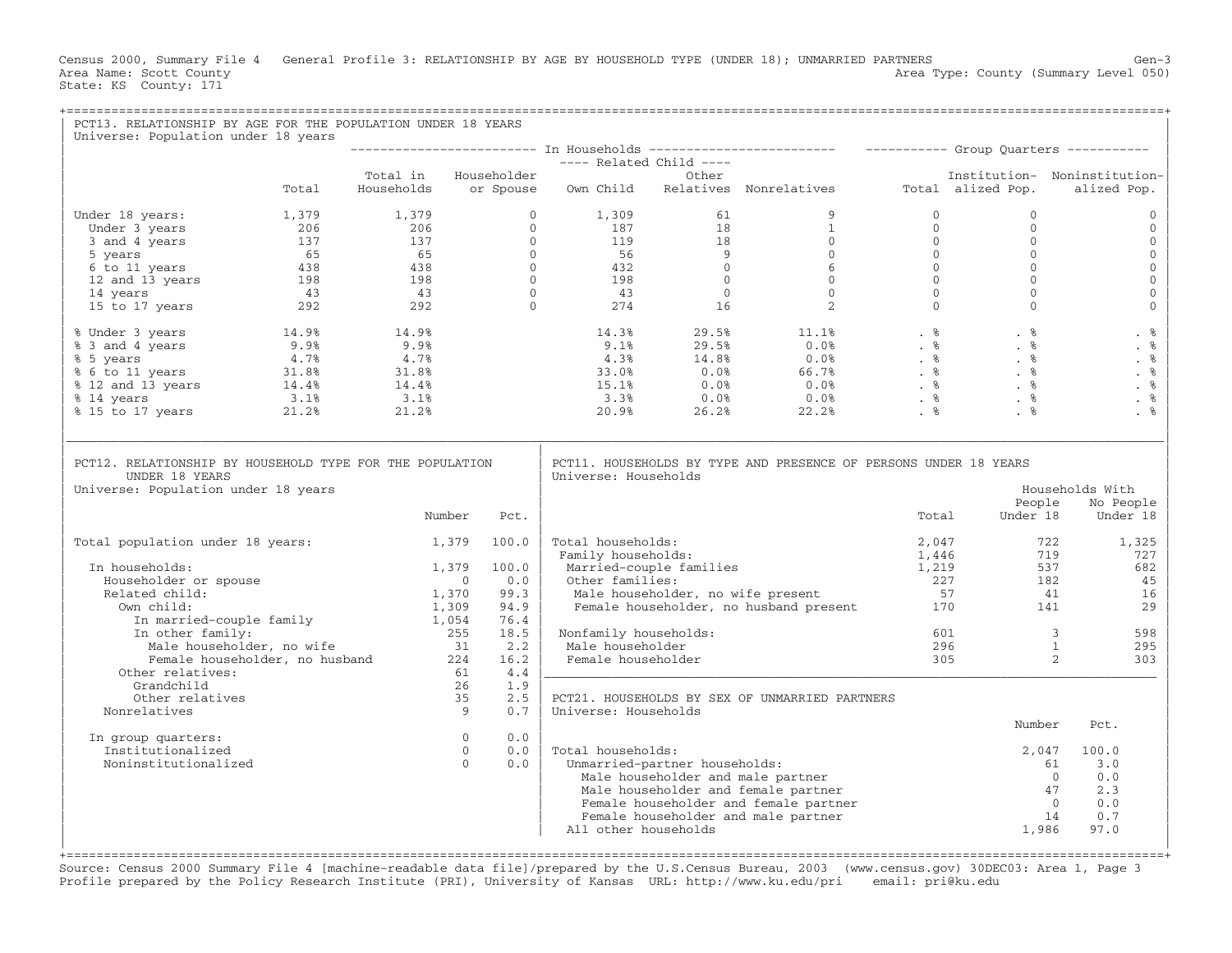Census 2000, Summary File 4 General Profile 4: HOUSEHOLD TYPE BY PRESENCE OF OWN CHILDREN; HOUSEHOLD SIZE; NONRELATIVES Gen−4 Area Name: Scott County Level 050) Area Type: County (Summary Level 050) State: KS County: 171

| PCT10/PCT15. HOUSEHOLDS BY AGE OF HOUSEHOLDER BY HOUSEHOLD TYPE (INCLUDING LIVING ALONE)<br>BY PRESENCE OF OWN CHILDREN UNDER 18 YEARS<br>Universe: Households                                                                                                                                                                                                                                                    |                                                                      |                                                                  |                                                                                         |                                                                                                |                                                   |                                                                                       |                                                                                      |                                                                                                                           | PCT10. HOUSEHOLD SIZE BY TYPE BY PRESENCE OF OWN CHILDREN<br>UNDER 18 YEARS<br>Universe: Households (Total households: 2,047)                                                      |                                                                                                                                                                            |                                                            |                                                            |                                                                                                |
|-------------------------------------------------------------------------------------------------------------------------------------------------------------------------------------------------------------------------------------------------------------------------------------------------------------------------------------------------------------------------------------------------------------------|----------------------------------------------------------------------|------------------------------------------------------------------|-----------------------------------------------------------------------------------------|------------------------------------------------------------------------------------------------|---------------------------------------------------|---------------------------------------------------------------------------------------|--------------------------------------------------------------------------------------|---------------------------------------------------------------------------------------------------------------------------|------------------------------------------------------------------------------------------------------------------------------------------------------------------------------------|----------------------------------------------------------------------------------------------------------------------------------------------------------------------------|------------------------------------------------------------|------------------------------------------------------------|------------------------------------------------------------------------------------------------|
|                                                                                                                                                                                                                                                                                                                                                                                                                   |                                                                      |                                                                  | Total Households Householder<br>Number                                                  | Pct.                                                                                           |                                                   | 15 to 64                                                                              |                                                                                      | Householder<br>65 and Over                                                                                                | 1-person households:<br>Male householder                                                                                                                                           |                                                                                                                                                                            |                                                            |                                                            | 555<br>258                                                                                     |
| All types of households:                                                                                                                                                                                                                                                                                                                                                                                          |                                                                      |                                                                  |                                                                                         | 2,047 100.0                                                                                    |                                                   | 1,500                                                                                 |                                                                                      | 547                                                                                                                       | Female householder                                                                                                                                                                 |                                                                                                                                                                            |                                                            |                                                            | 297                                                                                            |
| Family households:<br>Married-couple families:<br>With own children under 18 years<br>No own children under 18 years<br>Other families:<br>Male householder, no wife present:<br>With own children under 18 years<br>No own children under 18 years<br>Female householder, no husband:<br>With own children under 18 years<br>No own children under 18 years<br>Nonfamily households:<br>Householder living alone |                                                                      |                                                                  | 1,446<br>1,219<br>522<br>697<br>227<br>57<br>30<br>27<br>170<br>128<br>42<br>601<br>555 | 70.6<br>59.6<br>25.5<br>34.0<br>11.1<br>2.8<br>1.5<br>1.3<br>8.3<br>6.3<br>2.1<br>29.4<br>27.1 |                                                   | 1,204<br>998<br>522<br>476<br>206<br>57<br>30<br>27<br>149<br>128<br>21<br>296<br>250 |                                                                                      | 242<br>221<br>$\mathbf{0}$<br>221<br>21<br>$\mathbf{0}$<br>$\Omega$<br>$\mathbf{0}$<br>21<br>$\circ$<br>2.1<br>305<br>305 | 2-or-more-person households:<br>Family households:<br>Married-couple family:<br>Other families:<br>Male householder, no wife present:<br>Nonfamily households:<br>Male Householder | With own children under 18<br>No own children under 18<br>With own children under 18<br>No own children under 18<br>With own children under 18<br>No own children under 18 |                                                            | Female householder, no husband present:                    | 1,492<br>1,446<br>1,219<br>522<br>697<br>227<br>57<br>30<br>27<br>170<br>128<br>42<br>46<br>38 |
| Householder not living alone                                                                                                                                                                                                                                                                                                                                                                                      |                                                                      |                                                                  | 46                                                                                      | 2.2                                                                                            |                                                   | 46                                                                                    |                                                                                      | $\Omega$                                                                                                                  | Female Householder                                                                                                                                                                 |                                                                                                                                                                            |                                                            |                                                            | 8                                                                                              |
| PCT17. HOUSEHOLDS BY TYPE BY HOUSEHOLD SIZE<br>Universe: Households                                                                                                                                                                                                                                                                                                                                               |                                                                      |                                                                  |                                                                                         |                                                                                                |                                                   |                                                                                       |                                                                                      |                                                                                                                           | PCT16. HOUSEHOLD TYPE BY AGE OF HOUSEHOLDER<br>Universe: Households                                                                                                                |                                                                                                                                                                            |                                                            |                                                            |                                                                                                |
|                                                                                                                                                                                                                                                                                                                                                                                                                   | Total                                                                | Pct.                                                             |                                                                                         | Family<br>Households                                                                           | Pct.                                              |                                                                                       | Nonfamily<br>Households                                                              | Pct.                                                                                                                      | Age of<br>Householder                                                                                                                                                              | Total                                                                                                                                                                      | Pct.                                                       | Family<br>Households                                       | Nonfamily<br>Households                                                                        |
| All households:<br>1-person households<br>2-person households<br>3-person households<br>4-person households<br>5-person households<br>6-person households<br>7-or-more person<br>households                                                                                                                                                                                                                       | 555<br>724<br>305<br>264<br>120<br>79<br>$\mathbf{0}$                | 2,047 100.0<br>27.1<br>35.4<br>14.9<br>12.9<br>5.9<br>3.9<br>0.0 |                                                                                         | 1,446<br>681<br>305<br>264<br>117<br>79<br>$\mathbf{0}$                                        | 70.6<br>33.3<br>14.9<br>12.9<br>5.7<br>3.9<br>0.0 |                                                                                       | 601<br>555<br>43<br>$\Omega$<br>$\Omega$<br>$\mathbf{3}$<br>$\Omega$<br>$\mathbf{0}$ | 29.4<br>27.1<br>2.1<br>0.0<br>0.0<br>0.1<br>0.0<br>0.0                                                                    | All ages:<br>15 to 24<br>25 to 34<br>35 to 44<br>45 to 54<br>55 to 64<br>65 to 74<br>75 to 84<br>85 & over                                                                         | 2,047 100.0<br>62<br>272<br>457<br>432<br>277<br>244<br>225<br>78                                                                                                          | 3.0<br>13.3<br>22.3<br>21.1<br>13.5<br>11.9<br>11.0<br>3.8 | 1,446<br>41<br>199<br>381<br>374<br>209<br>131<br>91<br>20 | 601<br>21<br>73<br>76<br>58<br>68<br>113<br>134<br>58                                          |
| PCT23. NONRELATIVES BY HOUSEHOLD TYPE<br>Universe: Nonrelatives                                                                                                                                                                                                                                                                                                                                                   | Total                                                                | Pct.                                                             |                                                                                         | Family<br>Households                                                                           | Pct.                                              |                                                                                       | Nonfamily<br>Households                                                              | Pct.                                                                                                                      | PCT22. HOUSEHOLDS BY PRESENCE OF NONRELATIVES<br>Universe: Households                                                                                                              |                                                                                                                                                                            |                                                            |                                                            | Number<br>Pct.                                                                                 |
| Total nonrelatives:<br>Roomer or boarder<br>Housemate or roommate<br>Unmarried partner<br>Foster child<br>Other nonrelatives                                                                                                                                                                                                                                                                                      | $\bigcirc$<br>16<br>56<br>$\overline{\mathbf{3}}$<br>$6\overline{6}$ | 81 100.0<br>0.0<br>19.8<br>69.1<br>3.7<br>7.4                    |                                                                                         | 30<br>$\Omega$<br>$\overline{0}$<br>30<br>$\overline{0}$<br>$\Omega$                           | 37.0<br>0.0<br>0.0<br>37.0<br>0.0<br>0.0          |                                                                                       | 51<br>$\overline{0}$<br>16<br>26<br>$\overline{3}$<br>6                              | 63.0<br>0.0<br>19.8<br>32.1<br>3.7<br>7.4                                                                                 | Total households:<br>Households with one or more<br>nonrelatives<br>Households with no nonrelatives                                                                                |                                                                                                                                                                            |                                                            |                                                            | 100.0<br>2,047<br>78<br>3.8<br>1,969<br>96.2                                                   |

Source: Census 2000 Summary File 4 [machine−readable data file]/prepared by the U.S.Census Bureau, 2003 (www.census.gov) 30DEC03: Area 1, Page 4 Profile prepared by the Policy Research Institute (PRI), University of Kansas URL: http://www.ku.edu/pri email: pri@ku.edu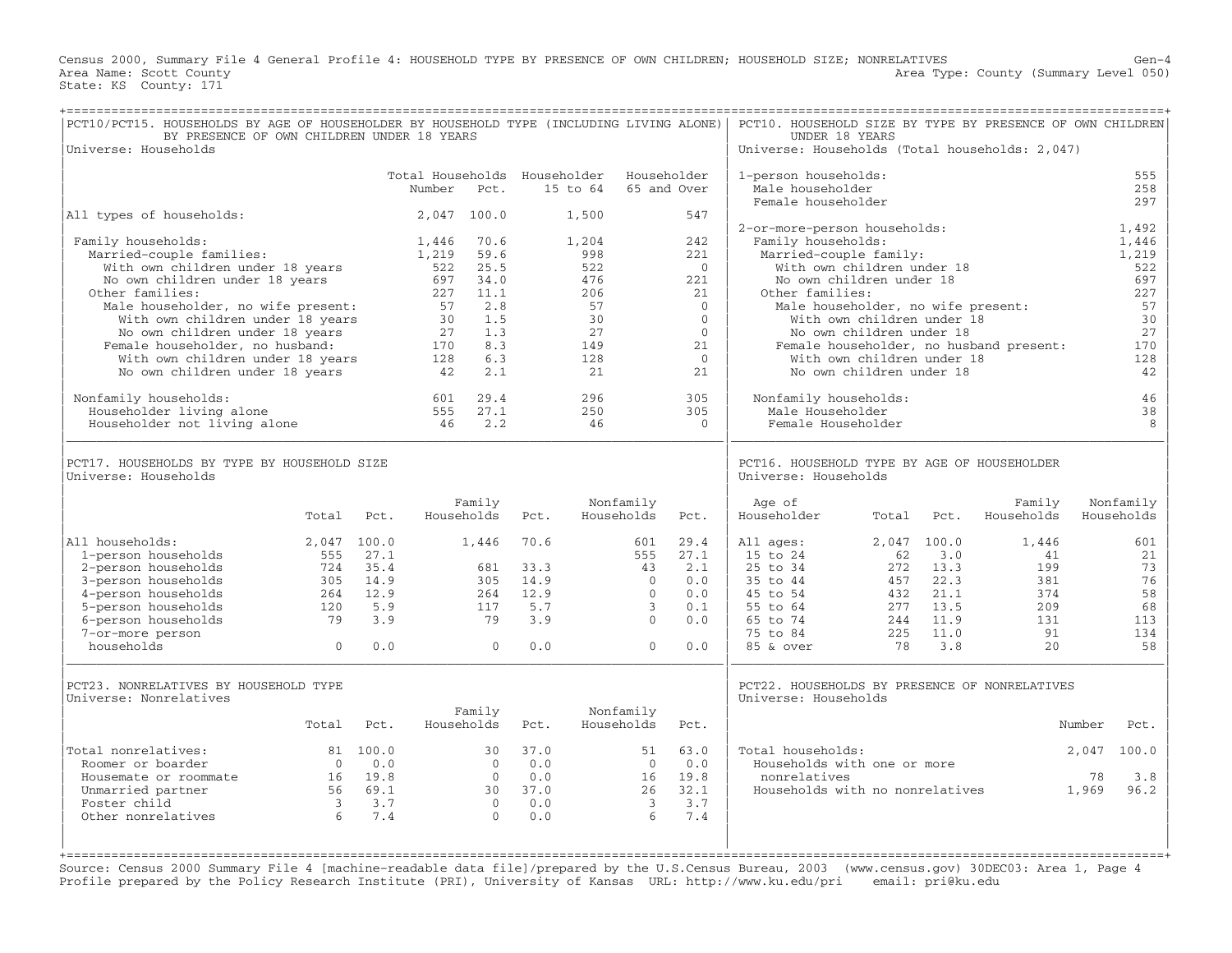| PCT27/PCT29. FAMILY TYPE BY PRESENCE AND AGE OF OWN OR RELATED CHILDREN |                 |             |                |          |              |                  |                 | PCT18/PCT19. HOUSEHOLDS BY PRESENCE OF PEOPLE (60/65) YEARS |       |          |                                             |                                             |
|-------------------------------------------------------------------------|-----------------|-------------|----------------|----------|--------------|------------------|-----------------|-------------------------------------------------------------|-------|----------|---------------------------------------------|---------------------------------------------|
| Universe: Families                                                      |                 |             |                |          |              |                  |                 |                                                             |       |          | AND OVER, HOUSEHOLD SIZE AND HOUSEHOLD TYPE |                                             |
|                                                                         |                 |             |                |          |              |                  |                 | Universe: Households (Total households:                     |       |          | 2,047)                                      |                                             |
|                                                                         | By Presence of: |             | Own Children   |          |              | Related Children |                 |                                                             |       |          |                                             |                                             |
|                                                                         |                 |             | Families       | Pct.     |              | Families         | Pct.            |                                                             |       |          | 60+ Years                                   | 65+ Years                                   |
|                                                                         |                 |             |                |          |              |                  |                 |                                                             |       |          |                                             |                                             |
| All families:                                                           |                 |             | 1,446 100.0    |          |              | 1,446 100.0      |                 | Households w/ one or more over 60/65:                       |       |          | 688                                         | 572                                         |
| Married-couple families:                                                |                 |             | 1,219          | 84.3     |              | 1,219            | 84.3            | 1-person households                                         |       |          | 325                                         | 305                                         |
| With own/related children < 18:                                         |                 |             | 522            | 36.1     |              | 537              | 37.1            | 2-or-more person households:                                |       |          | 363                                         | 267                                         |
|                                                                         |                 |             | 87             | 6.0      |              | 95               | 6.6             |                                                             |       |          | 363                                         | 267                                         |
| Under 6 years only                                                      |                 |             |                | 7.4      |              |                  |                 | Family households                                           |       |          |                                             | $\Omega$                                    |
| Under 6 and 6 to 17 years                                               |                 |             | 107            |          |              | 107              | 7.4             | Nonfamily households                                        |       |          | $\overline{0}$                              |                                             |
| 6 to 17 years only                                                      |                 |             | 328            | 22.7     |              | 335              | 23.2            |                                                             |       |          |                                             |                                             |
| No own/related children under 18                                        |                 |             | 697            | 48.2     |              | 682              | 47.2            | Households with no people over 60/65:                       |       |          | 1,359                                       | 1,475                                       |
| Other families (No spouse present):                                     |                 |             | 227            | 15.7     |              | 227              | 15.7            | 1-person households                                         |       |          | 230                                         | 250                                         |
| Male householder, no wife:                                              |                 |             | 57             | 3.9      |              | 57               | 3.9             | 2-or-more person households:                                |       |          | 1,129                                       | 1,225                                       |
| With own/related children < 18:                                         |                 |             | 30             | 2.1      |              | 41               | 2.8             | Family households                                           |       |          | 1,083                                       | 1,179                                       |
| Under 6 years only                                                      |                 |             | 1.5            | 1.0      |              | 15               | 1.0             | Nonfamily households                                        |       |          | 46                                          | 46                                          |
| Under 6 and 6 to 17 years                                               |                 |             | $\overline{0}$ | 0.0      |              | 11               | 0.8             |                                                             |       |          |                                             |                                             |
| 6 to 17 years only                                                      |                 |             | 15             | 1.0      |              | 15               | 1.0             |                                                             |       |          |                                             |                                             |
| No own/related children under 18                                        |                 |             | 27             | 1.9      |              | 16               | 1.1             | PCT28. OWN CHILDREN UNDER 18 YEARS BY FAMILY TYPE AND AGE   |       |          |                                             |                                             |
| Female householder, no husband:                                         |                 |             | 170            | 11.8     |              | 170              | 11.8            | Universe: Own children under 18 years                       |       |          |                                             |                                             |
| With own/related children < 18:                                         |                 |             | 128            | 8.9      |              | 141              | 9.8             |                                                             |       |          |                                             |                                             |
| Under 6 years only                                                      |                 |             | 14             | 1.0      |              | 27               | 1.9             |                                                             |       |          | In Male                                     | In Female                                   |
| Under 6 and 6 to 17 years                                               |                 |             | 23             | 1.6      |              | 23               | 1.6             |                                                             |       |          | In Married Householder Householder          |                                             |
| 6 to 17 years only                                                      |                 |             | 91             | 6.3      |              | 91               | 6.3             | Own Children                                                |       | Couple   | No Wife                                     | No Husband                                  |
| No own/related children under 18                                        |                 |             | 42             | 2.9      |              | 29               | 2.0             | Age $--$                                                    | Total | Families | Families                                    | Families                                    |
|                                                                         |                 |             |                |          |              |                  |                 |                                                             |       |          |                                             |                                             |
|                                                                         |                 |             |                |          |              |                  |                 | Under 18:                                                   | 1,309 | 1,054    | 31                                          | 224                                         |
|                                                                         |                 |             |                |          |              |                  |                 | Under 3                                                     |       |          | $\overline{7}$                              |                                             |
| PCT30. FAMILY TYPE BY AGE OF HOUSEHOLDER                                |                 |             |                |          |              |                  |                 |                                                             | 187   | 166      | $\Omega$                                    | 14                                          |
| Universe: Families                                                      |                 |             |                |          |              |                  |                 | $3$ and $4$                                                 | 119   | 101      |                                             | 18                                          |
|                                                                         |                 |             |                |          | Male         |                  | Female          | 5                                                           | 56    | 27       | 5                                           | 24                                          |
|                                                                         |                 |             | Married        |          | Householder  | Householder      |                 | 6 to 11                                                     | 432   | 376      | $\mathbf 0$                                 | 56                                          |
| Age of                                                                  |                 |             | Couple         |          | No Wife      |                  | No Husband      | 12 and 13                                                   | 198   | 144      | $\Omega$                                    | 54                                          |
| Householder                                                             | Total           | Pct.        | Families       |          | Families     |                  | Families        | 14                                                          | 43    | 31       | 5                                           | $7\phantom{.0}$                             |
|                                                                         |                 |             |                |          |              |                  |                 | 15 to 17                                                    | 274   | 209      | 14                                          | 51                                          |
| All ages:                                                               |                 | 1,446 100.0 | 1,219          |          | 57           |                  | 170             |                                                             |       |          |                                             |                                             |
| 15 to 24                                                                | 41              | 2.8         | 22             |          | 8            |                  | 11              |                                                             |       |          |                                             |                                             |
| 25 to 34                                                                |                 | 199 13.8    | 169            |          | 21           |                  | 9               | PCT31. NONFAMILY HOUSEHOLDS BY HOUSEHOLDER'S SEX AND AGE    |       |          |                                             |                                             |
| 35 to 44                                                                | 381             | 26.3        | 277            |          | 13           |                  | 91              | Universe: Nonfamily households                              |       |          |                                             |                                             |
| 45 to 54                                                                | 374             | 25.9        | 321            |          | 15           |                  | 38              |                                                             |       |          |                                             |                                             |
| 55 to 59                                                                | 113             | 7.8         | 113            |          | $\Omega$     |                  | $\Omega$        |                                                             |       |          |                                             | ---- Householder<br>$\qquad \qquad - - - -$ |
| 60 to 64                                                                | 96              | 6.6         | 96             |          | $\mathbf{0}$ |                  | $\overline{0}$  |                                                             |       | Total    | Male                                        | Female                                      |
| 65 to 74                                                                | 131             | 9.1         | 124            |          | $\mathbf{0}$ |                  | $7\phantom{.0}$ |                                                             |       |          |                                             |                                             |
| 75 and over                                                             | 111             | 7.7         | 97             |          | $\mathbf{0}$ |                  | 14              | Total nonfamily households:                                 |       |          | 601<br>296                                  | 305                                         |
|                                                                         |                 |             |                |          |              |                  |                 |                                                             |       |          |                                             |                                             |
|                                                                         |                 |             |                |          |              |                  |                 | Living alone:                                               |       |          | 258<br>555                                  | 297                                         |
| PCT34. HOUSEHOLDS BY NUMBER OF SUBFAMILIES                              |                 |             |                |          |              |                  |                 | Householder 15 to 64 years                                  |       |          | 250<br>172                                  | 78                                          |
| Universe: Households                                                    |                 |             |                |          |              |                  |                 |                                                             |       |          | 305                                         | 219<br>86                                   |
|                                                                         |                 |             |                | Number   |              |                  |                 | Householder 65 years & over                                 |       |          | 46                                          | 38<br>8                                     |
|                                                                         |                 |             |                |          | Pct.         |                  |                 | Not living alone:                                           |       |          |                                             |                                             |
|                                                                         |                 |             |                |          |              |                  |                 | Householder 15 to 64 years                                  |       |          | 46                                          | 38<br>8                                     |
| Total:                                                                  |                 |             |                | 2,047    | 100.0        |                  |                 | Householder 65 years & over                                 |       |          | $\Omega$                                    | $\Omega$<br>$\Omega$                        |
| No subfamilies                                                          |                 |             |                | 2,007    | 98.0         |                  |                 |                                                             |       |          |                                             |                                             |
| 1 subfamily                                                             |                 |             |                | 40       | 2.0          |                  |                 |                                                             |       |          |                                             |                                             |
| 2 subfamilies                                                           |                 |             |                | $\Omega$ | 0.0          |                  |                 |                                                             |       |          |                                             |                                             |
| 3 subfamilies                                                           |                 |             |                | $\Omega$ | 0.0          |                  |                 |                                                             |       |          |                                             |                                             |
| 4 or more subfamilies                                                   |                 |             |                | $\Omega$ | 0.0          |                  |                 |                                                             |       |          |                                             |                                             |

+===================================================================================================================================================+Source: Census 2000 Summary File 4 [machine−readable data file]/prepared by the U.S.Census Bureau, 2003 (www.census.gov) 30DEC03: Area 1, Page 5 Profile prepared by the Policy Research Institute (PRI), University of Kansas URL: http://www.ku.edu/pri email: pri@ku.edu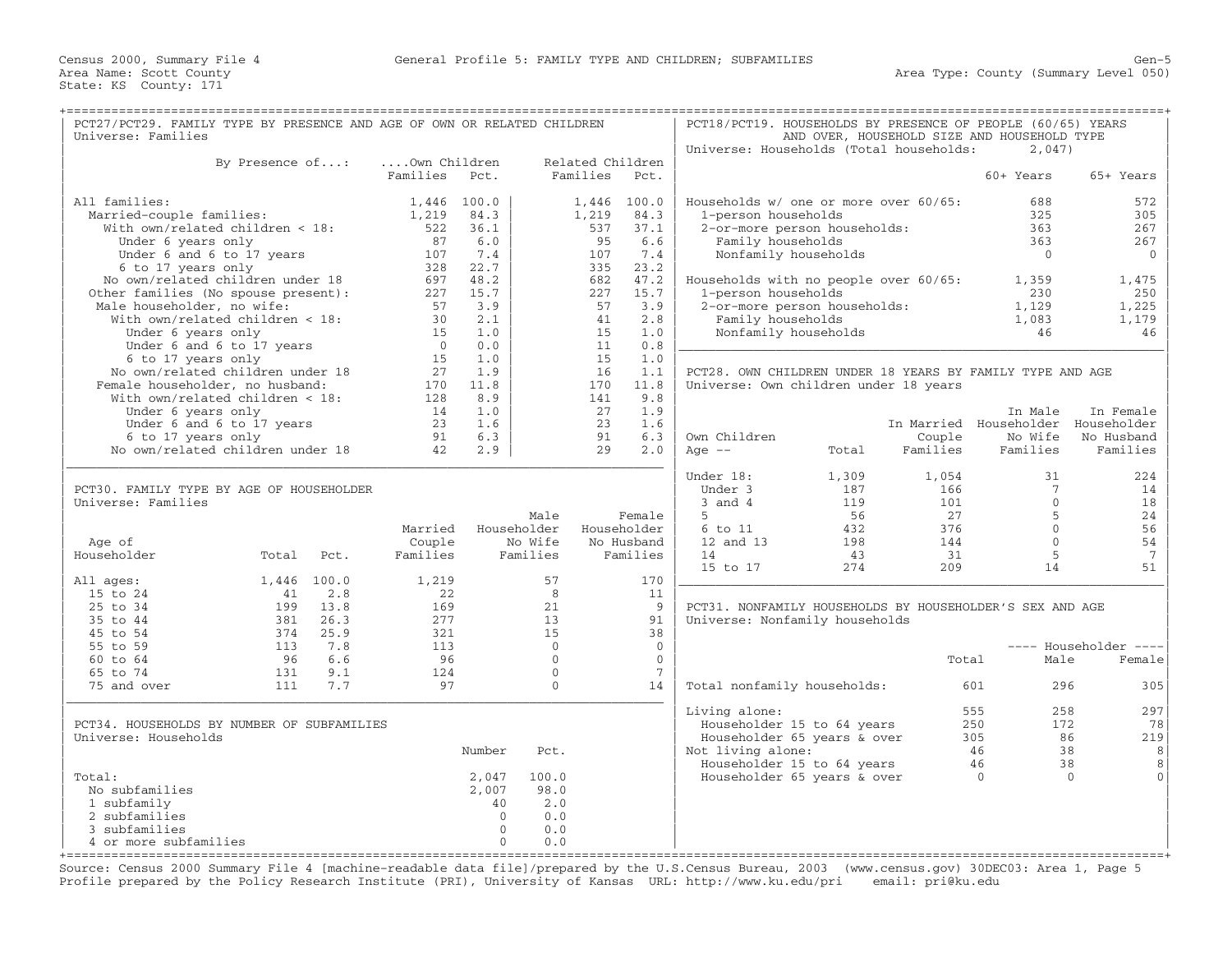State: KS County: 171

+===================================================================================================================================================+| PCT35. MARITAL STATUS BY SEX BY AGE | PCT32. SUBFAMILY TYPE BY PRESENCE OF OWN CHILDREN | Universe: Population 15 years and over Universe: Subfamilies | −−−−−−−−−− Now Married −−−−−−−−−− | | | Never Spouse −−− Spouse Absent −−− | Total subfamilies: 44 | | Married Present Separated Other Widowed Divorced | Married−couple subfamilies: 27 | | | With own children under 18 years 20 | | Total pop. 15+: 771 2,483 42 101 328 308 | No own children under 18 years 7 | | | Mother−child subfamilies 11 | | Male: 444 1,247 42 42 71 137 | Father−child subfamilies 6 | | 15 to 17 years 163 0 0 0 0 0 |\_\_\_\_\_\_\_\_\_\_\_\_\_\_\_\_\_\_\_\_\_\_\_\_\_\_\_\_\_\_\_\_\_\_\_\_\_\_\_\_\_\_\_\_\_\_\_\_\_\_\_\_\_\_ | | 18 and 19 years 62 0 0 0 0 0 | | | 20 to 24 years 103 34 0 8 0 0 | PCT33. POPULATION IN SUBFAMILIES BY SUBFAMILY TYPE | 25 to 29 years 45 65 0 0 0 0 | Universe: Population in subfamilies | | 30 to 34 years 40 109 8 0 0 0 | | | 35 to 44 years 22 281 22 0 0 54 | Total population in subfamilies: 119 | | 45 to 54 years 0 321 12 0 0 37 | | | 55 to 59 years 0 113 0 10 0 19 | In Married−couple subfamilies: 85 | | 60 to 64 years 0 96 0 0 10 0 | Husband/wife in a childless subfamily 14 | | 65 to 74 years 9 131 0 0 8 27 | Husband/wife in a subfamily with children 43 | | 75 to 84 years 0 77 0 6 21 0 | Child 28 | | 85 years & over 0 20 0 18 32 0 | In mother−child subfamilies: 20 |  $\blacksquare$  Parent 11  $\blacksquare$ | Female: 327 1,236 0 59 257 171 | Child 9 | | 15 to 17 years 129 0 0 0 0 0 | In father−child subfamilies: 14 | | 18 and 19 years 55 0 0 0 0 | Parent 6 | | 20 to 24 years 46 57 0 0 0 0 | Child 8 | | 25 to 29 years 33 90 0 0 0 0 |\_\_\_\_\_\_\_\_\_\_\_\_\_\_\_\_\_\_\_\_\_\_\_\_\_\_\_\_\_\_\_\_\_\_\_\_\_\_\_\_\_\_\_\_\_\_\_\_\_\_\_\_\_\_ | | 30 to 34 years 4 142 0 0 0 0 | | | 35 to 44 years 43 281 0 14 0 73 | PCT37. HOUSEHOLD RELATIONSHIP BY GRANDPARENTS LIVING | 45 to 54 years 17 251 0 11 55 | WITH OWN GRANDCHILDREN UNDER 18 YEARS BY | | 55 to 59 years 0 137 0 0 19 | RESPONSIBILITY FOR OWN GRANDCHILDREN | | 60 to 64 years 0 92 0 0 10 0 | Universe: Population 30 years and over in | | 65 to 74 years 0 135 0 15 46 15 | households | | 75 to 84 years 0 42 0 30 110 9 | | | 85 years & over 0 9 0 0 80 0 | Total pop. 30 years & over in households: 3,065 | |\_\_\_\_\_\_\_\_\_\_\_\_\_\_\_\_\_\_\_\_\_\_\_\_\_\_\_\_\_\_\_\_\_\_\_\_\_\_\_\_\_\_\_\_\_\_\_\_\_\_\_\_\_\_\_\_\_\_\_\_\_\_\_\_\_\_\_\_\_\_\_\_\_\_\_\_\_\_\_\_\_\_\_\_\_\_\_\_\_ | | Householder or spouse: 2,914<br>Living with own grandchild under 18: 28 PCT36. GRANDPARENTS BY LENGTH OF TIME RESPONSIBLE FOR GRANDCHILDREN UNDER 18 YEARS | Living with own grandchild under 18: 28<br>Iniverse: Population 30 years and over in bousebolds Universe: Population 30 years and over in households and the second of the second of the second of the second o<br>
Not responsible for own grandchild 28 Universe: Population 30 years and over in households<br>
Total Population 30 years and over in households:<br>
Total Population 30 years and over in households:<br>
2,065 | Not living with own grandchild under 18 Not living with own grandchild under 18 2,886 | | | | Living with own grandchildren under 18 years 28 | Parent or parent−in−law of householder: 36 | | Grandparents responsible for own grandchildren under 18 years: 0 | Living with own grandchild under 18: 0 | | Length of time −− | Responsible for own grandchild 0 | | Less than 6 months 0 | Not responsible for own grandchild 0 | | 6 to 11 months 0 | Not living with own grandchild under 18 36 | | 1 to 2 years 0 | | | 3 to 4 years | 3 to 4 years | 2015 | 215 | 216 | 216 | 216 | 216 | 216 | 216 | 216 | 216 | 216 | 216 | 216 | 216 | 216 | 216 | 216 | 216 | 216 | 216 | 216 | 216 | 216 | 216 | 216 | 216 | 216 | 216 | 216 | 216 | 216 | 216 | 5 years or more 0 | householder: 115 | Grandparents not responsible for own grandchildren under 18 years 28 | Living with own grandchild under 18: 0 | | Responsible for own grandchild 0 | Not living with own grandchildren under 18 years 3,037 | Not response to  $\frac{3}{10}$ Not living with own grandchild under 18 115 | | |

+===================================================================================================================================================+Source: Census 2000 Summary File 4 [machine−readable data file]/prepared by the U.S.Census Bureau, 2003 (www.census.gov) 30DEC03: Area 1, Page 6 Profile prepared by the Policy Research Institute (PRI), University of Kansas URL: http://www.ku.edu/pri email: pri@ku.edu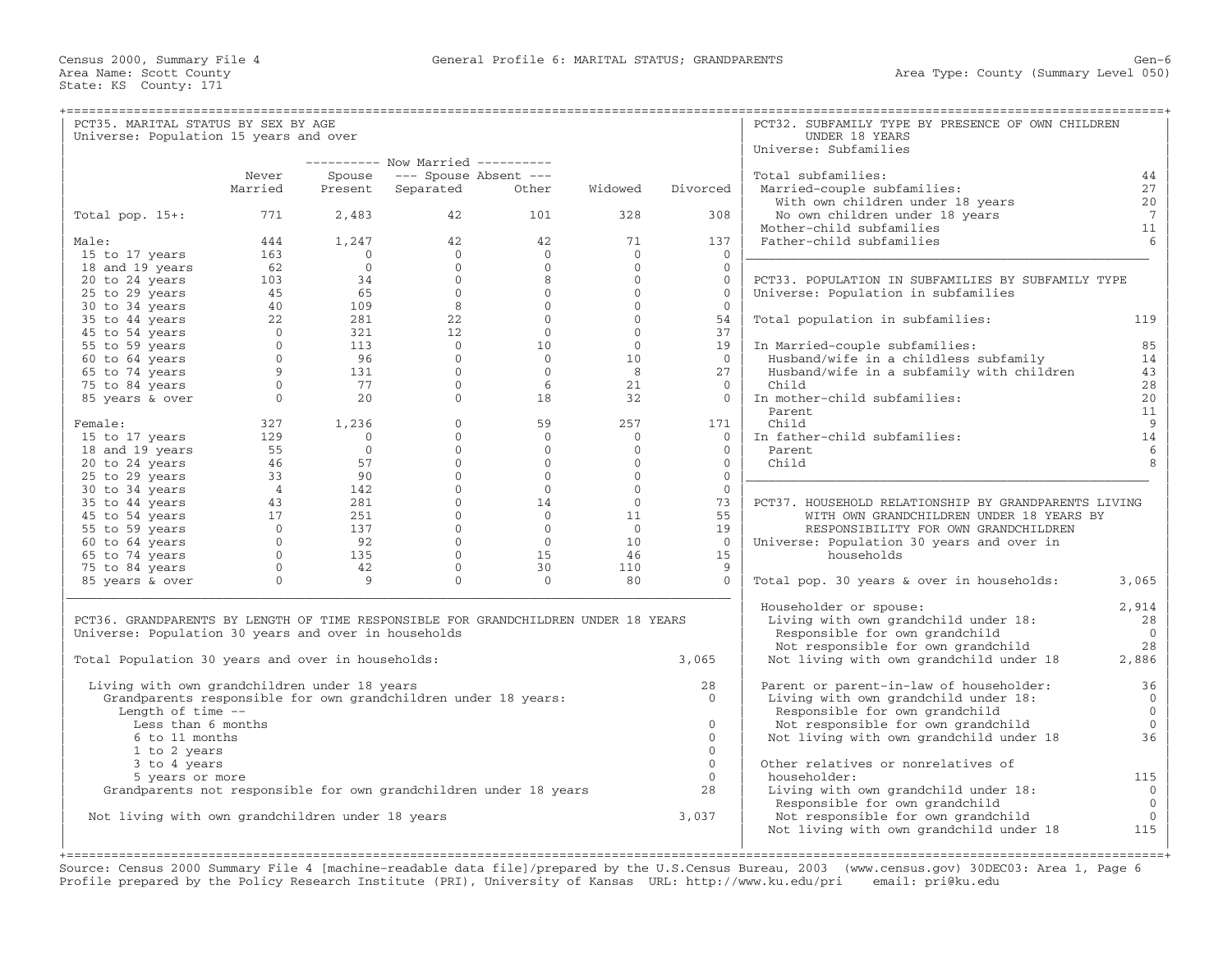| PCT38/PCT39. LANGUAGE SPOKEN AT HOME AND ABILITY TO SPEAK ENGLISH BY AGE AND NATIVITY<br>Universe: Population 5 years old and over                        |                                                                            |                                                    |                                                                                     |                                                    |                                                          |                                                                                                       |                                                          |                                                                      |                                                              |                                                                 |                                                              |                                                                            |
|-----------------------------------------------------------------------------------------------------------------------------------------------------------|----------------------------------------------------------------------------|----------------------------------------------------|-------------------------------------------------------------------------------------|----------------------------------------------------|----------------------------------------------------------|-------------------------------------------------------------------------------------------------------|----------------------------------------------------------|----------------------------------------------------------------------|--------------------------------------------------------------|-----------------------------------------------------------------|--------------------------------------------------------------|----------------------------------------------------------------------------|
|                                                                                                                                                           |                                                                            |                                                    |                                                                                     |                                                    |                                                          |                                                                                                       |                                                          |                                                                      |                                                              |                                                                 |                                                              |                                                                            |
|                                                                                                                                                           | $---$ All Ages $---$                                                       |                                                    | $--- 5$ to 17 ---- ---- 18 to 64 ----                                               |                                                    |                                                          |                                                                                                       | --- 65 & Over ---                                        |                                                                      |                                                              | -- Foreign born --                                              |                                                              |                                                                            |
|                                                                                                                                                           | Number Pct.                                                                |                                                    |                                                                                     | Number Pct.                                        | Number Pct.                                              |                                                                                                       | Number                                                   | Pct.                                                                 | Native                                                       |                                                                 | Number                                                       | Pct.                                                                       |
| Total population 5 and over:<br>Speak only English                                                                                                        | 4,777 100.0<br>4,501                                                       | 94.2                                               | 975                                                                                 | 1,036 100.0<br>94.1                                | 2,719                                                    | 2,901 100.0<br>93.7                                                                                   | 807                                                      | 840 100.0<br>96.1                                                    | 4,644<br>4,494                                               |                                                                 | 133 100.0<br>7                                               | 5.3                                                                        |
| Speak Spanish:<br>Speak English "very well"<br>Speak English "well"<br>Speak English "not well"<br>Speak English "not at all"                             | 230<br>113<br>42<br>31<br>44                                               | 4.8<br>2.4<br>0.9<br>0.6<br>0.9                    | 48<br>31<br>$\Omega$<br>8<br>9                                                      | 4.6<br>3.0<br>0.0<br>0.8<br>0.9                    | 174<br>74<br>42<br>23<br>35                              | 6.0<br>2.6<br>1.4<br>0.8<br>1.2                                                                       | 8<br>8<br>$\circ$<br>$\Omega$<br>$\Omega$                | 1.0<br>1.0<br>0.0<br>0.0<br>0.0                                      | 104<br>91<br>5<br>8<br>$\Omega$                              |                                                                 | 126<br>22<br>37<br>23<br>44                                  | 94.7<br>16.5<br>27.8<br>17.3<br>33.1                                       |
| Speak other Indo-European lang.:<br>Speak English "very well"<br>Speak English "well"<br>Speak English "not well"<br>Speak English "not at all"           | 46<br>29<br>17<br>$\overline{0}$<br>$\overline{0}$                         | 1.0<br>0.6<br>0.4<br>0.0<br>0.0                    | 13<br>13<br>$\Omega$<br>$\Omega$<br>$\Omega$                                        | 1.3<br>1.3<br>0.0<br>0.0<br>0.0                    | 8<br>8<br>$\Omega$<br>$\Omega$<br>$\Omega$               | 0.3<br>0.3<br>0.0<br>0.0<br>0.0                                                                       | 25<br>8<br>17<br>$\Omega$<br>$\overline{0}$              | 3.0<br>1.0<br>2.0<br>0.0<br>0.0                                      | 46<br>29<br>17<br>$\Omega$<br>$\Omega$                       |                                                                 | $\Omega$<br>$\Omega$<br>$\Omega$<br>$\Omega$<br>$\mathbf{0}$ | 0.0<br>0.0<br>0.0<br>0.0<br>0.0                                            |
| Speak Asian/Pacific Island lang.:<br>Speak English "very well"<br>Speak English "well"<br>Speak English "not well"<br>Speak English "not at all"          | $\overline{0}$<br>$\Omega$<br>$\overline{0}$<br>$\overline{0}$<br>$\Omega$ | 0.0<br>0.0<br>0.0<br>0.0<br>0.0                    | $\Omega$<br>$\Omega$<br>$\Omega$<br>$\Omega$<br>$\Omega$                            | 0.0<br>0.0<br>0.0<br>0.0<br>0.0                    | $\Omega$<br>$\Omega$<br>$\Omega$<br>$\Omega$<br>$\Omega$ | 0.0<br>0.0<br>0.0<br>0.0<br>0.0                                                                       | $\Omega$<br>$\Omega$<br>$\Omega$<br>$\Omega$<br>$\Omega$ | 0.0<br>0.0<br>0.0<br>0.0<br>0.0                                      | $\Omega$<br>$\Omega$<br>$\Omega$<br>$\mathbf{0}$<br>$\Omega$ |                                                                 | $\Omega$<br>$\Omega$<br>$\Omega$<br>$\Omega$<br>$\Omega$     | 0.0<br>0.0<br>0.0<br>0.0<br>0.0                                            |
| Speak other language:<br>Speak English "very well"<br>Speak English "well"<br>Speak English "not well"<br>Speak English "not at all"                      | $\circ$<br>$\Omega$<br>$\Omega$<br>$\overline{0}$<br>$\Omega$              | 0.0<br>0.0<br>0.0<br>0.0<br>0.0                    | $\circ$<br>$\Omega$<br>$\Omega$<br>$\Omega$<br>$\Omega$                             | 0.0<br>0.0<br>0.0<br>0.0<br>0.0                    | $\circ$<br>$\Omega$<br>$\Omega$<br>$\Omega$<br>$\Omega$  | 0.0<br>0.0<br>0.0<br>0.0<br>0.0                                                                       | $\circ$<br>$\Omega$<br>$\Omega$<br>$\circ$<br>$\Omega$   | 0.0<br>0.0<br>0.0<br>0.0<br>0.0                                      | $\mathbf{0}$<br>$\Omega$<br>$\Omega$<br>$\Omega$<br>$\Omega$ |                                                                 | $\mathbf{0}$<br>$\Omega$<br>$\Omega$<br>$\Omega$<br>$\Omega$ | 0.0<br>0.0<br>0.0<br>0.0<br>0.0                                            |
| PCT43. PLACE OF BIRTH BY CITIZENSHIP STATUS AND SEX<br>Universe: Total Population                                                                         |                                                                            | Total                                              | Male                                                                                | Female                                             |                                                          | P44. CITIZENSHIP STATUS BY SEX BY AGE<br>Universe: Total Population                                   |                                                          |                                                                      |                                                              |                                                                 |                                                              |                                                                            |
|                                                                                                                                                           |                                                                            |                                                    |                                                                                     |                                                    |                                                          |                                                                                                       |                                                          | Total                                                                | Pct.                                                         | Male                                                            |                                                              | Female                                                                     |
| Total population:<br>Native:<br>Born in state of residence<br>Born in other state in the U.S.:<br>Northeast<br>Midwest<br>South                           | 3,633<br>1,334                                                             | 5,120<br>4,987<br>54<br>495<br>433                 | 2,543<br>2,465<br>1,814<br>651<br>25<br>239<br>235                                  | 2,577<br>2,522<br>1,819<br>683<br>29<br>256<br>198 | Native                                                   | Total Population:<br>Foreign born:<br>Naturalized citizen<br>Not a citizen                            |                                                          | $5,120$ 100.0<br>133<br>40<br>93                                     | 4,987 97.4<br>2.6<br>0.8<br>1.8                              | 2,543<br>2,465<br>78<br>21<br>57                                |                                                              | 2,577<br>2,522<br>55<br>19<br>36                                           |
| West<br>Born outside the United States:<br>Puerto Rico<br>U.S. Island Areas<br>Born abroad of American parent (s)<br>Foreign born:<br>Naturalized citizen | 20                                                                         | 352<br>20<br>$\bigcirc$<br>$\bigcirc$<br>133<br>40 | 152<br>$\overline{0}$<br>$\overline{0}$<br>$\overline{0}$<br>$\bigcirc$<br>78<br>21 | 200<br>20<br>$\bigcirc$<br>$\bigcirc$<br>20<br>19  | Native<br>Native                                         | Under 18 years:<br>Foreign born:<br>Naturalized citizen<br>Not a citizen<br>$55$   18 years and over: |                                                          | 1,379<br>1,370<br>$\overline{9}$<br>$\Omega$<br>-9<br>3,741<br>3,617 | 26.9<br>26.8<br>0.2<br>0.0<br>0.2<br>73.1<br>70.6            | 723<br>714<br>$\overline{9}$<br>$\Omega$<br>9<br>1,820<br>1,751 |                                                              | 656<br>656<br>$\overline{0}$<br>$\mathbf{0}$<br>$\Omega$<br>1,921<br>1,866 |
| Not a citizen                                                                                                                                             |                                                                            | 93                                                 | 57                                                                                  | 36                                                 |                                                          | Foreign born:<br>Naturalized citizen<br>Not a citizen                                                 |                                                          | 124<br>40<br>84                                                      | 2.4<br>0.8<br>1.6                                            | 69<br>21<br>48                                                  |                                                              | 55<br>19<br>36                                                             |

Source: Census 2000 Summary File 4 [machine−readable data file]/prepared by the U.S.Census Bureau, 2003 (www.census.gov) 30DEC03: Area 1, Page 7 Profile prepared by the Policy Research Institute (PRI), University of Kansas URL: http://www.ku.edu/pri email: pri@ku.edu

| | | +===================================================================================================================================================+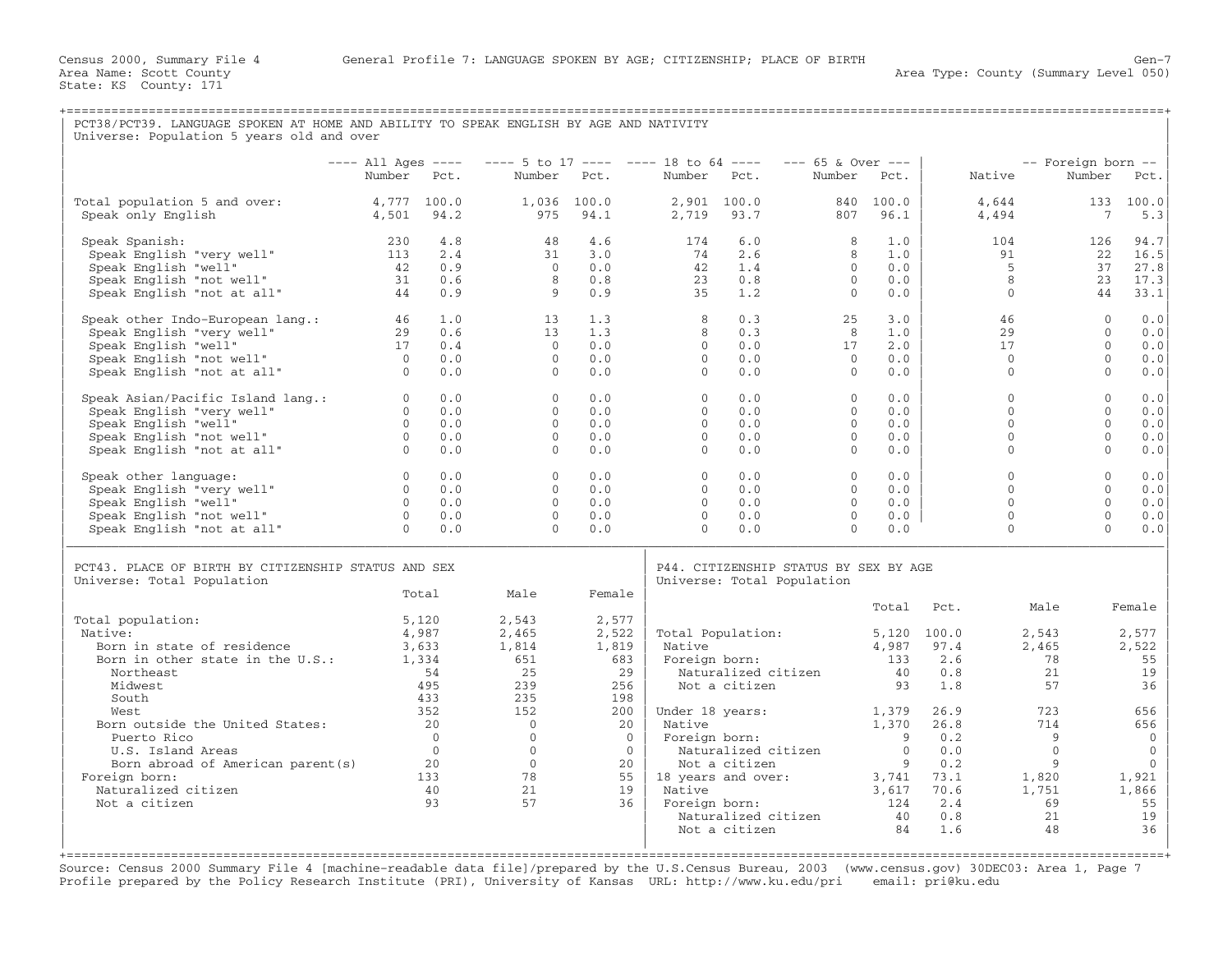Census 2000, Summary File 4 General Profile 8: ENTRY YEAR; PLACE OF WORK Gen−8

| PCT45. YEAR OF ENTRY BY SEX<br>Universe: Foreign-born Population                                                                                                                                                       |                 |                                                                                                                                                               | --------------------------------------                                                                                                                          |                                                                                                                                                        | Universe: Foreign-born population                                                                                                                                                                                   |                                                                                                                                                          | PCT46. YEAR OF ENTRY BY CITIZENSHIP STATUS BY SEX                                                                                                |                                                                                        |                                                                                                                                                     |                                                                                                                                                 |                                                                                                                                                                                                                                             |
|------------------------------------------------------------------------------------------------------------------------------------------------------------------------------------------------------------------------|-----------------|---------------------------------------------------------------------------------------------------------------------------------------------------------------|-----------------------------------------------------------------------------------------------------------------------------------------------------------------|--------------------------------------------------------------------------------------------------------------------------------------------------------|---------------------------------------------------------------------------------------------------------------------------------------------------------------------------------------------------------------------|----------------------------------------------------------------------------------------------------------------------------------------------------------|--------------------------------------------------------------------------------------------------------------------------------------------------|----------------------------------------------------------------------------------------|-----------------------------------------------------------------------------------------------------------------------------------------------------|-------------------------------------------------------------------------------------------------------------------------------------------------|---------------------------------------------------------------------------------------------------------------------------------------------------------------------------------------------------------------------------------------------|
|                                                                                                                                                                                                                        |                 | Total Pct.                                                                                                                                                    | Male                                                                                                                                                            | Female                                                                                                                                                 |                                                                                                                                                                                                                     |                                                                                                                                                          |                                                                                                                                                  | Total                                                                                  | Pct.                                                                                                                                                | Male                                                                                                                                            | Female                                                                                                                                                                                                                                      |
| Total foreign-born pop.:<br>1995 to March 2000<br>1990 to 1994<br>1985 to 1989<br>1980 to 1984<br>1975 to 1979<br>1970 to 1974<br>1965 to 1969<br>Before 1965                                                          | $7\overline{ }$ | 133 100.0<br>21 15.8<br>34 25.6<br>48 36.1<br>13 9.8<br>10 7.5<br>0.0<br>5.3<br>$0 \t 0.0$                                                                    | 78<br>$\overline{9}$<br>23<br>23<br>13<br>10<br>$\overline{0}$<br>$\Omega$<br>$\Omega$                                                                          | 55<br>12<br>11<br>25<br>$\Omega$<br>$\Omega$<br>$\Omega$<br>$7^{\circ}$<br>$\Omega$                                                                    | Total foreign-born population:<br>Naturalized citizen<br>Not a citizen<br>Year of entry 1980 to 1989:<br>Naturalized citizen<br>Not a citizen<br>Year of entry before 1980:<br>Naturalized citizen<br>Not a citizen |                                                                                                                                                          | Year of entry 1990 to March 2000:                                                                                                                | 133 100.0<br>55<br>$\bigcap$<br>55<br>61<br>23<br>38<br>17 12.8<br>17 12.8<br>$\Omega$ | 41.4<br>0.0<br>41.4<br>45.9<br>17.3<br>28.6<br>0.0                                                                                                  | 78<br>32<br>$\bigcap$<br>32<br>36<br>11<br>2.5<br>10<br>10<br>$\Omega$                                                                          | 55<br>23<br>$\Omega$<br>23<br>25<br>12<br>13<br>$7\phantom{.0}$<br>$7\overline{ }$<br>$\overline{0}$                                                                                                                                        |
| PCT48. PLACE OF BIRTH BY YEAR OF ENTRY BY CITIZENSHIP STATUS<br>Universe: Foreign-born population                                                                                                                      |                 | Total                                                                                                                                                         | Naturalized<br>Citizen                                                                                                                                          | Citizen                                                                                                                                                | -- 1990 to March 2000 -- ----- 1980 to 1989 ----- Year of Entry Before 1980<br>Not a Naturalized Mot a Naturalized<br>Citizen                                                                                       |                                                                                                                                                          | Citizen Citizen                                                                                                                                  | Citizen                                                                                |                                                                                                                                                     | Not a Naturalized<br>Citizen                                                                                                                    | Not a<br>Citizen                                                                                                                                                                                                                            |
| Total foreign-born pop.:<br>Europe<br>Asia<br>Africa<br>Oceania<br>Americas:<br>Latin America:<br>Caribbean<br>Central America:<br>Mexico<br>Other Central America<br>South America<br>Northern America<br>Born at sea |                 | 133<br>$\overline{0}$<br>$\Omega$<br>$\Omega$<br>$\bigcap$<br>133<br>126<br>$\bigcirc$<br>126<br>126<br>$\bigcirc$<br>$\Omega$<br>$7\overline{ }$<br>$\Omega$ | 40<br>$\Omega$<br>$\overline{0}$<br>$\Omega$<br>$\Omega$<br>40<br>33<br>$\overline{0}$<br>33<br>33<br>$\overline{0}$<br>$\Omega$<br>$7\phantom{.0}$<br>$\Omega$ | 93<br>$\Omega$<br>$\overline{0}$<br>$\Omega$<br>$\bigcap$<br>93<br>93<br>$\Omega$<br>93<br>93<br>$\overline{0}$<br>$\Omega$<br>$\mathbf 0$<br>$\Omega$ | $\overline{0}$<br>$\Omega$<br>$\begin{matrix} 0 \\ 0 \end{matrix}$<br>$\Omega$<br>$\overline{0}$<br>$\overline{0}$<br>$\Omega$<br>$\Omega$<br>$\Omega$<br>$\Omega$<br>$\Omega$<br>$\mathbf{0}$<br>$\Omega$          | 55<br>$\overline{0}$<br>$\overline{0}$<br>$\Omega$<br>$\bigcap$<br>55<br>55<br>$\Omega$<br>55<br>55<br>$\Omega$<br>$\bigcap$<br>$\mathbf{0}$<br>$\Omega$ | 23<br>$\bigcap$<br>$\Omega$<br>$\bigcirc$<br>$\Omega$<br>23<br>23<br>$\bigcirc$<br>23<br>23<br>$\bigcap$<br>$\Omega$<br>$\mathbf{0}$<br>$\Omega$ |                                                                                        | 38<br>$\Omega$<br>$\overline{0}$<br>$\Omega$<br>$\bigcap$<br>38<br>38<br>$\Omega$<br>38<br>38<br>$\Omega$<br>$\Omega$<br>$\overline{0}$<br>$\Omega$ | 17<br>$\Omega$<br>$\Omega$<br>$\Omega$<br>$\Omega$<br>17<br>10<br>$\bigcirc$<br>10<br>10<br>$\Omega$<br>$\Omega$<br>$7\overline{ }$<br>$\Omega$ | $\overline{0}$<br>$\mathbf{0}$<br>$\mathbf{0}$<br>$\mathbb O$<br>$\overline{0}$<br>$\mathbf{0}$<br>$\mathsf{O}\xspace$<br>$\mathbf{0}$<br>$\mathbf{0}$<br>$\mathsf{O}\xspace$<br>$\overline{0}$<br>$\mathbf{0}$<br>$\mathbf{0}$<br>$\Omega$ |
| PCT51. PLACE OF WORK - STATE AND COUNTY LEVEL<br>Universe: Workers 16 years and over                                                                                                                                   |                 |                                                                                                                                                               |                                                                                                                                                                 |                                                                                                                                                        | PCT52. PLACE OF WORK - PLACE LEVEL<br>Universe: Workers 16 years and over                                                                                                                                           |                                                                                                                                                          |                                                                                                                                                  |                                                                                        |                                                                                                                                                     |                                                                                                                                                 |                                                                                                                                                                                                                                             |
| Total workers 16 and over:<br>Worked in state of residence:<br>Worked in county of residence<br>Worked outside county of residence<br>Worked outside state of residence                                                |                 |                                                                                                                                                               | Number<br>2,443<br>291<br>14                                                                                                                                    | Pct.<br>2,748 100.0<br>2,734 99.5<br>88.9<br>10.6<br>0.5                                                                                               | Total workers 16 and over:<br>Living in a Place:                                                                                                                                                                    | Worked in Place of Residence<br>Not Living in a Place                                                                                                    | Worked Outside Place of Residence                                                                                                                |                                                                                        |                                                                                                                                                     | Number<br>2,748<br>2,053<br>1,284<br>769<br>695                                                                                                 | Pct.<br>100.0<br>74.7<br>46.7<br>28.0<br>25.3                                                                                                                                                                                               |

Source: Census 2000 Summary File 4 [machine−readable data file]/prepared by the U.S.Census Bureau, 2003 (www.census.gov) 30DEC03: Area 1, Page 8 Profile prepared by the Policy Research Institute (PRI), University of Kansas URL: http://www.ku.edu/pri email: pri@ku.edu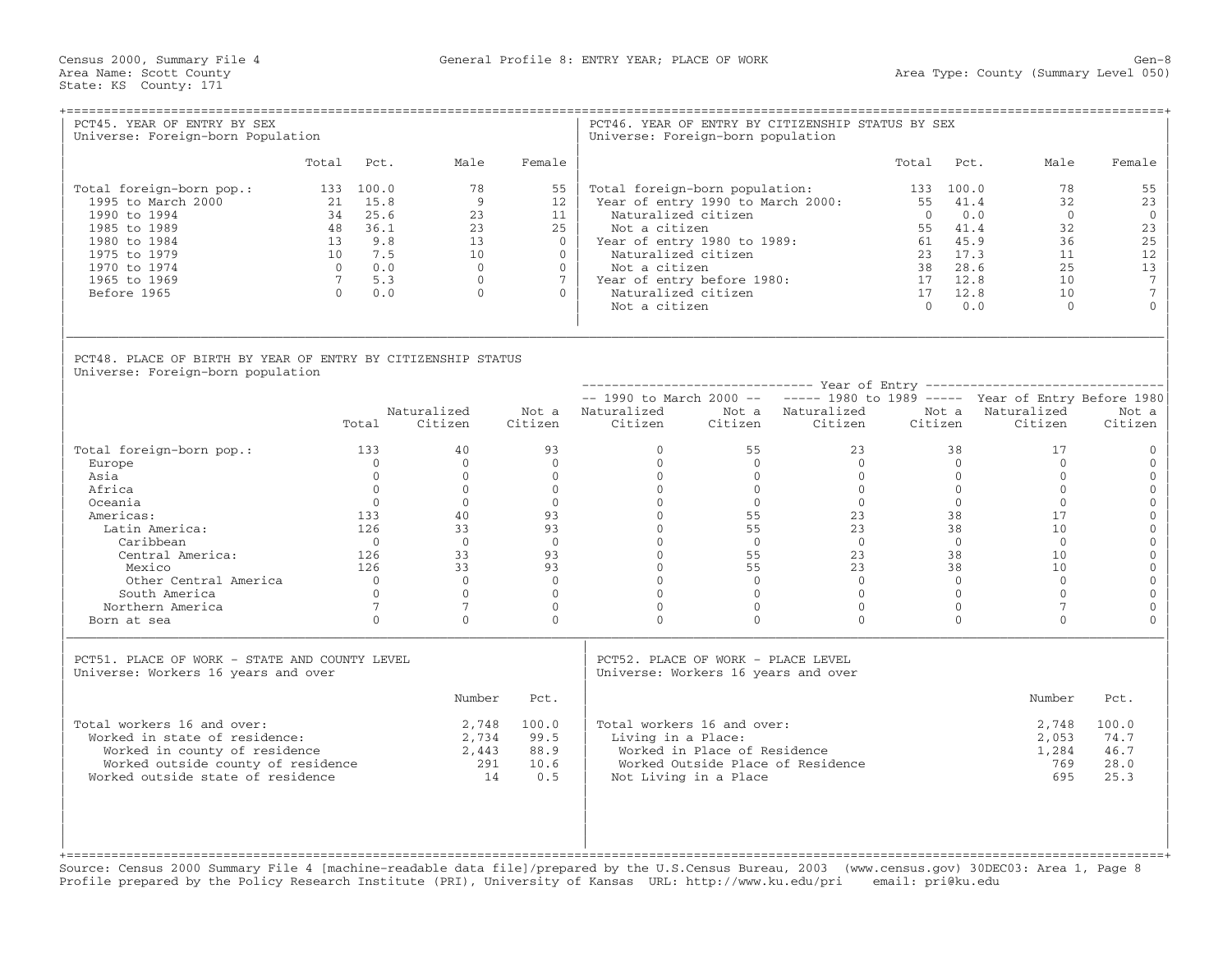Census 2000, Summary File 4 General Profile 9: RESIDENCE IN 1995; MEANS OF TRANS.; VEHICLE OCCUPANCY; COMMUTE TIME Gen−9 Area Type: County (Summary Level 050) Area Name: Scott County<br>State: KS County: 171

+===================================================================================================================================================+

| PCT49. RESIDENCE IN 1995 - STATE AND COUNTY LEVEL<br>Universe: Population 5 years old and over |                |              | PCT55. MEANS OF TRANSPORTATION TO WORK<br>Universe: Workers 16 years and over |                 |              | PCT60. PRIVATE VEHICLE OCCUPANCY<br>Universe: Workers 16 years old and over                                     |                   |              |
|------------------------------------------------------------------------------------------------|----------------|--------------|-------------------------------------------------------------------------------|-----------------|--------------|-----------------------------------------------------------------------------------------------------------------|-------------------|--------------|
|                                                                                                | Total          | Pct.         |                                                                               | Total           | Pct.         |                                                                                                                 | Total             | Pct.         |
| Total population 5 and over:                                                                   |                | 4,777 100.0  | Total workers 16 and over:                                                    |                 | 2,748 100.0  | Total workers 16 and over:                                                                                      | 2,748             | 100.0        |
| Same house in 1995<br>Different house in 1995:                                                 | 2,633<br>2,144 | 55.1<br>44.9 | Car, truck, or van:<br>Drove alone                                            | 2,497<br>2,196  | 90.9<br>79.9 | Car, truck, or van:<br>Drove alone                                                                              | 2,497<br>2,196    | 90.9<br>79.9 |
| In United States in 1995:                                                                      | 2,135          | 44.7         | Carpooled                                                                     | 301             | 11.0         | Carpooled:                                                                                                      | 301               | 11.0         |
| Same county                                                                                    | 1,336<br>799   | 28.0<br>16.7 |                                                                               | $\Omega$        | 0.0          | 2-person carpool<br>3-person carpool                                                                            | 242<br>18         | 8.8<br>0.7   |
| Different county:<br>Same state                                                                | 524            | 11.0         | Public transportation:<br>Bus or trolley bus                                  | $\mathbf{0}$    | 0.0          | 4-person carpool                                                                                                | 11                | 0.4          |
| Different state:                                                                               | 275            | 5.8          | Streetcar or trolley car                                                      | $\Omega$        | 0.0          | 5- or 6-person carpool                                                                                          | $\overline{7}$    | 0.3          |
| Northeast                                                                                      | $\bigcirc$     | 0.0          | Subway or elevated                                                            | $\Omega$        | 0.0          | 7- or more person carpool                                                                                       | 23                | 0.8          |
| Midwest                                                                                        | 81             | 1.7          | Railroad                                                                      | $\Omega$        | 0.0          |                                                                                                                 |                   |              |
| South                                                                                          | 111            | 2.3          | Ferryboat                                                                     | $\overline{0}$  | 0.0          | Other means (including                                                                                          |                   |              |
| West                                                                                           | 83             | 1.7          | Taxicab                                                                       | $\Omega$        | 0.0          | those who worked at home)                                                                                       | 251               | 9.1          |
| In Puerto Rico in 1995:                                                                        | $\circ$        | 0.0          | Motorcycle                                                                    | $7\phantom{.0}$ | 0.3          |                                                                                                                 |                   |              |
| Same municipio                                                                                 | $\overline{0}$ | 0.0          | Bicycle                                                                       | $\overline{0}$  | 0.0          |                                                                                                                 |                   |              |
| Different municipio                                                                            | $\Omega$       | 0.0          | Walked                                                                        | 76              | 2.8          |                                                                                                                 |                   |              |
| Elsewhere in 1995:                                                                             | $\circ$        | 0.2          | Other means                                                                   | 8               | 0.3          |                                                                                                                 |                   |              |
| U.S. Island Areas                                                                              | $\Omega$       | 0.0          | Worked at home                                                                | 160             | 5.8          |                                                                                                                 |                   |              |
| Foreign country or at sea                                                                      | 9              | 0.2          |                                                                               |                 |              |                                                                                                                 |                   |              |
|                                                                                                |                |              |                                                                               |                 |              |                                                                                                                 |                   |              |
| PCT59. TIME LEAVING HOME TO GO TO WORK<br>Universe: Workers 16 years old and over              |                |              | PCT56. TRAVEL TIME TO WORK<br>Universe: Workers 16 years and over             |                 |              | PCT57. TRAVEL TIME TO WORK BY MEANS OF<br>TRANSPORTATION TO WORK<br>Universe: Workers 16 years old and over who |                   |              |
|                                                                                                | Total          | Pct.         |                                                                               |                 | Total Pct.   | did not work at home                                                                                            |                   |              |
| Total workers 16 and over:                                                                     | 2,748 100.0    |              | Total workers 16 and over:                                                    |                 | 2,748 100.0  |                                                                                                                 | Total             | Pct.         |
| Did not work at home:                                                                          | 2,588          | 94.2         | Did not work at home:                                                         | 2,588           | 94.2         | Total workers 16 and over                                                                                       |                   |              |
| $12:00$ a.m. to $4:59$ a.m.                                                                    | 57             | 2.1          | Less than 5 minutes                                                           | 528             | 19.2         | who did not work at home:                                                                                       | 2,588             | 100.0        |
| $5:00$ a.m. to $5:29$ a.m.                                                                     | 104            | 3.8          | 5 to 9 minutes                                                                | 740             | 26.9         |                                                                                                                 |                   |              |
| 5:30 a.m. to 5:59 a.m.                                                                         | 173            | 6.3          | 10 to 14 minutes                                                              | 416             | 15.1         | Less than 30 minutes:                                                                                           | 2,239             | 86.5         |
| $6:00$ a.m. to $6:29$ a.m.<br>6:30 a.m. to 6:59 a.m.                                           | 94<br>186      | 3.4<br>6.8   | 15 to 19 minutes<br>20 to 24 minutes                                          | 261<br>248      | 9.5<br>9.0   | Public transportation<br>Other means                                                                            | $\Omega$<br>2,239 | 0.0<br>86.5  |
| 7:00 a.m. to 7:29 a.m.                                                                         | 324            | 11.8         | 25 to 29 minutes                                                              | 46              | 1.7          |                                                                                                                 |                   |              |
| 7:30 a.m. to 7:59 a.m.                                                                         | 627            | 22.8         |                                                                               |                 |              | 30 to 44 minutes:                                                                                               | 189               | 7.3          |
| 8:00 a.m. to 8:29 a.m.                                                                         | 437            | 15.9         | 30 to 34 minutes                                                              | 131             | 4.8          | Public transportation                                                                                           | $\overline{0}$    | 0.0          |
| 8:30 a.m. to 8:59 a.m.                                                                         | 155            | 5.6          | 35 to 39 minutes                                                              | 35              | 1.3          | Other means                                                                                                     | 189               | 7.3          |
| $9:00$ a.m. to $9:59$ a.m.                                                                     | 173            | 6.3          | 40 to 44 minutes                                                              | 23              | 0.8          |                                                                                                                 |                   |              |
| 10:00 a.m. to 10:59 a.m.                                                                       |                |              | 45 to 59 minutes                                                              | 92              | 3.3          | 45 to 59 minutes:                                                                                               | 92                | 3.6          |
|                                                                                                | 14             | 0.5          |                                                                               |                 |              |                                                                                                                 |                   |              |
| 11:00 a.m. to 11:59 a.m.                                                                       | $\bigcirc$     | 0.0          | 60 to 89 minutes                                                              | 23              | 0.8          | Public transportation                                                                                           | $\overline{0}$    | 0.0          |
| $12:00$ p.m. to $3:59$ p.m.                                                                    | 118            | 4.3          | 90 minutes or more                                                            | 45              | 1.6          | Other means                                                                                                     | 92                | 3.6          |
| $4:00$ p.m. to $11:59$ p.m.                                                                    | 126            | 4.6          |                                                                               |                 |              |                                                                                                                 |                   |              |
| Worked at home                                                                                 | 160            | 5.8          | Mean travel time: 14.0 minutes                                                |                 |              | 60 or more minutes:<br>Public transportation                                                                    | 68<br>$\Omega$    | 2.6<br>0.0   |
|                                                                                                |                |              | Worked at home                                                                | 160             | 5.8          | Other means                                                                                                     | 68                | 2.6          |
|                                                                                                |                |              |                                                                               |                 |              |                                                                                                                 |                   |              |

Source: Census 2000 Summary File 4 [machine−readable data file]/prepared by the U.S.Census Bureau, 2003 (www.census.gov) 30DEC03: Area 1, Page 9 Profile prepared by the Policy Research Institute (PRI), University of Kansas URL: http://www.ku.edu/pri email: pri@ku.edu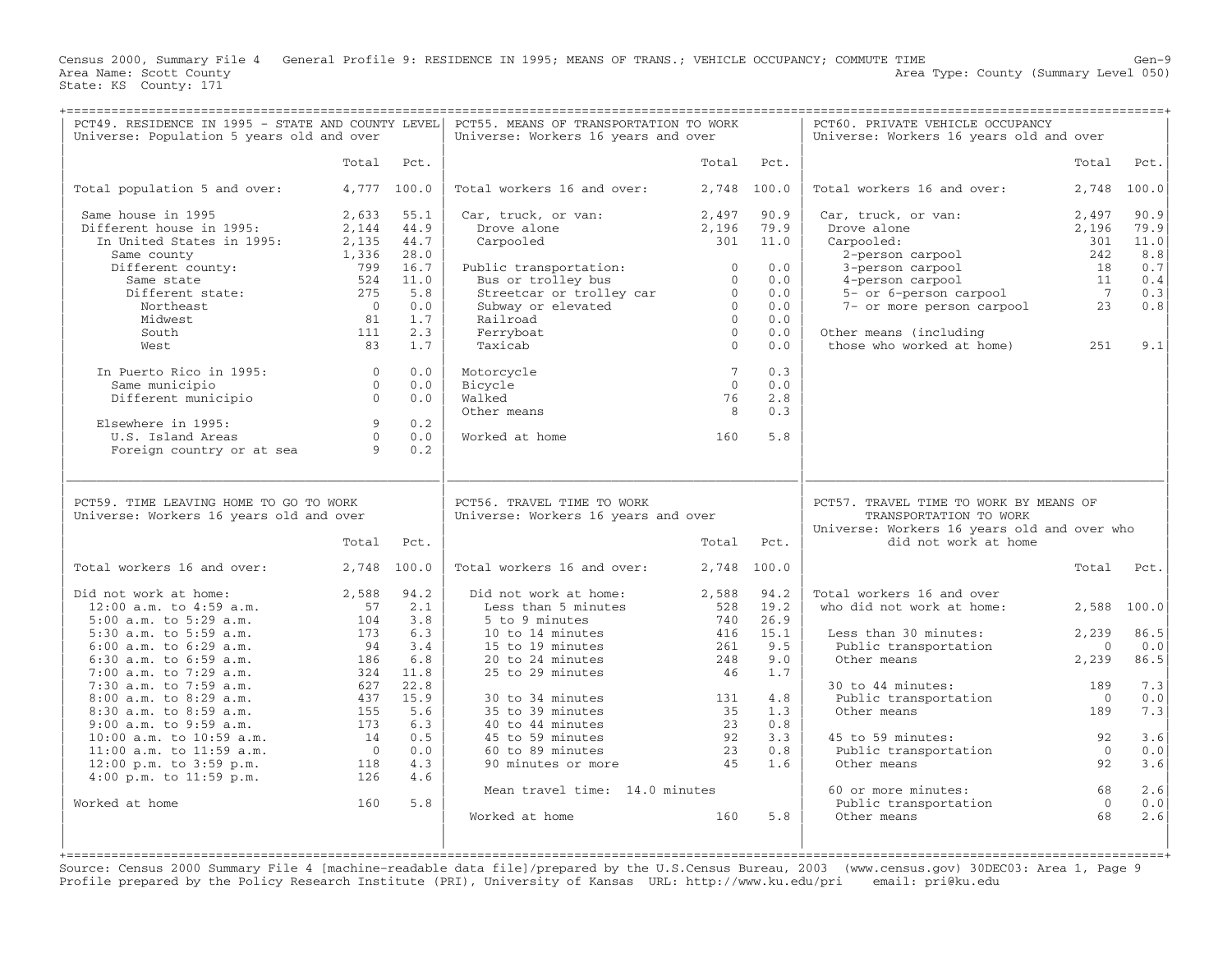| PCT61. SCHOOL ENROLLMENT BY SEX BY LEVEL AND SCHOOL TYPE                                                 |                                |                                                                                                                                                                 |                                                                                                                              |       |                         |                                                                                                                                                                                                                                                                                                       |                |                |                 |
|----------------------------------------------------------------------------------------------------------|--------------------------------|-----------------------------------------------------------------------------------------------------------------------------------------------------------------|------------------------------------------------------------------------------------------------------------------------------|-------|-------------------------|-------------------------------------------------------------------------------------------------------------------------------------------------------------------------------------------------------------------------------------------------------------------------------------------------------|----------------|----------------|-----------------|
| Universe: Population 3 years old and over                                                                |                                |                                                                                                                                                                 |                                                                                                                              |       |                         |                                                                                                                                                                                                                                                                                                       |                |                |                 |
|                                                                                                          | Total                          | Public                                                                                                                                                          | -------------- Total --------------- --------------- Male ---------------- --------------- Female ---------------<br>Private | Total |                         | Public Private                                                                                                                                                                                                                                                                                        | Total          | Public         | Private         |
|                                                                                                          |                                |                                                                                                                                                                 |                                                                                                                              |       |                         |                                                                                                                                                                                                                                                                                                       |                |                |                 |
| Total pop. 3 and over<br>enrolled in school:                                                             | 1,229 1,144                    |                                                                                                                                                                 | 85                                                                                                                           | 614   | 563                     | 51                                                                                                                                                                                                                                                                                                    | 615            | 581            | 34              |
| In nursery/preschool                                                                                     | 66                             | 43                                                                                                                                                              | 23                                                                                                                           | 26    | 11                      | 15                                                                                                                                                                                                                                                                                                    | 40             | 32             | 8               |
| In kindergarten                                                                                          | 48                             | 48                                                                                                                                                              | $\overline{0}$                                                                                                               |       |                         | $\begin{array}{cccc} 24 & & 14 & & 15 \\ 24 & & 24 & & 0 \\ 159 & & 159 & & 0 \\ 190 & & 171 & & 19 \\ 169 & & 152 & & 17 \\ 28 & & 28 & & 0 \\ 18 & & 18 & & 0 \\ \end{array}$                                                                                                                       | 24             | 24             | $\overline{0}$  |
| In grade 1 to grade 4                                                                                    | 307<br>$307$<br>$331$<br>$347$ | $\frac{307}{297}$<br>330<br>84                                                                                                                                  | $\overline{0}$                                                                                                               |       |                         |                                                                                                                                                                                                                                                                                                       | $148$<br>$141$ | 148            | $\mathbf 0$     |
| In grade 5 to grade 8                                                                                    |                                |                                                                                                                                                                 | 34<br>$\frac{1}{17}$                                                                                                         |       |                         |                                                                                                                                                                                                                                                                                                       |                | 126            | 15              |
| In grade 9 to grade 12                                                                                   |                                |                                                                                                                                                                 | $\overline{9}$                                                                                                               |       |                         |                                                                                                                                                                                                                                                                                                       | 178<br>65      | 178            | $\overline{0}$  |
| College: undergraduate<br>Graduate/professional                                                          |                                | $\frac{35}{35}$ 2                                                                                                                                               |                                                                                                                              |       |                         |                                                                                                                                                                                                                                                                                                       | 19             | 56<br>17       | 9<br>2          |
| Not enrolled in school                                                                                   | $37$<br>37<br>3.685            |                                                                                                                                                                 |                                                                                                                              | 1,844 |                         |                                                                                                                                                                                                                                                                                                       | 1,841          |                |                 |
|                                                                                                          |                                |                                                                                                                                                                 |                                                                                                                              |       |                         |                                                                                                                                                                                                                                                                                                       |                |                |                 |
| PCT62. SCHOOL ENROLLMENT BY SEX BY AGE<br>Universe: Population 3 years old and over                      |                                |                                                                                                                                                                 |                                                                                                                              |       |                         |                                                                                                                                                                                                                                                                                                       |                |                |                 |
|                                                                                                          |                                |                                                                                                                                                                 | --------------- Total --------------- --------------- Male ---------------- --------------- Female ---------------           |       |                         |                                                                                                                                                                                                                                                                                                       |                |                |                 |
|                                                                                                          | Total                          | Enrolled                                                                                                                                                        | Not<br>Enrolled                                                                                                              | Total |                         | Not<br>Enrolled Enrolled                                                                                                                                                                                                                                                                              | Total          | Enrolled       | Not<br>Enrolled |
| Total pop. 3 and over:                                                                                   | 4,914                          | 1,229                                                                                                                                                           | 3,685                                                                                                                        | 2,458 | 614                     | 1,844                                                                                                                                                                                                                                                                                                 | 2,456          | 615            | 1,841           |
| 3 and 4 years                                                                                            | 137                            | 57                                                                                                                                                              | 80                                                                                                                           | 79    | 17                      | 62                                                                                                                                                                                                                                                                                                    | 58             | 40             | 18              |
| 5 to 9 years                                                                                             | 299                            | 269                                                                                                                                                             | 30                                                                                                                           |       |                         |                                                                                                                                                                                                                                                                                                       |                |                | 21              |
| 10 to 14 years                                                                                           |                                |                                                                                                                                                                 | $\overline{0}$                                                                                                               |       |                         |                                                                                                                                                                                                                                                                                                       |                |                | $\overline{0}$  |
| 15 to 17 years                                                                                           |                                |                                                                                                                                                                 | $\begin{array}{r} 46 \\ 36 \\ 222 \end{array}$                                                                               |       |                         |                                                                                                                                                                                                                                                                                                       |                |                | $\overline{0}$  |
| 18 and 19 years                                                                                          |                                |                                                                                                                                                                 |                                                                                                                              |       |                         |                                                                                                                                                                                                                                                                                                       |                |                | 21              |
| 20 to 24 years                                                                                           |                                |                                                                                                                                                                 |                                                                                                                              |       |                         |                                                                                                                                                                                                                                                                                                       |                |                | 77              |
| 25 to 34 years                                                                                           |                                |                                                                                                                                                                 |                                                                                                                              |       |                         |                                                                                                                                                                                                                                                                                                       |                |                | 256             |
| 35 years and over                                                                                        |                                | $\begin{array}{cccc} 233 & 203 & 300 \\ 445 & 445 & 0 \\ 292 & 246 & 46 \\ 117 & 81 & 36 \\ 248 & 26 & 222 \\ 536 & 22 & 514 \\ 2,840 & 83 & 2,757 \end{array}$ | 2,757                                                                                                                        |       |                         | $\begin{array}{cccccc} 139 & & 130 & & 9 & & 160 & & 139 \\ 257 & & 257 & & 0 & & 188 & & 188 \\ 163 & & 117 & & 46 & & 129 & & 129 \\ 62 & & 47 & & 15 & & 55 & & 34 \\ 145 & & 0 & & 145 & & 103 & & 26 \\ 267 & & 9 & & 258 & & 269 & & 13 \\ 1,346 & & 37 & & 1,309 & & 1,494 & & 46 \end{array}$ |                |                | 1,448           |
| PCT63. COLLEGE OR GRADUATE SCHOOL ENROLLMENT BY SEX BY AGE<br>Universe: Population 15 years old and over |                                |                                                                                                                                                                 |                                                                                                                              |       |                         |                                                                                                                                                                                                                                                                                                       |                |                |                 |
|                                                                                                          |                                |                                                                                                                                                                 | --------------- Total --------------- --------------- Male ---------------- --------------- Female ---------------           |       |                         |                                                                                                                                                                                                                                                                                                       |                |                |                 |
|                                                                                                          |                                | Total Enrolled Enrolled                                                                                                                                         | Not                                                                                                                          |       | Total Enrolled Enrolled | Not                                                                                                                                                                                                                                                                                                   |                | Total Enrolled | Not<br>Enrolled |
| Total pop. 15 and over:                                                                                  | 4,033                          | 130                                                                                                                                                             | 3,903                                                                                                                        | 1,983 | 46                      | 1,937                                                                                                                                                                                                                                                                                                 | 2,050          | 84             | 1,966           |
| 15 to 17 years                                                                                           |                                | $292$<br>$365$<br>$536$<br>$22$<br>$2,840$<br>$83$                                                                                                              | 292                                                                                                                          | 163   |                         | $\begin{array}{ccc} 0 & 163 \\ 0 & 207 \\ 9 & 258 \\ 37 & 1,309 \end{array}$                                                                                                                                                                                                                          | 129            | $\overline{0}$ | 129             |
| 18 to 24 years                                                                                           |                                |                                                                                                                                                                 | 340                                                                                                                          | 207   |                         |                                                                                                                                                                                                                                                                                                       | 158            | 25             | 133             |
| 25 to 34 years                                                                                           |                                |                                                                                                                                                                 | $\frac{514}{2,757}$                                                                                                          | 267   |                         |                                                                                                                                                                                                                                                                                                       | 269            | 13             | 256             |
| 35 years and over                                                                                        | 2,840                          |                                                                                                                                                                 |                                                                                                                              | 1,346 |                         |                                                                                                                                                                                                                                                                                                       | 1,494          | 46             | 1,448           |
|                                                                                                          |                                |                                                                                                                                                                 |                                                                                                                              |       |                         |                                                                                                                                                                                                                                                                                                       |                |                |                 |

Source: Census 2000 Summary File 4 [machine−readable data file]/prepared by the U.S.Census Bureau, 2003 (www.census.gov) 30DEC03: Area 1, Page 10 Profile prepared by the Policy Research Institute (PRI), University of Kansas URL: http://www.ku.edu/pri email: pri@ku.edu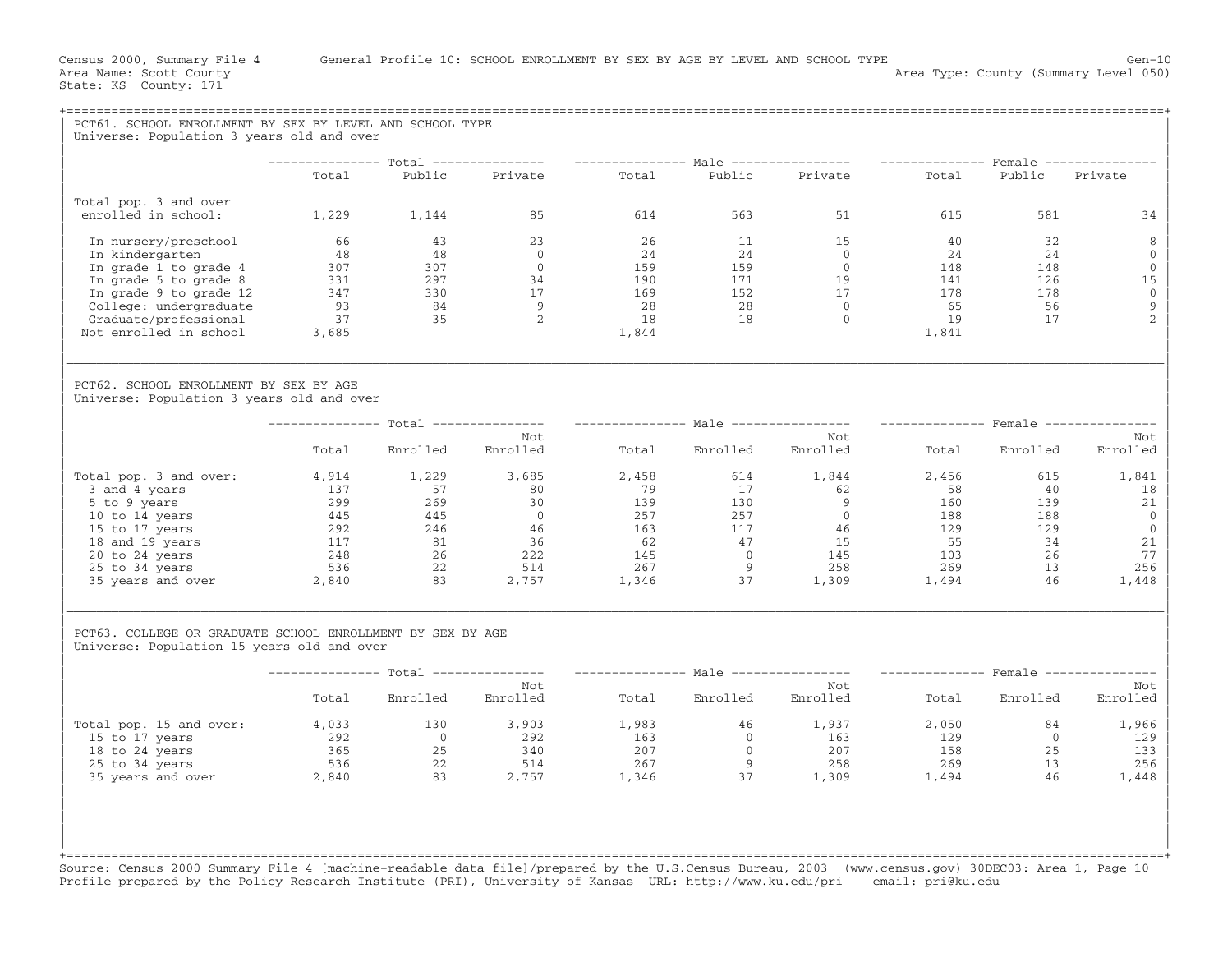| PCT65. EDUCATIONAL ATTAINMENT BY SEX BY AGE<br>Universe: Population 18 years and over |                                                            |  |                      |
|---------------------------------------------------------------------------------------|------------------------------------------------------------|--|----------------------|
|                                                                                       |                                                            |  |                      |
|                                                                                       | Total Pct. 18 to 24 25 to 34 35 to 44 45 to 64 65 and Over |  |                      |
|                                                                                       |                                                            |  | 840                  |
|                                                                                       |                                                            |  | 118                  |
|                                                                                       |                                                            |  | 114                  |
|                                                                                       |                                                            |  | 342                  |
|                                                                                       |                                                            |  | 152                  |
|                                                                                       |                                                            |  | $\bigcirc$<br>45     |
|                                                                                       |                                                            |  | 69                   |
|                                                                                       |                                                            |  |                      |
|                                                                                       |                                                            |  |                      |
|                                                                                       | Total Pct. 18 to 24 25 to 34 35 to 44 45 to 64 65 and Over |  |                      |
|                                                                                       |                                                            |  |                      |
|                                                                                       |                                                            |  |                      |
|                                                                                       |                                                            |  |                      |
|                                                                                       |                                                            |  |                      |
|                                                                                       |                                                            |  |                      |
|                                                                                       |                                                            |  |                      |
|                                                                                       |                                                            |  |                      |
|                                                                                       |                                                            |  |                      |
|                                                                                       |                                                            |  |                      |
|                                                                                       | Total Pct. 18 to 24 25 to 34 35 to 44 45 to 64 65 and Over |  |                      |
|                                                                                       |                                                            |  | 491                  |
|                                                                                       |                                                            |  | 65                   |
|                                                                                       |                                                            |  | 73                   |
|                                                                                       |                                                            |  | 171                  |
|                                                                                       |                                                            |  | 114                  |
|                                                                                       |                                                            |  | $\overline{0}$<br>23 |
|                                                                                       |                                                            |  | 45                   |
|                                                                                       |                                                            |  |                      |

+===================================================================================================================================================+Source: Census 2000 Summary File 4 [machine−readable data file]/prepared by the U.S.Census Bureau, 2003 (www.census.gov) 30DEC03: Area 1, Page 11 Profile prepared by the Policy Research Institute (PRI), University of Kansas URL: http://www.ku.edu/pri email: pri@ku.edu

| | | | | | | | | | | |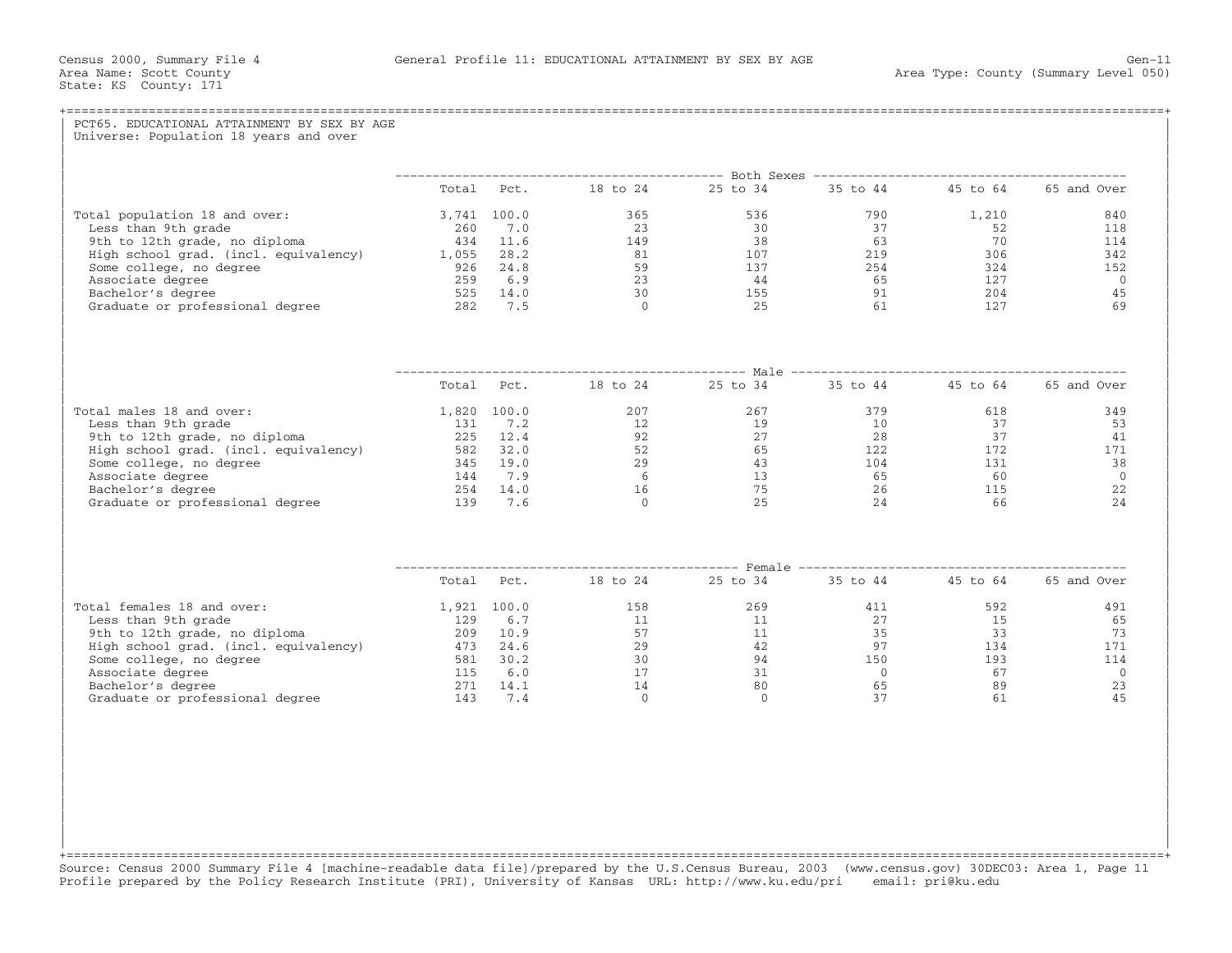| PCT64. EDUCATIONAL ATTAINMENT BY SEX                       |                                                                          |             |                |                                                           |                                                  |                     |                                                  |                    | PCT68. PERIOD OF MILITARY SERVICE               |                 |
|------------------------------------------------------------|--------------------------------------------------------------------------|-------------|----------------|-----------------------------------------------------------|--------------------------------------------------|---------------------|--------------------------------------------------|--------------------|-------------------------------------------------|-----------------|
| Universe: Population 25 years and over                     |                                                                          |             |                |                                                           |                                                  |                     |                                                  |                    | Universe: Civilian veterans 18 years and over   |                 |
|                                                            |                                                                          |             |                |                                                           |                                                  |                     |                                                  |                    |                                                 |                 |
|                                                            |                                                                          |             | Total          | Pct.                                                      | Male Pct.                                        |                     |                                                  | Female Pct.        | Total civilian veterans 18 & over:              | 475             |
| Total population 25 and over:                              |                                                                          |             |                | 3,376 100.0                                               |                                                  | 1,613 100.0         | 1,763 100.0                                      |                    | August 1990 or later                            |                 |
|                                                            |                                                                          |             |                |                                                           |                                                  |                     |                                                  |                    | (including Persian Gulf War):                   | $\mathbf{0}$    |
| No schooling completed                                     |                                                                          |             | 10             | 0.3                                                       | 10                                               | 0.6                 | $\Omega$                                         | 0.0                | Served in Vietnam era                           | $\Omega$        |
| Nursery to 4th grade                                       |                                                                          |             | 17             | 0.5                                                       | $\overline{0}$                                   | 0.0                 | 17                                               | 1.0                | No Vietnam era service:                         | $\Omega$        |
| 5th and 6th grade                                          |                                                                          |             | 28             | 0.8                                                       |                                                  | $19 \t 1.2$         | $\overline{9}$                                   | 0.5                | Served September 1980 or later:                 | $\mathbf{0}$    |
| 7th and 8th grade                                          |                                                                          |             | 182            | 5.4                                                       |                                                  | 90 5.6              | 92                                               | 5.2                | Served under 2 years                            | $\mathbf{0}$    |
| 9th grade                                                  |                                                                          |             | 52             | 1.5                                                       |                                                  | $44 \t 2.7$         | 8                                                | 0.5                | Served 2 or more years                          | $\Omega$        |
| 10th grade                                                 |                                                                          |             | 68             | 2.0                                                       | 25                                               | 1.5                 | 43                                               | 2.4                | Served prior to September 1980                  | $\mathbf 0$     |
| 1th grade                                                  |                                                                          |             | 59             | 1.7                                                       | 26                                               | 1.6                 | 33                                               | 1.9                |                                                 |                 |
| 12th grade, no diploma                                     |                                                                          |             | 106            | 3.1                                                       | 38                                               | 2.4                 | 68                                               | 3.9                | May 1975-July 1990 only:                        | 49              |
| High school graduate                                       |                                                                          |             |                | 28.9                                                      |                                                  |                     |                                                  |                    | September 1980-July 1990 only:                  | 28              |
| (includes equivalency)                                     |                                                                          |             | 974            | 9.7                                                       |                                                  | 530 32.9<br>82 5.1  | 444<br>246                                       | 25.2<br>14.0       | Served under 2 years                            | 16              |
| Some college, less than 1 year                             |                                                                          |             | 328            |                                                           |                                                  |                     |                                                  |                    | Served 2 or more years                          | 12              |
| Some college, 1 or more years                              |                                                                          |             |                | 539 16.0                                                  |                                                  | 234 14.5            |                                                  | 305 17.3           | Other May 1975-July 1990 service                | 21              |
| no degree                                                  |                                                                          |             |                |                                                           |                                                  |                     |                                                  |                    |                                                 |                 |
| Associate degree                                           |                                                                          |             | 236            | 7.0<br>14.7                                               |                                                  | 138 8.6<br>238 14.8 | 98                                               | 5.6                | Vietnam era, no Korean War,                     |                 |
| Bachelor's degree<br>Master's degree                       |                                                                          |             | 495<br>160     | 4.7                                                       |                                                  | 73 4.5              |                                                  | 257 14.6<br>87 4.9 | no World War II,<br>no August 1990 or later     | 138             |
| Professional school degree                                 |                                                                          |             | 105            | 3.1                                                       |                                                  | 49 3.0              | 56                                               | 3.2                |                                                 |                 |
|                                                            |                                                                          |             |                | 170.5                                                     |                                                  | $17 \quad 1.1$      | $\overline{0}$                                   | 0.0                | Vietnam era and Korean War,<br>no World War II, |                 |
| Doctorate degree                                           |                                                                          |             |                |                                                           |                                                  |                     |                                                  |                    | no August 1990 or later                         | $\Omega$        |
|                                                            |                                                                          |             |                |                                                           |                                                  |                     |                                                  |                    | Vietnam era, Korean War,                        |                 |
|                                                            |                                                                          |             |                |                                                           |                                                  |                     |                                                  |                    | and World War II,                               |                 |
| PCT67. ARMED FORCES STATUS BY VETERAN STATUS BY SEX BY AGE |                                                                          |             |                |                                                           |                                                  |                     |                                                  |                    | no August 1990 or later                         | $\Omega$        |
| Universe: Population 18 years and over                     |                                                                          |             |                |                                                           |                                                  |                     |                                                  |                    |                                                 |                 |
|                                                            |                                                                          |             |                |                                                           |                                                  |                     |                                                  |                    | February 1955-July 1964 only                    | 69              |
|                                                            |                                                                          |             |                | --------------- Total 18 Years and Over ----------------- |                                                  |                     |                                                  |                    |                                                 |                 |
|                                                            |                                                                          |             |                | ----- Total ----- ------ Male------ ----- Female -----    |                                                  |                     |                                                  |                    | Korean War, no Vietnam era,                     |                 |
|                                                            |                                                                          |             | Number Pct.    |                                                           | Number Pct.                                      | Number Pct.         |                                                  |                    | no World War II                                 | 58              |
|                                                            |                                                                          |             |                |                                                           |                                                  |                     |                                                  |                    | Korean War and World War II,                    |                 |
| Total pop. 18+:                                            |                                                                          | 3,741 100.0 |                | 1,820 48.7                                                |                                                  |                     | 1,921 51.3                                       |                    | no Vietnam era                                  | $7\overline{ }$ |
| In armed forces                                            |                                                                          |             | $0 \qquad 0.0$ |                                                           | $\begin{array}{ccc} & & 0 & & 0 & 0 \end{array}$ |                     | $\begin{array}{ccc} & & 0 & & 0 & 0 \end{array}$ |                    |                                                 |                 |
| Civilian:                                                  |                                                                          | 3,741 100.0 |                | 1,820 48.7                                                |                                                  | 1,921 51.3          |                                                  |                    | World War II, no Korean War,                    |                 |
| Veteran                                                    |                                                                          |             | 475 12.7       |                                                           | 443 11.8                                         | 32 0.9              |                                                  |                    | no Vietnam era                                  | 154             |
| Nonveteran                                                 |                                                                          | 3,266 87.3  |                | 1,377 36.8                                                |                                                  |                     | 1,889 50.5                                       |                    |                                                 |                 |
|                                                            |                                                                          |             |                |                                                           |                                                  |                     |                                                  |                    | Other service only                              | $\Omega$        |
|                                                            |                                                                          |             |                |                                                           |                                                  |                     |                                                  |                    |                                                 |                 |
|                                                            | --------- 18 to 64 Years ---------- --------- 65 Years and over -------- |             |                |                                                           |                                                  |                     |                                                  |                    |                                                 |                 |
|                                                            | Total                                                                    |             | Male           | Female                                                    | Total                                            |                     | Male                                             | Female             |                                                 |                 |
|                                                            |                                                                          |             |                |                                                           |                                                  |                     |                                                  |                    |                                                 |                 |
| Total pop. $18+:$                                          | 2,901                                                                    |             | 1,471          | 1,430                                                     | 840                                              |                     | 349                                              | 491                |                                                 |                 |
| In armed force                                             | $\overline{0}$                                                           |             | $\overline{0}$ | $\bigcap$                                                 | $\overline{0}$                                   |                     | $\overline{0}$                                   | $\bigcirc$         |                                                 |                 |
| Civilian:                                                  | 2,901                                                                    |             |                | $1,471$ $1,430$<br>$249$ 6                                | 840                                              |                     | 349                                              | 491                |                                                 |                 |
| Veteran                                                    | 255                                                                      |             |                |                                                           |                                                  | 220                 | 194                                              | 26                 |                                                 |                 |
| Nonveteran                                                 | 2,646                                                                    | 1,222       |                | 1,424                                                     | 620                                              |                     | 155                                              | 465                |                                                 |                 |
|                                                            |                                                                          |             |                |                                                           |                                                  |                     |                                                  |                    |                                                 |                 |
|                                                            |                                                                          |             |                |                                                           |                                                  |                     |                                                  |                    |                                                 |                 |
|                                                            |                                                                          |             |                |                                                           |                                                  |                     |                                                  |                    |                                                 |                 |
|                                                            |                                                                          |             |                |                                                           |                                                  |                     |                                                  |                    |                                                 |                 |
|                                                            |                                                                          |             |                |                                                           |                                                  |                     |                                                  |                    |                                                 |                 |

+===================================================================================================================================================+ Source: Census 2000 Summary File 4 [machine−readable data file]/prepared by the U.S.Census Bureau, 2003 (www.census.gov) 30DEC03: Area 1, Page 12 Profile prepared by the Policy Research Institute (PRI), University of Kansas URL: http://www.ku.edu/pri email: pri@ku.edu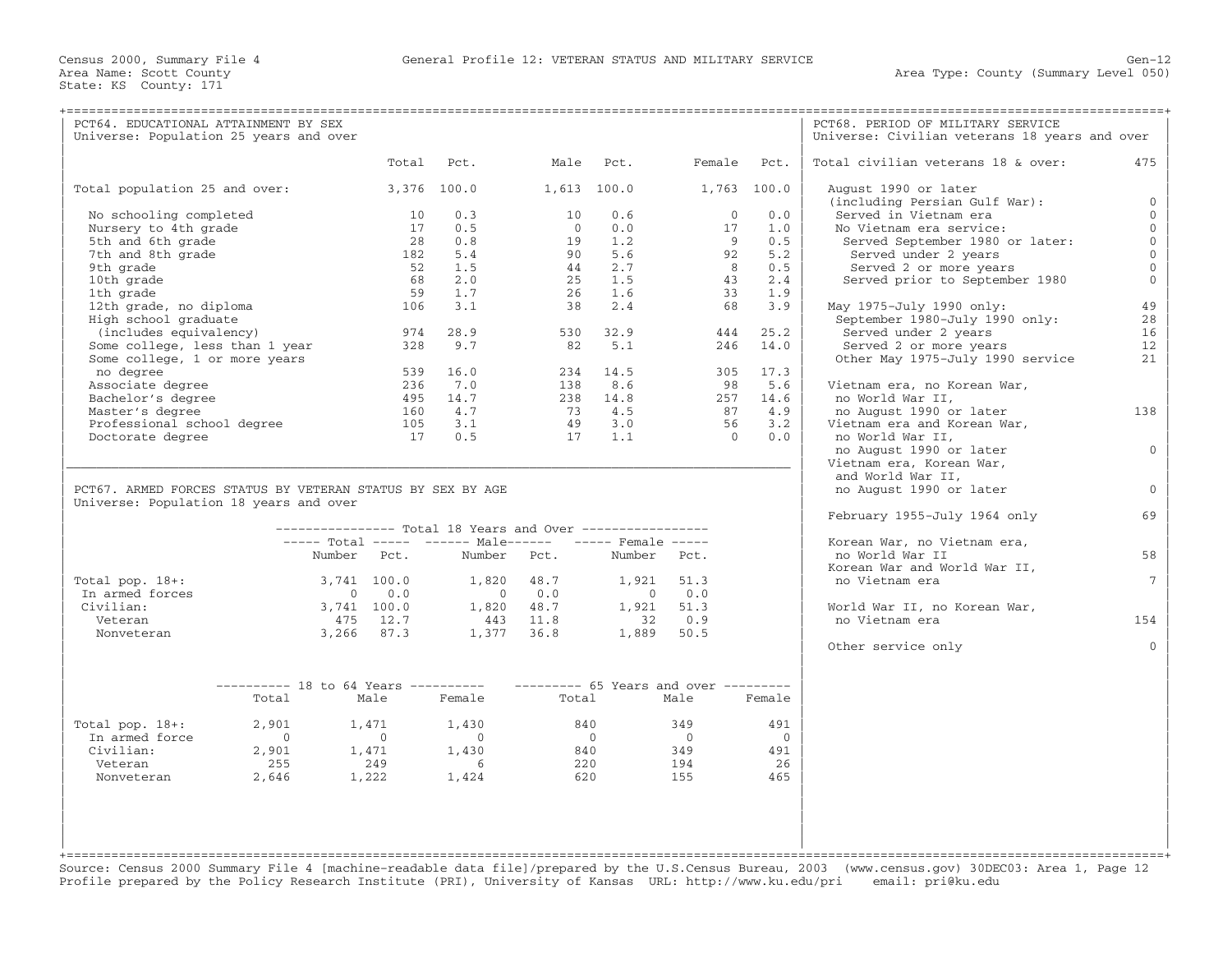| PCT70. DISABILITY STATUS BY EMPLOYMENT STATUS (*) BY AGE BY SEX          |                                                 |                                              | PCT69. TYPES OF DISABILITY BY SEX BY AGE |                                                                           |                                                                             |                 |              |  |
|--------------------------------------------------------------------------|-------------------------------------------------|----------------------------------------------|------------------------------------------|---------------------------------------------------------------------------|-----------------------------------------------------------------------------|-----------------|--------------|--|
| Universe: Civilian noninstitutionalized population 5 years & over        |                                                 |                                              |                                          | Universe: Civilian noninstitutionalized population 5 years and over       |                                                                             |                 |              |  |
|                                                                          | Total                                           | Male                                         | Female                                   |                                                                           | Total                                                                       | Male            | Female       |  |
| Age 5 years and over:                                                    | 4,691                                           | 2,336                                        | 2,355                                    | Age 5 to 15 years:                                                        | 856                                                                         | 438             | 418          |  |
| With a disability                                                        | 807                                             | 421                                          | 386                                      | With one type of disability:                                              | 40                                                                          | 15              | 25           |  |
| No disability                                                            | 3,884                                           | 1,915                                        | 1,969                                    | Sensory disability                                                        | $\overline{7}$                                                              | $\overline{0}$  | 7            |  |
|                                                                          |                                                 |                                              |                                          | Physical disability                                                       | 9                                                                           | $\overline{0}$  | 9            |  |
| Age 16 to 64 years:                                                      | 3,073<br>453<br>337<br>116                      | 1,584                                        | 1,489                                    | Mental disability                                                         | 24                                                                          | 15              | 9            |  |
| With a disability:                                                       |                                                 | 255                                          | 198                                      | Self-care disability                                                      | $\bigcirc$                                                                  | $\Omega$        | $\mathbf{0}$ |  |
| Employed                                                                 |                                                 | 219                                          | 118                                      | With two or more types of disability:                                     | $\bigcirc$                                                                  | $\mathbf 0$     | $\mathbf 0$  |  |
| Not employed                                                             | $\frac{1}{2}$ , 620<br>2, 221                   | 36                                           | 80                                       | Includes self-care disability                                             | $\overline{0}$                                                              | $\overline{0}$  | $\mathbf{0}$ |  |
| No disability:                                                           |                                                 | $1,329$<br>$1,242$                           | 1,291                                    | Does not include self-care dis.                                           | $\overline{0}$                                                              | $\overline{0}$  | $\mathbf{0}$ |  |
| Employed                                                                 |                                                 |                                              | 979                                      | No disability                                                             | 816                                                                         | 423             | 393          |  |
| Not employed                                                             | 2,221<br>399                                    | 87                                           | 312                                      |                                                                           |                                                                             |                 |              |  |
|                                                                          |                                                 |                                              |                                          | Age 16 to 20 years:                                                       | 328                                                                         | 197             | 131          |  |
|                                                                          |                                                 |                                              | 448                                      | With one type of disability:                                              | 25                                                                          | 16              | 9            |  |
| Age 65 years and over:<br>With a disability 314 151<br>With a disability |                                                 |                                              | 163                                      | Sensory disability                                                        | $\overline{0}$                                                              | $\mathbf 0$     | $\mathbf 0$  |  |
| No disability                                                            |                                                 |                                              |                                          | Physical disability                                                       | $\Omega$                                                                    | $\mathbf{0}$    | $\mathbf{0}$ |  |
| a disability<br>sability 448                                             |                                                 | 8 163 285<br>------------------------------- |                                          | Mental disability                                                         | $\overline{9}$                                                              | $\Omega$        | 9            |  |
|                                                                          |                                                 |                                              |                                          | Self-care disability                                                      | $\mathbf{0}$                                                                | $\mathbf{0}$    | $\mathbf{O}$ |  |
| Age 5 to 15 years:                                                       | 856                                             | 438                                          | 418                                      | Go-outside-home disability**                                              | $\overline{0}$                                                              | $\circ$         | $\mathbf 0$  |  |
| With a disability                                                        | 40                                              | 15                                           | 25                                       | Employment disability*                                                    | 16                                                                          | 16              | $\mathbf 0$  |  |
| No disability                                                            | 816                                             | 423                                          | 393                                      | With two or more types of disability:                                     | $\overline{0}$                                                              | $\Omega$        | $\mathbf{0}$ |  |
|                                                                          |                                                 |                                              |                                          |                                                                           | $\overline{0}$                                                              | $\mathbf{0}$    | $\mathbf{0}$ |  |
|                                                                          |                                                 |                                              | 131                                      | Includes self-care disability                                             | $\Omega$                                                                    | $\Omega$        | $\Omega$     |  |
| Age 16 to 20 years:                                                      | $\begin{array}{c} 328 \\ 25 \end{array}$        | 197                                          |                                          | Does not include self-care dis.                                           |                                                                             |                 |              |  |
| With a disability:                                                       |                                                 | 16<br>$\overline{7}$                         | $\overline{9}$<br>$\Omega$               | No disability                                                             | 303                                                                         | 181             | 122          |  |
| Employed                                                                 | $\begin{array}{c} 7 \\ 18 \end{array}$          | $\overline{9}$                               |                                          |                                                                           |                                                                             |                 |              |  |
| Not employed                                                             | 18                                              | $\begin{array}{c} 9 \\ 181 \end{array}$      | $\overline{9}$                           | Age 21 to 64 years:                                                       | 2,745                                                                       | 1,387           | 1,358        |  |
| No disability:                                                           | 303                                             |                                              | 122                                      | With one type of disability:                                              | 328                                                                         | 212             | 116          |  |
| Employed                                                                 | 203                                             | 137                                          | 66                                       | Sensory disability                                                        | 37                                                                          | 37              | $\mathbf{0}$ |  |
| Not employed                                                             | 100                                             | 44                                           | 56                                       | Physical disability                                                       | 42                                                                          | 17              | 25           |  |
|                                                                          |                                                 |                                              |                                          | Mental disability                                                         | 38                                                                          | 38              | $\Omega$     |  |
| Age 21 to 64 years:                                                      | 2,745                                           | 1,387                                        | 1,358                                    | Self-care disability<br>Go-outside-home disability**<br>Internationality* | $\bigcirc$                                                                  | $\overline{0}$  | $\mathbf{0}$ |  |
| With a disability:                                                       | $\begin{array}{r} 428 \\ 330 \\ 98 \end{array}$ | 239                                          | 189                                      |                                                                           | $\overline{0}$                                                              | $\overline{0}$  | $\mathbf 0$  |  |
| Employed                                                                 |                                                 | 212                                          | 118                                      |                                                                           | 211                                                                         | 120             | 91           |  |
| Not employed                                                             |                                                 |                                              | 71                                       | With two or more types of disability: 100                                 |                                                                             | 27              | 73           |  |
| No disability:                                                           | $\frac{98}{2,317}$                              | $\frac{27}{27}$<br>1,148<br>1,105            | 1,169                                    | Includes self-care disability                                             | 27                                                                          | 13              | 14           |  |
| Employed                                                                 | 2,018                                           |                                              | 913                                      | Does not include self-care dis.:                                          | 73<br>$\frac{73}{18}$                                                       | 14              | 59           |  |
| Not employed                                                             | $\overline{\phantom{0}}$ 299                    | 43                                           | 256                                      | Go-outside home & employment only                                         |                                                                             | 8 <sup>8</sup>  | 10           |  |
|                                                                          |                                                 |                                              |                                          | Other combination                                                         | 55                                                                          | 6               | 49           |  |
| Age 65 to 74 years:                                                      | 386<br>120                                      | 175                                          | 211                                      | No disability                                                             | 2,317                                                                       | 1,148           | 1,169        |  |
| With a disability                                                        |                                                 | 83                                           | 37                                       |                                                                           |                                                                             |                 |              |  |
| No disability                                                            | 266                                             | 92                                           | 174                                      | Age 65 years and over:                                                    | 762                                                                         | 314             | 448          |  |
|                                                                          |                                                 |                                              |                                          | With one type of disability:                                              | 175                                                                         | 78              | 97           |  |
| Age 75 years and over:                                                   | 376<br>194                                      | 139                                          | 237                                      | Sensory disability                                                        | 42                                                                          | 27              | 15           |  |
| With a disability                                                        |                                                 | 68                                           | 126                                      | Physical disability                                                       | 119                                                                         | 37              | 82           |  |
| No disability                                                            | 182                                             | 71                                           | 111                                      | Mental disability                                                         | $\overline{7}$                                                              | $7\phantom{.0}$ | $\mathbf{0}$ |  |
|                                                                          |                                                 |                                              |                                          | Self-care disability                                                      | $\overline{0}$                                                              | $\circ$         | $\mathbf 0$  |  |
|                                                                          |                                                 |                                              |                                          | Go-outside-home disability**                                              | $\overline{7}$                                                              | $7\phantom{.0}$ | $\mathbf 0$  |  |
| * Employment status by disability status was determined only             |                                                 |                                              |                                          | With two or more types of disability: 139                                 |                                                                             | 73              | 66           |  |
| for the 16 to 64 year old population.                                    |                                                 |                                              |                                          | Includes self-care disability                                             |                                                                             | 17              | 25           |  |
| ** Go-outside-home disability status was determined for the              |                                                 |                                              |                                          | Does not include self-care dis.                                           |                                                                             | 56              | 41           |  |
| 16 year old and over population.                                         |                                                 |                                              |                                          | No disability                                                             | $\begin{array}{c}\n \stackrel{\text{4.1}}{0.0} \\  97 \\  448\n\end{array}$ | 163             | 285          |  |
|                                                                          |                                                 |                                              |                                          |                                                                           |                                                                             |                 |              |  |
|                                                                          |                                                 |                                              |                                          |                                                                           |                                                                             |                 |              |  |

Source: Census 2000 Summary File 4 [machine−readable data file]/prepared by the U.S.Census Bureau, 2003 (www.census.gov) 30DEC03: Area 1, Page 13 Profile prepared by the Policy Research Institute (PRI), University of Kansas URL: http://www.ku.edu/pri email: pri@ku.edu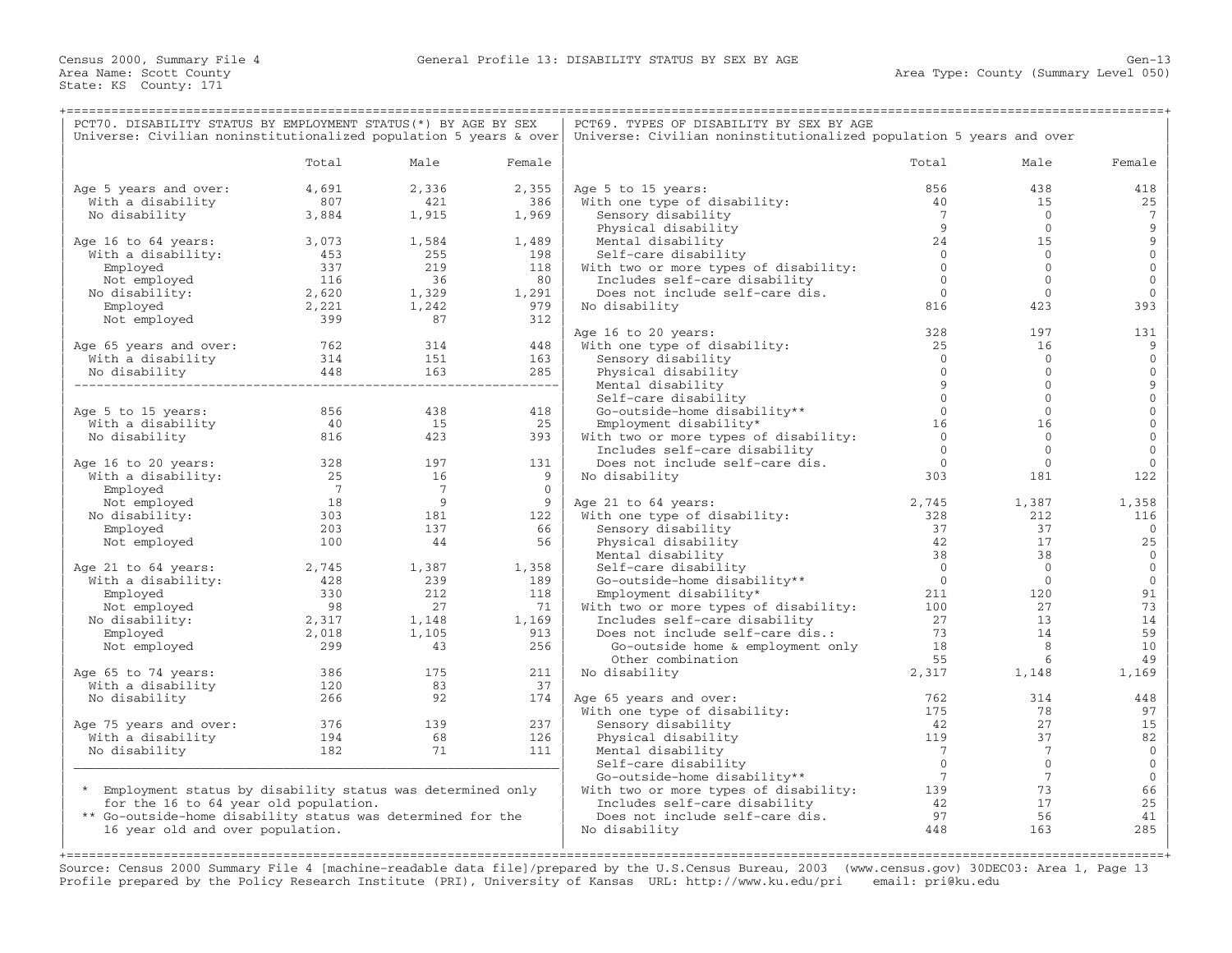| P79. EMPLOYMENT STATUS BY SEX BY AGE                                      |                |          |                |                |                |                    |                          |                                                           |                |              |              |
|---------------------------------------------------------------------------|----------------|----------|----------------|----------------|----------------|--------------------|--------------------------|-----------------------------------------------------------|----------------|--------------|--------------|
| Universe: Population 16 years and over                                    |                |          |                |                |                |                    |                          |                                                           |                |              |              |
|                                                                           |                |          |                |                |                |                    |                          |                                                           |                |              |              |
|                                                                           | Total Pct.     |          | 16 to 21       | 22 to 24       | 25 to 34       | 35 to 44           | 45 to 54                 | 55 to 61                                                  | 62 to 64       | 65 to 69     | 70 & Over    |
|                                                                           |                |          |                |                |                |                    |                          |                                                           |                |              |              |
| Total 16 and over:                                                        | 3,921 100.0    |          | 412            | 133            | 536            | 790                | 704                      | 387                                                       | 119            | 184          | 656          |
| In labor force:                                                           | 2,811 71.7     |          | 2.71           | 107            | 461            | 706                | 635                      | 333                                                       | 91             | 88           | 119          |
| In armed forces                                                           | $\Omega$       | 0.0      | $\Omega$       | $\bigcap$      | $\bigcap$      | $\bigcap$          | $\bigcap$                | $\bigcirc$                                                | $\Omega$       | $\Omega$     | $\Omega$     |
| Civilian:                                                                 | 2,811 71.7     |          | 271            | 107            | 461            | 706                | 635                      | 333                                                       | 91             | 88           | 119          |
| Employed                                                                  | 2,748          | 70.1     | 256            | 107            | 460            | 696                | 615                      | 333                                                       | 91             | 88           | 102          |
| Unemployed                                                                | 63             | 1.6      | 15             | $\overline{0}$ | $\overline{1}$ | 10                 | 20                       | $\bigcirc$                                                | $\Omega$       | $\Omega$     | 17           |
| Not in labor force                                                        | 1,110 28.3     |          | 141            | 26             | 75             | 84                 | 69                       | 54                                                        | 28             | 96           | 537          |
|                                                                           |                |          |                |                |                |                    |                          |                                                           |                |              |              |
| Male:                                                                     | 1,941          | 49.5     | 238            | 90             | 267            | 379                | 370                      | 185                                                       | 63             | 100          | 249          |
| In labor force:                                                           | 1,557          | 39.7     | 179            | 64             | 252            | 371                | 356                      | 185                                                       | 54             | 50           | 46           |
| In armed forces                                                           | $\overline{0}$ | 0.0      | $\bigcirc$     | $\Omega$       | $\bigcap$      | $\bigcap$          | $\bigcap$                | $\bigcap$                                                 | $\Omega$       | $\Omega$     | $\Omega$     |
| Civilian:                                                                 | 1,557 39.7     |          | 179            | 64             | 2.52           | 371                | 356                      | 185                                                       | 54             | 50           | 46           |
| Employed                                                                  | 1,548          | 39.5     | 179            | 64             | 252            | 371                | 356                      | 185                                                       | 54             | 50           | 37           |
| Unemployed                                                                | 9              | 0.2      | $\Omega$       | $\overline{0}$ | $\overline{0}$ | $\Omega$           | $\overline{0}$           | $\Omega$                                                  | $\Omega$       | $\Omega$     | 9            |
|                                                                           |                | 9.8      | 59             | 26             | 15             | 8                  |                          | $\Omega$                                                  | 9              |              |              |
| Not in labor force                                                        | 384            |          |                |                |                |                    | 14                       |                                                           |                | 50           | 203          |
| Female:                                                                   |                |          |                | 43             | 269            |                    |                          | 2.02                                                      | 56             |              | 407          |
|                                                                           | 1,980          | 50.5     | 174            |                |                | 411                | 334                      |                                                           |                | 84           |              |
| In labor force:                                                           | 1,254          | 32.0     | 92             | 43             | 209            | 335                | 279                      | 148                                                       | 37             | 38           | 73           |
| In armed forces                                                           | $\Omega$       | 0.0      | $\Omega$       | $\Omega$       | $\overline{0}$ | $\overline{0}$     | $\bigcirc$               | $\overline{0}$                                            | $\overline{0}$ | $\Omega$     | $\mathbf{0}$ |
| Civilian:                                                                 | 1,254          | 32.0     | 92             | 43             | 209            | 335                | 279                      | 148                                                       | 37             | 38           | 73           |
| Employed                                                                  | 1,200          | 30.6     | 77             | 43             | 208            | 325                | 259                      | 148                                                       | 37             | 38           | 65           |
| Unemployed                                                                | 54             | 1.4      | 15             | $\Omega$       | 1              | 10                 | 20                       | $\Omega$                                                  | $\mathbf{0}$   | $\Omega$     | 8            |
| Not in labor force                                                        |                | 726 18.5 | 82             | $\bigcap$      | 60             | 76                 | 55                       | 54                                                        | 19             | 46           | 334          |
|                                                                           |                |          |                |                |                |                    |                          |                                                           |                |              |              |
|                                                                           |                |          |                |                |                |                    |                          |                                                           |                |              |              |
| PCT81. LIVING ARRANGEMENTS OF OWN CHILDREN UNDER 18 YEARS IN FAMILIES AND |                |          |                |                |                |                    |                          | PCT84. FAMILY TYPE BY NUMBER OF WORKERS IN FAMILY IN 1999 |                |              |              |
| SUBFAMILIES BY EMPLOYMENT STATUS OF PARENTS                               |                |          |                |                |                | Universe: Families |                          |                                                           |                |              |              |
| Universe: Own children under 18 years in families and subfamilies         |                |          |                |                |                |                    |                          |                                                           |                | Number       | Pct.         |
|                                                                           |                |          |                |                |                |                    |                          |                                                           |                |              |              |
|                                                                           |                |          | Total          | Under 6        | 6 to 17        | Total families:    |                          |                                                           |                | 1,446        | 100.0        |
|                                                                           |                |          |                |                |                |                    | Married-couple families: |                                                           |                | 1,219        | 84.3         |
| Total children in universe:                                               |                |          | 1,354          | 407            | 947            | No workers         |                          |                                                           |                | 96           | 6.6          |
|                                                                           |                |          |                |                |                | 1 worker           |                          |                                                           |                | 161          | 11.1         |
| Living with two parents:                                                  |                |          | 1,082          | 322            | 760            | 2 workers:         |                          |                                                           |                | 751          | 51.9         |
| Both parents in labor force                                               |                |          | 800            | 229            | 571            |                    | Husband and wife worked  |                                                           |                | 743          | 51.4         |
| Father only in labor force                                                |                |          | 236            | 93             | 143            | Other              |                          |                                                           |                | 8            | 0.6          |
| Mother only in labor force                                                |                |          | 32             | $\Omega$       | 32             |                    | 3 or more workers:       |                                                           |                | 211          | 14.6         |
| Neither parent in labor force                                             |                |          | 14             | $\overline{0}$ | 14             |                    | Husband and wife worked  |                                                           |                | 211          | 14.6         |
|                                                                           |                |          |                |                |                | Other              |                          |                                                           |                | $\mathbf{0}$ | 0.0          |
| Living with one parent:                                                   |                |          | 2.72           | 85             | 187            |                    |                          |                                                           |                |              |              |
| Living with father:                                                       |                |          | 39             | 20             | 19             | Other families:    |                          |                                                           |                | 227          | 15.7         |
| In labor force                                                            |                |          | 34             | 20             | 14             |                    |                          | Male householder, no wife present:                        |                | 57           | 3.9          |
| Not in labor force                                                        |                |          | $-5$           | $\Omega$       | $5^{\circ}$    | No workers         |                          |                                                           |                | - 6          | 0.4          |
| Living with mother:                                                       |                |          | 233            | 65             | 168            | 1 worker           |                          |                                                           |                | 23           | 1.6          |
| In labor force                                                            |                |          | 229            | 65             | 164            | 2 workers          |                          |                                                           |                | 17           | 1.2          |
| Not in labor force                                                        |                |          | $\overline{4}$ | $\Omega$       | $\overline{4}$ |                    | 3 or more workers        |                                                           |                | 11           | 0.8          |
|                                                                           |                |          |                |                |                |                    |                          | Female householder, no husband present:                   |                | 170          | 11.8         |
|                                                                           |                |          |                |                |                | No workers         |                          |                                                           |                | 21           | 1.5          |
|                                                                           |                |          |                |                |                | 1 worker           |                          |                                                           |                | 96           | 6.6          |
|                                                                           |                |          |                |                |                |                    |                          |                                                           |                |              |              |
|                                                                           |                |          |                |                |                |                    |                          |                                                           |                |              |              |
|                                                                           |                |          |                |                |                | 2 workers          | 3 or more workers        |                                                           |                | 31<br>2.2.   | 2.1<br>1.5   |

+===================================================================================================================================================+ Source: Census 2000 Summary File 4 [machine−readable data file]/prepared by the U.S.Census Bureau, 2003 (www.census.gov) 30DEC03: Area 1, Page 14 Profile prepared by the Policy Research Institute (PRI), University of Kansas URL: http://www.ku.edu/pri email: pri@ku.edu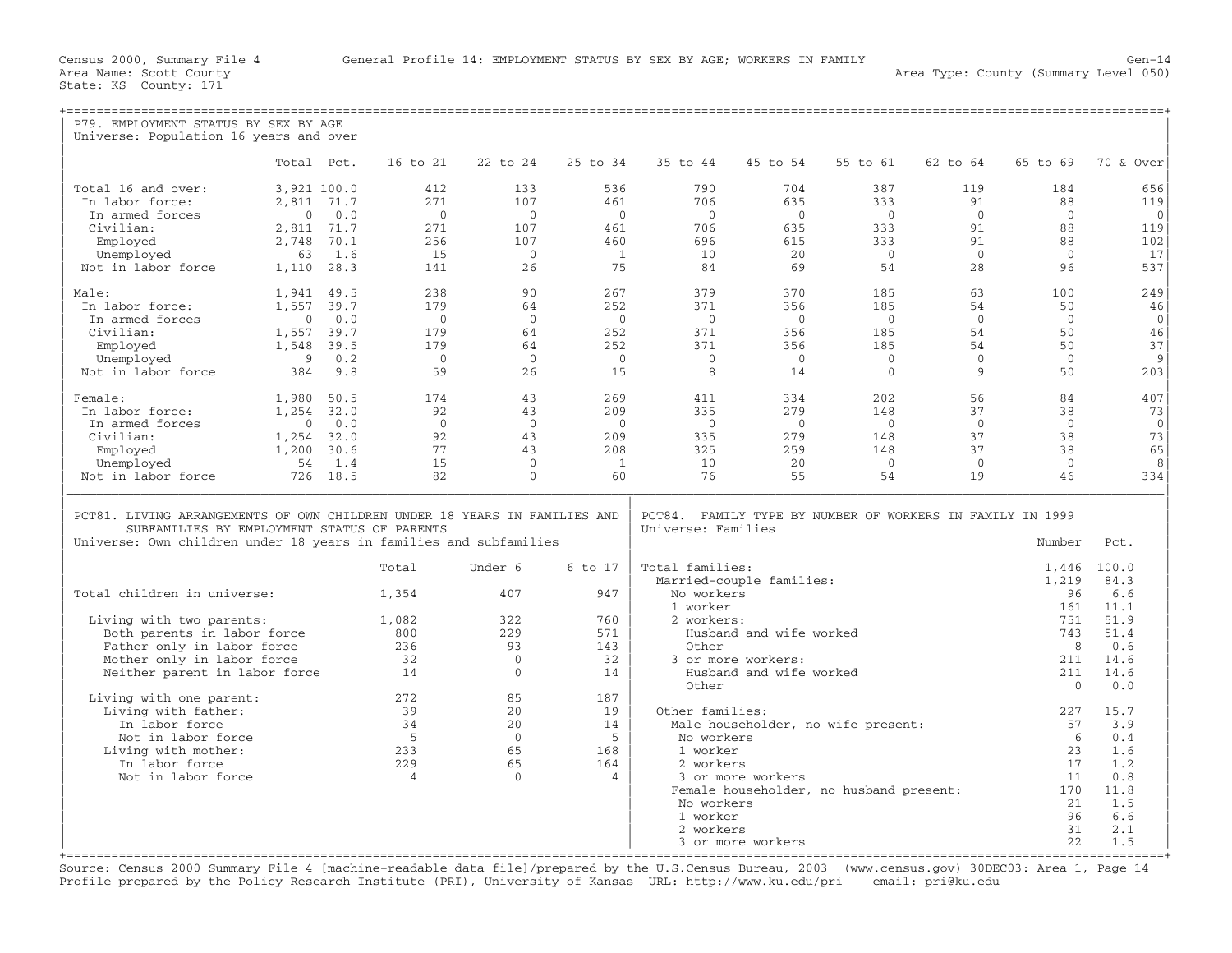| OF OWN CHILDREN UNDER 18 YEARS BY AGE<br>PER WEEK BY WEEKS WORKED BY SEX<br>Universe: Families<br>OF OWN CHILDREN<br>Universe: Population 16 years and over<br>Total families:<br>Universe: Females 16 years and over<br>Male<br>Total<br>Female<br>Married-couple families:<br>Total females 16 and over:<br>1,980<br>Total pop. $16+:$<br>3,921<br>1,941<br>1,980<br>678<br>With own children under 18 years:<br>Husband in labor force:<br>Under 6 years only:<br>141<br>Worked in 1999:<br>1,705<br>1,420<br>Husband employed or<br>3,125<br>In labor lorce:<br>85<br>35+ hours/week<br>2,546<br>1,493<br>1,053<br>in armed forces:<br>Employed or in armed forces<br>80<br>50-52 weeks<br>1,865<br>1,181<br>684<br>Wife in labor force:<br>$5 \vert$<br>$48-49$ weeks<br>61<br>27<br>34<br>Wife employed or in<br>Unemployed<br>56<br>81<br>Not in labor force<br>40-47 weeks<br>208<br>127<br>armed forces<br>137<br>Under 6 and 6 to 17 years:<br>27-39 weeks<br>220<br>91<br>129<br>Wife unemployed<br>99<br>57<br>Wife not in labor force<br>In labor force:<br>103<br>14-26 weeks<br>42<br>Employed or in armed forces<br>93<br>56<br>37<br>103<br>1-13 weeks<br>Unemployed<br>$\overline{0}$<br>Husband unemployed:<br>34<br>15-34 hours/week<br>Wife in labor force:<br>Not in labor force<br>424<br>154<br>270<br>6 to 17 years only:<br>400<br>50-52 weeks<br>115<br>26<br>89<br>Wife employed or in<br>In labor force:<br>355<br>48-49 weeks<br>$\overline{0}$<br>$\overline{0}$<br>$\overline{0}$<br>armed forces<br>73<br>Employed or in armed forces<br>355<br>40-47 weeks<br>26<br>47<br>Wife unemployed<br>19<br>Wife not in labor force<br>$\overline{0}$<br>$27-39$ weeks<br>66<br>47<br>Unemployed<br>Not in labor force<br>98<br>59<br>45<br>$14-26$ weeks<br>39<br>72<br>24<br>Husband not in labor force:<br>1-13 weeks<br>48<br>No own children under 18 years: 1,302<br>Wife in labor force:<br>In labor force:<br>1-14 hours/week<br>155<br>58<br>97<br>Wife employed or in<br>711<br>Employed or in armed forces<br>662<br>$50-52$ weeks<br>60<br>33<br>27<br>armed forces<br>Unemployed<br>48-49 weeks<br>$\overline{0}$<br>$\overline{0}$<br>Wife unemployed<br>49<br>$\overline{0}$<br>Not in labor force<br>$\bigcirc$<br>Wife not in labor force<br>591<br>$40-47$ weeks<br>17<br>17<br>$7\overline{ }$<br>$\overline{0}$<br>$27-39$ weeks<br>7<br>38<br>8<br>$14-26$ weeks<br>30<br>Other families:<br>1-13 weeks<br>33<br>17<br>Male householder,<br>16<br>no wife present:<br>In labor force:<br>Did not work<br>796<br>236<br>in 1999<br>560<br>Employed or in<br>armed forces<br>Unemployed<br>PCT76. EMPLOYMENT DISABILITY BY EMPLOYMENT STATUS* BY SEX BY AGE<br>Not in labor force<br>Universe: Civilian noninstitutionalized population 16 to 64 Years<br>Female householder,<br>no husband present:<br>16 to 20 21 to 64<br>16 to 20 21 to 64<br>Total<br>In labor force:<br>Employed or in<br>Total universe:<br>3,073<br>197 1,387<br>131<br>1,358<br>armed forces<br>Unemployed<br>$\overline{0}$<br>With an employment disability:<br>305<br>16<br>141<br>148<br>Not in labor force<br>Employed<br>238<br>$\overline{7}$<br>120<br>$\Omega$<br>111<br>Unemployed<br>67<br>9<br>21<br>$\overline{0}$<br>37 | PCT83. FAMILY TYPE BY EMPLOYMENT STATUS |
|------------------------------------------------------------------------------------------------------------------------------------------------------------------------------------------------------------------------------------------------------------------------------------------------------------------------------------------------------------------------------------------------------------------------------------------------------------------------------------------------------------------------------------------------------------------------------------------------------------------------------------------------------------------------------------------------------------------------------------------------------------------------------------------------------------------------------------------------------------------------------------------------------------------------------------------------------------------------------------------------------------------------------------------------------------------------------------------------------------------------------------------------------------------------------------------------------------------------------------------------------------------------------------------------------------------------------------------------------------------------------------------------------------------------------------------------------------------------------------------------------------------------------------------------------------------------------------------------------------------------------------------------------------------------------------------------------------------------------------------------------------------------------------------------------------------------------------------------------------------------------------------------------------------------------------------------------------------------------------------------------------------------------------------------------------------------------------------------------------------------------------------------------------------------------------------------------------------------------------------------------------------------------------------------------------------------------------------------------------------------------------------------------------------------------------------------------------------------------------------------------------------------------------------------------------------------------------------------------------------------------------------------------------------------------------------------------------------------------------------------------------------------------------------------------------------------------------------------------------------------------------------------------------------------------------------------------------------------------------------------------------------------------------------------------------------------------------------------------------------------------------------------------------------------------------------------------------------------------------------------------------|-----------------------------------------|
|                                                                                                                                                                                                                                                                                                                                                                                                                                                                                                                                                                                                                                                                                                                                                                                                                                                                                                                                                                                                                                                                                                                                                                                                                                                                                                                                                                                                                                                                                                                                                                                                                                                                                                                                                                                                                                                                                                                                                                                                                                                                                                                                                                                                                                                                                                                                                                                                                                                                                                                                                                                                                                                                                                                                                                                                                                                                                                                                                                                                                                                                                                                                                                                                                                                            |                                         |
|                                                                                                                                                                                                                                                                                                                                                                                                                                                                                                                                                                                                                                                                                                                                                                                                                                                                                                                                                                                                                                                                                                                                                                                                                                                                                                                                                                                                                                                                                                                                                                                                                                                                                                                                                                                                                                                                                                                                                                                                                                                                                                                                                                                                                                                                                                                                                                                                                                                                                                                                                                                                                                                                                                                                                                                                                                                                                                                                                                                                                                                                                                                                                                                                                                                            | 1,446                                   |
|                                                                                                                                                                                                                                                                                                                                                                                                                                                                                                                                                                                                                                                                                                                                                                                                                                                                                                                                                                                                                                                                                                                                                                                                                                                                                                                                                                                                                                                                                                                                                                                                                                                                                                                                                                                                                                                                                                                                                                                                                                                                                                                                                                                                                                                                                                                                                                                                                                                                                                                                                                                                                                                                                                                                                                                                                                                                                                                                                                                                                                                                                                                                                                                                                                                            |                                         |
|                                                                                                                                                                                                                                                                                                                                                                                                                                                                                                                                                                                                                                                                                                                                                                                                                                                                                                                                                                                                                                                                                                                                                                                                                                                                                                                                                                                                                                                                                                                                                                                                                                                                                                                                                                                                                                                                                                                                                                                                                                                                                                                                                                                                                                                                                                                                                                                                                                                                                                                                                                                                                                                                                                                                                                                                                                                                                                                                                                                                                                                                                                                                                                                                                                                            | 1,219                                   |
|                                                                                                                                                                                                                                                                                                                                                                                                                                                                                                                                                                                                                                                                                                                                                                                                                                                                                                                                                                                                                                                                                                                                                                                                                                                                                                                                                                                                                                                                                                                                                                                                                                                                                                                                                                                                                                                                                                                                                                                                                                                                                                                                                                                                                                                                                                                                                                                                                                                                                                                                                                                                                                                                                                                                                                                                                                                                                                                                                                                                                                                                                                                                                                                                                                                            |                                         |
|                                                                                                                                                                                                                                                                                                                                                                                                                                                                                                                                                                                                                                                                                                                                                                                                                                                                                                                                                                                                                                                                                                                                                                                                                                                                                                                                                                                                                                                                                                                                                                                                                                                                                                                                                                                                                                                                                                                                                                                                                                                                                                                                                                                                                                                                                                                                                                                                                                                                                                                                                                                                                                                                                                                                                                                                                                                                                                                                                                                                                                                                                                                                                                                                                                                            | 1,037                                   |
|                                                                                                                                                                                                                                                                                                                                                                                                                                                                                                                                                                                                                                                                                                                                                                                                                                                                                                                                                                                                                                                                                                                                                                                                                                                                                                                                                                                                                                                                                                                                                                                                                                                                                                                                                                                                                                                                                                                                                                                                                                                                                                                                                                                                                                                                                                                                                                                                                                                                                                                                                                                                                                                                                                                                                                                                                                                                                                                                                                                                                                                                                                                                                                                                                                                            |                                         |
|                                                                                                                                                                                                                                                                                                                                                                                                                                                                                                                                                                                                                                                                                                                                                                                                                                                                                                                                                                                                                                                                                                                                                                                                                                                                                                                                                                                                                                                                                                                                                                                                                                                                                                                                                                                                                                                                                                                                                                                                                                                                                                                                                                                                                                                                                                                                                                                                                                                                                                                                                                                                                                                                                                                                                                                                                                                                                                                                                                                                                                                                                                                                                                                                                                                            | 1,028                                   |
|                                                                                                                                                                                                                                                                                                                                                                                                                                                                                                                                                                                                                                                                                                                                                                                                                                                                                                                                                                                                                                                                                                                                                                                                                                                                                                                                                                                                                                                                                                                                                                                                                                                                                                                                                                                                                                                                                                                                                                                                                                                                                                                                                                                                                                                                                                                                                                                                                                                                                                                                                                                                                                                                                                                                                                                                                                                                                                                                                                                                                                                                                                                                                                                                                                                            | 807                                     |
|                                                                                                                                                                                                                                                                                                                                                                                                                                                                                                                                                                                                                                                                                                                                                                                                                                                                                                                                                                                                                                                                                                                                                                                                                                                                                                                                                                                                                                                                                                                                                                                                                                                                                                                                                                                                                                                                                                                                                                                                                                                                                                                                                                                                                                                                                                                                                                                                                                                                                                                                                                                                                                                                                                                                                                                                                                                                                                                                                                                                                                                                                                                                                                                                                                                            |                                         |
|                                                                                                                                                                                                                                                                                                                                                                                                                                                                                                                                                                                                                                                                                                                                                                                                                                                                                                                                                                                                                                                                                                                                                                                                                                                                                                                                                                                                                                                                                                                                                                                                                                                                                                                                                                                                                                                                                                                                                                                                                                                                                                                                                                                                                                                                                                                                                                                                                                                                                                                                                                                                                                                                                                                                                                                                                                                                                                                                                                                                                                                                                                                                                                                                                                                            | 780                                     |
|                                                                                                                                                                                                                                                                                                                                                                                                                                                                                                                                                                                                                                                                                                                                                                                                                                                                                                                                                                                                                                                                                                                                                                                                                                                                                                                                                                                                                                                                                                                                                                                                                                                                                                                                                                                                                                                                                                                                                                                                                                                                                                                                                                                                                                                                                                                                                                                                                                                                                                                                                                                                                                                                                                                                                                                                                                                                                                                                                                                                                                                                                                                                                                                                                                                            | 27                                      |
|                                                                                                                                                                                                                                                                                                                                                                                                                                                                                                                                                                                                                                                                                                                                                                                                                                                                                                                                                                                                                                                                                                                                                                                                                                                                                                                                                                                                                                                                                                                                                                                                                                                                                                                                                                                                                                                                                                                                                                                                                                                                                                                                                                                                                                                                                                                                                                                                                                                                                                                                                                                                                                                                                                                                                                                                                                                                                                                                                                                                                                                                                                                                                                                                                                                            | 221                                     |
|                                                                                                                                                                                                                                                                                                                                                                                                                                                                                                                                                                                                                                                                                                                                                                                                                                                                                                                                                                                                                                                                                                                                                                                                                                                                                                                                                                                                                                                                                                                                                                                                                                                                                                                                                                                                                                                                                                                                                                                                                                                                                                                                                                                                                                                                                                                                                                                                                                                                                                                                                                                                                                                                                                                                                                                                                                                                                                                                                                                                                                                                                                                                                                                                                                                            |                                         |
|                                                                                                                                                                                                                                                                                                                                                                                                                                                                                                                                                                                                                                                                                                                                                                                                                                                                                                                                                                                                                                                                                                                                                                                                                                                                                                                                                                                                                                                                                                                                                                                                                                                                                                                                                                                                                                                                                                                                                                                                                                                                                                                                                                                                                                                                                                                                                                                                                                                                                                                                                                                                                                                                                                                                                                                                                                                                                                                                                                                                                                                                                                                                                                                                                                                            | $\overline{9}$                          |
|                                                                                                                                                                                                                                                                                                                                                                                                                                                                                                                                                                                                                                                                                                                                                                                                                                                                                                                                                                                                                                                                                                                                                                                                                                                                                                                                                                                                                                                                                                                                                                                                                                                                                                                                                                                                                                                                                                                                                                                                                                                                                                                                                                                                                                                                                                                                                                                                                                                                                                                                                                                                                                                                                                                                                                                                                                                                                                                                                                                                                                                                                                                                                                                                                                                            | $\overline{9}$                          |
|                                                                                                                                                                                                                                                                                                                                                                                                                                                                                                                                                                                                                                                                                                                                                                                                                                                                                                                                                                                                                                                                                                                                                                                                                                                                                                                                                                                                                                                                                                                                                                                                                                                                                                                                                                                                                                                                                                                                                                                                                                                                                                                                                                                                                                                                                                                                                                                                                                                                                                                                                                                                                                                                                                                                                                                                                                                                                                                                                                                                                                                                                                                                                                                                                                                            |                                         |
|                                                                                                                                                                                                                                                                                                                                                                                                                                                                                                                                                                                                                                                                                                                                                                                                                                                                                                                                                                                                                                                                                                                                                                                                                                                                                                                                                                                                                                                                                                                                                                                                                                                                                                                                                                                                                                                                                                                                                                                                                                                                                                                                                                                                                                                                                                                                                                                                                                                                                                                                                                                                                                                                                                                                                                                                                                                                                                                                                                                                                                                                                                                                                                                                                                                            | 0                                       |
|                                                                                                                                                                                                                                                                                                                                                                                                                                                                                                                                                                                                                                                                                                                                                                                                                                                                                                                                                                                                                                                                                                                                                                                                                                                                                                                                                                                                                                                                                                                                                                                                                                                                                                                                                                                                                                                                                                                                                                                                                                                                                                                                                                                                                                                                                                                                                                                                                                                                                                                                                                                                                                                                                                                                                                                                                                                                                                                                                                                                                                                                                                                                                                                                                                                            | $\overline{9}$                          |
|                                                                                                                                                                                                                                                                                                                                                                                                                                                                                                                                                                                                                                                                                                                                                                                                                                                                                                                                                                                                                                                                                                                                                                                                                                                                                                                                                                                                                                                                                                                                                                                                                                                                                                                                                                                                                                                                                                                                                                                                                                                                                                                                                                                                                                                                                                                                                                                                                                                                                                                                                                                                                                                                                                                                                                                                                                                                                                                                                                                                                                                                                                                                                                                                                                                            | $\overline{0}$                          |
|                                                                                                                                                                                                                                                                                                                                                                                                                                                                                                                                                                                                                                                                                                                                                                                                                                                                                                                                                                                                                                                                                                                                                                                                                                                                                                                                                                                                                                                                                                                                                                                                                                                                                                                                                                                                                                                                                                                                                                                                                                                                                                                                                                                                                                                                                                                                                                                                                                                                                                                                                                                                                                                                                                                                                                                                                                                                                                                                                                                                                                                                                                                                                                                                                                                            |                                         |
|                                                                                                                                                                                                                                                                                                                                                                                                                                                                                                                                                                                                                                                                                                                                                                                                                                                                                                                                                                                                                                                                                                                                                                                                                                                                                                                                                                                                                                                                                                                                                                                                                                                                                                                                                                                                                                                                                                                                                                                                                                                                                                                                                                                                                                                                                                                                                                                                                                                                                                                                                                                                                                                                                                                                                                                                                                                                                                                                                                                                                                                                                                                                                                                                                                                            | 182                                     |
|                                                                                                                                                                                                                                                                                                                                                                                                                                                                                                                                                                                                                                                                                                                                                                                                                                                                                                                                                                                                                                                                                                                                                                                                                                                                                                                                                                                                                                                                                                                                                                                                                                                                                                                                                                                                                                                                                                                                                                                                                                                                                                                                                                                                                                                                                                                                                                                                                                                                                                                                                                                                                                                                                                                                                                                                                                                                                                                                                                                                                                                                                                                                                                                                                                                            | 32                                      |
|                                                                                                                                                                                                                                                                                                                                                                                                                                                                                                                                                                                                                                                                                                                                                                                                                                                                                                                                                                                                                                                                                                                                                                                                                                                                                                                                                                                                                                                                                                                                                                                                                                                                                                                                                                                                                                                                                                                                                                                                                                                                                                                                                                                                                                                                                                                                                                                                                                                                                                                                                                                                                                                                                                                                                                                                                                                                                                                                                                                                                                                                                                                                                                                                                                                            |                                         |
|                                                                                                                                                                                                                                                                                                                                                                                                                                                                                                                                                                                                                                                                                                                                                                                                                                                                                                                                                                                                                                                                                                                                                                                                                                                                                                                                                                                                                                                                                                                                                                                                                                                                                                                                                                                                                                                                                                                                                                                                                                                                                                                                                                                                                                                                                                                                                                                                                                                                                                                                                                                                                                                                                                                                                                                                                                                                                                                                                                                                                                                                                                                                                                                                                                                            | 32                                      |
|                                                                                                                                                                                                                                                                                                                                                                                                                                                                                                                                                                                                                                                                                                                                                                                                                                                                                                                                                                                                                                                                                                                                                                                                                                                                                                                                                                                                                                                                                                                                                                                                                                                                                                                                                                                                                                                                                                                                                                                                                                                                                                                                                                                                                                                                                                                                                                                                                                                                                                                                                                                                                                                                                                                                                                                                                                                                                                                                                                                                                                                                                                                                                                                                                                                            | $\bigcirc$                              |
|                                                                                                                                                                                                                                                                                                                                                                                                                                                                                                                                                                                                                                                                                                                                                                                                                                                                                                                                                                                                                                                                                                                                                                                                                                                                                                                                                                                                                                                                                                                                                                                                                                                                                                                                                                                                                                                                                                                                                                                                                                                                                                                                                                                                                                                                                                                                                                                                                                                                                                                                                                                                                                                                                                                                                                                                                                                                                                                                                                                                                                                                                                                                                                                                                                                            | 150                                     |
|                                                                                                                                                                                                                                                                                                                                                                                                                                                                                                                                                                                                                                                                                                                                                                                                                                                                                                                                                                                                                                                                                                                                                                                                                                                                                                                                                                                                                                                                                                                                                                                                                                                                                                                                                                                                                                                                                                                                                                                                                                                                                                                                                                                                                                                                                                                                                                                                                                                                                                                                                                                                                                                                                                                                                                                                                                                                                                                                                                                                                                                                                                                                                                                                                                                            |                                         |
|                                                                                                                                                                                                                                                                                                                                                                                                                                                                                                                                                                                                                                                                                                                                                                                                                                                                                                                                                                                                                                                                                                                                                                                                                                                                                                                                                                                                                                                                                                                                                                                                                                                                                                                                                                                                                                                                                                                                                                                                                                                                                                                                                                                                                                                                                                                                                                                                                                                                                                                                                                                                                                                                                                                                                                                                                                                                                                                                                                                                                                                                                                                                                                                                                                                            | 227                                     |
|                                                                                                                                                                                                                                                                                                                                                                                                                                                                                                                                                                                                                                                                                                                                                                                                                                                                                                                                                                                                                                                                                                                                                                                                                                                                                                                                                                                                                                                                                                                                                                                                                                                                                                                                                                                                                                                                                                                                                                                                                                                                                                                                                                                                                                                                                                                                                                                                                                                                                                                                                                                                                                                                                                                                                                                                                                                                                                                                                                                                                                                                                                                                                                                                                                                            |                                         |
|                                                                                                                                                                                                                                                                                                                                                                                                                                                                                                                                                                                                                                                                                                                                                                                                                                                                                                                                                                                                                                                                                                                                                                                                                                                                                                                                                                                                                                                                                                                                                                                                                                                                                                                                                                                                                                                                                                                                                                                                                                                                                                                                                                                                                                                                                                                                                                                                                                                                                                                                                                                                                                                                                                                                                                                                                                                                                                                                                                                                                                                                                                                                                                                                                                                            | 57                                      |
|                                                                                                                                                                                                                                                                                                                                                                                                                                                                                                                                                                                                                                                                                                                                                                                                                                                                                                                                                                                                                                                                                                                                                                                                                                                                                                                                                                                                                                                                                                                                                                                                                                                                                                                                                                                                                                                                                                                                                                                                                                                                                                                                                                                                                                                                                                                                                                                                                                                                                                                                                                                                                                                                                                                                                                                                                                                                                                                                                                                                                                                                                                                                                                                                                                                            |                                         |
|                                                                                                                                                                                                                                                                                                                                                                                                                                                                                                                                                                                                                                                                                                                                                                                                                                                                                                                                                                                                                                                                                                                                                                                                                                                                                                                                                                                                                                                                                                                                                                                                                                                                                                                                                                                                                                                                                                                                                                                                                                                                                                                                                                                                                                                                                                                                                                                                                                                                                                                                                                                                                                                                                                                                                                                                                                                                                                                                                                                                                                                                                                                                                                                                                                                            | 51                                      |
|                                                                                                                                                                                                                                                                                                                                                                                                                                                                                                                                                                                                                                                                                                                                                                                                                                                                                                                                                                                                                                                                                                                                                                                                                                                                                                                                                                                                                                                                                                                                                                                                                                                                                                                                                                                                                                                                                                                                                                                                                                                                                                                                                                                                                                                                                                                                                                                                                                                                                                                                                                                                                                                                                                                                                                                                                                                                                                                                                                                                                                                                                                                                                                                                                                                            |                                         |
|                                                                                                                                                                                                                                                                                                                                                                                                                                                                                                                                                                                                                                                                                                                                                                                                                                                                                                                                                                                                                                                                                                                                                                                                                                                                                                                                                                                                                                                                                                                                                                                                                                                                                                                                                                                                                                                                                                                                                                                                                                                                                                                                                                                                                                                                                                                                                                                                                                                                                                                                                                                                                                                                                                                                                                                                                                                                                                                                                                                                                                                                                                                                                                                                                                                            | 51                                      |
|                                                                                                                                                                                                                                                                                                                                                                                                                                                                                                                                                                                                                                                                                                                                                                                                                                                                                                                                                                                                                                                                                                                                                                                                                                                                                                                                                                                                                                                                                                                                                                                                                                                                                                                                                                                                                                                                                                                                                                                                                                                                                                                                                                                                                                                                                                                                                                                                                                                                                                                                                                                                                                                                                                                                                                                                                                                                                                                                                                                                                                                                                                                                                                                                                                                            | $\overline{0}$                          |
|                                                                                                                                                                                                                                                                                                                                                                                                                                                                                                                                                                                                                                                                                                                                                                                                                                                                                                                                                                                                                                                                                                                                                                                                                                                                                                                                                                                                                                                                                                                                                                                                                                                                                                                                                                                                                                                                                                                                                                                                                                                                                                                                                                                                                                                                                                                                                                                                                                                                                                                                                                                                                                                                                                                                                                                                                                                                                                                                                                                                                                                                                                                                                                                                                                                            | 6                                       |
|                                                                                                                                                                                                                                                                                                                                                                                                                                                                                                                                                                                                                                                                                                                                                                                                                                                                                                                                                                                                                                                                                                                                                                                                                                                                                                                                                                                                                                                                                                                                                                                                                                                                                                                                                                                                                                                                                                                                                                                                                                                                                                                                                                                                                                                                                                                                                                                                                                                                                                                                                                                                                                                                                                                                                                                                                                                                                                                                                                                                                                                                                                                                                                                                                                                            |                                         |
|                                                                                                                                                                                                                                                                                                                                                                                                                                                                                                                                                                                                                                                                                                                                                                                                                                                                                                                                                                                                                                                                                                                                                                                                                                                                                                                                                                                                                                                                                                                                                                                                                                                                                                                                                                                                                                                                                                                                                                                                                                                                                                                                                                                                                                                                                                                                                                                                                                                                                                                                                                                                                                                                                                                                                                                                                                                                                                                                                                                                                                                                                                                                                                                                                                                            | 170                                     |
|                                                                                                                                                                                                                                                                                                                                                                                                                                                                                                                                                                                                                                                                                                                                                                                                                                                                                                                                                                                                                                                                                                                                                                                                                                                                                                                                                                                                                                                                                                                                                                                                                                                                                                                                                                                                                                                                                                                                                                                                                                                                                                                                                                                                                                                                                                                                                                                                                                                                                                                                                                                                                                                                                                                                                                                                                                                                                                                                                                                                                                                                                                                                                                                                                                                            | 152                                     |
|                                                                                                                                                                                                                                                                                                                                                                                                                                                                                                                                                                                                                                                                                                                                                                                                                                                                                                                                                                                                                                                                                                                                                                                                                                                                                                                                                                                                                                                                                                                                                                                                                                                                                                                                                                                                                                                                                                                                                                                                                                                                                                                                                                                                                                                                                                                                                                                                                                                                                                                                                                                                                                                                                                                                                                                                                                                                                                                                                                                                                                                                                                                                                                                                                                                            |                                         |
|                                                                                                                                                                                                                                                                                                                                                                                                                                                                                                                                                                                                                                                                                                                                                                                                                                                                                                                                                                                                                                                                                                                                                                                                                                                                                                                                                                                                                                                                                                                                                                                                                                                                                                                                                                                                                                                                                                                                                                                                                                                                                                                                                                                                                                                                                                                                                                                                                                                                                                                                                                                                                                                                                                                                                                                                                                                                                                                                                                                                                                                                                                                                                                                                                                                            | 152                                     |
|                                                                                                                                                                                                                                                                                                                                                                                                                                                                                                                                                                                                                                                                                                                                                                                                                                                                                                                                                                                                                                                                                                                                                                                                                                                                                                                                                                                                                                                                                                                                                                                                                                                                                                                                                                                                                                                                                                                                                                                                                                                                                                                                                                                                                                                                                                                                                                                                                                                                                                                                                                                                                                                                                                                                                                                                                                                                                                                                                                                                                                                                                                                                                                                                                                                            | $\Omega$                                |
|                                                                                                                                                                                                                                                                                                                                                                                                                                                                                                                                                                                                                                                                                                                                                                                                                                                                                                                                                                                                                                                                                                                                                                                                                                                                                                                                                                                                                                                                                                                                                                                                                                                                                                                                                                                                                                                                                                                                                                                                                                                                                                                                                                                                                                                                                                                                                                                                                                                                                                                                                                                                                                                                                                                                                                                                                                                                                                                                                                                                                                                                                                                                                                                                                                                            |                                         |
|                                                                                                                                                                                                                                                                                                                                                                                                                                                                                                                                                                                                                                                                                                                                                                                                                                                                                                                                                                                                                                                                                                                                                                                                                                                                                                                                                                                                                                                                                                                                                                                                                                                                                                                                                                                                                                                                                                                                                                                                                                                                                                                                                                                                                                                                                                                                                                                                                                                                                                                                                                                                                                                                                                                                                                                                                                                                                                                                                                                                                                                                                                                                                                                                                                                            | 18                                      |
|                                                                                                                                                                                                                                                                                                                                                                                                                                                                                                                                                                                                                                                                                                                                                                                                                                                                                                                                                                                                                                                                                                                                                                                                                                                                                                                                                                                                                                                                                                                                                                                                                                                                                                                                                                                                                                                                                                                                                                                                                                                                                                                                                                                                                                                                                                                                                                                                                                                                                                                                                                                                                                                                                                                                                                                                                                                                                                                                                                                                                                                                                                                                                                                                                                                            |                                         |
|                                                                                                                                                                                                                                                                                                                                                                                                                                                                                                                                                                                                                                                                                                                                                                                                                                                                                                                                                                                                                                                                                                                                                                                                                                                                                                                                                                                                                                                                                                                                                                                                                                                                                                                                                                                                                                                                                                                                                                                                                                                                                                                                                                                                                                                                                                                                                                                                                                                                                                                                                                                                                                                                                                                                                                                                                                                                                                                                                                                                                                                                                                                                                                                                                                                            |                                         |
|                                                                                                                                                                                                                                                                                                                                                                                                                                                                                                                                                                                                                                                                                                                                                                                                                                                                                                                                                                                                                                                                                                                                                                                                                                                                                                                                                                                                                                                                                                                                                                                                                                                                                                                                                                                                                                                                                                                                                                                                                                                                                                                                                                                                                                                                                                                                                                                                                                                                                                                                                                                                                                                                                                                                                                                                                                                                                                                                                                                                                                                                                                                                                                                                                                                            |                                         |
| 2,768<br>No employment disability:<br>181<br>1,246<br>131<br>1,210                                                                                                                                                                                                                                                                                                                                                                                                                                                                                                                                                                                                                                                                                                                                                                                                                                                                                                                                                                                                                                                                                                                                                                                                                                                                                                                                                                                                                                                                                                                                                                                                                                                                                                                                                                                                                                                                                                                                                                                                                                                                                                                                                                                                                                                                                                                                                                                                                                                                                                                                                                                                                                                                                                                                                                                                                                                                                                                                                                                                                                                                                                                                                                                         |                                         |
| Employed<br>2,320<br>137<br>1,197<br>66<br>920                                                                                                                                                                                                                                                                                                                                                                                                                                                                                                                                                                                                                                                                                                                                                                                                                                                                                                                                                                                                                                                                                                                                                                                                                                                                                                                                                                                                                                                                                                                                                                                                                                                                                                                                                                                                                                                                                                                                                                                                                                                                                                                                                                                                                                                                                                                                                                                                                                                                                                                                                                                                                                                                                                                                                                                                                                                                                                                                                                                                                                                                                                                                                                                                             |                                         |
| 448<br>49<br>65<br>290<br>Unemployed<br>44                                                                                                                                                                                                                                                                                                                                                                                                                                                                                                                                                                                                                                                                                                                                                                                                                                                                                                                                                                                                                                                                                                                                                                                                                                                                                                                                                                                                                                                                                                                                                                                                                                                                                                                                                                                                                                                                                                                                                                                                                                                                                                                                                                                                                                                                                                                                                                                                                                                                                                                                                                                                                                                                                                                                                                                                                                                                                                                                                                                                                                                                                                                                                                                                                 |                                         |
|                                                                                                                                                                                                                                                                                                                                                                                                                                                                                                                                                                                                                                                                                                                                                                                                                                                                                                                                                                                                                                                                                                                                                                                                                                                                                                                                                                                                                                                                                                                                                                                                                                                                                                                                                                                                                                                                                                                                                                                                                                                                                                                                                                                                                                                                                                                                                                                                                                                                                                                                                                                                                                                                                                                                                                                                                                                                                                                                                                                                                                                                                                                                                                                                                                                            |                                         |
|                                                                                                                                                                                                                                                                                                                                                                                                                                                                                                                                                                                                                                                                                                                                                                                                                                                                                                                                                                                                                                                                                                                                                                                                                                                                                                                                                                                                                                                                                                                                                                                                                                                                                                                                                                                                                                                                                                                                                                                                                                                                                                                                                                                                                                                                                                                                                                                                                                                                                                                                                                                                                                                                                                                                                                                                                                                                                                                                                                                                                                                                                                                                                                                                                                                            |                                         |
|                                                                                                                                                                                                                                                                                                                                                                                                                                                                                                                                                                                                                                                                                                                                                                                                                                                                                                                                                                                                                                                                                                                                                                                                                                                                                                                                                                                                                                                                                                                                                                                                                                                                                                                                                                                                                                                                                                                                                                                                                                                                                                                                                                                                                                                                                                                                                                                                                                                                                                                                                                                                                                                                                                                                                                                                                                                                                                                                                                                                                                                                                                                                                                                                                                                            |                                         |
| * Employment status by disability status was determined only for the 16 to 64 year old population.                                                                                                                                                                                                                                                                                                                                                                                                                                                                                                                                                                                                                                                                                                                                                                                                                                                                                                                                                                                                                                                                                                                                                                                                                                                                                                                                                                                                                                                                                                                                                                                                                                                                                                                                                                                                                                                                                                                                                                                                                                                                                                                                                                                                                                                                                                                                                                                                                                                                                                                                                                                                                                                                                                                                                                                                                                                                                                                                                                                                                                                                                                                                                         |                                         |

Source: Census 2000 Summary File 4 [machine−readable data file]/prepared by the U.S.Census Bureau, 2003 (www.census.gov) 30DEC03: Area 1, Page 15 Profile prepared by the Policy Research Institute (PRI), University of Kansas URL: http://www.ku.edu/pri email: pri@ku.edu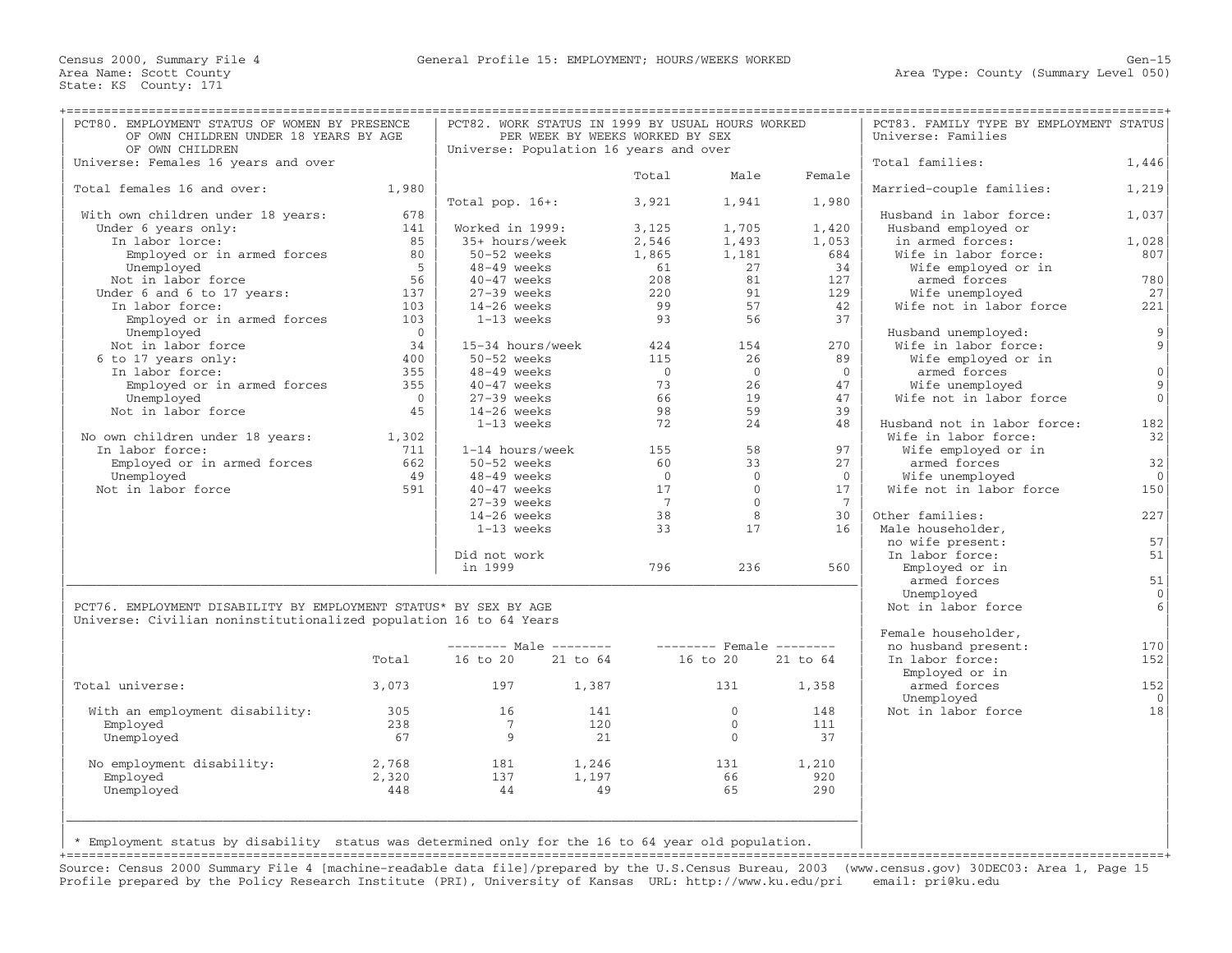| PCT85. INDUSTRY (PART 1 OF 3 - TOTAL)                    |                 |                                                              |                |
|----------------------------------------------------------|-----------------|--------------------------------------------------------------|----------------|
| Universe: Employed civilian population 16 years and over |                 | Pharmacies and drug stores                                   | 23             |
|                                                          |                 | Other health and personal care stores                        | $\mathbf{0}$   |
| Total employed civilians 16 years and over:              | 2,748           | Gasoline stations                                            | $\overline{0}$ |
| Agriculture, forestry, fishing and hunting, & mining:    | 683             | Clothing and apparel including shoes                         | $\mathbf{0}$   |
| Agriculture, forestry, fishing and hunting               | 654             | Jewelry, luggage and leather goods                           | $\mathbf{0}$   |
| Mining                                                   | 29              | Sporting goods, cameras, and hobby and toy stores            | $\mathbf{0}$   |
| Construction                                             | 200             | Sewing, needlework, and piece goods                          | $\overline{0}$ |
| Manufacturing:                                           | 95              | Music stores                                                 | $\overline{0}$ |
| Food                                                     | 49              | Book stores and news dealers                                 | $\mathbf{0}$   |
| Beverage and tobacco products                            | 12 <sup>°</sup> | Department and other general stores                          | 54             |
| Textile mills and textile products                       | $\Omega$        | Florists                                                     | 21             |
| Apparel                                                  | $\overline{0}$  | Office supplies and stationery                               | 11             |
| Leather and allied products                              | $\Omega$        | Used merchandise, gift, novelty, souvenir, & miscellaneous   | $\overline{0}$ |
| Wood products                                            | $\Omega$        | Electronic shopping and mail order houses                    | $\overline{0}$ |
| Paper                                                    | $\Omega$        | Vending machine operators                                    | $\overline{0}$ |
| Printing and related support activities                  | $\Omega$        | Fuel dealers                                                 | $\overline{0}$ |
| Petroleum and coal products                              | $\Omega$        | Other direct selling establishments                          | $\overline{0}$ |
| Chemical                                                 | 8               | Transportation and warehousing, and utilities:               | 153            |
| Plastics and rubber products                             | 10              | Transportation and warehousing:                              | 119            |
| Nonmetallic mineral products                             | $\overline{0}$  | Air transportation                                           | 6              |
| Metal                                                    | 8               | Rail transportation                                          | $\overline{0}$ |
| Machinery                                                | $\mathsf{R}$    | Water transportation                                         | $\Omega$       |
| Computer and electronic products                         | $\overline{0}$  | Truck transportation                                         | 27             |
| Electrical equipment, appliances, and components         | $\Omega$        | U.S. Postal Service                                          | $\epsilon$     |
| Transportation equipment                                 | $\Omega$        | Other transportation                                         | 42             |
| Furniture and related products                           | $\Omega$        | Warehousing and storage                                      | 38             |
| Miscellaneous manufacturing                              | $\Omega$        | Utilities                                                    | 34             |
| Wholesale trade:                                         | 78              | Information:                                                 | 15             |
| Motor vehicles, parts and supplies                       | $\Omega$        | Publishing, and motion picture & sound recording industries  | 15             |
| Furniture and home furnishings                           | $\Omega$        | Broadcasting and telecommunications                          | $\mathbf{0}$   |
| Lumber and construction materials                        | $\cap$          | Information services and data processing services            | $\mathbf{0}$   |
| Professional and commercial equipment and supplies       | $\Omega$        | Finance, insurance, real estate and rental leasing:          | 130            |
| Metals and minerals, except petroleum                    | $\Omega$        | Finance and insurance                                        | 122            |
| Electrical goods                                         | $\Omega$        | Real estate and rental and leasing                           | 8              |
| Hardware, plumbing and heating equipment, & supplies     | 9               | Professional, scientific, management, administrative,        |                |
| Machinery, equipment, and supplies                       | 20              | and waste management services:                               | 145            |
| Recyclable materials                                     | $\Omega$        | Professional, scientific, and technical services             | 86             |
| Miscellaneous durable goods                              | $\Omega$        | Management of companies and enterprises                      | $\overline{0}$ |
| Paper and paper products                                 | $\Omega$        | Administrative and support and waste management services     | 59             |
| Drugs, druggist sundries, chemicals & allied products    | $\mathbf{0}$    | Educational, health, and social services:                    | 584            |
| Apparel, piece goods and notions                         | $\Omega$        | Educational services                                         | 276            |
| Groceries and related products                           | 13              | Health care and social assistance:                           | 308            |
| Farm product raw materials                               | 9               | Health care                                                  | 276            |
| Petroleum and petroleum products                         | 11              | Social assistance                                            | 32             |
| Alcoholic beverages                                      | $\Omega$        | Arts, entertainment, recreation, accommodation & food serv.: | 115            |
| Farm supplies                                            | 16              | Arts, entertainment, and recreation                          | 29             |
| Miscellaneous nondurable goods                           | $\Omega$        | Accommodation and food services                              | 86             |
| Retail trade:                                            | 303             | Other services (except public administration):               | 192            |
| Motor vehicle and parts dealers                          | 56              | Repair and maintenance                                       | 64             |
| Furniture & home furnishings & household appliances      | 7               | Personal and laundry services                                | 28             |
| Radio, TV and computer stores                            | 18              | Religious, grantmaking, civic, professional, & similar org.  | 71             |
| Building materials, hardware, lawn & garden equipment    | 50              | Private households                                           | 29             |
| Food and beverage stores                                 | 63              | Public administration                                        | 55             |
|                                                          |                 |                                                              |                |
|                                                          |                 |                                                              |                |

+===================================================================================================================================================+ Source: Census 2000 Summary File 4 [machine−readable data file]/prepared by the U.S.Census Bureau, 2003 (www.census.gov) 30DEC03: Area 1, Page 16 Profile prepared by the Policy Research Institute (PRI), University of Kansas URL: http://www.ku.edu/pri email: pri@ku.edu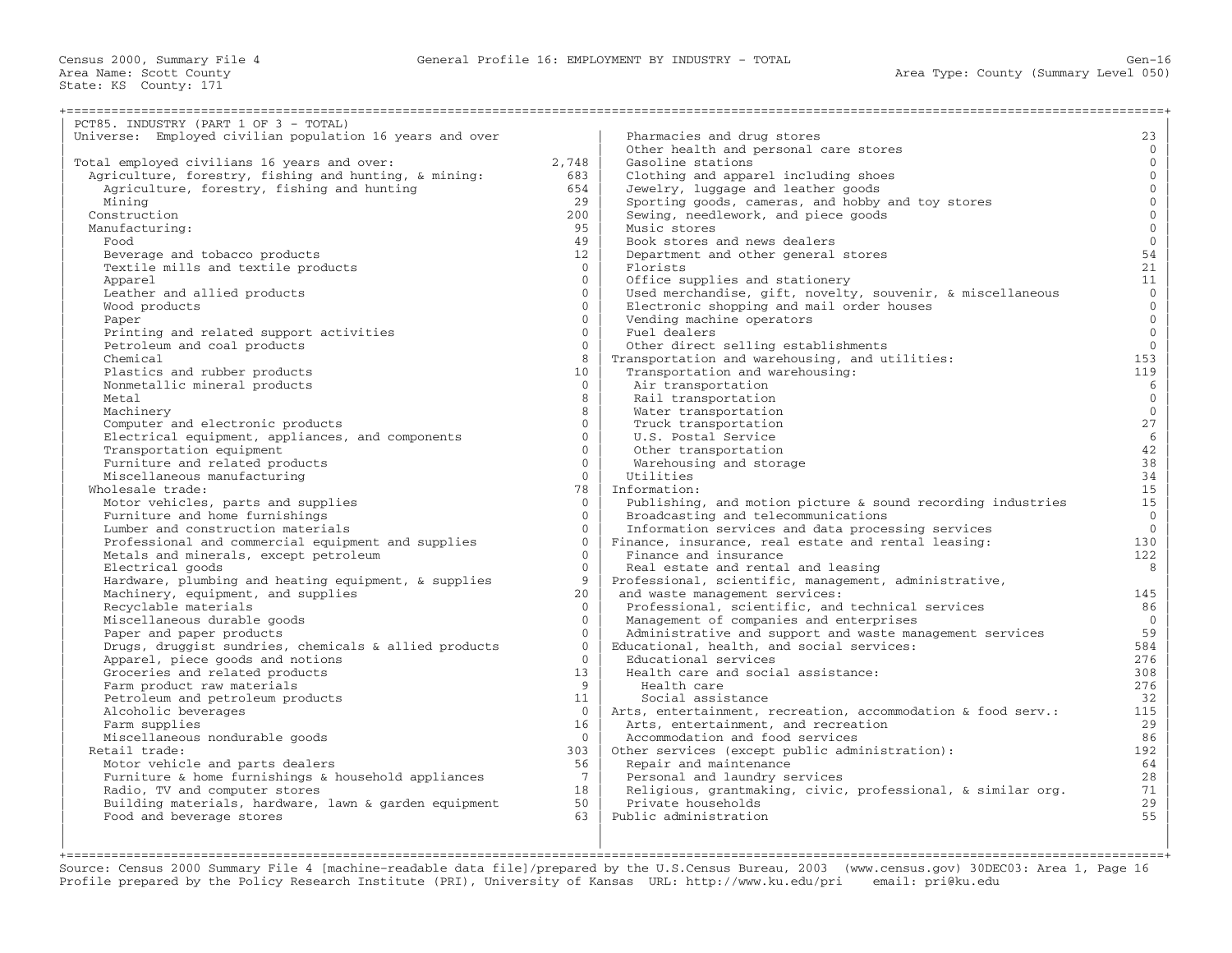| PCT85. INDUSTRY BY SEX (PART 2 OF 3 - MALES)                           |                      |                                                              |                      |
|------------------------------------------------------------------------|----------------------|--------------------------------------------------------------|----------------------|
| Universe: Employed civilian population 16 years and over               |                      | Pharmacies and drug stores                                   | $\mathbf{0}$         |
|                                                                        |                      | Other health and personal care stores                        | $\mathbf{0}$         |
| Males:                                                                 | 1,548                | Gasoline stations                                            | $\mathbf{0}$         |
| Agriculture, forestry, fishing and hunting, & mining:                  | 547                  | Clothing and apparel including shoes                         | $\mathbf 0$          |
| Agriculture, forestry, fishing and hunting                             | 529                  | Jewelry, luggage and leather goods                           | $\mathbf{0}$         |
| Minina                                                                 | 18                   | Sporting goods, cameras, and hobby and toy stores            | $\mathbf{0}$         |
| Construction                                                           | 192                  | Sewing, needlework, and piece goods                          | $\mathbf 0$          |
| Manufacturing:                                                         | 83                   | Music stores                                                 | $\mathbf{0}$         |
| Food                                                                   | 49                   | Book stores and news dealers                                 | $\mathbf{0}$         |
| Beverage and tobacco products                                          | $\Omega$             | Department and other general stores                          | 20                   |
| Textile mills and textile products                                     | $\Omega$             | Florists                                                     | $\overline{0}$       |
| Apparel                                                                | $\Omega$             | Office supplies and stationery                               | 11                   |
| Leather and allied products                                            | $\Omega$             | Used merchandise, gift, novelty, souvenir, & miscellaneous   | $\overline{0}$       |
| Wood products                                                          | $\Omega$             | Electronic shopping and mail order houses                    | $\overline{0}$       |
| Paper                                                                  | $\Omega$             | Vending machine operators                                    | $\mathbf{0}$         |
|                                                                        | $\Omega$             | Fuel dealers                                                 | $\mathbf{0}$         |
| Printing and related support activities<br>Petroleum and coal products | $\Omega$             | Other direct selling establishments                          | $\overline{0}$       |
| Chemical                                                               | 8                    | Transportation and warehousing, and utilities:               | 116                  |
|                                                                        | 10                   | Transportation and warehousing:                              | 91                   |
| Plastics and rubber products<br>Nonmetallic mineral products           | $\overline{0}$       | Air transportation                                           | $\overline{0}$       |
| Metal                                                                  | 8                    | Rail transportation                                          | $\mathbf{0}$         |
| Machinery                                                              | 8                    | Water transportation                                         | $\overline{0}$       |
|                                                                        | $\Omega$             | Truck transportation                                         | 27                   |
| Computer and electronic products                                       | $\Omega$             |                                                              |                      |
| Electrical equipment, appliances, and components                       | $\Omega$             | U.S. Postal Service                                          | $\mathbf 0$<br>33    |
| Transportation equipment                                               | $\Omega$             | Other transportation                                         |                      |
| Furniture and related products                                         | $\Omega$             | Warehousing and storage                                      | 31                   |
| Miscellaneous manufacturing                                            |                      | Utilities                                                    | 25<br>$\overline{0}$ |
| Wholesale trade:                                                       | 73<br>$\Omega$       | Information:                                                 |                      |
| Motor vehicles, parts and supplies                                     |                      | Publishing, and motion picture & sound recording industries  | $\overline{0}$       |
| Furniture and home furnishings                                         | $\Omega$             | Broadcasting and telecommunications                          | $\overline{0}$       |
| Lumber and construction materials                                      | $\Omega$             | Information services and data processing services            | $\overline{0}$       |
| Professional and commercial equipment and supplies                     | $\Omega$<br>$\Omega$ | Finance, insurance, real estate and rental leasing:          | 48                   |
| Metals and minerals, except petroleum                                  |                      | Finance and insurance                                        | 48                   |
| Electrical goods                                                       | $\Omega$             | Real estate and rental and leasing                           | $\Omega$             |
| Hardware, plumbing and heating equipment, & supplies                   | 9                    | Professional, scientific, management, administrative,        |                      |
| Machinery, equipment, and supplies                                     | 20 <sub>o</sub>      | and waste management services:                               | 95                   |
| Recyclable materials                                                   | $\Omega$             | Professional, scientific, and technical services             | 44                   |
| Miscellaneous durable goods                                            | $\Omega$             | Management of companies and enterprises                      | $\overline{0}$       |
| Paper and paper products                                               | $\Omega$             | Administrative and support and waste management services     | 51                   |
| Drugs, druggist sundries, chemicals & allied products                  | $\Omega$             | Educational, health, and social services:                    | 138                  |
| Apparel, piece goods and notions                                       | $\Omega$             | Educational services                                         | 80                   |
| Groceries and related products                                         | 8                    | Health care and social assistance:                           | 58                   |
| Farm product raw materials                                             | 9                    | Health care                                                  | 58                   |
| Petroleum and petroleum products                                       | 11                   | Social assistance                                            | $\overline{0}$       |
| Alcoholic beverages                                                    | $\overline{0}$       | Arts, entertainment, recreation, accommodation & food serv.: | 47                   |
| Farm supplies                                                          | 16                   | Arts, entertainment, and recreation                          | $\mathbf{0}$         |
| Miscellaneous nondurable goods                                         | $\Omega$             | Accommodation and food services                              | 47                   |
| Retail trade:                                                          | 107                  | Other services (except public administration):               | 80                   |
| Motor vehicle and parts dealers                                        | 24                   | Repair and maintenance                                       | 55                   |
| Furniture & home furnishings & household appliances                    | $\Omega$             | Personal and laundry services                                | $\mathbf{0}$         |
| Radio, TV and computer stores                                          | 18                   | Religious, grantmaking, civic, professional, & similar org.  | 25                   |
| Building materials, hardware, lawn & garden equipment                  | 11                   | Private households                                           | $\mathbf{0}$         |
| Food and beverage stores                                               | 23                   | Public administration                                        | 22                   |
|                                                                        |                      |                                                              |                      |

| | | +===================================================================================================================================================+ Source: Census 2000 Summary File 4 [machine−readable data file]/prepared by the U.S.Census Bureau, 2003 (www.census.gov) 30DEC03: Area 1, Page 17 Profile prepared by the Policy Research Institute (PRI), University of Kansas URL: http://www.ku.edu/pri email: pri@ku.edu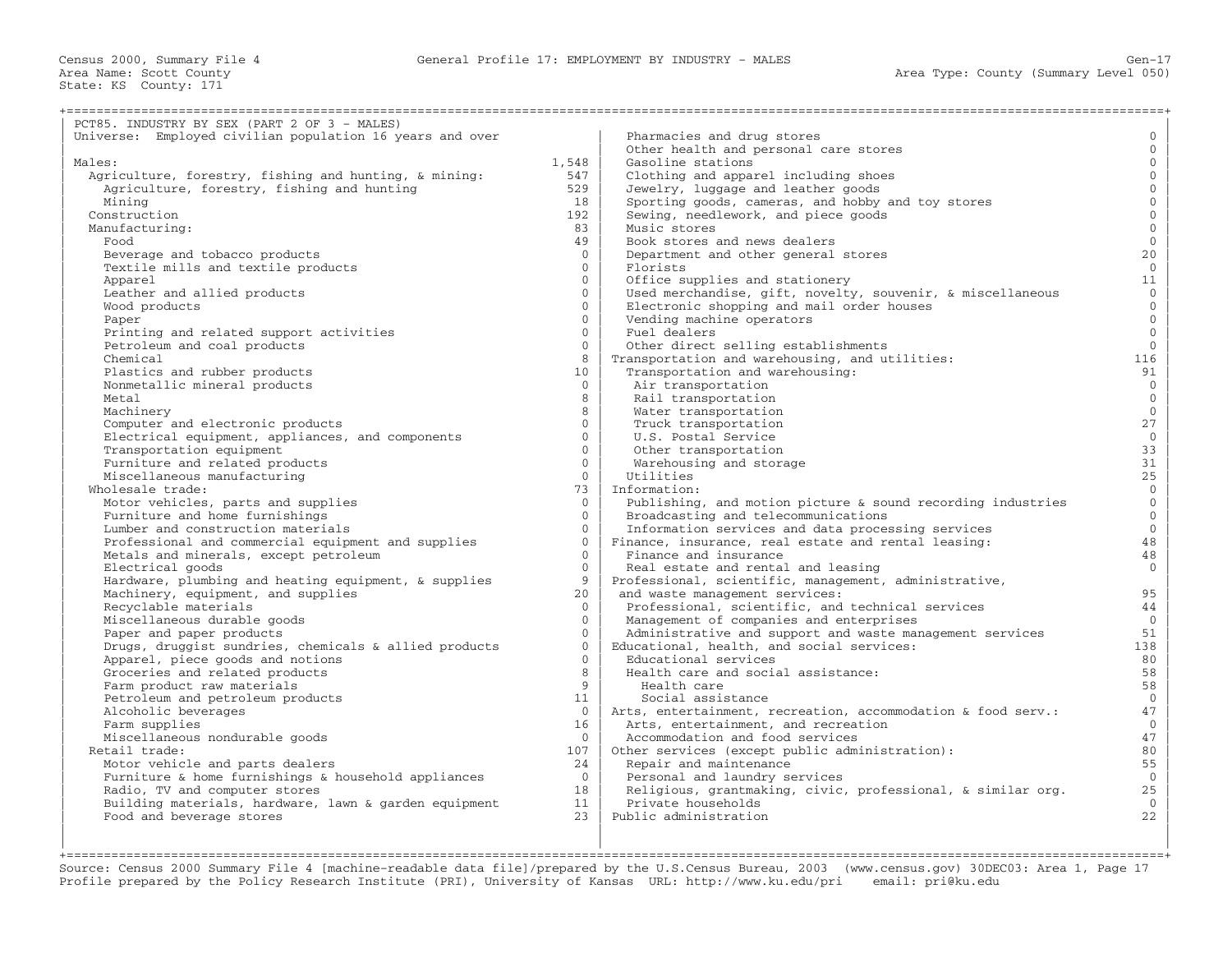| PCT85. INDUSTRY BY SEX (PART 3 OF 3 - FEMALES)                         |                      |                                                                              |                                            |
|------------------------------------------------------------------------|----------------------|------------------------------------------------------------------------------|--------------------------------------------|
| Universe: Employed civilian population 16 years and over               |                      | Pharmacies and drug stores                                                   | 23                                         |
|                                                                        |                      | Other health and personal care stores                                        | $\mathbf{0}$                               |
| Females:                                                               | 1,200                | Gasoline stations                                                            | $\overline{0}$                             |
| Agriculture, forestry, fishing and hunting, & mining:                  | 136                  | Clothing and apparel including shoes                                         | $\mathbf 0$                                |
| Agriculture, forestry, fishing and hunting                             | 125                  | Jewelry, luggage and leather goods                                           | $\mathbf{0}$                               |
| Minina                                                                 | 11                   | Sporting goods, cameras, and hobby and toy stores                            | $\mathbf{0}$                               |
| Construction                                                           | 8                    | Sewing, needlework, and piece goods                                          | $\mathbf 0$                                |
| Manufacturing:                                                         | 12 <sub>1</sub>      | Music stores                                                                 | $\mathbf{0}$                               |
| Food                                                                   | $\Omega$             | Book stores and news dealers                                                 | $\mathbf{0}$                               |
| Beverage and tobacco products                                          | 12                   | Department and other general stores                                          | 34                                         |
| Textile mills and textile products                                     | $\overline{0}$       | Florists                                                                     | 21                                         |
| Apparel                                                                | $\Omega$             | Office supplies and stationery                                               | $\overline{0}$                             |
| Leather and allied products                                            | $\Omega$             | Used merchandise, gift, novelty, souvenir, & miscellaneous                   | $\mathbf{0}$                               |
| Wood products                                                          | $\Omega$             | Electronic shopping and mail order houses                                    | $\mathbf{0}$                               |
| Paper                                                                  | $\Omega$             | Vending machine operators                                                    | $\overline{0}$                             |
|                                                                        | $\Omega$             | Fuel dealers                                                                 | $\mathbb O$                                |
| Printing and related support activities<br>Petroleum and coal products | $\Omega$             | Other direct selling establishments                                          | $\mathsf{O}\xspace$                        |
| Chemical                                                               | $\Omega$             | Transportation and warehousing, and utilities:                               | 37                                         |
|                                                                        | $\Omega$             | Transportation and warehousing:                                              | $2\,8$                                     |
| Plastics and rubber products<br>Nonmetallic mineral products           | $\Omega$             | Air transportation                                                           | $\sqrt{6}$                                 |
| Metal                                                                  | $\Omega$             | Rail transportation                                                          | $\mathbf{0}$                               |
| Machinery                                                              | $\Omega$             | Water transportation                                                         | $\mathbf{0}$                               |
|                                                                        | $\Omega$             | Truck transportation                                                         | $\overline{0}$                             |
| Computer and electronic products                                       | $\Omega$             |                                                                              |                                            |
| Electrical equipment, appliances, and components                       | $\Omega$             | U.S. Postal Service                                                          | $\begin{array}{c} 6 \\ 9 \\ 7 \end{array}$ |
| Transportation equipment                                               | $\Omega$             | Other transportation                                                         |                                            |
| Furniture and related products                                         | $\Omega$             | Warehousing and storage                                                      |                                            |
| Miscellaneous manufacturing<br>Wholesale trade:                        | 5                    | Utilities<br>Information:                                                    | $\mathsf 9$<br>15                          |
|                                                                        | $\Omega$             |                                                                              | 15                                         |
| Motor vehicles, parts and supplies<br>Furniture and home furnishings   | $\Omega$             | Publishing, and motion picture & sound recording industries                  | $\mathbf{0}$                               |
|                                                                        | $\Omega$             | Broadcasting and telecommunications                                          | $\mathbf{0}$                               |
| Lumber and construction materials                                      | $\Omega$             | Information services and data processing services                            | 82                                         |
| Professional and commercial equipment and supplies                     | $\Omega$             | Finance, insurance, real estate and rental leasing:<br>Finance and insurance | 74                                         |
| Metals and minerals, except petroleum                                  | $\Omega$             |                                                                              |                                            |
| Electrical goods                                                       | $\Omega$             | Real estate and rental and leasing                                           | 8                                          |
| Hardware, plumbing and heating equipment, & supplies                   | $\Omega$             | Professional, scientific, management, administrative,                        |                                            |
| Machinery, equipment, and supplies                                     | $\Omega$             | and waste management services:                                               | 50                                         |
| Recyclable materials                                                   | $\Omega$             | Professional, scientific, and technical services                             | 42<br>$\mathbf{0}$                         |
| Miscellaneous durable goods                                            |                      | Management of companies and enterprises                                      |                                            |
| Paper and paper products                                               | $\Omega$<br>$\Omega$ | Administrative and support and waste management services                     | 8                                          |
| Drugs, druggist sundries, chemicals & allied products                  | $\Omega$             | Educational, health, and social services:                                    | 446                                        |
| Apparel, piece goods and notions                                       |                      | Educational services                                                         | 196                                        |
| Groceries and related products                                         | 5<br>$\Omega$        | Health care and social assistance:                                           | 250                                        |
| Farm product raw materials                                             |                      | Health care                                                                  | 218                                        |
| Petroleum and petroleum products                                       | $\Omega$             | Social assistance                                                            | 32                                         |
| Alcoholic beverages                                                    | $\mathbf{0}$         | Arts, entertainment, recreation, accommodation & food serv.:                 | 68                                         |
| Farm supplies                                                          | $\Omega$             | Arts, entertainment, and recreation                                          | 29                                         |
| Miscellaneous nondurable goods                                         | $\Omega$             | Accommodation and food services                                              | 39                                         |
| Retail trade:                                                          | 196                  | Other services (except public administration):                               | 112                                        |
| Motor vehicle and parts dealers                                        | 32                   | Repair and maintenance                                                       | 9                                          |
| Furniture & home furnishings & household appliances                    | $7^{\circ}$          | Personal and laundry services                                                | 28                                         |
| Radio, TV and computer stores                                          | $\Omega$             | Religious, grantmaking, civic, professional, & similar org.                  | 46                                         |
| Building materials, hardware, lawn & garden equipment                  | 39<br>40             | Private households                                                           | 29<br>33                                   |
| Food and beverage stores                                               |                      | Public administration                                                        |                                            |
|                                                                        |                      |                                                                              |                                            |

| | | +===================================================================================================================================================+ Source: Census 2000 Summary File 4 [machine−readable data file]/prepared by the U.S.Census Bureau, 2003 (www.census.gov) 30DEC03: Area 1, Page 18 Profile prepared by the Policy Research Institute (PRI), University of Kansas URL: http://www.ku.edu/pri email: pri@ku.edu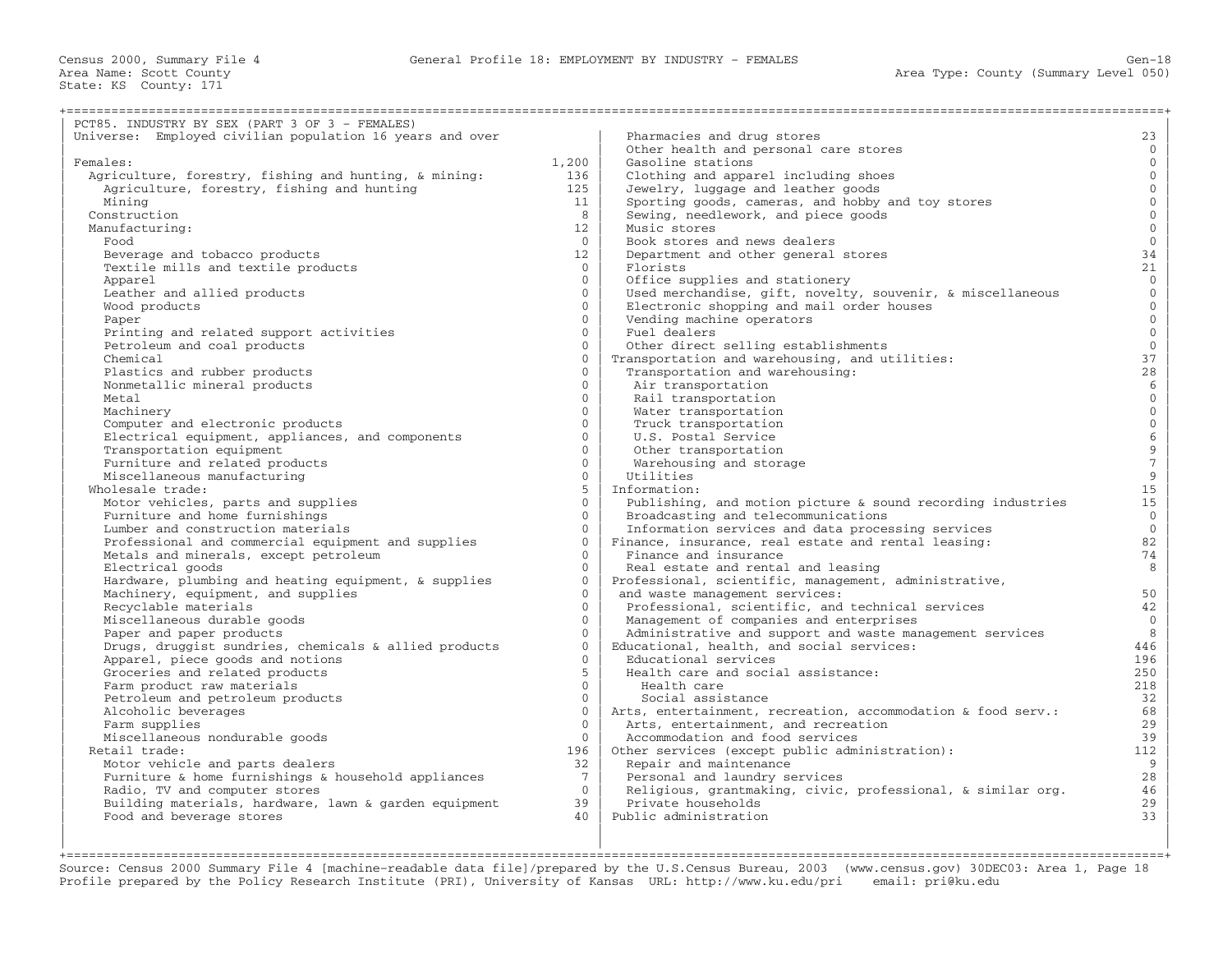Census 2000, Summary File 4 General Profile 19: OCCUPATION BY SEX (PART 1 OF 3) Gen−19

Area Name: Scott County<br>State: KS County: 171

| PCT86. OCCUPATION BY SEX (PART 1 OF 3)                                   |                |                                    |                                                                                                                                                |                                                                      |                                             |            |
|--------------------------------------------------------------------------|----------------|------------------------------------|------------------------------------------------------------------------------------------------------------------------------------------------|----------------------------------------------------------------------|---------------------------------------------|------------|
| Universe: Employed civilian population 16 years and over                 |                |                                    |                                                                                                                                                |                                                                      |                                             |            |
|                                                                          | Total          | Pct.                               | Males                                                                                                                                          | Pct.                                                                 | Females                                     | Pct.       |
| Total employed civilians 16 years and over:                              | 2,748          | 100.0                              | 1,548                                                                                                                                          | 100.0                                                                | 1,200                                       | 100.0      |
| Management, professional, and related occupations:                       | 953            | 34.7                               | 514                                                                                                                                            | 33.2                                                                 | 439                                         | 36.6       |
| Management, business, and financial operations occupations:              | 480            | 17.5                               | 366                                                                                                                                            | 23.6                                                                 | 114                                         | 9.5        |
| Management occupations:                                                  | 405            | 14.7                               | 334                                                                                                                                            | 21.6                                                                 | 71                                          | 5.9        |
| Top executives                                                           | 24             | 0.9                                | 11                                                                                                                                             | 0.7                                                                  | 13                                          | 1.1        |
| Advertising, marketing, promotions, public relations,                    |                |                                    |                                                                                                                                                |                                                                      |                                             |            |
| and sales managers                                                       | 8 <sup>8</sup> | 0.3                                | 8 <sup>1</sup>                                                                                                                                 | 0.5                                                                  | $\bigcap$                                   | 0.0        |
| Financial managers                                                       | 10             | 0.4                                |                                                                                                                                                |                                                                      | $\bigcirc$                                  | 0.0        |
| Operations specialties managers, except financial managers               | 20             | 0.7                                |                                                                                                                                                |                                                                      | $\frac{9}{33}$                              | 0.8        |
| Farmers and farm managers                                                | 263            | 9.6                                |                                                                                                                                                |                                                                      |                                             | 2.8        |
| Other management occupations, except farmers and farm managers           | 80             | 2.9                                |                                                                                                                                                |                                                                      | 16                                          | 1.3        |
| Business and financial operations occupations:                           | 75             | 2.7                                | $\begin{array}{cccc} 10 & 0.6 \\ 11 & 0.7 \\ 230 & 14.9 \\ 64 & 4.1 \\ 32 & 2.1 \\ 0 & 0.0 \\ 32 & 2.1 \\ 18 & 1.2 \\ 14 & 0.9 \\ \end{array}$ |                                                                      | 43                                          | 3.6        |
| Business operations specialists                                          | $\bigcirc$     | 0.0                                |                                                                                                                                                |                                                                      | $\overline{0}$                              | 0.0        |
| Financial specialists:                                                   | 75             | 2.7                                |                                                                                                                                                |                                                                      | 43                                          | 3.6        |
| Accountants and auditors                                                 | 48             | 1.7                                |                                                                                                                                                |                                                                      | 30                                          | 2.5        |
| Other financial specialists                                              | 27             | 1.0                                |                                                                                                                                                |                                                                      | 13                                          | 1.1        |
| Professional and related occupations:                                    | 473            |                                    | 148                                                                                                                                            |                                                                      | 325                                         | 27.1       |
| Computer and mathematical occupations:                                   | $\overline{0}$ | $17.2$<br>0.0<br>0.0<br>0.0<br>0.0 | $\begin{bmatrix} 0 \\ 0 \\ 0 \\ 0 \\ 0 \end{bmatrix}$                                                                                          |                                                                      | $\overline{0}$                              | 0.0        |
| Computer specialists                                                     | $\overline{0}$ |                                    |                                                                                                                                                |                                                                      | $\overline{0}$                              | 0.0        |
| Mathematical science occupations                                         | $\Omega$       |                                    |                                                                                                                                                |                                                                      | $\overline{0}$                              | 0.0        |
| Architecture and engineering occupations:                                | $\overline{0}$ |                                    |                                                                                                                                                |                                                                      | $\overline{0}$                              | 0.0        |
| Architects, surveyors, and cartographers                                 | $\overline{0}$ | 0.0                                |                                                                                                                                                |                                                                      | $\Omega$                                    | 0.0        |
| Engineers                                                                | $\Omega$       | 0.0                                |                                                                                                                                                | $9.6$<br>$0.0$<br>$0.0$<br>$0.0$<br>$0.0$<br>$0.0$<br>$0.0$<br>$0.0$ | $\Omega$                                    | 0.0        |
| Drafters, engineering, and mapping technicians                           | $\Omega$       | 0.0                                |                                                                                                                                                | 0.0                                                                  | $\bigcirc$                                  | 0.0        |
| Life, physical, and social science occupations:                          | 8              | 0.3                                |                                                                                                                                                | $0.5$<br>$0.0$                                                       | $\bigcirc$                                  | 0.0        |
| Life and physical scientists                                             | $\Omega$       | 0.0                                |                                                                                                                                                |                                                                      | $\Omega$                                    | 0.0        |
| Social scientists and related workers                                    | $\circ$        | 0.0                                |                                                                                                                                                | 0.0                                                                  | $\bigcirc$                                  | 0.0        |
| Life, physical, and social science technicians                           | 8              | 0.3                                | 8 <sup>1</sup>                                                                                                                                 | 0.5                                                                  | $\overline{0}$                              | 0.0        |
| Community and social services occupations:                               | 52             | 1.9                                | 34                                                                                                                                             | 2.2                                                                  | 18                                          | 1.5        |
| Counselors, social workers, and other                                    |                |                                    |                                                                                                                                                |                                                                      |                                             |            |
| community and social service specialists                                 | 27             | 1.0                                |                                                                                                                                                | 0.6                                                                  | $\sim$ 18                                   | 1.5        |
| Religious workers                                                        | 25<br>9        | $0.3$<br>0.3<br>0.3                |                                                                                                                                                | 1.6                                                                  | $\overline{0}$                              | 0.0        |
| Legal occupations:                                                       | 9              |                                    |                                                                                                                                                | 0.6<br>0.6                                                           | $\overline{0}$<br>$\overline{0}$            | 0.0<br>0.0 |
| Lawyers                                                                  | $\Omega$       |                                    |                                                                                                                                                | 0.0                                                                  | $\overline{0}$                              | 0.0        |
| Judges, magistrates, and other judicial workers<br>Legal support workers | $\Omega$       |                                    |                                                                                                                                                | 0.0                                                                  | $\bigcirc$                                  | 0.0        |
| Education, training, and library occupations:                            | 232            | 8.4                                |                                                                                                                                                | 2.8                                                                  | 188                                         | 15.7       |
| Postsecondary teachers                                                   | 8              | 0.3                                | $\begin{array}{c} 9 \\ 25 \\ 9 \\ 9 \\ 0 \\ 0 \\ 4 \\ 4 \\ \hline 8 \end{array}$<br>8 <sup>1</sup>                                             | 0.5                                                                  | $\overline{0}$                              | 0.0        |
| Teachers, primary, secondary, and special education:                     | 186            | 6.8                                | $\begin{array}{c} 8 \\ 36 \end{array}$                                                                                                         |                                                                      | 2.3<br>150                                  | 12.5       |
| Teachers, preschool, kindergarten,                                       |                |                                    |                                                                                                                                                |                                                                      |                                             |            |
| elementary, and middle school                                            | 150            | 5.5                                | 28                                                                                                                                             | 1.8                                                                  | 122                                         | 10.2       |
| Teachers, secondary school                                               | 17             | 0.6                                |                                                                                                                                                | 0.5                                                                  | $\overline{9}$                              | 0.8        |
| Teachers, special education                                              | 19             | 0.7                                | $\begin{matrix} 8 \\ 0 \end{matrix}$                                                                                                           | 0.0                                                                  | 19                                          | 1.6        |
| Librarians, curators, and archivists                                     | $5^{\circ}$    | 0.2                                | $\overline{0}$                                                                                                                                 | 0.0                                                                  | $5^{\circ}$                                 | 0.4        |
| Other teachers, instructors, education,                                  |                |                                    |                                                                                                                                                |                                                                      |                                             |            |
| training, and library occupations                                        | 33             | 1.2                                |                                                                                                                                                |                                                                      | $0.0$ 33                                    | 2.8        |
| Arts, design, entertainment, sports, and media occupations:              | 27             | 1.0                                |                                                                                                                                                | 0.0                                                                  | 27                                          | 2.3        |
| Art and design workers                                                   | 19             | 0.7                                |                                                                                                                                                |                                                                      | 19                                          | 1.6        |
| Entertainers and performers, sports, and related workers                 | 8 <sup>1</sup> | 0.3                                |                                                                                                                                                | $0.0$<br>0.0                                                         |                                             | 0.7        |
| Media and communications workers                                         | $\Omega$       | 0.0                                | $\begin{array}{c} 0 \\ 0 \\ 0 \\ 0 \\ 0 \end{array}$                                                                                           | 0.0                                                                  | $\begin{bmatrix} 8 \\ 8 \\ 0 \end{bmatrix}$ | 0.0        |
|                                                                          |                |                                    |                                                                                                                                                |                                                                      |                                             |            |
|                                                                          |                |                                    |                                                                                                                                                |                                                                      |                                             |            |

Source: Census 2000 Summary File 4 [machine−readable data file]/prepared by the U.S.Census Bureau, 2003 (www.census.gov) 30DEC03: Area 1, Page 19 Profile prepared by the Policy Research Institute (PRI), University of Kansas URL: http://www.ku.edu/pri email: pri@ku.edu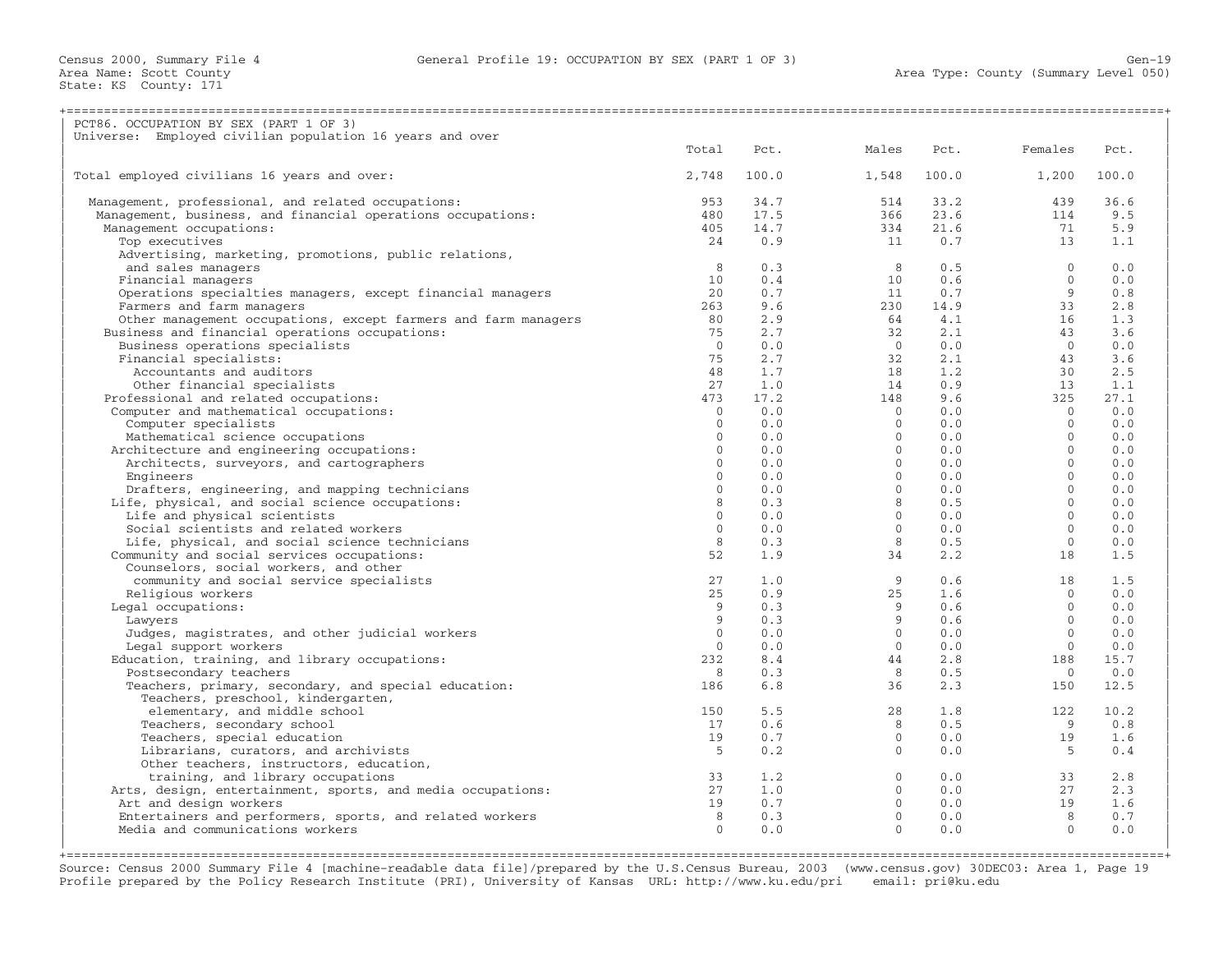| PCT86. OCCUPATION BY SEX (PART 2 OF 3)                   |                 |      |                 |      |                |      |
|----------------------------------------------------------|-----------------|------|-----------------|------|----------------|------|
| Universe: Employed civilian population 16 years and over |                 |      |                 |      |                |      |
|                                                          | Total           | Pct. | Males           | Pct. | Females        | Pct. |
| Healthcare practitioners and technical occupations:      | 145             | 5.3  | 53              | 3.4  | 92             | 7.7  |
| Health diagnosing and treating practitioners             |                 |      |                 |      |                |      |
| and technical occupations:                               | 77              | 2.8  | 35              | 2.3  | 42             | 3.5  |
| Physicians and surgeons                                  | $7\phantom{.0}$ | 0.3  | $7\phantom{.0}$ | 0.5  | $\Omega$       | 0.0  |
| Registered nurses                                        | 42              | 1.5  | $\mathbf{0}$    | 0.0  | 42             | 3.5  |
| Therapists                                               | $\Omega$        | 0.0  | $\Omega$        | 0.0  | $\Omega$       | 0.0  |
| Other health diagnosing and treating                     |                 |      |                 |      |                |      |
| practitioners and technical occupations                  | 28              | 1.0  | 28              | 1.8  | $\Omega$       | 0.0  |
| Health technologists and technicians                     | 68              | 2.5  | 18              | 1.2  | 50             | 4.2  |
| Service occupations:                                     | 432             | 15.7 | 139             | 9.0  | 293            | 24.4 |
| Healthcare support occupations:                          | 71              | 2.6  | $\circ$         | 0.0  | 71             | 5.9  |
| Nursing, psychiatric, and home health aides              | 57              | 2.1  | $\overline{0}$  | 0.0  | 57             | 4.8  |
| Occupational & physical therapist assistants & aides     | $\Omega$        | 0.0  | $\Omega$        | 0.0  | $\overline{0}$ | 0.0  |
| Other healthcare support occupations                     | 14              | 0.5  | $\circ$         | 0.0  | 14             | 1.2  |
|                                                          | 34              |      |                 | 1.4  | 12             |      |
| Protective service occupations:                          |                 | 1.2  | 22              |      |                | 1.0  |
| Fire fighting and prevention workers, including          |                 |      |                 |      |                |      |
| supervisors                                              | $\mathbf{0}$    | 0.0  | $\circ$         | 0.0  | $\overline{0}$ | 0.0  |
| Law enforcement workers, including supervisors           | 34              | 1.2  | 22              | 1.4  | 12             | 1.0  |
| Other protective service workers, including              |                 |      |                 |      |                |      |
| supervisors                                              | $\overline{0}$  | 0.0  | $\overline{0}$  | 0.0  | $\overline{0}$ | 0.0  |
| Food preparation and serving related occupations:        | 60              | 2.2  | 22              | 1.4  | 38             | 3.2  |
| Cooks and food preparation workers                       | 22              | 0.8  | $7^{\circ}$     | 0.5  | 15             | 1.3  |
| Waiters and waitresses                                   | 12              | 0.4  | $7^{\circ}$     | 0.5  | - 5            | 0.4  |
| Food and beverage serving workers, except                |                 |      |                 |      |                |      |
| waiters and waitresses                                   | 12              | 0.4  | $\mathbf{0}$    | 0.0  | 12             | 1.0  |
| Other food preparation and serving workers,              |                 |      |                 |      |                |      |
| including supervisors                                    | 14              | 0.5  | 8               | 0.5  | 6              | 0.5  |
| Building & grounds cleaning & maintenance occupations    | 164             | 6.0  | 88              | 5.7  | 76             | 6.3  |
| Personal care and service occupations:                   | 103             | 3.7  | $7\overline{ }$ | 0.5  | 96             | 8.0  |
| Personal appearance workers                              | 28              | 1.0  | $\circ$         | 0.0  | 28             | 2.3  |
| Transportation, tourism, and lodging attendants          | $\Omega$        | 0.0  | $\Omega$        | 0.0  | $\overline{0}$ | 0.0  |
| Child care workers                                       | 32              | 1.2  | $\Omega$        | 0.0  | 32             | 2.7  |
| Supervisors and other personal care and service          |                 |      |                 |      |                |      |
| workers, except child care workers                       | 43              | 1.6  | $7\phantom{.0}$ | 0.5  | 36             | 3.0  |
| Sales and office occupations:                            | 537             | 19.5 | 135             | 8.7  | 402            | 33.5 |
| Sales and related occupations:                           | 231             | 8.4  | 110             | 7.1  | 121            | 10.1 |
| Cashiers                                                 | 40              | 1.5  | $\mathbf 0$     | 0.0  | 40             | 3.3  |
|                                                          |                 |      | 42              | 2.7  | 52             |      |
| Retail sales workers, except cashiers                    | 94              | 3.4  |                 |      |                | 4.3  |
| Sales representatives, services, wholesale and           |                 |      |                 |      |                |      |
| manufacturing                                            | 37              | 1.3  | 25              | 1.6  | 12             | 1.0  |
| Other sales and related occupations, including           |                 |      |                 |      |                |      |
| supervisors                                              | 60              | 2.2  | 43              | 2.8  | 17             | 1.4  |
| Office and administrative support occupations:           | 306             | 11.1 | 25              | 1.6  | 281            | 23.4 |
| Communications equipment operators                       | $\Omega$        | 0.0  | $\Omega$        | 0.0  | $\Omega$       | 0.0  |
| Financial clerks, except bookkeeping,                    |                 |      |                 |      |                |      |
| accounting and auditing clerks                           | 13              | 0.5  | $\mathbf 0$     | 0.0  | 13             | 1.1  |
| Bookkeeping, accounting, and auditing clerks             | 86              | 3.1  | $\Omega$        | 0.0  | 86             | 7.2  |
| Information and record clerks, except customer           |                 |      |                 |      |                |      |
| service representatives                                  | 25              | 0.9  | $\mathbf 0$     | 0.0  | 25             | 2.1  |
| Customer service representatives                         | 33              | 1.2  | $\mathsf{Q}$    | 0.6  | 24             | 2.0  |
|                                                          |                 |      |                 |      |                |      |
|                                                          |                 |      |                 |      |                |      |

+===================================================================================================================================================+ Source: Census 2000 Summary File 4 [machine−readable data file]/prepared by the U.S.Census Bureau, 2003 (www.census.gov) 30DEC03: Area 1, Page 20 Profile prepared by the Policy Research Institute (PRI), University of Kansas URL: http://www.ku.edu/pri email: pri@ku.edu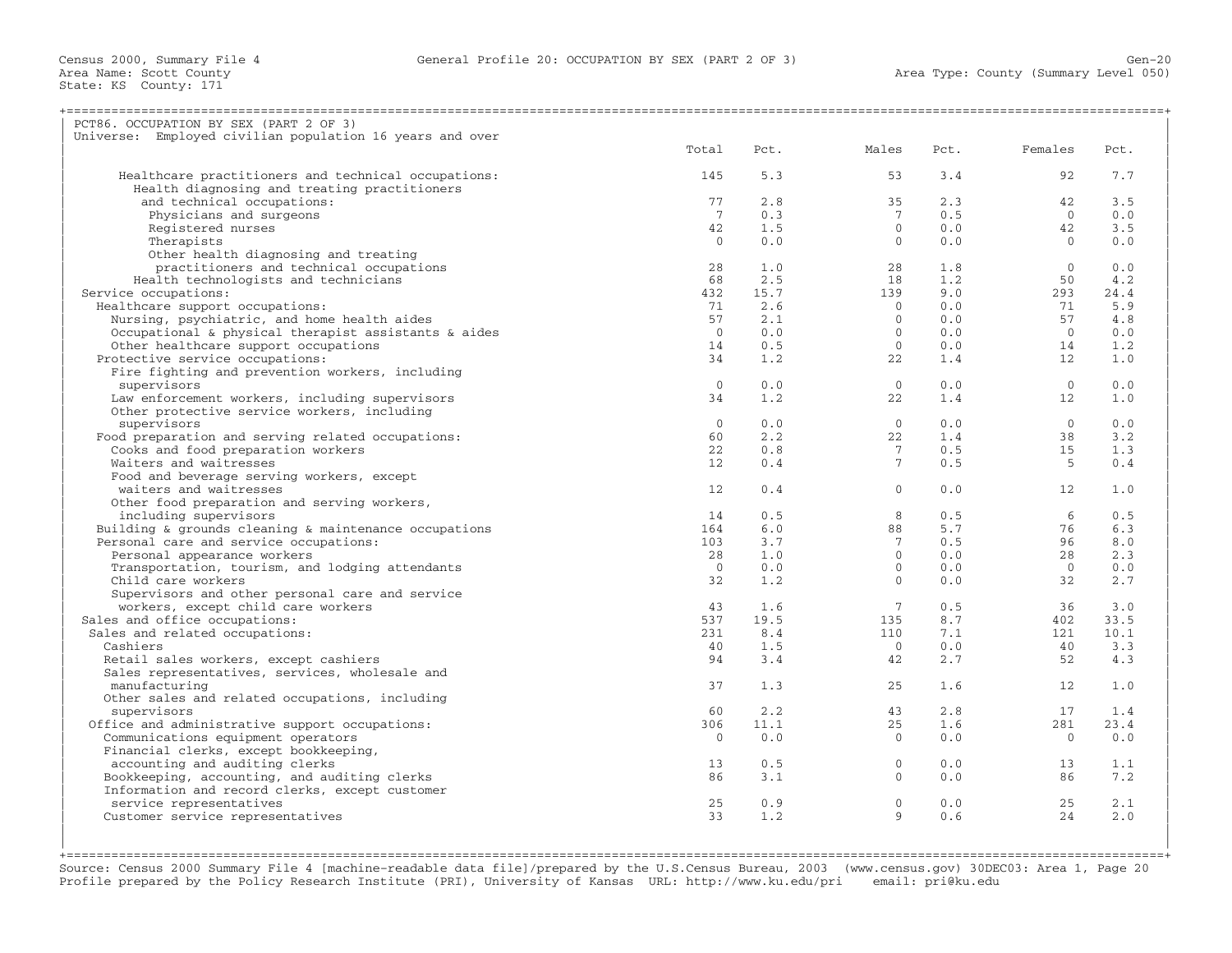| PCT86. OCCUPATION BY SEX (PART 3 OF 3)                       |                          |            |                            |      |                      |            |
|--------------------------------------------------------------|--------------------------|------------|----------------------------|------|----------------------|------------|
| Universe: Employed civilian population 16 years and over     |                          |            |                            |      |                      |            |
|                                                              | Total                    | Pct.       | Males                      | Pct. | Females              | Pct.       |
|                                                              |                          |            |                            |      |                      |            |
| Office and administrative support occupations (continued):   |                          |            |                            |      |                      |            |
| Material recording, scheduling, dispatching,                 |                          |            |                            |      |                      |            |
| and distributing workers                                     | 50                       | 1.8        | 16                         | 1.0  | 34                   | 2.8        |
| Secretaries and administrative assistants                    | 72                       | 2.6        | $\Omega$                   | 0.0  | 72                   | 6.0        |
| Other office and administrative support workers,             |                          |            |                            |      |                      |            |
| including supervisors                                        | 27                       | 1.0        | $\Omega$                   | 0.0  | 27                   | 2.3        |
| Farming, fishing, and forestry occupations:                  | 249                      | 9.1        | 222                        | 14.3 | 27                   | 2.3        |
| Agricultural workers, including supervisors                  | 249                      | 9.1        | 222                        | 14.3 | 27                   | 2.3        |
| Fishing, hunting, and forestry occupations                   | $\bigcirc$               | 0.0        | $\bigcirc$                 | 0.0  | $\bigcirc$           | 0.0        |
| Construction, extraction, and maintenance occupations:       | 330                      | 12.0       | 309                        | 20.0 | 21                   | 1.8        |
| Construction and extraction occupations:                     | 175                      | 6.4        | 167                        | 10.8 | 8                    | 0.7        |
| Supervisors, construction and extraction workers             | 33                       | 1.2        | 25                         | 1.6  | 8                    | 0.7        |
| Carpenters                                                   | 54                       | 2.0        | 54                         | 3.5  | $\Omega$             | 0.0        |
| Construction laborers                                        | 16                       | 0.6        | 16                         | 1.0  | $\Omega$             | 0.0        |
| Electricians                                                 | 17                       | 0.6        | 17                         | 1.1  | $\Omega$             | 0.0        |
| Painters and paperhangers                                    | 9                        | 0.3        | 9                          | 0.6  | $\mathbf{0}$         | 0.0        |
| Pipelayers, plumbers, pipefitters, and steamfitters          | $6^{\circ}$              | 0.2        | $6^{\circ}$                | 0.4  | $\Omega$             | 0.0        |
| Construction traders workers except carpenters,              |                          |            |                            |      |                      |            |
| electricians, painters, plumbers, and                        |                          |            |                            |      |                      |            |
| construction laborers                                        | 40                       | 1.5        | 40                         | 2.6  | $\mathbf{0}$         | 0.0        |
| Other construction workers and helpers                       | $\mathbf{0}$             | 0.0        | $\overline{0}$             | 0.0  | $\Omega$             | 0.0        |
| Extraction workers                                           | $\mathbf{0}$             | 0.0        | $\mathbf{0}$               | 0.0  | $\Omega$             | 0.0        |
| Installation, maintenance, and repair occupations:           | 155                      | 5.6        | 142                        | 9.2  | 13                   | 1.1        |
| Vehicle and mobile equipment mechanics,                      |                          |            |                            |      |                      |            |
| installers, and repairers                                    | 101                      | 3.7        | 88                         | 5.7  | 13                   | 1.1        |
| Electrical equipment mechanics and other installation,       |                          |            |                            |      |                      |            |
| maintenance, and repair workers, including supervisors       | 54                       | 2.0        | 54                         | 3.5  | $\Omega$             | 0.0        |
| Production, transportation, and material moving occupations: | 247                      | 9.0        | 229                        | 14.8 | 18                   | 1.5        |
| Production occupations:                                      | 128                      | 4.7        | 110                        | 7.1  | 18                   | 1.5        |
| Assemblers and fabricators                                   | $\Omega$                 | 0.0        | $\Omega$                   | 0.0  | $\Omega$             | 0.0        |
| Food processing workers                                      | $\mathbf{0}$             | 0.0        | $\circ$                    | 0.0  | $\Omega$             | 0.0        |
| Metal workers and plastic workers                            | 34                       | 1.2        | 34                         | 2.2  | $\Omega$             | 0.0        |
| Printing workers                                             | $\Omega$                 | 0.0        | $\Omega$                   | 0.0  | $\Omega$             | 0.0        |
| Textile, apparel, and furnishings workers                    | 6                        | 0.2        | $\Omega$                   | 0.0  | 6                    | 0.5        |
| Woodworkers                                                  | $\Omega$                 | 0.0        | $\Omega$                   | 0.0  | $\Omega$             | 0.0        |
|                                                              | 8                        | 0.3        | 8                          | 0.5  | $\Omega$             | 0.0        |
| Plant and system operators                                   | 80                       | 2.9        | 68                         | 4.4  | 12                   | 1.0        |
| Other production occupations, including supervisors          |                          |            |                            |      | $\Omega$             |            |
| Transportation and material moving occupations:              | 119                      | 4.3        | 119                        | 7.7  |                      | 0.0        |
| Supervisors, transportation, and material                    | 11                       | 0.4        | 11                         | 0.7  | $\mathbf{0}$         | 0.0        |
| moving workers                                               |                          |            |                            |      | $\Omega$             |            |
| Aircraft and traffic control occupations                     | $\mathbf{0}$<br>$\Omega$ | 0.0        | $\overline{0}$<br>$\Omega$ | 0.0  | $\Omega$             | 0.0        |
| Rail and water transportation workers                        |                          | 0.0        |                            | 0.0  |                      | 0.0        |
| Bus drivers                                                  | $\Omega$                 | 0.0<br>2.9 | $\Omega$                   | 0.0  | $\Omega$<br>$\Omega$ | 0.0<br>0.0 |
| Driver/sales workers and truck drivers                       | 80<br>$\Omega$           |            | 80                         | 5.2  | $\Omega$             |            |
| Motor vehicle operators, except bus and truck drivers        |                          | 0.0        | $\overline{0}$             | 0.0  | $\Omega$             | 0.0        |
| Other transportation occupations                             | 12                       | 0.4        | 12                         | 0.8  |                      | 0.0        |
| Material moving workers:                                     | 16                       | 0.6        | 16                         | 1.0  | $\Omega$             | 0.0        |
| Laborers and material movers, hand                           | 16                       | 0.6        | 16                         | 1.0  | $\mathbf{0}$         | 0.0        |
| Other material moving workers, except laborers               | $\Omega$                 | 0.0        | $\Omega$                   | 0.0  | $\Omega$             | 0.0        |
|                                                              |                          |            |                            |      |                      |            |
|                                                              |                          |            |                            |      |                      |            |

+===================================================================================================================================================+Source: Census 2000 Summary File 4 [machine−readable data file]/prepared by the U.S.Census Bureau, 2003 (www.census.gov) 30DEC03: Area 1, Page 21 Profile prepared by the Policy Research Institute (PRI), University of Kansas URL: http://www.ku.edu/pri email: pri@ku.edu

| |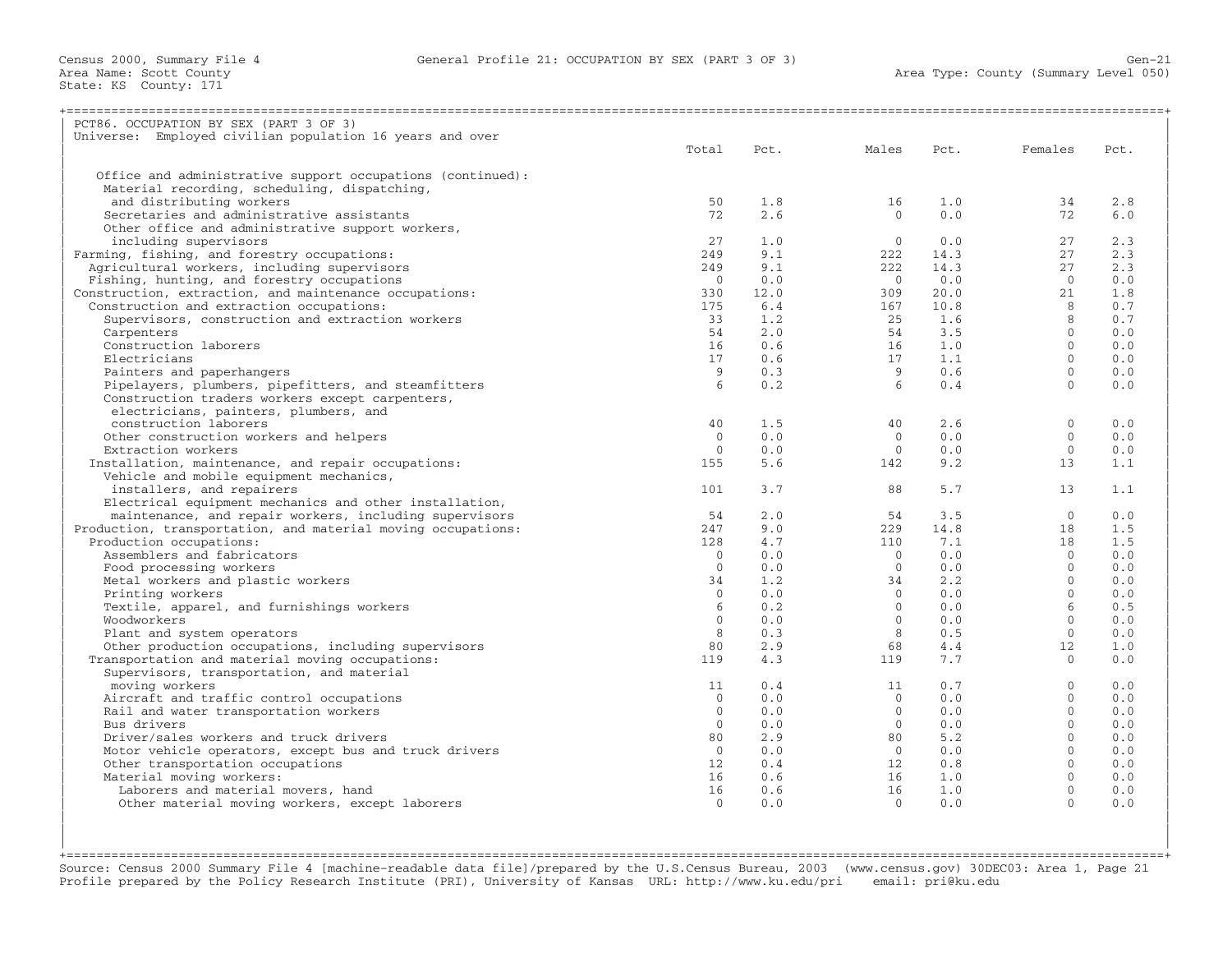| PCT87. CLASS OF WORKER BY SEX BY INDUSTRY                                     |             |             |                                        |             |                |       |          |       |
|-------------------------------------------------------------------------------|-------------|-------------|----------------------------------------|-------------|----------------|-------|----------|-------|
| Universe: Employed civilian population 16 years and over                      |             |             |                                        |             |                |       |          |       |
|                                                                               |             |             | Total                                  | Pct.        | Males          | Pct.  | Females  | Pct.  |
|                                                                               |             |             |                                        |             |                |       |          |       |
| Total employed civilians 16 years and over:                                   |             |             |                                        | 2,748 100.0 | 1,548          | 100.0 | 1,200    | 100.0 |
| All industries except agriculture, forestry, fishing and hunting, and mining: |             |             | 2,065                                  | 75.1        | 1,001          | 64.7  | 1,064    | 88.7  |
| Private for-profit wage and salary workers:                                   |             |             | 1,213                                  | 44.1        | 673            | 43.5  | 540      | 45.0  |
| Employee of private company                                                   |             |             | 1,123                                  | 40.9        | 594            | 38.4  | 529      | 44.1  |
| Self-employed in own incorporated business                                    |             |             | 90                                     | 3.3         | 79             | 5.1   | 11       | 0.9   |
| Private not-for-profit wage and salary workers                                |             |             | 246                                    | 9.0         | 61             | 3.9   | 185      | 15.4  |
| Local government workers                                                      |             |             | 275                                    | 10.0        | 116            | 7.5   | 159      | 13.3  |
| State government workers                                                      |             |             | 81                                     | 2.9         | 43             | 2.8   | 38       | 3.2   |
| Federal government workers                                                    |             |             | 2.1                                    | 0.8         | $\bigcap$      | 0.0   | 2.1      | 1.8   |
| Self-employed workers in own not incorporated business                        |             |             | 2.2.1                                  | 8.0         | 108            | 7.0   | 113      | 9.4   |
| Unpaid family workers                                                         |             |             | 8                                      | 0.3         | $\overline{0}$ | 0.0   | 8        | 0.7   |
| Agriculture, forestry, fishing and hunting, and mining:                       |             |             | 683                                    | 24.9        | 547            | 35.3  | 136      | 11.3  |
| Agriculture, forestry, fishing and hunting:                                   |             |             | 654                                    | 23.8        | 529            | 34.2  | 125      | 10.4  |
| Private for-profit wage and salary workers:                                   |             |             | 507                                    | 18.4        | 415            | 26.8  | 92       | 7.7   |
| Employee of private company                                                   |             |             | 386                                    | 14.0        | 309            | 20.0  | 77       | 6.4   |
| Self-employed in own incorporated business                                    |             |             | 121                                    | 4.4         | 106            | 6.8   | 15       | 1.3   |
| Private not-for-profit wage and salary workers                                |             |             | $\Omega$                               | 0.0         | $\circ$        | 0.0   | $\Omega$ | 0.0   |
| Local government workers                                                      |             |             | $\Omega$                               | 0.0         | $\Omega$       | 0.0   | $\Omega$ | 0.0   |
| State government workers                                                      |             |             | $\Omega$                               | 0.0         | $\Omega$       | 0.0   | $\Omega$ | 0.0   |
| Federal government workers                                                    |             |             | $\Omega$                               | 0.0         | $\Omega$       | 0.0   | $\Omega$ | 0.0   |
| Self-employed workers in own not incorporated business                        |             |             | 139                                    | 5.1         | 106            | 6.8   | 33       | 2.8   |
| Unpaid family workers                                                         |             |             | 8                                      | 0.3         | 8              | 0.5   | $\Omega$ | 0.0   |
| Mining:                                                                       |             |             | 29                                     | 1.1         | 18             | 1.2   | 11       | 0.9   |
| Private for-profit wage and salary workers:                                   |             |             | 2.9                                    | 1.1         | 18             | 1.2   | 11       | 0.9   |
| Employee of private company                                                   |             |             | 29                                     | 1.1         | 18             | 1.2   | 11       | 0.9   |
| Self-employed in own incorporated business                                    |             |             | $\Omega$                               | 0.0         | $\Omega$       | 0.0   | $\Omega$ | 0.0   |
| Private not-for-profit wage and salary workers                                |             |             | $\Omega$                               | 0.0         | $\Omega$       | 0.0   | $\Omega$ | 0.0   |
| Local government workers                                                      |             |             | $\Omega$                               | 0.0         | $\Omega$       | 0.0   | $\Omega$ | 0.0   |
| State government workers                                                      |             |             | $\Omega$                               | 0.0         | $\Omega$       | 0.0   | $\Omega$ | 0.0   |
| Federal government workers                                                    |             |             | $\Omega$                               | 0.0         | $\Omega$       | 0.0   | $\Omega$ | 0.0   |
| Self-employed workers in own not incorporated business                        |             |             | $\Omega$                               | 0.0         | $\Omega$       | 0.0   | $\Omega$ | 0.0   |
| Unpaid family workers                                                         |             |             | $\Omega$                               | 0.0         | $\Omega$       | 0.0   | $\Omega$ | 0.0   |
|                                                                               |             |             |                                        |             |                |       |          |       |
| PCT94 THROUGH PCT102. SOURCE OF HOUSEHOLD INCOME IN 1999                      |             |             | PCT130. PER CAPITA INCOME IN 1999      |             |                |       |          |       |
| Universe: Households                                                          |             |             | Universe: Total Population             |             |                |       |          |       |
|                                                                               | Households  | Mean        | Per capita income                      |             |                |       | \$20,443 |       |
|                                                                               | With Source | From Source |                                        |             |                |       |          |       |
| Earnings                                                                      | 1,738       | \$49,282    |                                        |             |                |       |          |       |
| Wage or salary income                                                         | 1,553       | \$47,066    | PCT35/PCT131. MEAN INCOME IN 1999      |             |                |       |          |       |
| Self-employment income                                                        | 558         | \$22,508    | Universe: Population 15 years and over |             |                |       |          |       |
| Interest, dividends or net rental income                                      | 892         | \$11,254    |                                        |             |                |       |          |       |
| Social Security income                                                        | 602         | \$11,060    | Mean income                            |             |                |       | \$25,953 |       |
| Supplemental Security Income (SSI)                                            | 47          | \$7,777     |                                        |             |                |       |          |       |
| Public assistance income                                                      | 8           | \$150       |                                        |             |                |       |          |       |
| Retirement income                                                             | 160         | \$8,179     |                                        |             |                |       |          |       |
| Other types of income                                                         | 238         | \$3,990     |                                        |             |                |       |          |       |
|                                                                               |             |             |                                        |             |                |       |          |       |
|                                                                               |             |             |                                        |             |                |       |          |       |

Source: Census 2000 Summary File 4 [machine−readable data file]/prepared by the U.S.Census Bureau, 2003 (www.census.gov) 30DEC03: Area 1, Page 22 Profile prepared by the Policy Research Institute (PRI), University of Kansas URL: http://www.ku.edu/pri email: pri@ku.edu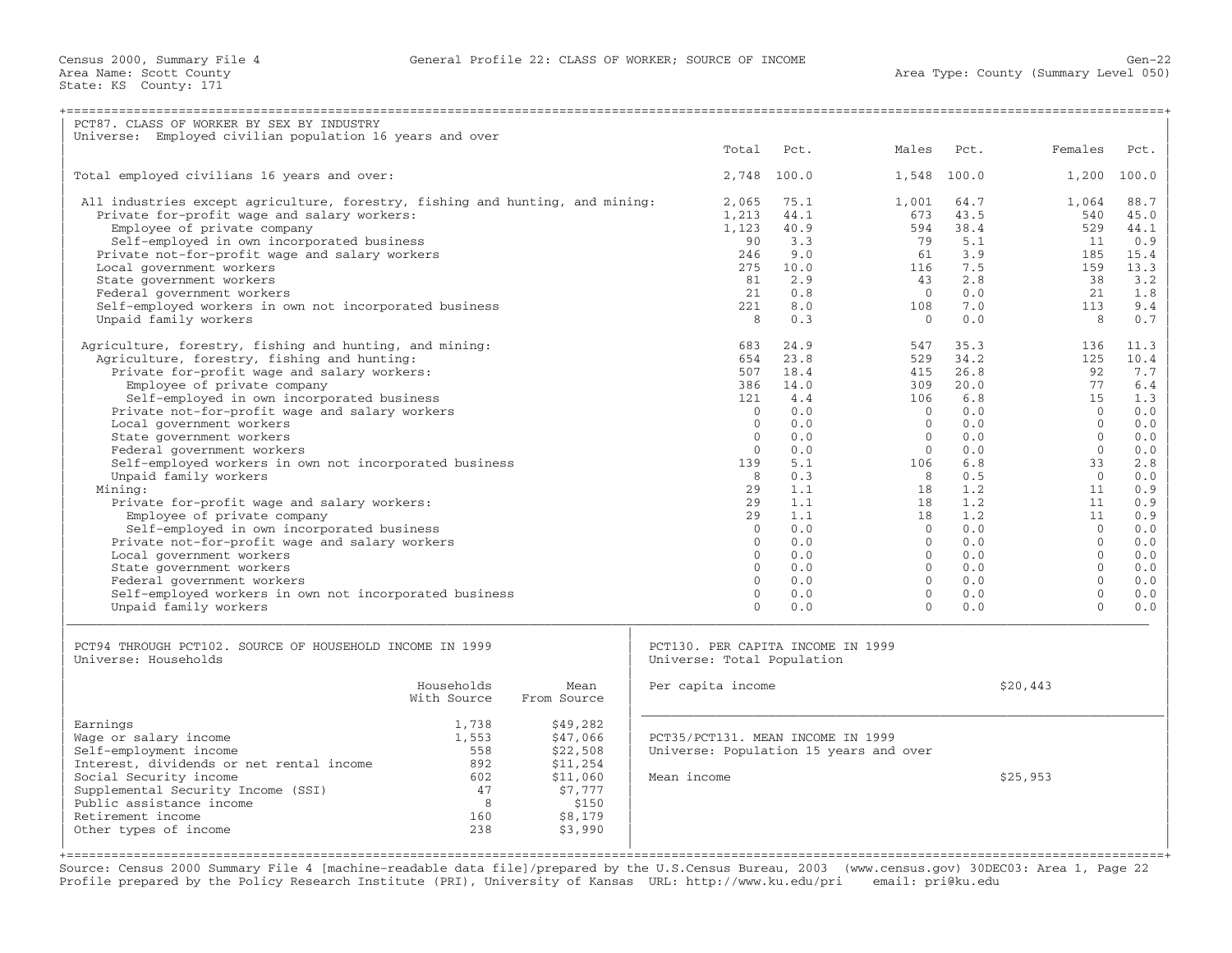Census 2000, Summary File 4 General Profile 23: HOUSEHOLD INCOME BY AGE OF HOUSEHOLDER; FAMILY INCOME BY FAMILY SIZE Gen−23 Area Name: Scott County 1999 and County Area Type: County (Summary Level 050) State: KS County: 171

| PCT88/PCT91/PCT92/PCT93. HOUSEHOLD INCOME IN 1999 BY AGE OF HOUSEHOLDER<br>Universe: Households |          |          |          |          |                    |          |          |           |
|-------------------------------------------------------------------------------------------------|----------|----------|----------|----------|--------------------|----------|----------|-----------|
|                                                                                                 |          |          |          |          | AGE OF HOUSEHOLDER |          |          |           |
|                                                                                                 | All Ages | Under 25 | 25 to 34 | 35 to 44 | 45 to 54           | 55 to 64 | 65 to 74 | 75 & Over |
| Total households:                                                                               | 2,047    | 62       | 272      | 457      | 432                | 277      | 244      | 303       |
| Less than $$10,000$                                                                             | 116      |          |          | 14       |                    | 20       | 40       | 39        |
| \$10,000 to \$14,999                                                                            | 180      |          | 27       | 11       |                    | 10       | 47       | 80        |
| \$15,000 to \$19,999                                                                            | 210      |          | 41       | 39       | 55                 | 18       | 23       | 28        |
| \$20,000 to \$24,999                                                                            | 141      |          | 19       | 16       | 24                 | 27       | 17       | 30        |
| \$25,000 to \$29,999                                                                            | 168      | 21       | 33       | 49       | 14                 | 10       | 18       | 23        |
| \$30,000 to \$34,999                                                                            | 123      | 14       |          | 36       | 17                 | 18       |          | 22        |
| \$35,000 to \$39,999                                                                            | 62       |          | 11       | 17       | 18                 |          | 16       |           |
| \$40,000 to \$44,999                                                                            | 165      |          |          | 55       | 44                 | 27       | 25       |           |
| \$45,000 to \$49,999                                                                            | 66       |          |          | 24       | 23                 |          |          | 12        |
| \$50,000 to \$59,999                                                                            | 161      |          | 26       | 68       | 34                 | 16       |          |           |
| \$60,000 to \$74,999                                                                            | 266      |          | 31       | 55       | 75                 | 53       | 25       | 27        |
| \$75,000 to \$99,999                                                                            | 210      |          | 51       | 41       | 60                 | 43       |          |           |
| \$100,000 to \$124,999                                                                          | 63       |          |          | 25       | 18                 |          |          | 12        |
| \$125,000 to \$149,999                                                                          | 41       |          |          |          | 15                 |          |          |           |
| \$150,000 to \$199,999                                                                          | 34       |          |          |          | 10                 |          |          |           |
| \$200,000 and more                                                                              | 41       |          |          |          | 25                 |          |          |           |
| Median                                                                                          | \$40,534 | \$28,393 | \$38,636 | \$44,267 | \$54,412           | \$55,417 | \$21,765 | \$20,489  |
| Mean                                                                                            | \$51,282 | \$27,723 | \$46,922 | \$53,976 | \$67,558           | \$65,341 | \$32,813 | \$34,770  |

| |

## | PCT112/PCT113/PCT114/PCT117/PCT118/PCT125/PCT126/PCT127. FAMILY INCOME IN 1999 BY FAMILY SIZE | Two Universes: Families and nonfamily households

|                                        |                                  |              |          | FAMILY SIZE |          |          |              |                                  |
|----------------------------------------|----------------------------------|--------------|----------|-------------|----------|----------|--------------|----------------------------------|
|                                        | Total                            |              |          |             |          |          | 7-or-more    | Nonfamily                        |
|                                        | Families                         | 2-person     | 3-person | 4-person    | 5-person | 6-person | person       | Households                       |
| Total:                                 | 1,446                            | 699          | 301      | 250         | 117      | 79       | $\Omega$     | 601                              |
| Less than $$10,000$                    | 22                               |              |          |             | 14       |          | $\Omega$     | 99                               |
| $$10,000$ to $$14,999$                 | 45                               | 45           |          |             |          |          |              | 138                              |
| \$15,000 to \$19,999                   | 131                              | 87           | 25       | 11          |          |          |              | 81                               |
| \$20,000 to \$24,999                   | 94                               | 61           | 14       |             |          |          | $\Omega$     | 47                               |
| \$25,000 to \$29,999                   | 104                              | 52           | 21       |             |          | 16       | $\Omega$     | 54                               |
| \$30,000 to \$34,999                   | 70                               | 41           |          | 15          |          | 8        | $\mathbf{0}$ | 53                               |
| \$35,000 to \$39,999                   | 53                               | 8            | 25       |             | 11       |          | $\Omega$     | 18                               |
| \$40,000 to \$44,999                   | 129                              | 72           | 16       | 30          |          | 11       | $\Omega$     | 36                               |
| \$45,000 to \$49,999                   | 66                               | 31           | 17       |             | 11       | $\Omega$ | $\Omega$     | $\Omega$                         |
| \$50,000 to \$59,999                   | 141                              | 17           | 41       | 65          | 10       |          | $\Omega$     | 20                               |
| \$60,000 to \$74,999                   | 247                              | 138          | 35       | 44          | 30       |          | $\Omega$     | 19                               |
| \$75,000 to \$99,999                   | 191                              | 60           | 51       | 30          | 22       | 28       | $\Omega$     | 19                               |
| \$100,000 to \$124,999                 | 54                               | 22           | 16       | 16          |          |          | $\Omega$     | $\Omega$                         |
| \$125,000 to \$149,999                 | 24                               | 19           |          |             |          |          |              | 17                               |
| \$150,000 to \$199,999                 | 34                               | 34           |          |             |          |          | $\Omega$     |                                  |
| \$200,000 and more                     | 41                               | $\mathsf{Q}$ | 24       |             |          |          | $\Omega$     |                                  |
| Median<br>Mean<br>Less than $$200,000$ | \$50,549<br>\$60,739<br>\$53,635 | \$43,194     | \$52,150 | \$54,329    | \$55,875 | \$44,205 | \$0          | \$19,232<br>\$27,254<br>\$27,254 |
| \$200,000 or more                      | \$304,188                        |              |          |             |          |          |              |                                  |

+===================================================================================================================================================+Source: Census 2000 Summary File 4 [machine−readable data file]/prepared by the U.S.Census Bureau, 2003 (www.census.gov) 30DEC03: Area 1, Page 23 Profile prepared by the Policy Research Institute (PRI), University of Kansas URL: http://www.ku.edu/pri email: pri@ku.edu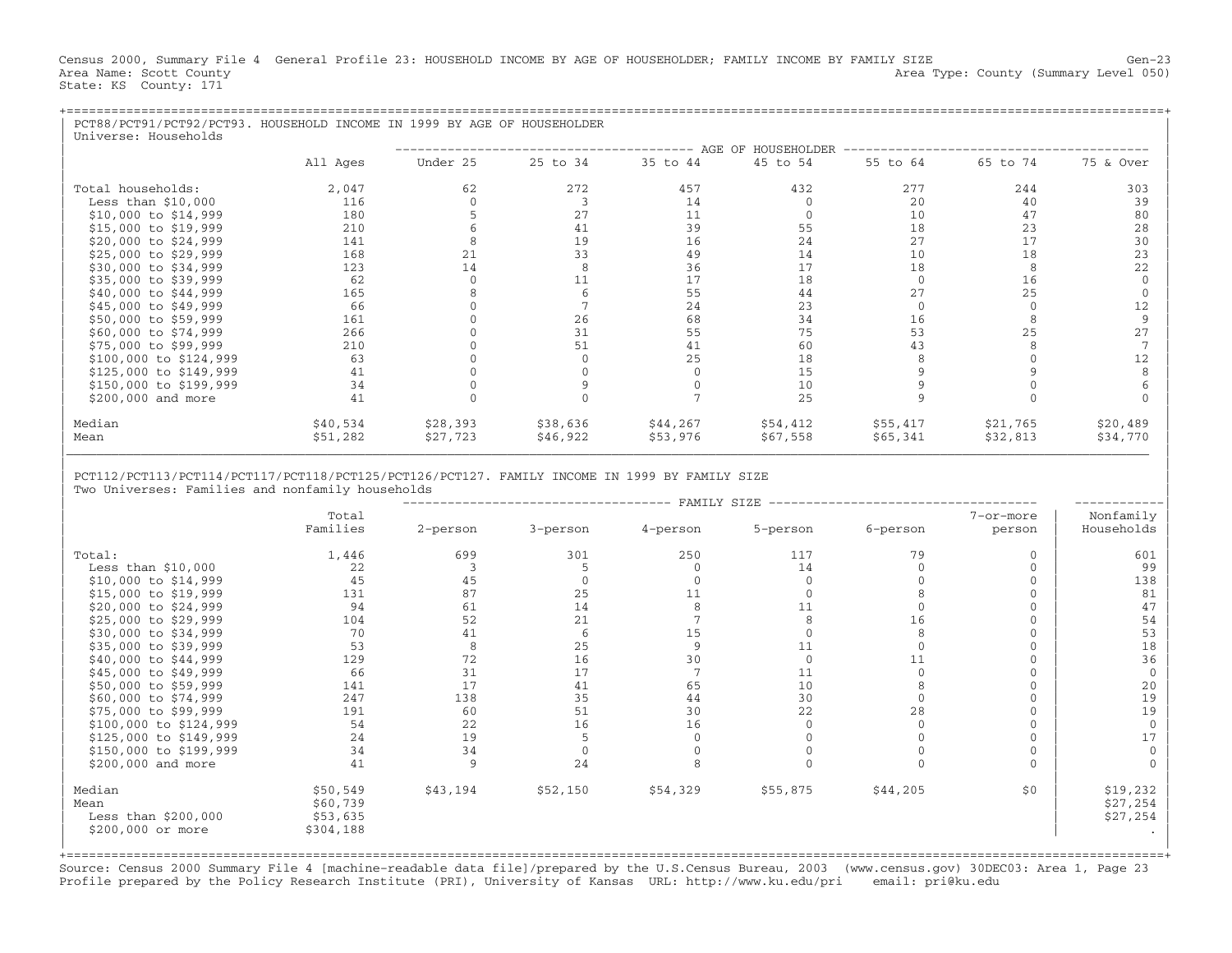State: KS County: 171

| PCT30/PCT119/PCT120. MEDIAN AND MEAN FAMILY INCOME IN 1999 BY FAMILY TYPE BY AGE OF HOUSEHOLDER<br>Families<br>Universe: |                              |          |                         |          |                                          |          |                                               |          |
|--------------------------------------------------------------------------------------------------------------------------|------------------------------|----------|-------------------------|----------|------------------------------------------|----------|-----------------------------------------------|----------|
|                                                                                                                          |                              |          |                         |          |                                          |          | ------------------ Other Families ----------  |          |
|                                                                                                                          | $---$ All Family Types $---$ |          | Married-couple Families |          | - Male Householder, -<br>no Wife Present |          | - Female Householder, -<br>no Husband Present |          |
|                                                                                                                          | Median                       | Mean     | Median                  | Mean     | Median                                   | Mean     | Median                                        | Mean     |
| Total families:                                                                                                          | \$50,549                     | \$60,739 | \$55,087                | \$66,403 | \$33,906                                 | \$38,795 | \$24,000                                      | \$27,488 |
| Householder 15 to 24 years                                                                                               |                              | \$28,895 | \$31,250                | \$35,268 | \$33,750                                 | \$32,700 | \$17,708                                      | \$13,382 |
| Householder 25 to 34 years                                                                                               |                              | \$50,612 | \$52,969                | \$53,238 | \$75,036                                 | \$47,300 | \$10,625                                      | \$9,022  |
| Householder 35 to 44 years                                                                                               |                              | \$56,038 | \$52,663                | \$66,752 | \$12,031                                 | \$26,446 | \$29,236                                      | \$27,653 |
| Householder 45 to 54 years                                                                                               |                              | \$72,563 | \$66,513                | \$78,107 | \$55,417                                 | \$40,840 | \$24,000                                      | \$38,245 |
| Householder 55 to 59 years                                                                                               |                              | \$66,601 | \$61,406                | \$66,601 | \$0                                      |          | SO.                                           |          |
| Householder 60 to 64 years                                                                                               |                              | \$96,242 | \$66,204                | \$96,242 | \$0                                      |          | \$0                                           |          |
| Householder 65 to 74 years                                                                                               |                              | \$37,472 | \$38,438                | \$38,605 | \$0                                      | $\cdot$  | \$16,250                                      | \$17,400 |
| Householder 75 and over                                                                                                  |                              | \$57,746 | \$62,938                | \$62,441 | \$0                                      |          | \$27,813                                      | \$25,214 |
|                                                                                                                          |                              |          |                         |          |                                          |          |                                               |          |

| |

| |

PCT121/PCT122/PCT123/PCT124. FAMILY INCOME IN 1999 BY FAMILY TYPE BY PRESENCE OF OWN CHILDREN UNDER 18 YEARS<br>Universe: Families | Universe: Families | November 1988 | November 1988 | November 1988 | November 1988 | November 1988 | November 19

|                       | Other Families               |          |                         |          |                         |          |                         |          |  |
|-----------------------|------------------------------|----------|-------------------------|----------|-------------------------|----------|-------------------------|----------|--|
|                       | $---$ All Family Types $---$ |          | Married-couple Families |          | -- Male Householder, -- |          | - Female Householder, - |          |  |
|                       |                              |          |                         |          | no Wife Present         |          | no Husband Present      |          |  |
|                       | With Own                     | No Own   | With Own                | No Own   | With Own                | No Own   | With Own                | No Own   |  |
|                       | Children                     | Children | Children                | Children | Children                | Children | Children                | Children |  |
|                       | Under 18                     | Under 18 | Under 18                | Under 18 | Under 18                | Under 18 | Under 18                | Under 18 |  |
| Total families:       | 680                          | 766      | 522                     | 697      | 30                      | 27       | 128                     | 42       |  |
| Less than $$10,000$   | 22                           | $\Omega$ |                         |          |                         |          | 22                      |          |  |
| \$10,000 to \$14,999  | 6                            | 39       |                         | 31       |                         |          | -6                      |          |  |
| \$15,000 to \$19,999  | 65                           | 66       | 13                      | 59       | 16                      |          | 36                      |          |  |
| \$20,000 to \$24,999  | 37                           | 57       | 27                      | 51       |                         |          | 10                      |          |  |
| \$25,000 to \$29,999  | 58                           | 46       | 37                      | 38       |                         |          | 21                      |          |  |
| \$30,000 to \$34,999  | 29                           | 41       | 22                      | 27       |                         |          |                         |          |  |
| \$35,000 to \$39,999  | 37                           | 16       | 19                      |          |                         |          | 18                      |          |  |
| \$40,000 to \$44,999  | 41                           | 88       | 41                      | 88       |                         |          |                         |          |  |
| \$45,000 to \$49,999  | 43                           | 23       | 35                      | 23       |                         |          |                         |          |  |
| \$50,000 to \$59,999  | 109                          | 32       | 100                     | 32       |                         |          |                         |          |  |
| \$60,000 to \$74,999  | 94                           | 153      | 94                      | 146      |                         |          |                         |          |  |
| \$75,000 to \$99,999  | 86                           | 105      | 86                      | 94       |                         |          |                         |          |  |
| \$100,000 to \$124,99 | 16                           | 38       | 16                      | 38       |                         |          |                         |          |  |
| \$125,000 to \$149,99 | 5                            | 19       | $\mathbf{0}$            | 19       |                         |          |                         |          |  |
| \$150,000 to \$199,99 |                              | 34       | $\mathbf{0}$            | 34       |                         |          |                         |          |  |
| \$200,000 and more    | 32                           | 9        | 32                      | 9        |                         |          |                         |          |  |
| Median                | \$50,192                     | \$51,167 | \$55,074                | \$55,139 | \$19,583                | \$34,219 | \$20,000                | \$31,250 |  |
| Mean                  | \$60,250                     | \$61,174 | \$70,405                | \$63,405 | \$33,837                | \$44,300 | \$25,025                | \$34,993 |  |

+===================================================================================================================================================+Source: Census 2000 Summary File 4 [machine−readable data file]/prepared by the U.S.Census Bureau, 2003 (www.census.gov) 30DEC03: Area 1, Page 24 Profile prepared by the Policy Research Institute (PRI), University of Kansas URL: http://www.ku.edu/pri email: pri@ku.edu

| | | | | | | |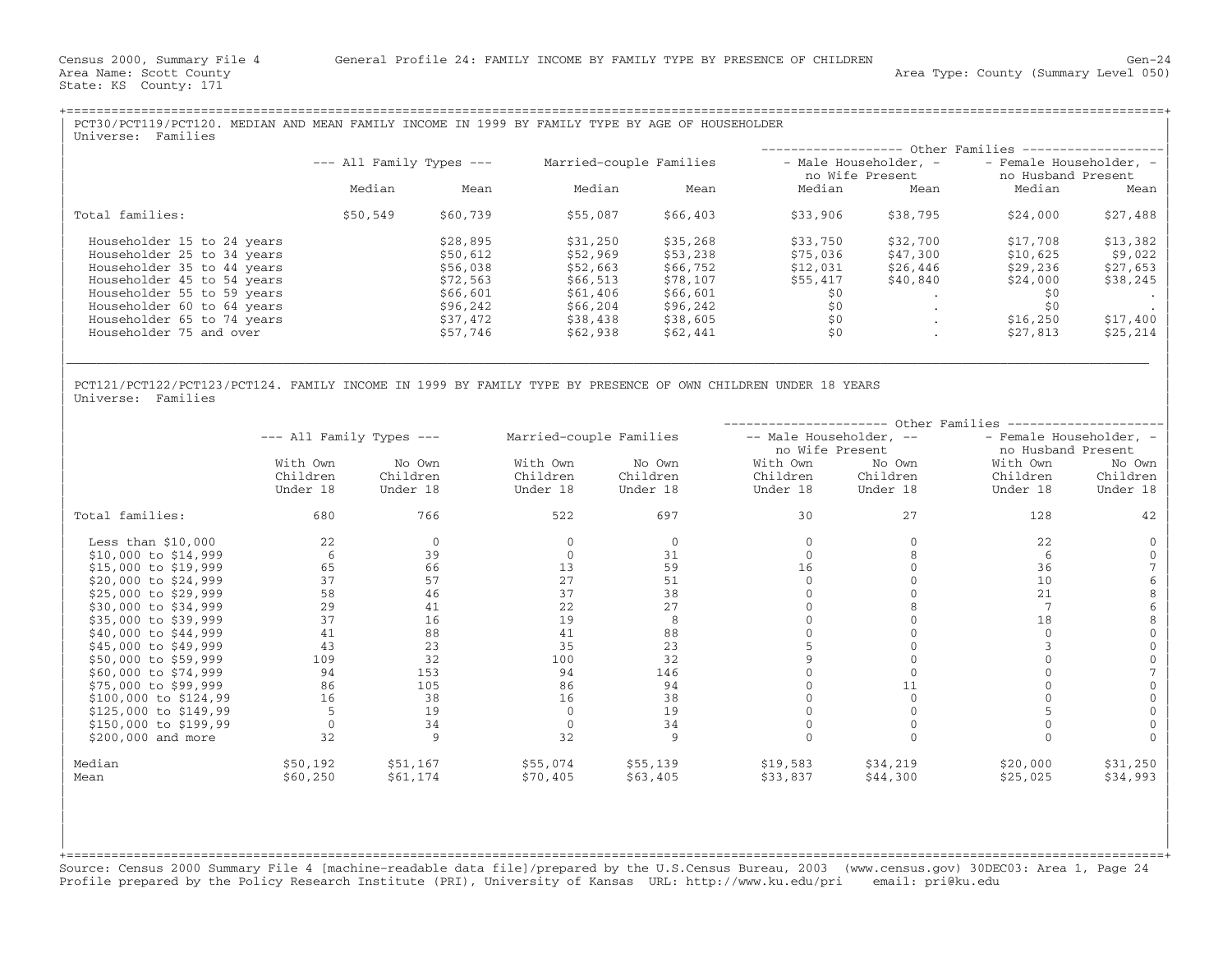Census 2000, Summary File 4 General Profile 25: FAMILY AND NONFAMILY HOUSEHOLD INCOME; EARNINGS BY WORK EXPERIENCE Gen−25 Area Name: Scott County 1999 and the Scott County Area Type: County (Summary Level 050) State: KS County: 171

| PCT84/PCT115/PCT116. MEAN AND MEDIAN FAMILY INCOME IN 1999 |                                        |          |          | PCT27/PCT123/PCT124.<br>MEDIAN AND MEAN FAMILY INCOME IN 1999 BY FAMILY TYPE |          |          |            |
|------------------------------------------------------------|----------------------------------------|----------|----------|------------------------------------------------------------------------------|----------|----------|------------|
|                                                            | BY NUMBER OF WORKERS IN FAMILY IN 1999 |          |          | Universe: Families                                                           |          |          |            |
| Families<br>Universe:                                      |                                        |          |          |                                                                              | Families | Median   | Mean       |
|                                                            | Families                               | Median   | Mean     |                                                                              |          |          |            |
|                                                            |                                        |          |          | Total families:                                                              | 1,446    | \$50,549 | $$60,739$  |
| Total families:                                            | 1,446                                  | \$50,549 | \$60,739 | Married-couple families                                                      | 1,219    | \$55,087 | $$66, 403$ |
| No workers                                                 | 123                                    | \$24,821 | \$40,730 | Other families:                                                              | 227      | \$27,716 | \$30,327   |
| 1 worker                                                   | 280                                    | \$24,565 | \$35,344 | Male householder, no wife present                                            | 57       | \$33,906 | $$38,795$  |
| 2 or more workers,                                         |                                        |          |          | Female householder, no husband present                                       | 170      | \$24,000 | $$27,488$  |
| husband & wife worked                                      | 954                                    | \$57,151 | \$71,096 |                                                                              |          |          |            |
| 2 or more workers, other                                   | 89                                     | \$34,911 | \$57,279 |                                                                              |          |          |            |

|\_\_\_\_\_\_\_\_\_\_\_\_\_\_\_\_\_\_\_\_\_\_\_\_\_\_\_\_\_\_\_\_\_\_\_\_\_\_\_\_\_\_\_\_\_\_\_\_\_\_\_\_\_\_\_\_\_\_\_\_\_\_\_\_\_\_\_\_\_\_\_\_\_\_\_\_\_\_\_\_\_\_\_\_\_\_\_\_\_\_\_\_\_\_\_\_\_\_\_\_\_\_\_\_\_\_\_\_\_\_\_\_\_\_\_\_\_\_\_\_\_\_\_\_\_\_\_\_\_\_\_\_\_\_\_\_\_\_\_\_\_\_\_\_\_ |

| PCT31/PCT128/PCT129. MEDIAN AND MEAN NONFAMILY HOUSEHOLD INCOME IN 1999 BY SEX OF HOUSEHOLDER BY AGE OF HOUSEHOLDER | Universe: Nonfamily households

|      | $Mean--$ |                      |          |          |                                                  |                       |          |  |
|------|----------|----------------------|----------|----------|--------------------------------------------------|-----------------------|----------|--|
|      |          |                      |          |          |                                                  | ---- Householder ---- |          |  |
| Male | Female   | Both                 | Male     | Female   | Both                                             | Male                  | Female   |  |
| 296  | 305      | \$19,232             | \$24,659 | \$14,476 | \$27,254                                         | \$30,831              | \$23,783 |  |
| 258  | 297      |                      | \$23,523 | \$14,153 |                                                  | \$28,559              | \$23,647 |  |
| 172  | 78       |                      | \$24,545 | \$18,958 |                                                  | \$28,290              | \$29,517 |  |
| 86   | 219      |                      | \$16,667 | \$12,863 |                                                  | \$29,097              | \$21,556 |  |
| 38   |          |                      | \$30,556 | \$28,750 |                                                  | \$46,261              | \$28,825 |  |
| 38   |          |                      | \$30,556 | \$28,750 |                                                  | \$46,261              | \$28,825 |  |
|      |          |                      | \$0      | \$0      |                                                  |                       |          |  |
|      |          | Nonfamily Households |          |          | Median --------------<br>$---$ Householder $---$ |                       |          |  |

## | PCT135/PCT136/PCT137/PCT138/PCT139/PCT140. EARNINGS IN 1999 BY SEX BY WORK EXPERIENCE |

Universe: Population 16 years and over with earnings

|                          |          |       |          |          |          |       | ----- Worked full-time, year-round in 1999 ----- |             |  |
|--------------------------|----------|-------|----------|----------|----------|-------|--------------------------------------------------|-------------|--|
|                          | Total    | Pct.  | Male     | Female   | Total    | Pct.  | Male                                             | Female      |  |
| Total universe:          | 3,117    | 100.0 | 1,705    | 1,412    | 1,857    | 100.0 | 1,181                                            | 676         |  |
| $$1$ to $$2,499$ or loss | 280      | 9.0   | 138      | 142      | 10       | 0.5   | 10                                               | 0           |  |
| \$2,500 to \$4,999       | 206      | 6.6   | 66       | 140      | 16       | 0.9   |                                                  | 16          |  |
| \$5,000 to \$7,499       | 193      | 6.2   | 62       | 131      | 49       | 2.6   |                                                  | 49          |  |
| \$7,500 to \$9,999       | 126      | 4.0   | 34       | 92       | 39       | 2.1   | 25                                               | 14          |  |
| \$10,000 to \$12,499     | 224      | 7.2   | 59       | 165      | 131      | 7.1   | 18                                               | 113         |  |
| \$12,500 to \$14,999     | 137      | 4.4   | 77       | 60       | 81       | 4.4   | 51                                               | 30          |  |
| \$15,000 to \$17,499     | 186      | 6.0   | 95       | 91       | 128      | 6.9   | 77                                               | 51          |  |
| \$17,500 to \$19,999     | 153      | 4.9   | 75       | 78       | 120      | 6.5   | 61                                               | 59          |  |
| \$20,000 to \$22,499     | 194      | 6.2   | 126      | 68       | 162      | 8.7   | 94                                               | 68          |  |
| \$22,500 to \$24,999     | 125      | 4.0   | 87       | 38       | 71       | 3.8   | 48                                               | 23          |  |
| \$25,000 to \$29,999     | 172      | 5.5   | 93       | 79       | 135      | 7.3   | 93                                               | 42          |  |
| \$30,000 to \$34,999     | 336      | 10.8  | 182      | 154      | 281      | 15.1  | 174                                              | 107         |  |
| \$35,000 to \$39,999     | 185      | 5.9   | 110      | 75       | 151      | 8.1   | 103                                              | 48          |  |
| \$40,000 to \$44,999     | 193      | 6.2   | 128      | 65       | 150      | 8.1   | 114                                              | 36          |  |
| \$45,000 to \$49,999     | 63       | 2.0   | 60       |          | 55       | 3.0   | 52                                               | 3           |  |
| \$50,000 to \$54,999     | 86       | 2.8   | 79       |          | 69       | 3.7   | 62                                               |             |  |
| \$55,000 to \$64,999     | 75       | 2.4   | 65       | 10       | 57       | 3.1   | 47                                               | 10          |  |
| \$65,000 to \$74,999     | 57       | 1.8   | 57       |          | 49       | 2.6   | 49                                               | $\mathbf 0$ |  |
| \$75,000 to \$99,999     | 26       | 0.8   | 18       |          | 18       | 1.0   | 18                                               | 0           |  |
| $$100,000$ and more      | 100      | 3.2   | 94       | 6        | 85       | 4.6   | 85                                               | $\Omega$    |  |
| Median                   | \$20,689 |       | \$26,709 | \$14,000 | \$29,311 |       | \$32,166                                         | \$20,221    |  |
| Mean                     | \$27,180 |       | \$34,687 | \$18,114 | \$35,183 |       | \$42,737                                         | \$21,985    |  |
|                          |          |       |          |          |          |       |                                                  |             |  |

+===================================================================================================================================================+Source: Census 2000 Summary File 4 [machine−readable data file]/prepared by the U.S.Census Bureau, 2003 (www.census.gov) 30DEC03: Area 1, Page 25 Profile prepared by the Policy Research Institute (PRI), University of Kansas URL: http://www.ku.edu/pri email: pri@ku.edu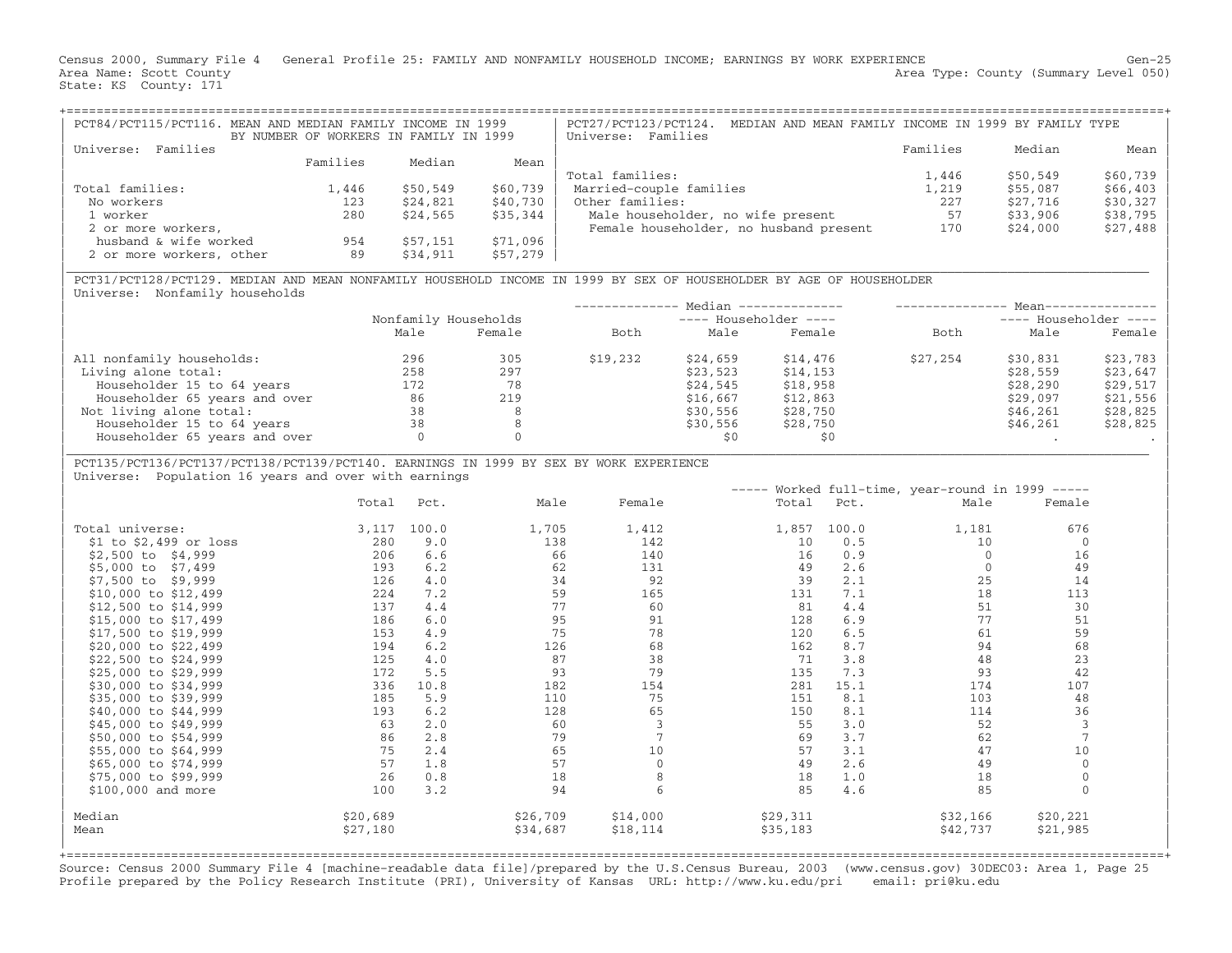State: KS County: 171

| PCT142. POVERTY STATUS IN 1999 BY SEX BY AGE<br>Universe: Population for whom poverty status is determined $(*)$ |        |                         |              |            |                 |            |                        |                 |                        |                                                                                                |              |
|------------------------------------------------------------------------------------------------------------------|--------|-------------------------|--------------|------------|-----------------|------------|------------------------|-----------------|------------------------|------------------------------------------------------------------------------------------------|--------------|
|                                                                                                                  |        |                         |              |            |                 |            |                        |                 |                        |                                                                                                |              |
|                                                                                                                  |        |                         |              |            |                 |            |                        |                 |                        | ------ At or Above Poverty Level ------ -------------------- Below Poverty Level ------------- |              |
|                                                                                                                  | Total  |                         | Total        | Male       | Female          | Total      | Pov.<br>Rate           | Male            | Pov.<br>Rate           | Female                                                                                         | Pov.<br>Rate |
| Total universe*:                                                                                                 | 5,027  |                         | 4,771        | 2,357      | 2,414           | 256        | 5.1%                   | 139             | 5.6%                   | 117                                                                                            | 4.6%         |
| Under 5 years                                                                                                    | 342    |                         | 328          | 157        | 171             | 14         | 4.1%                   |                 | 6<br>3.7%              | 8                                                                                              | 4.5%         |
| 5 years                                                                                                          | 65     |                         | 50           | 32         | 18              | 15         | 23.1%                  |                 | 0.0%<br>$\mathbf{0}$   | 15                                                                                             | 45.5%        |
| 6 to 11 years                                                                                                    | 432    |                         | 412          | 208        | 204             | 20         | 4.6%                   | 11              | 5.0%                   | 9                                                                                              | 4.2%         |
| 12 to 14 years                                                                                                   | 241    |                         | 219          | 120        | 99              | 22         | 9.1%                   |                 | 15.5%<br>22            | $\Omega$                                                                                       | 0.0%         |
| 15 years                                                                                                         | 112    |                         | 112          | 42         | 70              | $\Omega$   | 0.0%                   |                 | 0.0%<br>$\overline{0}$ | $\Omega$                                                                                       | 0.0%         |
| 16 and 17 years                                                                                                  | 180    |                         | 167          | 110        | 57              | 13         | 7.2%                   | 11              | 9.1%                   | 2                                                                                              | 3.4%         |
| 18 to 24 years                                                                                                   | 357    |                         | 308          | 169        | 139             | 49         | 13.7%                  |                 | 15.1%<br>30            | 19                                                                                             | 12.0%        |
| 25 to 34 years                                                                                                   | 536    |                         | 532          | 267        | 265             |            | $\overline{4}$<br>0.7% |                 | 0.0%<br>$\Omega$       | $\overline{4}$                                                                                 | 1.5%         |
| 35 to 44 years                                                                                                   | 790    |                         | 767          | 379        | 388             | 23         | 2.9%                   |                 | 0.0%<br>$\circ$        | 23                                                                                             | 5.6%         |
| 45 to 54 years                                                                                                   | 704    |                         | 690          | 370        | 320             | 14         | 2.0%                   |                 | 0.0%<br>$\overline{0}$ | 14                                                                                             | 4.2%         |
| 55 to 64 years                                                                                                   | 506    |                         | 486          | 228        | 258             | 20         | 4.0%                   | 20              | 8.1%                   | $\overline{0}$                                                                                 | 0.0%         |
| 65 to 74 years                                                                                                   | 386    |                         | 354          | 158        | 196             | 32         | 8.3%                   | 17              | 9.7%                   | 15                                                                                             | 7.1%         |
| 75 years and over                                                                                                | 376    |                         | 346          | 117        | 229             | 30         | 8.0%                   |                 | 22<br>15.8%            | 8                                                                                              | 3.4%         |
| Universe: Population for whom poverty status is determined $(*)$                                                 |        |                         | 0.50         | 0.75       | 1.00            | 1.25       | 1.30                   | 1.50            | 1.75                   | 1.85                                                                                           | 2.00         |
|                                                                                                                  | Total  | Under<br>0.50           | to<br>0.74   | to<br>0.99 | to<br>1.24      | to<br>1.29 | to<br>1.49             | to<br>1.74      | to<br>1.84             | to<br>1.99                                                                                     | and<br>over  |
| Total universe*:                                                                                                 | 5,027  | 111                     | 45           | 100        | 195             | 225        | 245                    | 235             | 83                     | 188                                                                                            | 3,600        |
| Cumulative percent:                                                                                              | 100.0% | 2.2%                    | 3.1%         | 5.1%       | 9.0%            | 13.4%      | 18.3%                  | 23.0%           | 24.6%                  | 28.4%                                                                                          | 100.0%       |
| Under 5 years                                                                                                    | 342    | $\Omega$                | 14           | $\Omega$   | 34              | 18         | 45                     | 15              | $\mathbf{0}$           | 19                                                                                             | 197          |
| 5 years                                                                                                          | 65     | 15                      | $\Omega$     | $\Omega$   | 9               | $\Omega$   | $\Omega$               | $\Omega$        | $\mathbf{0}$           | $\Omega$                                                                                       | 41           |
| 6 to 11 years                                                                                                    | 432    | $\overline{0}$          | $\mathbf{0}$ | 20         | $\overline{4}$  | 53         | 28                     | $\mathbf{0}$    | 5                      | 11                                                                                             | 311          |
| 12 to 14 years                                                                                                   | 241    | 12                      | $\circ$      | 10         | 9               | 16         | $\overline{4}$         | 5               | $\overline{7}$         | 20                                                                                             | 158          |
| 15 years                                                                                                         | 112    | $\overline{0}$          | $\Omega$     | $\Omega$   | $\Omega$        | 20         | $\Omega$               | $\Omega$        | $\Omega$               | 14                                                                                             | 78           |
| 16 and 17 years                                                                                                  | 180    | 13                      | $\mathbf{0}$ | $\Omega$   | 10 <sup>°</sup> | 9          | 10                     | $7\phantom{.0}$ | $7\phantom{.0}$        | $\Omega$                                                                                       | 124          |
| 18 to 24 years                                                                                                   | 357    | 17                      | 12           | 20         | 43              | -5         | $\overline{0}$         | 11              | 14                     | 27                                                                                             | 208          |
| 25 to 34 years                                                                                                   | 536    | $\overline{\mathbf{3}}$ | $\circ$      | 1          | 11              | 38         | 51                     | 34              | $\overline{0}$         | 16                                                                                             | 382          |
| 35 to 44 years                                                                                                   | 790    | 14                      | 9            | $\Omega$   | 17              | 26         | 30                     | 36              | 21                     | 36                                                                                             | 601          |
| 45 to 54 years                                                                                                   | 704    | 6                       | $\Omega$     | 8          | 8               | 14         | $\Omega$               | 65              | $\Omega$               | $-5$                                                                                           | 598          |
| 55 to 64 years                                                                                                   | 506    | $\circ$                 | 10           | 10         | 19              | 10         | 10                     | 18              | $\circ$                | 18                                                                                             | 411          |
| 65 to 74 years                                                                                                   | 386    | 16                      | $\Omega$     | 16         | 16              | 16         | 25                     | 14              | 23                     | $\Omega$                                                                                       | 260          |
| 75 years and over                                                                                                | 376    | 15                      | $\Omega$     | 15         | 15              | $\Omega$   | 42                     | 30              | 6                      | 22                                                                                             | 231          |
| Number under 18:                                                                                                 | 1,372  | 40                      | 14           | 30         | 66              | 116        | 87                     | 27              | 19                     | 64                                                                                             | 909          |
| Cumulative percent under 18:                                                                                     |        | 2.9%                    | 3.9%         | 6.1%       | 10.9%           | 19.4%      | 25.7%                  | 27.7%           | 29.1%                  | 33.7%                                                                                          | 100.0%       |
| Number 65 & over:                                                                                                | 762    | 31                      | $\mathbf{0}$ | 31         | 31              | 16         | 67                     | 44              | 29                     | 22                                                                                             | 491          |
| Cumulative percent 65 & over:                                                                                    |        | 4.1%                    | 4.1%         | 8.1%       | 12.2%           | 14.3%      | 23.1%                  | 28.9%           | 32.7%                  | 35.6%                                                                                          | 100.0%       |

| \* Poverty universe includes all people EXCEPT (1) those in institutions, military group quarters, and college dormitories and (2) unrelated | individuals under 15 years old (children who are not related family members).

+===================================================================================================================================================+Source: Census 2000 Summary File 4 [machine−readable data file]/prepared by the U.S.Census Bureau, 2003 (www.census.gov) 30DEC03: Area 1, Page 26 Profile prepared by the Policy Research Institute (PRI), University of Kansas URL: http://www.ku.edu/pri email: pri@ku.edu

|\_\_\_\_\_\_\_\_\_\_\_\_\_\_\_\_\_\_\_\_\_\_\_\_\_\_\_\_\_\_\_\_\_\_\_\_\_\_\_\_\_\_\_\_\_\_\_\_\_\_\_\_\_\_\_\_\_\_\_\_\_\_\_\_\_\_\_\_\_\_\_\_\_\_\_\_\_\_\_\_\_\_\_\_\_\_\_\_\_\_\_\_\_\_\_\_\_\_\_\_\_\_\_\_\_\_\_\_\_\_\_\_\_\_\_\_\_\_\_\_\_\_\_\_\_\_\_\_\_\_\_\_\_\_\_\_\_\_\_\_\_\_\_\_\_\_\_| | |

| |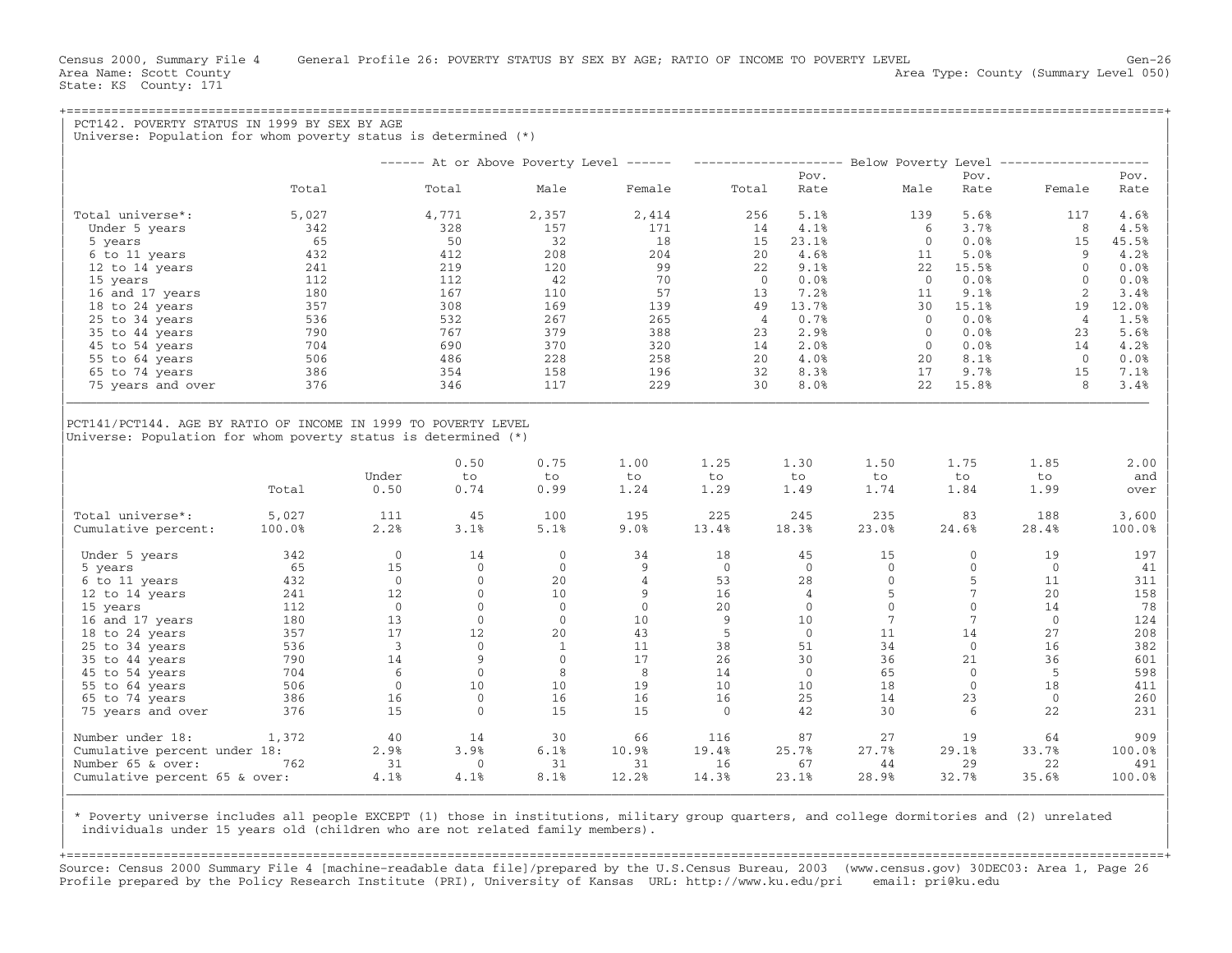Census 2000, Summary File 4 General Profile 27: ALTERNATIVE POVERTY LEVELS BY ED. ATTAINMENT/TYPE OF PUBLIC ASSISTANCE Gen−27 Area Name: Scott County 1999 and County Area Type: County (Summary Level 050) State: KS County: 171

| PCT145. RATIO OF INCOME IN 1999 TO POVERTY LEVEL BY AGE BY EDUCATIONAL ATTAINMENT |             |                                 |                   |                |                      |                                                                                                 |                 |              |              |              |
|-----------------------------------------------------------------------------------|-------------|---------------------------------|-------------------|----------------|----------------------|-------------------------------------------------------------------------------------------------|-----------------|--------------|--------------|--------------|
| Universe: Population 18 years and over for whom poverty status is determined      |             |                                 |                   |                |                      |                                                                                                 |                 |              |              |              |
|                                                                                   |             |                                 |                   |                |                      | 1.00                                                                                            | 1.25            |              | 1.85         | 2.00         |
|                                                                                   |             |                                 |                   | Under          | Pov.                 | to                                                                                              | to              |              | to           | and          |
|                                                                                   |             | Total                           |                   | 1.00           | Rate                 | 1.24                                                                                            | 1.84            |              | 1.99         | Over         |
| Total universe:                                                                   |             | 3,655                           |                   | 172            | 4.7%                 | 129                                                                                             | 539             |              | 124          | 2,691        |
| $18$ to $24$ years:                                                               |             | 357                             |                   | 49             | 13.7%                | 43                                                                                              | 30              |              | 2.7          | 208          |
| Less than 9th grade                                                               |             | 23                              |                   | $\Omega$       | 0.0%                 | $\Omega$                                                                                        | 5               |              | 6            | 12           |
| 9th to 12th grade, no diploma<br>High school graduate                             |             | 141                             |                   | 2.4            | 17.0%                | $7\phantom{.0}$                                                                                 | $7\phantom{.0}$ |              | 2.1          | 82           |
| (includes equivalency)                                                            |             | 81                              |                   | 8              | 9.9%                 | 24                                                                                              | 11              |              | $\mathbf{0}$ | 38           |
| Some college, no degree                                                           |             | 59                              |                   | 6              | 10.2%                | 6                                                                                               | $7\phantom{.0}$ |              | $\Omega$     | 40           |
| Associate degree                                                                  |             | 23                              |                   | 11             | 47.8%                | 6                                                                                               | $\Omega$        |              | $\Omega$     | 6            |
| Bachelor's degree or higher                                                       |             | 30                              |                   | $\overline{0}$ | 0.0%                 | $\Omega$                                                                                        | $\Omega$        |              | $\Omega$     | 30           |
|                                                                                   |             | 2,536                           |                   | 61             | 2.4%                 | 55                                                                                              | 353             |              | 75           | 1,992        |
| $25$ to $64$ years:                                                               |             |                                 |                   |                |                      |                                                                                                 |                 |              |              |              |
| Less than 9th grade                                                               |             | 119                             |                   | 9              | 7.6%                 | $\mathbf{0}$                                                                                    | 18              |              | 9            | 83           |
| 9th to 12th grade, no diploma                                                     |             | 171                             |                   | 14             | 8.2%                 | $\mathbf{0}$                                                                                    | 35              |              | 13           | 109          |
| High school graduate                                                              |             |                                 |                   |                |                      |                                                                                                 |                 |              |              |              |
| (includes equivalency)                                                            |             | 632                             |                   | 16             | 2.5%                 | 13                                                                                              | 143             |              | 2.3          | 437          |
| Some college, no degree                                                           |             | 715                             |                   | 11             | 1.5%                 | 34                                                                                              | 78              |              | 30           | 562          |
| Associate degree                                                                  |             | 236                             |                   | 11             | 4.7%                 | $\mathbf{0}$                                                                                    | 36              |              | $\Omega$     | 189          |
| Bachelor's degree or higher                                                       |             | 663                             |                   | $\Omega$       | 0.0%                 | $\mathsf{R}$                                                                                    | 43              |              | $\Omega$     | 612          |
| 65 years and over:                                                                |             | 762                             |                   | 62             | 8.1%                 | 31                                                                                              | 156             |              | 22           | 491          |
| Less than 9th grade                                                               |             | 118                             |                   | 7              | 5.9%                 | 8                                                                                               | 30              |              | 8            | 65           |
| 9th to 12th grade, no diploma                                                     |             | 114                             |                   | Q              | 7.9%                 | $\Omega$                                                                                        | 49              |              | $\mathsf{R}$ | 48           |
| High school graduate                                                              |             |                                 |                   |                |                      |                                                                                                 |                 |              |              |              |
| (includes equivalency)                                                            |             | 324                             |                   | 38             | 11.7%                | 17                                                                                              | 29              |              | 6            | 234          |
| Some college, no degree                                                           |             | 113                             |                   | 8              | 7.1%                 | 6                                                                                               | 39              |              | $\mathbf{0}$ | 60           |
| Associate degree                                                                  |             | $\bigcirc$                      |                   | $\Omega$       | $\ddot{\phantom{1}}$ | $\Omega$                                                                                        | $\Omega$        |              | $\Omega$     | $\mathbf{0}$ |
| Bachelor's degree or higher                                                       |             | 93                              |                   | $\Omega$       | 0.0%                 | $\Omega$                                                                                        | 9               |              | $\cap$       | 84           |
|                                                                                   |             |                                 |                   |                |                      |                                                                                                 |                 |              |              |              |
|                                                                                   |             |                                 |                   |                |                      |                                                                                                 |                 |              |              |              |
| PCT147. POVERTY STATUS IN 1999 BY PLACE OF BIRTH BY CITIZENSHIP<br><b>STATUS</b>  |             |                                 |                   |                |                      | PCT146. RATIO OF INCOME IN 1999 TO POVERTY LEVEL BY TYPE OF PUBLIC ASSISTANCE<br>INCOME IN 1999 |                 |              |              |              |
| Universe: Population for whom poverty status is determined                        |             |                                 |                   |                |                      | Universe: Population for whom poverty status is determined                                      |                 |              |              |              |
|                                                                                   |             | $---$ Income in 1999 $---$      |                   |                |                      |                                                                                                 |                 | Under        | 1.00<br>to   | 1.85<br>and  |
|                                                                                   |             |                                 |                   |                |                      |                                                                                                 |                 |              |              |              |
|                                                                                   |             |                                 | Below At or Above |                |                      |                                                                                                 | Total           | 1.00         | 1.84         | Over         |
|                                                                                   |             | Total Povety Level Povety Level |                   |                |                      |                                                                                                 |                 |              |              |              |
|                                                                                   |             |                                 |                   |                | Total universe:      |                                                                                                 | 5,027           | 256          | 983          | 3,788        |
| Total universe:                                                                   | 5,027       | 256                             | 4,771             |                |                      | Supplemental Security Income                                                                    | 55              | 9            | 6            | 40           |
| Native:                                                                           | 4,894       | 256                             | 4,638             |                |                      | Other public assistance income                                                                  | 8               | $\mathbf{1}$ | $\bigcap$    | 7            |
| Born in the U.S.                                                                  | 4,874       | 256                             | 4,618             |                |                      | Both Supplemental Security                                                                      |                 |              |              |              |
| Born outside the U.S.                                                             | 20          | $\Omega$                        | 20                |                |                      | income and other public                                                                         |                 |              |              |              |
| In Puerto Rico                                                                    | $\mathbf 0$ | $\mathbf{0}$                    | $\overline{0}$    |                | assistance income    |                                                                                                 | $\mathbf{0}$    | $\mathbf{0}$ | $\mathbf{0}$ |              |
| In U.S. Island Areas<br>Abroad of American                                        | $\Omega$    | $\Omega$                        | $\Omega$          |                |                      | No public assistance income                                                                     | 4,964           | 246          | 977          | 3,741        |
| parent (s)                                                                        | 20          | $\mathbf{0}$                    | 20                |                |                      |                                                                                                 |                 |              |              |              |
| Foreign born:                                                                     | 133         | $\Omega$                        | 133               |                |                      |                                                                                                 |                 |              |              |              |
| Naturalized citizen                                                               | 40          | $\Omega$                        | 40                |                |                      |                                                                                                 |                 |              |              |              |
| Not a citizen                                                                     | 93          | $\Omega$                        | 93                |                |                      |                                                                                                 |                 |              |              |              |
|                                                                                   |             |                                 |                   |                |                      |                                                                                                 |                 |              |              |              |
|                                                                                   |             |                                 |                   |                |                      |                                                                                                 |                 |              |              |              |

Source: Census 2000 Summary File 4 [machine−readable data file]/prepared by the U.S.Census Bureau, 2003 (www.census.gov) 30DEC03: Area 1, Page 27 Profile prepared by the Policy Research Institute (PRI), University of Kansas URL: http://www.ku.edu/pri email: pri@ku.edu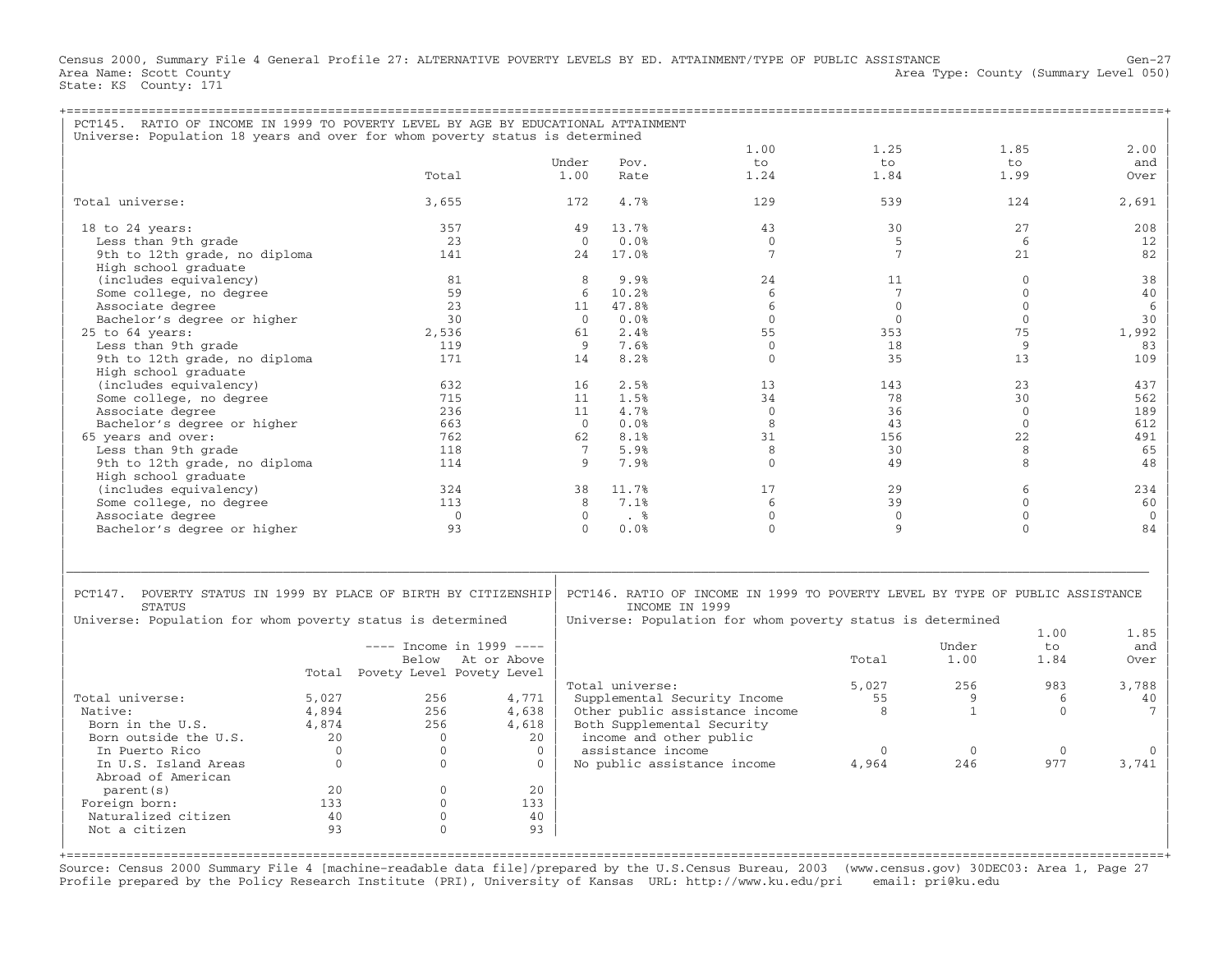Census 2000, Summary File 4 General Profile 28: POVERTY STATUS BY CITIZENSHIP STATUS, FAMILY TYPE & HOUSEHOLDER STATUS Gen−28 Area Name: Scott County 1999 (Summary Level 050) Area Type: County (Summary Level 050) State: KS County: 171

| PCT149. POVERTY STATUS IN 1999 BY CITIZENSHIP STATUS BY YEAR OF<br>ENTRY      |       |                               | PCT150. POVERTY STATUS IN 1999 OF RELATED CHILDREN UNDER 18 YEARS BY FAMILY<br>TYPE BY AGE |       |                     |               |  |  |  |
|-------------------------------------------------------------------------------|-------|-------------------------------|--------------------------------------------------------------------------------------------|-------|---------------------|---------------|--|--|--|
| Foreign-born population for whom poverty status is<br>Universe:<br>determined |       |                               | Universe: Related children under 18 years<br>$-----$ Income in 1999 ------                 |       |                     |               |  |  |  |
|                                                                               |       | $-----$ Income in 1999 $----$ |                                                                                            |       | Below               | At or Above   |  |  |  |
|                                                                               | Below | At or Above                   |                                                                                            |       | Total Poverty Level | Poverty Level |  |  |  |
|                                                                               |       | Poverty Level Poverty Level   |                                                                                            |       |                     |               |  |  |  |
|                                                                               |       |                               | Total universe:                                                                            | 1,370 | 82                  | 1,288         |  |  |  |
| Total universe:                                                               |       | 133                           | In married-couple families:                                                                | 1,070 |                     | 1,070         |  |  |  |
| Naturalized citizen:                                                          |       | 40                            | Under 5 years                                                                              | 267   |                     | 267           |  |  |  |
| Year of entry 1995 to March 2000                                              |       |                               | 5 years                                                                                    | 36    |                     | 36            |  |  |  |
| Year of entry 1990 to 1994                                                    |       |                               | 6 to 17 years                                                                              | 767   |                     | 767           |  |  |  |
| Year of entry 1985 to 1989                                                    |       | 23                            | In other families:                                                                         | 300   |                     | 218           |  |  |  |
| Year of entry 1980 to 1984                                                    |       |                               | Male householder, no wife present                                                          | 59    |                     | 59            |  |  |  |
| Year of entry before 1980                                                     |       |                               | Under 5 years                                                                              | 26    |                     | 26            |  |  |  |
| Not a citizen:                                                                |       | 93                            | 5 years                                                                                    |       |                     |               |  |  |  |
| Year of entry 1995 to March 2000                                              |       | 21                            | 6 to 17 years                                                                              | 28    |                     |               |  |  |  |
| Year of entry 1990 to 1994                                                    |       | 34                            | Female householder, no husband                                                             | 241   | 82                  | 159           |  |  |  |
| Year of entry 1985 to 1989                                                    |       | 25                            | Under 5 years                                                                              | 49    | 14                  | 35            |  |  |  |
| Year of entry 1980 to 1984                                                    |       | 13                            | 5 years                                                                                    | 24    | 15                  |               |  |  |  |
| Year of entry before 1980                                                     |       |                               | 6 to 17 years                                                                              | 168   | 53                  |               |  |  |  |
|                                                                               |       |                               |                                                                                            |       |                     |               |  |  |  |

| PCT153. POVERTY STATUS IN 1999 OF UNRELATED INDIVIDUALS BY SEX BY AGE BY HOUSEHOLDER STATUS (INCLUDING LIVING ALONE) | Universe: Unrelated individuals for whom poverty status is determined

|                             | $\qquad \qquad - - - -$ | Total Unrelated Individuals | $\qquad \qquad - \qquad -$ |       | Males    |          |                | Females |                |
|-----------------------------|-------------------------|-----------------------------|----------------------------|-------|----------|----------|----------------|---------|----------------|
|                             |                         | Below                       | At/Above                   |       | Below    | At/Above |                | Below   | At/Above       |
|                             | Total                   | Poverty                     | Poverty                    | Total | Poverty  | Poverty  | Total          | Poverty | Poverty        |
| Total universe:             | 675                     | 115                         | 560                        | 311   | 66       | 245      | 364            | 49      | 315            |
| Under 25 years:             | 56                      | 17                          | 39                         | 22    |          | 15       | 34             | 10      | 24             |
| Nonfamily householder:      | 21                      |                             | 21                         | 15    |          | 15       |                |         |                |
| Living alone                | 8                       |                             | 8                          |       |          |          |                |         |                |
| Not living alone            | 13                      |                             | 13                         |       |          |          |                |         |                |
| Other unrelated individuals | 35                      | 17                          | 18                         |       |          |          | 28             | 10      | 18             |
| $25$ to $59$ years:         | 294                     | 26                          | 268                        | 193   | 10       | 183      | 101            | 16      | 85             |
| Nonfamily householder:      | 255                     | 10                          | 245                        | 185   | 10       | 175      | 70             |         | 70             |
| Living alone                | 222                     | 10                          | 212                        | 154   | 10       | 144      | 68             |         | 68             |
| Not living alone            | 33                      | $\Omega$                    | 33                         | 31    |          | 31       | $\overline{2}$ |         |                |
| Other unrelated individuals | 39                      | 16                          | 23                         | 8     | $\Omega$ |          | 31             | 16      | 15             |
| 60 to 64 years:             | 20                      | 10                          | 10                         | 10    | 10       |          | 10             |         | 10             |
| Nonfamily householder:      | 20                      | 10                          | 10                         | 10    | 10       |          | 10             |         | 10             |
| Living alone                | 2.0                     | 10                          | 10                         | 10    | 10       |          | 10             |         | 1 <sub>0</sub> |
| Not living alone            |                         | $\Omega$                    |                            |       |          |          |                |         |                |
| Other unrelated individuals |                         |                             |                            |       |          |          |                |         |                |
| 65 to 74 years:             | 113                     | 32                          | 81                         | 44    | 17       | 27       | 69             | 15      | 54             |
| Nonfamily householder:      | 113                     | 32                          | 81                         | 44    | 17       | 2.7      | 69             | 1.5     | 54             |
| Living alone                | 113                     | 32                          | 81                         | 44    | 17       | 27       | 69             | 15      | 54             |
| Not living alone            |                         | $\Omega$                    |                            |       |          |          |                |         |                |
| Other unrelated individuals |                         | $\Omega$                    |                            |       | $\Omega$ | $\Omega$ |                |         |                |
| 75 years and over:          | 192                     | 30                          | 162                        | 42    | 22       | 20       | 150            |         | 142            |
| Nonfamily householder:      | 192                     | 30                          | 162                        | 42    | 22       | 20       | 150            |         | 142            |
| Living alone                | 192                     | 30                          | 162                        | 42    | 22       | 20       | 150            |         | 142            |
| Not living alone            | $\Omega$                | $\Omega$                    | <sup>0</sup>               |       | $\Omega$ |          | $\Omega$       |         | $\Omega$       |
| Other unrelated individuals | $\Omega$                | $\Omega$                    | $\Omega$                   |       |          |          | $\Omega$       |         | U              |
|                             |                         |                             |                            |       |          |          |                |         |                |

Source: Census 2000 Summary File 4 [machine−readable data file]/prepared by the U.S.Census Bureau, 2003 (www.census.gov) 30DEC03: Area 1, Page 28 Profile prepared by the Policy Research Institute (PRI), University of Kansas URL: http://www.ku.edu/pri email: pri@ku.edu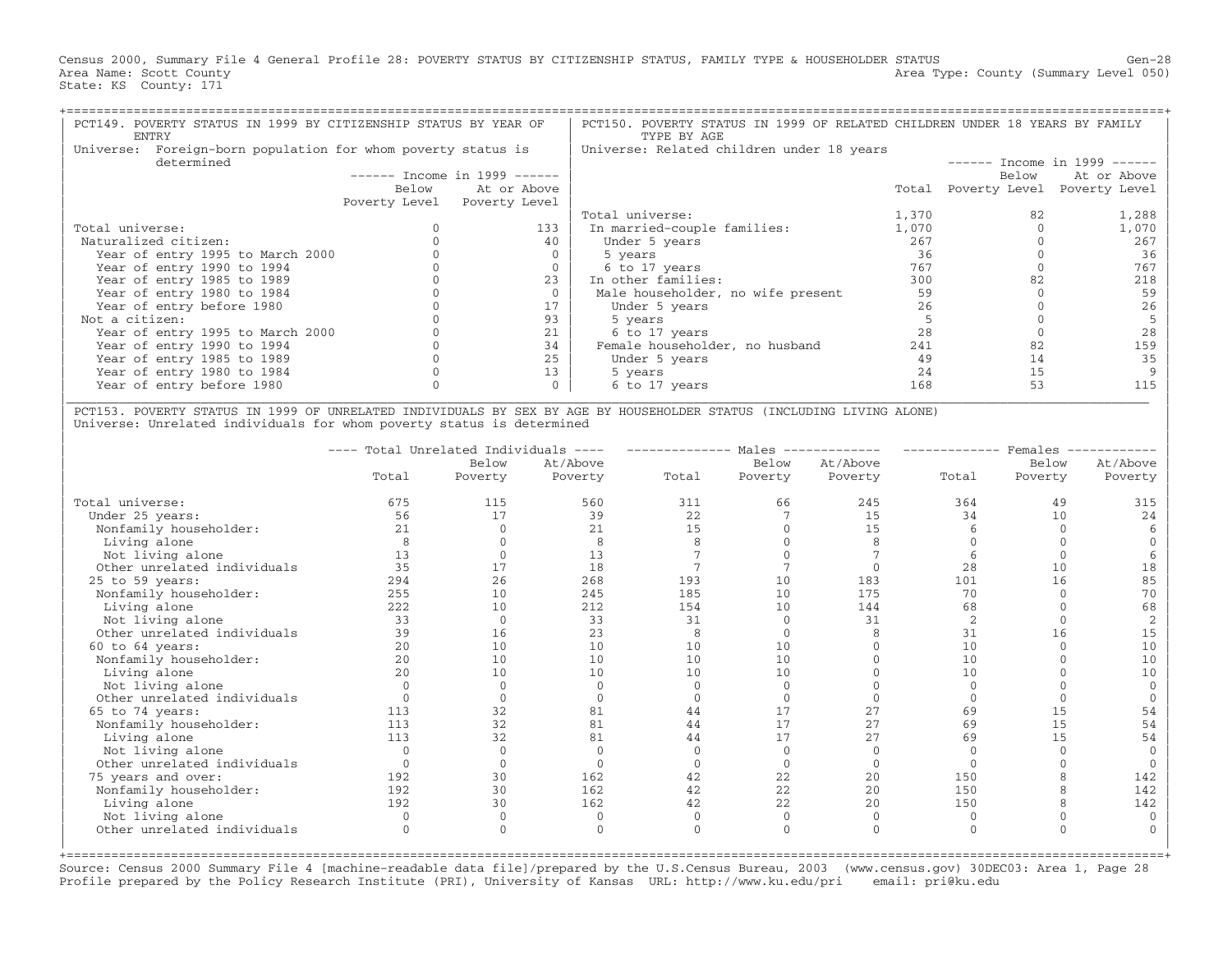Census 2000, Summary File 4 General Profile 29: POVERTY STATUS BY FAMILY TYPE BY DISABILITY STATUS AND INCOME SOURCES Gen−29 Area Name: Scott County 1999 (Summary Level 050) Area Type: County (Summary Level 050) State: KS County: 171

| PCT157. POVERTY STATUS IN 1999 OF FAMILIES BY FAMILY TYPE BY PRESENCE AND AGE<br>OF RELATED CHILDREN UNDER 18 YEARS |              |              | PCT143/PCT151/PCT152/PCT157/PCT158. INCOME DEFICIT IN 1999<br>FOR FAMILIES BY FAMILY TYPE AND UNRELATED INDIVIDUALS |                                  |                                                                                              |                         |               |  |  |  |
|---------------------------------------------------------------------------------------------------------------------|--------------|--------------|---------------------------------------------------------------------------------------------------------------------|----------------------------------|----------------------------------------------------------------------------------------------|-------------------------|---------------|--|--|--|
| Universe: Families                                                                                                  |              |              |                                                                                                                     |                                  | Universes: Families and Unrelated Individuals with income<br>in 1999 below the poverty level |                         |               |  |  |  |
|                                                                                                                     |              |              |                                                                                                                     | - Families with Income in 1999 - |                                                                                              |                         |               |  |  |  |
|                                                                                                                     |              |              |                                                                                                                     | Below Poverty At or Above        |                                                                                              | - Mean Income Deficit - |               |  |  |  |
|                                                                                                                     | All Families | Number       | Pct.                                                                                                                | Poverty                          |                                                                                              |                         | Per Person    |  |  |  |
|                                                                                                                     |              |              |                                                                                                                     |                                  |                                                                                              | Per Family in Families  |               |  |  |  |
| Total families:                                                                                                     | 1,446        | 30           | 2.1%                                                                                                                | 1,416                            |                                                                                              |                         |               |  |  |  |
|                                                                                                                     |              |              |                                                                                                                     |                                  | Total families:                                                                              | \$12,590                | \$2,406       |  |  |  |
| Married-couple families:                                                                                            | 1,219        | $\Omega$     | 0.0%                                                                                                                | 1,219                            | Married-couple families                                                                      |                         |               |  |  |  |
| With related children under 18:                                                                                     | 537          | $\Omega$     | 0.0%                                                                                                                | 537                              | Other families:                                                                              | \$12,590                | \$2,406       |  |  |  |
| Under 5 years only                                                                                                  | 69           | $\Omega$     | 0.0%                                                                                                                | 69                               | Male householder, no wife                                                                    |                         | \$0           |  |  |  |
| Under 5 years and 5 to 17 years                                                                                     | 117          | $\Omega$     | 0.0%                                                                                                                | 117                              | Female householder, no husband                                                               | \$12,590                | \$2,552       |  |  |  |
| 5 to 17 years only                                                                                                  | 351          | $\Omega$     | 0.0%                                                                                                                | 351                              |                                                                                              |                         |               |  |  |  |
| No related children under 18                                                                                        | 682          | $\Omega$     | 0.0%                                                                                                                | 682                              | Total unrelated individuals:                                                                 |                         | \$3,504       |  |  |  |
|                                                                                                                     |              |              |                                                                                                                     |                                  | Males                                                                                        |                         | \$3,700       |  |  |  |
| Other families:                                                                                                     | 227          | 30           | 13.2%                                                                                                               | 197                              | Females                                                                                      |                         | \$3,241       |  |  |  |
| Male householder, no wife:                                                                                          | 57           | $\cap$       | 0.0%                                                                                                                | 57                               |                                                                                              |                         |               |  |  |  |
| With related children under 18:                                                                                     | 41           |              | 0.0%                                                                                                                | 41                               |                                                                                              |                         |               |  |  |  |
| Under 5 years only                                                                                                  | 10           |              | 0.0%                                                                                                                | 10                               | PCT159. POVERTY STATUS IN 1999 OF FAMILIES BY DISABILITY                                     |                         |               |  |  |  |
| Under 5 years and 5 to 17 years                                                                                     | 11           | $\Omega$     | 0.0%                                                                                                                | 11                               | STATUS OF HOUSEHOLDER                                                                        |                         |               |  |  |  |
| 5 to 17 years only                                                                                                  | 20           | $\Omega$     | 0.0%                                                                                                                | 20                               | Universe: Families                                                                           |                         |               |  |  |  |
| No related children under 18                                                                                        | 16           | $\mathbf{0}$ | 0.0%                                                                                                                | 16                               |                                                                                              |                         |               |  |  |  |
| Female householder, no husband:                                                                                     | 170          | 30           | 17.6%                                                                                                               | 140                              | Total families:                                                                              |                         | 1,446         |  |  |  |
| With related children under 18:                                                                                     | 141          | 30           | 21.3%                                                                                                               | 111                              | Income in 1999 below poverty level                                                           |                         | 30            |  |  |  |
| Under 5 years only                                                                                                  | 24           |              | 20.8%                                                                                                               | 19                               | Householder with a disability                                                                |                         | $\mathcal{R}$ |  |  |  |
| Under 5 years and 5 to 17 years                                                                                     | $\Omega$     |              | . %                                                                                                                 | $\Omega$                         | Householder with no disability                                                               |                         | 27            |  |  |  |
| 5 to 17 years only                                                                                                  | 117          | 2.5          | 21.4%                                                                                                               | 92                               | Income in 1999 at or above poverty level                                                     |                         | 1,416         |  |  |  |
| No related children under 18                                                                                        | 29           | $\cap$       | 0.0%                                                                                                                | 2.9                              | Householder with a disability                                                                |                         | 284           |  |  |  |
|                                                                                                                     |              |              |                                                                                                                     |                                  | Householder with no disability                                                               |                         | 1,132         |  |  |  |
|                                                                                                                     |              |              |                                                                                                                     |                                  |                                                                                              |                         |               |  |  |  |
|                                                                                                                     |              |              |                                                                                                                     |                                  |                                                                                              |                         |               |  |  |  |

PCT160. POVERTY STATUS IN 1999 OF FAMILIES BY FAMILY TYPE BY SOCIAL SECURITY INCOME BY SUPPLEMENTAL SECURITY INCOME (SSI) AND/OR PUBLIC<br>ASSISTANCE INCOME | ASSISTANCE INCOME |

| Universe: Families                                  |       | Families with Income in 1999 |                                   | Families with Income in 1999 |                                   |  |  |
|-----------------------------------------------------|-------|------------------------------|-----------------------------------|------------------------------|-----------------------------------|--|--|
|                                                     |       |                              | ----- Below Poverty Level -----   |                              | --- At or Above Poverty Level --- |  |  |
|                                                     |       | With Social                  | Without Social                    | With Social                  | Without Social                    |  |  |
|                                                     |       |                              | Security Income   Security Income | Security Income              | Security Income                   |  |  |
|                                                     | Total | in 1999 l                    | in 1999                           | in 1999                      | in 1999                           |  |  |
| Total families:                                     | 1,446 |                              | 30                                | 320                          | 1,096                             |  |  |
| Married-couple families:                            | 1,219 |                              |                                   | 275                          | 944                               |  |  |
| With SSI and/or public assistance income in 1999    | 22    |                              |                                   |                              | 14                                |  |  |
| Without SSI and/or public assistance income in 1999 | 1,197 |                              |                                   | 267                          | 930                               |  |  |
| Other families:                                     | 227   |                              | 30                                |                              | 152                               |  |  |
| Male householder, No wife present:                  | 57    |                              |                                   |                              |                                   |  |  |
| With SSI and/or public assistance income in 1999    |       |                              |                                   |                              |                                   |  |  |
| Without SSI and/or public assistance income in 1999 | 49    |                              |                                   |                              |                                   |  |  |
| Female householder, No husband present:             | 170   |                              |                                   |                              | 101                               |  |  |
| With SSI and/or public assistance income in 1999    |       |                              |                                   |                              |                                   |  |  |
| Without SSI and/or public assistance income in 1999 | 170   |                              | 30                                | 39                           | 101                               |  |  |

+===================================================================================================================================================+Source: Census 2000 Summary File 4 [machine−readable data file]/prepared by the U.S.Census Bureau, 2003 (www.census.gov) 30DEC03: Area 1, Page 29 Profile prepared by the Policy Research Institute (PRI), University of Kansas URL: http://www.ku.edu/pri email: pri@ku.edu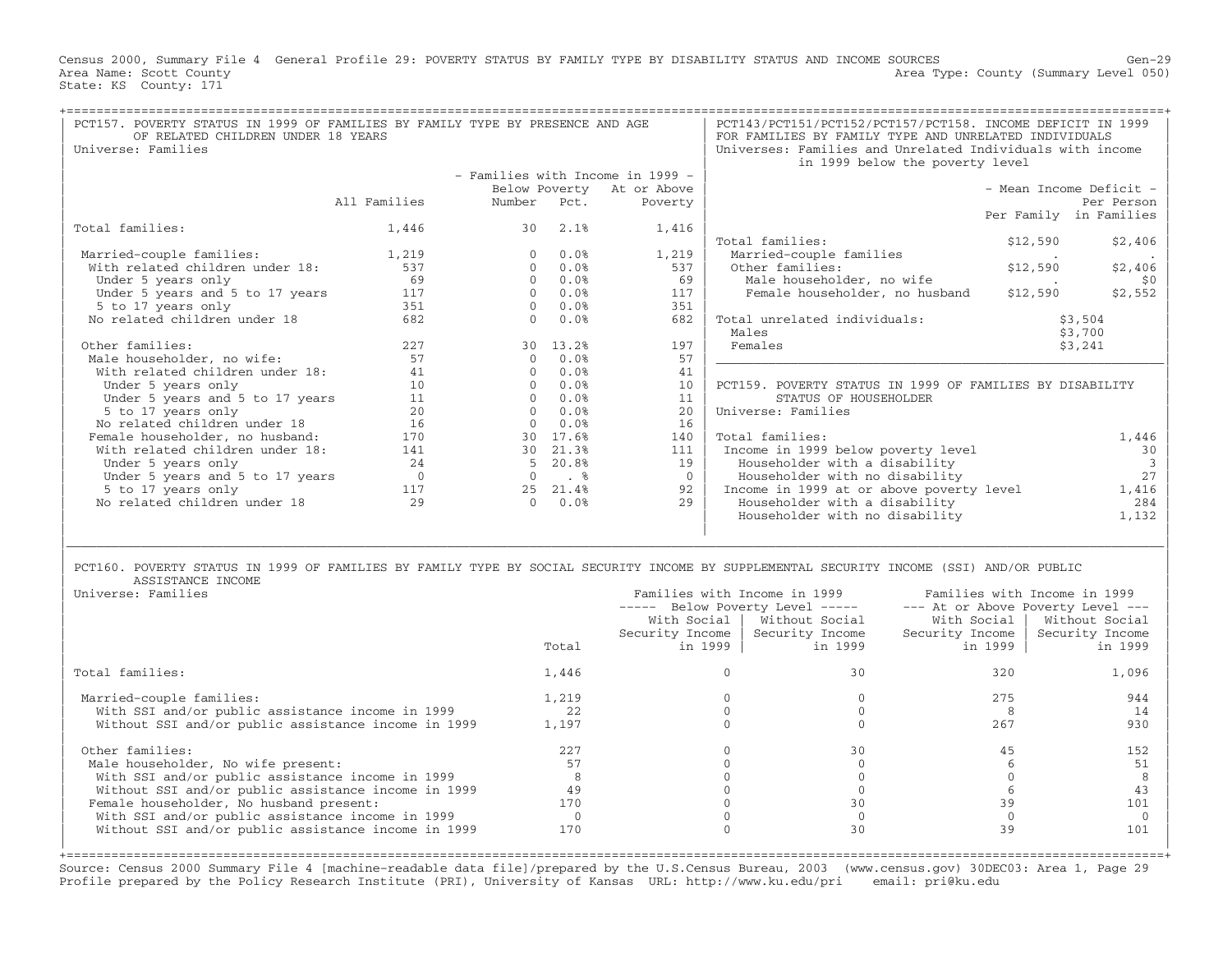Census 2000, Summary File 4 General Profile 30: POV. STATUS BY WORK EXPERIENCE BY FAMILY TYPE & PRESENCE OF CHILDREN Gen−30 Area Name: Scott County 1999 (Summary Level 050) Area Type: County (Summary Level 050) State: KS County: 171

| PCT161. POVERTY STATUS IN 1999 OF FAMILIES BY FAMILY TYPE BY WORK EXPERIENCE OF HOUSEHOLDER AND SPOUSE |             |                    |                                            |                                                                                                                                               |             |                 |                                                         |           |               |          |             |  |
|--------------------------------------------------------------------------------------------------------|-------------|--------------------|--------------------------------------------|-----------------------------------------------------------------------------------------------------------------------------------------------|-------------|-----------------|---------------------------------------------------------|-----------|---------------|----------|-------------|--|
| Universe: Families                                                                                     |             |                    |                                            |                                                                                                                                               |             |                 |                                                         |           |               |          |             |  |
|                                                                                                        |             |                    |                                            |                                                                                                                                               |             |                 |                                                         |           |               |          |             |  |
|                                                                                                        |             | Year-Round in 1999 | <b>Contract Contract Contract Contract</b> | - Householder Worked Full-Time, - :  - Householder Worked less than -  :  --- Householder Did Not Work ---<br>Full-Time, Year-Round in 1999 : |             |                 |                                                         |           | in 1999       |          |             |  |
|                                                                                                        |             |                    |                                            |                                                                                                                                               |             |                 |                                                         |           |               |          |             |  |
|                                                                                                        |             |                    |                                            |                                                                                                                                               |             |                 | Below Poverty At or Above : Below Poverty At or Above : |           | Below Poverty |          | At or Above |  |
|                                                                                                        | Number Pct. |                    | Poverty :                                  |                                                                                                                                               | Number Pct. |                 | Poverty :                                               |           | Number Pct.   |          | Poverty     |  |
|                                                                                                        |             |                    |                                            |                                                                                                                                               |             |                 |                                                         |           |               |          |             |  |
| Total families:                                                                                        |             | $0.0$ %            | $1,016$ :                                  |                                                                                                                                               |             | 16 5.5%         | 277 :                                                   |           |               | 14 10.2% | 123         |  |
|                                                                                                        |             |                    |                                            |                                                                                                                                               |             |                 |                                                         |           |               |          |             |  |
| Married-couple families:                                                                               | $\Omega$    | 0.0%               | 918                                        |                                                                                                                                               | $\Omega$    | $0.0\%$         | 197 :                                                   |           | $\Omega$      | 0.0%     | 104         |  |
|                                                                                                        |             |                    |                                            |                                                                                                                                               |             |                 |                                                         |           |               |          |             |  |
| Spouse worked full-time,                                                                               |             |                    |                                            |                                                                                                                                               |             |                 |                                                         |           |               |          |             |  |
| year-round in 1999                                                                                     |             | $0.0$ $0.0$ $8$    | 457 :                                      |                                                                                                                                               |             | $0.0$ $0.0$ $8$ | 66:                                                     |           | $\Omega$      | . %      |             |  |
|                                                                                                        |             |                    |                                            |                                                                                                                                               |             |                 |                                                         |           |               |          |             |  |
|                                                                                                        |             |                    |                                            |                                                                                                                                               |             |                 |                                                         |           |               |          |             |  |
| Spouse worked less than full-time,                                                                     |             |                    |                                            |                                                                                                                                               |             |                 |                                                         |           |               |          |             |  |
| year-round in 1999                                                                                     |             | $0.0$ $0.0$ %      | 361 :                                      |                                                                                                                                               |             | $0.0$ 0.0 %     | 70 :                                                    |           |               | $0.0$ %  |             |  |
|                                                                                                        |             |                    |                                            |                                                                                                                                               |             |                 |                                                         |           |               |          |             |  |
| Spouse did not work in 1999                                                                            |             | $0.0$ %            | 100                                        | $\sim$ 1.                                                                                                                                     |             | $0.0$ %         | 61 :                                                    |           | $\Omega$      | $0.0\%$  | 96          |  |
|                                                                                                        |             |                    |                                            |                                                                                                                                               |             |                 |                                                         |           |               |          |             |  |
| Other families:                                                                                        |             | $0.0\%$            | 98 :                                       |                                                                                                                                               |             | 16 16.7%        | 80 :                                                    |           |               | 14 42.4% | 19          |  |
| Male householder, no wife                                                                              |             | 0.0%               | 35                                         | $\sim$ 100                                                                                                                                    |             | $0 \qquad 0.08$ | $16$ :                                                  |           | $\Omega$      | $0.0\%$  |             |  |
|                                                                                                        |             | 0.0%               | 63                                         |                                                                                                                                               | 16          | 20.0%           | 64                                                      |           | 14            | 51.9%    |             |  |
| Female householder, no husband                                                                         |             |                    |                                            | $\mathbf{r}$                                                                                                                                  |             |                 |                                                         | $\sim$ 1. |               |          |             |  |
|                                                                                                        |             |                    |                                            |                                                                                                                                               |             |                 |                                                         |           |               |          |             |  |

| | | PCT157/PCT162. RATIO OF INCOME IN 1999 TO POVERTY LEVEL OF FAMILIES BY FAMILY TYPE BY PRESENCE AND AGE OF RELATED CHILDREN UNDER 18 YEARS OF AGE | | Universe: Families |

|\_\_\_\_\_\_\_\_\_\_\_\_\_\_\_\_\_\_\_\_\_\_\_\_\_\_\_\_\_\_\_\_\_\_\_\_\_\_\_\_\_\_\_\_\_\_\_\_\_\_\_\_\_\_\_\_\_\_\_\_\_\_\_\_\_\_\_\_\_\_\_\_\_\_\_\_\_\_\_\_\_\_\_\_\_\_\_\_\_\_\_\_\_\_\_\_\_\_\_\_\_\_\_\_\_\_\_\_\_\_\_\_\_\_\_\_\_\_\_\_\_\_\_\_\_\_\_\_\_\_\_\_\_\_\_\_\_\_\_\_\_\_\_\_\_\_\_|

|                                         |          |              | 1.00         | 1.30 | 1.50 | 1.85:   | Cumulative   | Cumulative |
|-----------------------------------------|----------|--------------|--------------|------|------|---------|--------------|------------|
|                                         |          | Under        | to           | to   | to   | and :   | Total        | Total      |
|                                         | Total    | 1.00         | 1.29         | 1.49 | 1.84 | Above : | Under 1.50   | Under 1.85 |
| Total families:                         | 1,446    | 30           | 99           | 56   | 97   | 1,164:  | 185          | 282        |
| Married-couple families:                | 1,219    |              | 62           | 41   | 66   | 1,050:  | 103          | 169        |
| With related children under 18 yrs:     | 537      |              | 40           | 24   | 15   | 458:    | 64           | 79         |
| Under 5 years only                      | 69       |              |              |      |      | 56:     |              | 13         |
| Under 5 years and 5 to 17 years         | 117      |              | 19           | 16   |      | 82:     | 35           | 35         |
| 5 to 17 years only                      | 351      |              | 16           | 8    |      | 320:    | 24           | 31         |
| No related children under 18 years      | 682      |              | 22           | 17   | 51   | 592:    | 39           | 90         |
|                                         |          |              |              |      |      |         |              |            |
| Other families:                         | 227      | 30           | 37           | 15   | 31   | 114:    | 82           | 113        |
|                                         |          |              |              |      |      |         |              |            |
| Male householder, no wife present:      | 57       |              |              | 10   |      | 33:     | 18           | 24         |
| With related children under 18 yrs:     | 41       |              |              | 10   |      | 25:     | 10           | 16         |
| Under 5 years only                      | 10       |              |              | 10   |      | 0:      | 10           | 10         |
| Under 5 years and 5 to 17 years         | 11       |              |              |      |      | 11:     |              |            |
| 5 to 17 years only                      | 20       |              |              |      |      | 14:     |              |            |
| No related children under 18 years      | 16       |              |              |      |      | 8:      | 8            |            |
|                                         |          |              |              |      |      |         |              |            |
| Female householder, no husband present: | 170      | 30           | 29           |      | 25   | 81:     | 64           | 89         |
| With related children under 18 yrs:     | 141      | 30           | 29           |      | 18   | 59:     | 64           | 82         |
| Under 5 years only                      | 24       |              |              |      |      | 7:      | 11           | 17         |
| Under 5 years and 5 to 17 years         | $\Omega$ |              |              |      |      | 0:      | $\Omega$     |            |
| 5 to 17 years only                      | 117      | 25           | 23           |      | 12   | 52:     | 53           | 65         |
| No related children under 18 years      | 29       | $\mathbf{0}$ | $\mathbf{0}$ |      |      | 22:     | $\mathbf{0}$ |            |
|                                         |          |              |              |      |      |         |              |            |

Source: Census 2000 Summary File 4 [machine−readable data file]/prepared by the U.S.Census Bureau, 2003 (www.census.gov) 30DEC03: Area 1, Page 30 Profile prepared by the Policy Research Institute (PRI), University of Kansas URL: http://www.ku.edu/pri email: pri@ku.edu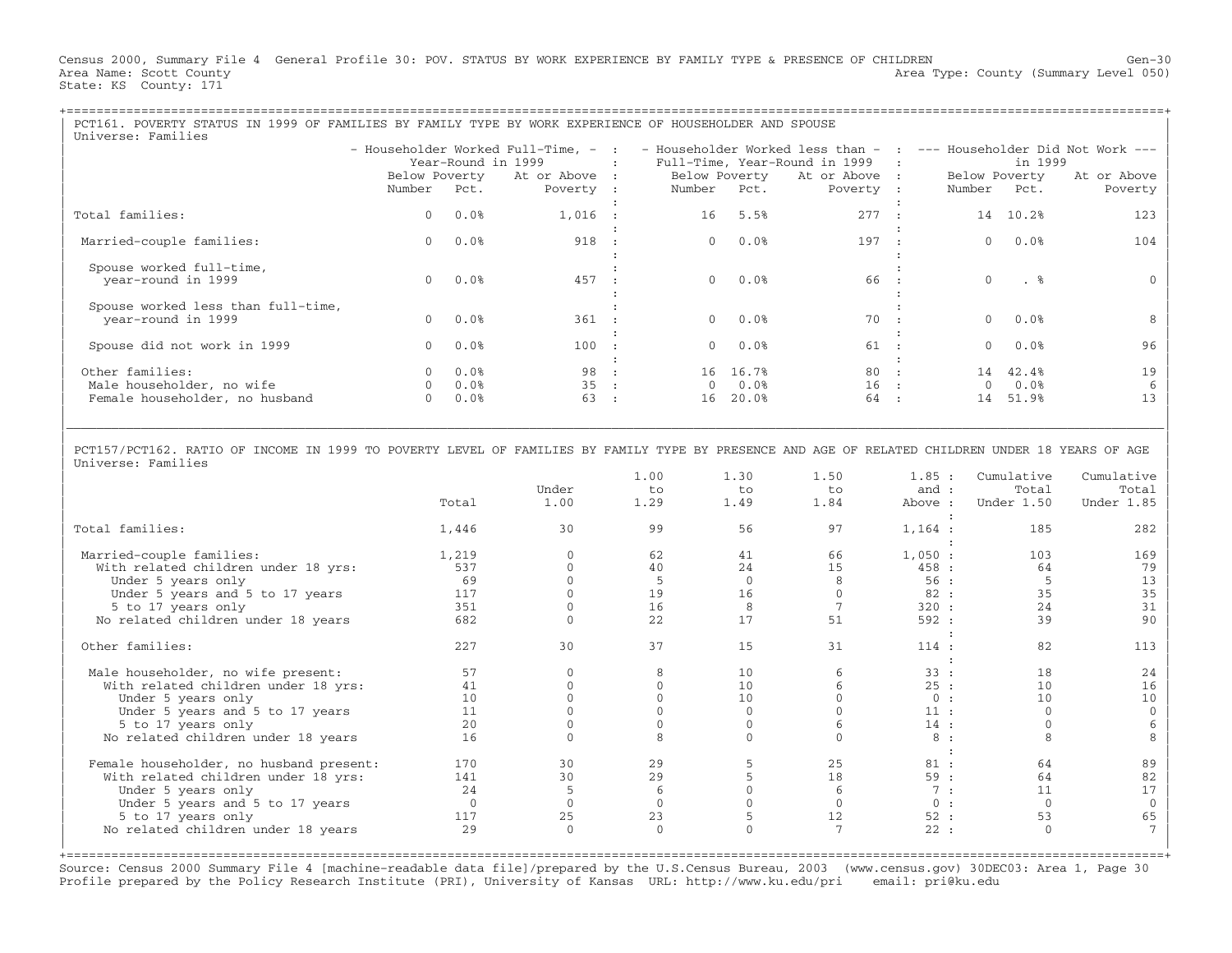|                                                                           |       |                              |                       | -------------- Households With Income in 1999 Below Poverty Level -------------- |             |              |           |
|---------------------------------------------------------------------------|-------|------------------------------|-----------------------|----------------------------------------------------------------------------------|-------------|--------------|-----------|
|                                                                           | Total | $--- All Aqes ---$<br>Number | Pct.                  | Under 25                                                                         | 25 to 44    | 45 to 64     | 65 & Over |
| Total households:                                                         | 2,047 | 112                          | 5.5                   | 5                                                                                | 17          | 28           | 62        |
| Family households:                                                        | 1,446 | 30                           | 2.1                   | 5                                                                                | 17          | $\mathsf{R}$ |           |
| Married-couple families                                                   | 1,219 | $\Omega$                     | 0.0                   | $\Omega$                                                                         | $\Omega$    | $\Omega$     |           |
| Other families:                                                           | 227   | 30                           | 13.2                  | 5                                                                                | 17          | 8            |           |
| Male householder, no wife present                                         | 57    | $\bigcap$                    | 0.0                   | $\Omega$                                                                         | $\Omega$    | $\Omega$     |           |
| Female householder, no husband present                                    | 170   | 30                           | 17.6                  | 5                                                                                | 17          | 8            |           |
| Nonfamily households:                                                     | 601   | 82                           | 13.6                  | $\mathbf{0}$                                                                     | $\Omega$    | 20           |           |
| Male householder                                                          | 296   | 59                           | 19.9                  | $\Omega$                                                                         | $\Omega$    | 20           |           |
| Female householder                                                        | 305   | 23                           | 7.5                   | $\Omega$                                                                         | $\Omega$    | $\Omega$     |           |
|                                                                           |       |                              |                       | ----------- Households With Income in 1999 At or Above Poverty Level ----------- |             |              |           |
|                                                                           |       | All Ages                     |                       | Under 25                                                                         | 25 to 44    | 45 to 64     | 65 & Over |
| Total households:                                                         |       | 1,935                        |                       | 57                                                                               | 712         | 681          | 485       |
| Family households:                                                        |       | 1,416                        |                       | 36                                                                               | 563         | 575          | 242       |
| Married-couple families                                                   |       | 1,219                        |                       | 22                                                                               | 446         | 530          | 221       |
| Other families:                                                           |       | 197                          |                       | 14                                                                               | 117         | 45           |           |
| Male householder, no wife present                                         |       | 57                           |                       | 8                                                                                | 34          | 15           |           |
| Female householder, no husband present                                    |       | 140                          |                       | 6                                                                                | 83          | 30           |           |
| Nonfamily households:                                                     |       | 519                          |                       | 21                                                                               | 149         | 106          | 243       |
| Male householder                                                          |       | 237                          |                       | 15                                                                               | 122         | 53           |           |
| Female householder                                                        |       | 282                          |                       | 6                                                                                | 27          | 53           | 196       |
| PCT163/PCT164. RATIO OF INCOME IN 1999 TO POVERTY LEVEL BY HOUSEHOLD TYPE |       |                              |                       |                                                                                  |             |              |           |
| Universe: Households (*)                                                  |       |                              |                       |                                                                                  |             |              |           |
|                                                                           |       |                              |                       | 1.00<br>$t \circ$                                                                | 1.50<br>and |              |           |
|                                                                           | Total | 1.00                         | Under Poverty<br>Rate | 1.49                                                                             | Over        |              |           |
|                                                                           |       |                              |                       |                                                                                  |             |              |           |
| Total households:                                                         | 2,047 | 112                          | 5.5%                  | 245                                                                              | 1,690       |              |           |
| Family households:                                                        | 1,446 | 30                           | 2.1%                  | 155                                                                              | 1,261       |              |           |
| Married-couple families                                                   | 1,219 | $\Omega$                     | 0.0%                  | 103                                                                              | 1,116       |              |           |
| Other families:                                                           | 227   | 30                           | 13.2%                 | 52                                                                               | 145         |              |           |
| Male householder, no wife present                                         | 57    | $\overline{0}$               | 0.0%                  | 18                                                                               | 39          |              |           |
| Female householder, no husband present                                    | 170   | 30                           | 17.6%                 | 34                                                                               | 106         |              |           |
| Nonfamily households:                                                     | 601   | 82                           | 13.6%                 | 90                                                                               | 429         |              |           |
| Male householder                                                          | 296   | 59                           | 19.9%                 | 8                                                                                | 229         |              |           |
| Female householder                                                        | 305   | 23                           | 7.5%                  | 82                                                                               | 200         |              |           |
|                                                                           |       |                              |                       |                                                                                  |             |              |           |

+===================================================================================================================================================+Source: Census 2000 Summary File 4 [machine−readable data file]/prepared by the U.S.Census Bureau, 2003 (www.census.gov) 30DEC03: Area 1, Page 31 Profile prepared by the Policy Research Institute (PRI), University of Kansas URL: http://www.ku.edu/pri email: pri@ku.edu

| |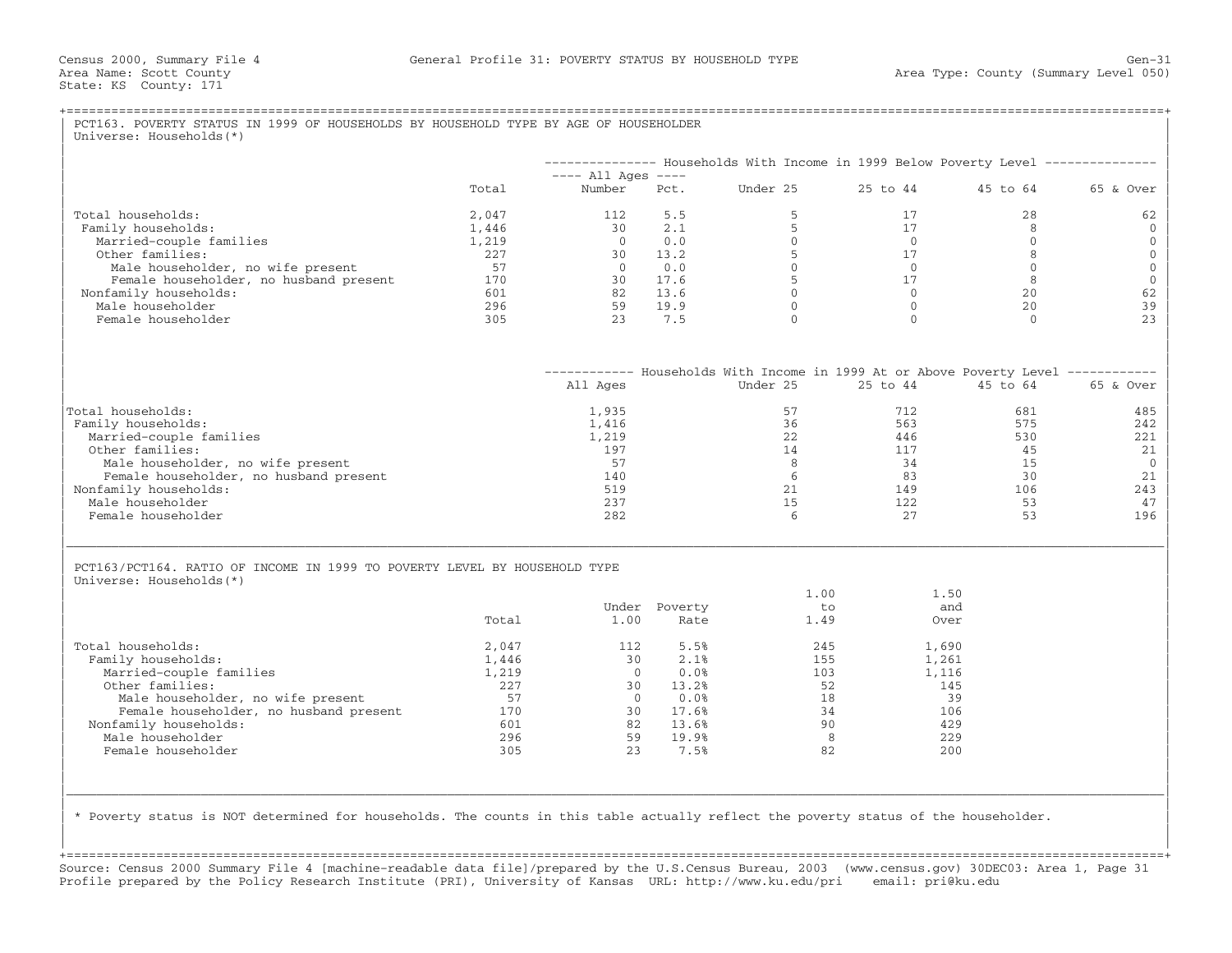| HCT1. URBAN AND RURAL<br>Universe: Occupied housing units                                      |             |              | Number                     | Pct.                        | HCT2/HCT4/HCT7. OCCUPIED HOUSING UNITS AND HOUSEHOLD POPULATION BY TENURE<br>Two universes: Occupied housing units and population |                |              |                                            |                              |
|------------------------------------------------------------------------------------------------|-------------|--------------|----------------------------|-----------------------------|-----------------------------------------------------------------------------------------------------------------------------------|----------------|--------------|--------------------------------------------|------------------------------|
| Occupied housing units:                                                                        |             |              | 2,045                      | 100.0                       |                                                                                                                                   | Total<br>Units | Pct.         | Population<br>in Occupied<br>Housing Units | Average<br>Household<br>Size |
| Urban:<br>Inside urbanized areas                                                               |             |              | 1,538<br>$\Omega$          | 75.2<br>0.0                 | Occupied housing units:                                                                                                           | 2,045          | 100.0        | 5,034                                      | 2.46                         |
| Inside urban clusters<br>Rural:<br>Farm<br>Nonfarm                                             |             |              | 1,538<br>507<br>132<br>375 | 75.2<br>24.8<br>6.5<br>18.3 | Owner occupied<br>Renter occupied                                                                                                 | 1,522<br>523   | 74.4<br>25.6 | 3,891<br>1,143                             | 2.56<br>2.19                 |
|                                                                                                |             |              |                            |                             |                                                                                                                                   |                |              |                                            |                              |
| HCT3/HCT10. HOUSEHOLD SIZE BY AGE OF HOUSEHOLDER BY TENURE<br>Universe: Occupied housing units |             |              |                            |                             | HCT5/HCT6. HOUSEHOLD SIZE BY TENURE<br>Universe: Occupied housing units                                                           |                |              |                                            |                              |
| Age of<br>Householder                                                                          | Total       | Pct.         | Owner<br>Occupied          | Renter<br>Occupied          |                                                                                                                                   | Total          | Pct.         | Owner<br>Occupied                          | Renter<br>Occupied           |
| All households:<br>15 to 24                                                                    | 2,045<br>78 | 100.0<br>3.8 | 1,522<br>9                 | 523<br>69                   | All household sizes:                                                                                                              | 2,045          | 100.0        | 1,522                                      | 523                          |
| 25 to 34                                                                                       | 281         | 13.7         | 111                        | 170                         | 1-person household                                                                                                                | 557            | 27.2         | 365                                        | 192                          |
| 35 to 44                                                                                       | 417         | 20.4         | 319                        | 98                          | 2-person household                                                                                                                | 736            | 36.0         | 595                                        | 141                          |
| 45 to 54                                                                                       | 387         | 18.9         | 353                        | 34                          | 3-person household                                                                                                                | 302            | 14.8         | 205                                        | 97                           |
| 55 to 59                                                                                       | 154         | 7.5          | 120                        | 34                          | 4-person household                                                                                                                | 256            | 12.5         | 217                                        | 39                           |
| 60 to 64                                                                                       | 107         | 5.2          | 98                         | 9                           | 5-person household                                                                                                                | 117            | 5.7          | 80                                         | 37                           |
| 65 to 74                                                                                       | 260         | 12.7         | 242                        | 18                          | 6-person household                                                                                                                | 77             | 3.8          | 60                                         | 17                           |
| 75 to 84<br>85 and over                                                                        | 264<br>97   | 12.9<br>4.7  | 234<br>36                  | 30<br>61                    | 7-or-more person<br>household                                                                                                     | $\Omega$       | 0.0          | $\Omega$                                   | $\Omega$                     |
|                                                                                                |             |              |                            |                             |                                                                                                                                   |                |              |                                            |                              |
| 1-person                                                                                       |             |              |                            |                             |                                                                                                                                   |                |              |                                            |                              |
| household:                                                                                     | 557         | 27.2         | 365                        | 192                         |                                                                                                                                   |                |              |                                            |                              |
| 15 to 24                                                                                       | 9           | 0.4          | $\Omega$                   | 9                           | HCT14. ROOMS BY TENURE                                                                                                            |                |              |                                            |                              |
| 25 to 34                                                                                       | 56          | 2.7<br>2.6   | $\Omega$<br>34             | 56                          | Universe: Occupied housing units                                                                                                  |                |              |                                            |                              |
| 35 to 44<br>45 to 54                                                                           | 54<br>50    | 2.4          | 42                         | 20<br>8                     |                                                                                                                                   |                |              | Owner                                      | Renter                       |
| 55 to 64                                                                                       | 49          | 2.4          | 41                         | 8                           |                                                                                                                                   | Total          | Pct.         | Occupied                                   | Occupied                     |
| 65 to 74                                                                                       | 122         | 6.0          | 113                        | 9                           |                                                                                                                                   |                |              |                                            |                              |
| 75 and over                                                                                    | 217         | 10.6         | 135                        | 82                          | Total occupied units:                                                                                                             | 2,045          | 100.0        | 1,522                                      | 523                          |
| 2-or-more                                                                                      |             |              |                            |                             | 1 room                                                                                                                            | 11             | 0.5          | $\Omega$                                   | 11                           |
| person                                                                                         |             |              |                            |                             | 2 rooms                                                                                                                           | 16             | 0.8          | 16                                         | $\mathbf{0}$                 |
| household:                                                                                     | 1,488       | 72.8         | 1,157                      | 331                         | 3 rooms                                                                                                                           | 122            | 6.0          | 16                                         | 106                          |
| 15 to 24                                                                                       | 69          | 3.4          | 9                          | 60                          | 4 rooms                                                                                                                           | 244            | 11.9         | 101                                        | 143                          |
| 25 to 34                                                                                       | 225         | 11.0         | 111                        | 114                         | 5 rooms                                                                                                                           | 438            | 21.4         | 330                                        | 108                          |
| 35 to 44                                                                                       | 363         | 17.8         | 285                        | 78                          | 6 rooms                                                                                                                           | 346            | 16.9         | 257                                        | 89                           |
| 45 to 54<br>55 to 64                                                                           | 337<br>212  | 16.5<br>10.4 | 311<br>177                 | 26<br>35                    | 7 rooms<br>8 rooms                                                                                                                | 234<br>198     | 11.4<br>9.7  | 210<br>181                                 | 24<br>17                     |
| 65 to 74                                                                                       | 138         | 6.7          | 129                        | 9                           | 9 or more rooms                                                                                                                   | 436            | 21.3         | 411                                        | 25                           |
| 75 and over                                                                                    | 144         | 7.0          | 135                        | 9                           |                                                                                                                                   |                |              |                                            |                              |
|                                                                                                |             |              |                            |                             |                                                                                                                                   |                |              |                                            |                              |
|                                                                                                |             |              |                            |                             |                                                                                                                                   |                |              |                                            |                              |
|                                                                                                |             |              |                            |                             |                                                                                                                                   |                |              |                                            |                              |

Source: Census 2000 Summary File 4 [machine−readable data file]/prepared by the U.S.Census Bureau, 2003 (www.census.gov) 30DEC03: Area 1, Page 32 Profile prepared by the Policy Research Institute (PRI), University of Kansas URL: http://www.ku.edu/pri email: pri@ku.edu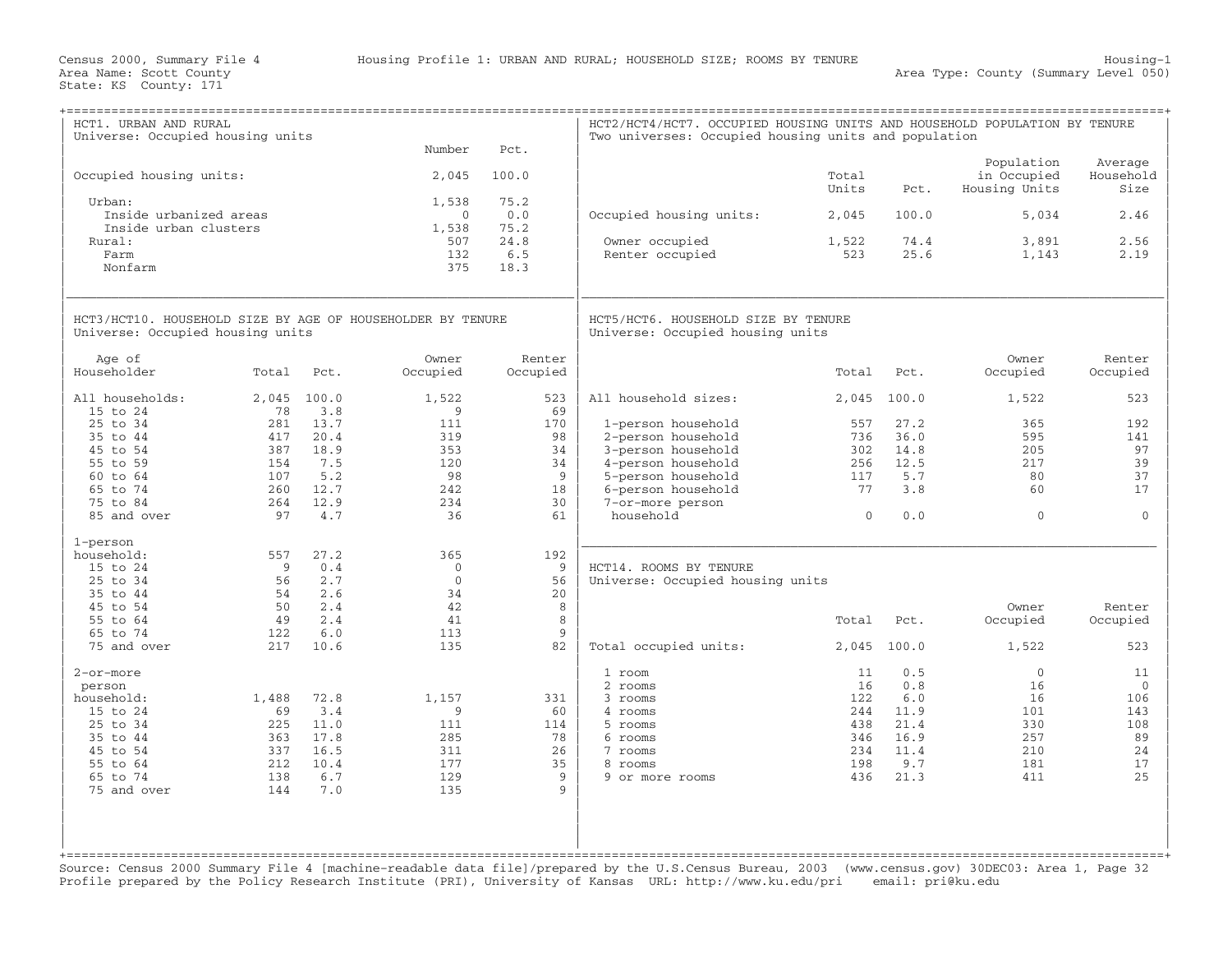## +===================================================================================================================================================+HCT9. HOUSEHOLD TYPE (INCLUDING LIVING ALONE) BY AGE OF HOUSEHOLDER BY TENURE Universe: Occupied housing units | −−−−−−−−−−−−−−−−−−−−−−−−−−−−−−−−−−−−−−−−−−−−−−−−−−−−−− Total −−−−−−−−−−−−−−−−−−−−−−−−−−−−−−−−−−−−−−−−−−−−−−−− | | −−−−−−−−−−−−−−−−−−−−−−−−−−−−−−−−−−−−− Age of Householder −−−−−−−−−−−−−−−−−−−−−−−−−−−−−−−−−−−−−− | | All Ages 15 to 24 25 to 34 35 to 44 45 to 54 55 to 64 65 to 74 75 & over | | | | Total occupied units: 2,045 78 281 417 387 261 260 361 | | Family households: 1,428 53 200 354 337 202 138 144 | | Married−couple families 1,202 28 173 266 276 202 130 127 | | Other families: 226 25 27 88 61 0 8 17 | | Male householder, no wife 54 10 18 13 13 0 0 0 | | Female householder, no husband 172 15 9 75 48 0 8 17 | | Nonfamily households: 617 25 81 63 50 59 122 217 | | Male householder: 287 18 52 63 25 37 46 46 | | Living alone 243 9 36 54 25 27 46 46 | | Not living alone 44 9 16 9 0 10 0 0 | | Female householder: 330 7 29 0 25 22 76 171 | | Living alone 314 0 20 0 25 22 76 171 |

| Not living alone               | 16       |                |          | $\cap$                     |                                                                                                                                                                                                                                                                                                                                                                                              | $\cap$   | $\cap$       |              |
|--------------------------------|----------|----------------|----------|----------------------------|----------------------------------------------------------------------------------------------------------------------------------------------------------------------------------------------------------------------------------------------------------------------------------------------------------------------------------------------------------------------------------------------|----------|--------------|--------------|
|                                |          |                |          |                            |                                                                                                                                                                                                                                                                                                                                                                                              |          |              |              |
|                                | All Ages | 15 to 24       | 25 to 34 | Owner Occupied<br>35 to 44 | 45 to 54                                                                                                                                                                                                                                                                                                                                                                                     | 55 to 64 | 65 to 74     | 75 & over    |
| Owner occupied units:          | 1,522    | $\mathsf{Q}$   | 111      | 319                        | 353                                                                                                                                                                                                                                                                                                                                                                                          | 218      | 242          | 270          |
| Family households:             | 1,138    |                | 102      | 285                        | 311                                                                                                                                                                                                                                                                                                                                                                                          | 167      | 129          | 135          |
| Married-couple families        | 1,013    |                | 98       | 241                        | 259                                                                                                                                                                                                                                                                                                                                                                                          | 167      | 121          | 118          |
| Other families:                | 125      |                |          | 44                         | 52                                                                                                                                                                                                                                                                                                                                                                                           | $\Omega$ | 8            | 17           |
| Male householder, no wife      | 18       |                |          | 5                          | 13                                                                                                                                                                                                                                                                                                                                                                                           | $\Omega$ | $\Omega$     | $\Omega$     |
| Female householder, no husband | 107      |                |          | 39                         | 39                                                                                                                                                                                                                                                                                                                                                                                           | $\Omega$ | 8            | 17           |
| Nonfamily households:          | 384      |                |          | 34                         | 42                                                                                                                                                                                                                                                                                                                                                                                           | 51       | 113          | 135          |
| Male householder:              | 159      |                |          | 34                         | 25                                                                                                                                                                                                                                                                                                                                                                                           | 29       | 46           | 25           |
| Living alone                   | 149      |                |          | 34                         | 25                                                                                                                                                                                                                                                                                                                                                                                           | 19       | 46           | 25           |
| Not living alone               | 10       |                |          | $\Omega$                   | $\Omega$                                                                                                                                                                                                                                                                                                                                                                                     | 10       | $\Omega$     | $\Omega$     |
| Female householder:            | 225      |                |          | $\Omega$                   | 17                                                                                                                                                                                                                                                                                                                                                                                           | 22       | 67           | 110          |
| Living alone                   | 216      |                |          |                            | 17                                                                                                                                                                                                                                                                                                                                                                                           | 22       | 67           | 110          |
| Not living alone               | 9        | $\Omega$       | 9        | $\cap$                     | $\Omega$                                                                                                                                                                                                                                                                                                                                                                                     | $\Omega$ | $\Omega$     | $\cap$       |
|                                |          |                |          |                            |                                                                                                                                                                                                                                                                                                                                                                                              |          |              |              |
|                                |          |                |          | Renter Occupied            | $\frac{1}{2} \frac{1}{2} \frac{1}{2} \frac{1}{2} \frac{1}{2} \frac{1}{2} \frac{1}{2} \frac{1}{2} \frac{1}{2} \frac{1}{2} \frac{1}{2} \frac{1}{2} \frac{1}{2} \frac{1}{2} \frac{1}{2} \frac{1}{2} \frac{1}{2} \frac{1}{2} \frac{1}{2} \frac{1}{2} \frac{1}{2} \frac{1}{2} \frac{1}{2} \frac{1}{2} \frac{1}{2} \frac{1}{2} \frac{1}{2} \frac{1}{2} \frac{1}{2} \frac{1}{2} \frac{1}{2} \frac{$ |          |              |              |
|                                | All Ages | 15 to 24       | 25 to 34 | 35 to 44                   | 45 to 54                                                                                                                                                                                                                                                                                                                                                                                     | 55 to 64 | 65 to 74     | 75 & over    |
| Renter occupied units:         | 523      | 69             | 170      | 98                         | 34                                                                                                                                                                                                                                                                                                                                                                                           | 43       | 18           | 91           |
| Family households:             | 290      | 44             | 98       | 69                         | 26                                                                                                                                                                                                                                                                                                                                                                                           | 35       | $\mathsf{Q}$ | 9            |
| Married-couple families        | 189      | 19             | 75       | 2.5                        | 17                                                                                                                                                                                                                                                                                                                                                                                           | 35       |              | 9            |
| Other families:                | 101      | 25             | 23       | 44                         | $\mathsf{Q}$                                                                                                                                                                                                                                                                                                                                                                                 | $\Omega$ |              | $\Omega$     |
| Male householder, no wife      | 36       | 10             | 18       | 8                          |                                                                                                                                                                                                                                                                                                                                                                                              |          |              | $\Omega$     |
| Female householder, no husband | 65       | 15             | 5        | 36                         |                                                                                                                                                                                                                                                                                                                                                                                              |          |              | $\mathbf{0}$ |
| Nonfamily households:          | 233      | 25             | 72       | 29                         |                                                                                                                                                                                                                                                                                                                                                                                              |          |              | 82           |
| Male householder:              | 128      | 18             | 52       | 29                         |                                                                                                                                                                                                                                                                                                                                                                                              |          |              | 21           |
| Living alone                   | 94       | 9              | 36       | 20                         |                                                                                                                                                                                                                                                                                                                                                                                              |          |              | 21           |
| Not living alone               | 34       |                | 16       | 9                          |                                                                                                                                                                                                                                                                                                                                                                                              |          |              | $\Omega$     |
| Female householder:            | 105      |                | 20       |                            |                                                                                                                                                                                                                                                                                                                                                                                              |          |              | 61           |
| Living alone                   | 98       |                | 20       | $\Omega$                   |                                                                                                                                                                                                                                                                                                                                                                                              |          | $\mathsf{Q}$ | 61           |
| Not living alone               |          | $\overline{7}$ | $\Omega$ | $\cap$                     | $\cap$                                                                                                                                                                                                                                                                                                                                                                                       | $\cap$   | $\cap$       |              |
|                                |          |                |          |                            |                                                                                                                                                                                                                                                                                                                                                                                              |          |              |              |
|                                |          |                |          |                            |                                                                                                                                                                                                                                                                                                                                                                                              |          |              |              |

Source: Census 2000 Summary File 4 [machine−readable data file]/prepared by the U.S.Census Bureau, 2003 (www.census.gov) 30DEC03: Area 1, Page 33 Profile prepared by the Policy Research Institute (PRI), University of Kansas URL: http://www.ku.edu/pri email: pri@ku.edu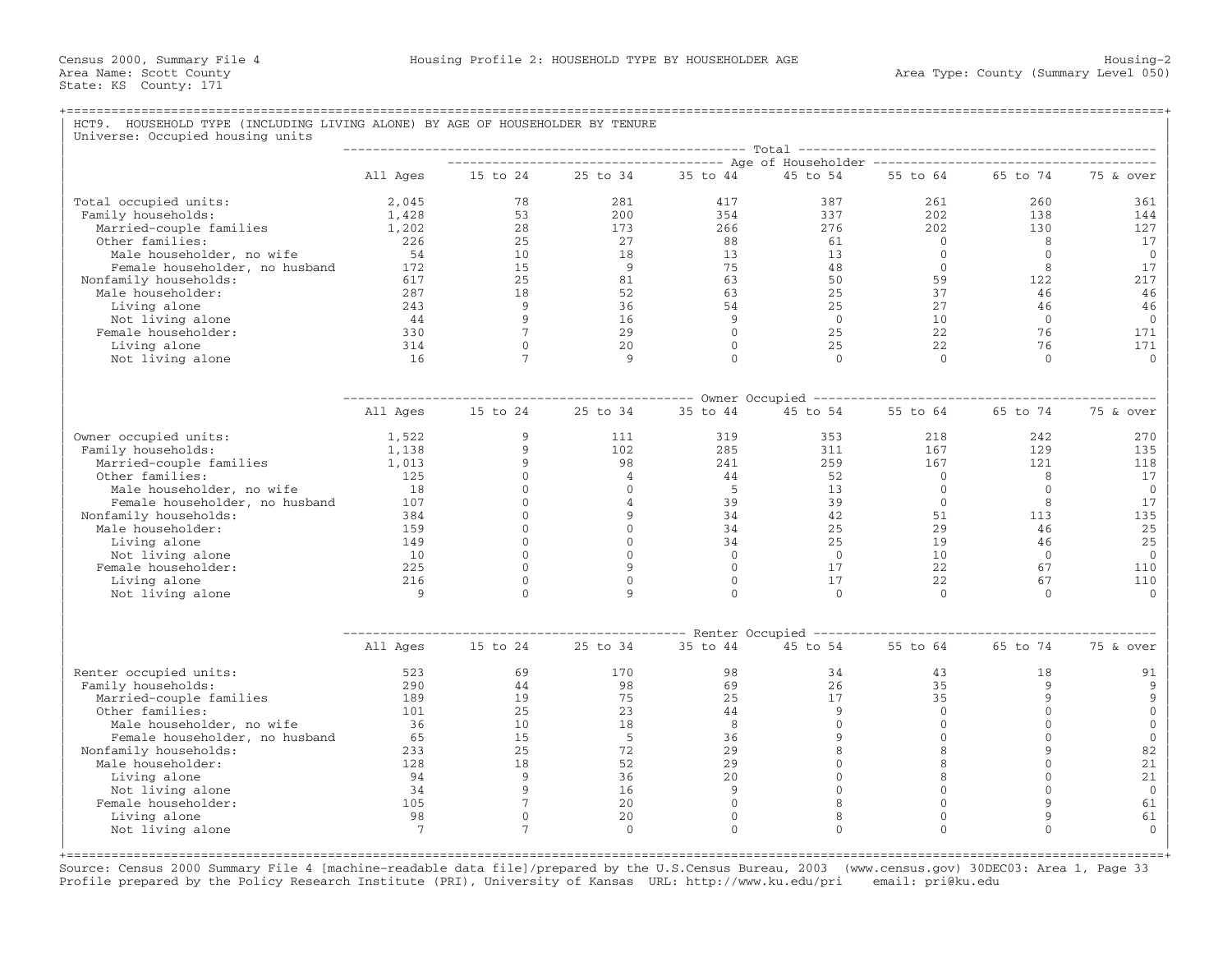| HCT8. HOUSEHOLD TYPE AND PRESENCE AND AGE OF OWN CHILDREN BY TENURE |          |       |          |              | HCT11. OCCUPANTS PER ROOM BY TENURE |          |               |          |          |
|---------------------------------------------------------------------|----------|-------|----------|--------------|-------------------------------------|----------|---------------|----------|----------|
| Universe: Occupied housing units                                    |          |       |          |              | Universe: Occupied housing units    |          |               |          |          |
|                                                                     |          |       | Owner    | Renter       |                                     |          |               |          |          |
|                                                                     | Total    | Pct.  | Occupied | Occupied     |                                     |          |               | Owner    | Renter   |
|                                                                     |          |       |          |              |                                     | Total    | Pct.          | Occupied | Occupied |
| All occupied housing units:                                         | 2,045    | 100.0 | 1,522    | 523          |                                     |          |               |          |          |
|                                                                     |          |       |          |              | Total units:                        | 2,045    | 100.0         | 1,522    | 523      |
| Family households:                                                  | 1,428    | 69.8  | 1,138    | 290          |                                     |          |               |          |          |
| Married-couple families:                                            | 1,202    | 58.8  | 1,013    | 189          | $0.50$ or less                      | 1,620    | 79.2          | 1,248    | 372      |
| With own children under 18:                                         | 501      | 24.5  | 418      | 83           | $0.51$ to $1.00$                    | 391      | 19.1          | 249      | 142      |
| Under 6 years only                                                  | 97       | 4.7   | 56       | 41           | $1.01$ to $1.50$                    | 34       | 1.7           | 25       | 9        |
| Under 6 and 6 to 17 years                                           | 103      | 5.0   | 86       | 17           | $1.51$ to $2.00$                    | $\Omega$ | 0.0           | $\Omega$ |          |
| 6 to 17 years only                                                  | 301      | 14.7  | 276      | 2.5          | $2.01$ or more                      |          | 0.0           | $\Omega$ |          |
| No own children under 18                                            | 701      | 34.3  | 595      | 106          |                                     |          |               |          |          |
|                                                                     |          |       |          |              |                                     |          |               |          |          |
| Other families (No spouse present):                                 | 226      | 11.1  | 125      | 101          |                                     |          |               |          |          |
| Male householder, no wife:                                          | 54       | 2.6   | 18       | 36           | HCT30. BEDROOMS BY TENURE           |          |               |          |          |
| With own children under 18:                                         | 27       | 1.3   | 18       | 9            | Universe: Occupied housing units    |          |               |          |          |
| Under 6 years only                                                  | 14       | 0.7   | 5        | 9            |                                     |          |               |          |          |
| Under 6 and 6 to 17 years                                           | $\Omega$ | 0.0   | $\Omega$ | $\mathbf{0}$ |                                     |          |               | Owner    | Renter   |
| 6 to 17 years only                                                  | 13       | 0.6   | 13       | $\mathbf{0}$ |                                     | Total    | Pct.          | Occupied | Occupied |
| No own children under 18                                            | 2.7      | 1.3   | $\Omega$ | 27           |                                     |          |               |          |          |
| Female householder, no husband:                                     | 172      | 8.4   | 107      | 65           | Total units:                        |          | $2,045$ 100.0 | 1,522    | 523      |
| With own children under 18:                                         | 125      | 6.1   | 67       | 58           |                                     |          |               |          |          |
| Under 6 years only                                                  | 19       | 0.9   | 4        | 15           | No bedroom                          | 11       | 0.5           | $\Omega$ | 11       |
| Under 6 and 6 to 17 years                                           | 17       | 0.8   | $\Omega$ | 17           | 1 bedroom                           | 132      | 6.5           | 34       | 98       |
| 6 to 17 years only                                                  | 89       | 4.4   | 63       | 26           | 2 bedrooms                          | 535      | 26.2          | 292      | 243      |
| No own children under 18                                            | 47       | 2.3   | 40       |              | 3 bedrooms                          | 837      | 40.9          | 701      | 136      |
|                                                                     |          |       |          |              | 4 bedrooms                          | 385      | 18.8          | 359      | 26       |
| Nonfamily households:                                               | 617      | 30.2  | 384      | 233          | 5 or more                           |          |               |          |          |
| Householder living alone:                                           | 557      | 27.2  | 365      | 192          | bedrooms                            | 145      | 7.1           | 136      |          |
| Male householder                                                    | 243      | 11.9  | 149      | 94           |                                     |          |               |          |          |
| Female householder                                                  | 314      | 15.4  | 216      | 98           |                                     |          |               |          |          |
| Householder not living alone                                        | 60       | 2.9   | 19       | 41           |                                     |          |               |          |          |
|                                                                     |          |       |          |              |                                     |          |               |          |          |

HCT17/HCT18. OCCUPIED HOUSING UNITS AND POPULATION BY UNITS IN STRUCTURE BY TENURE Two universes: Occupied housing units and population

|                     |          |             | ---------- Occupied Housing Units ---------- |              | ---- Population in Occupied Housing Units ---- |             | - Persons per Household - |        |           |                      |        |
|---------------------|----------|-------------|----------------------------------------------|--------------|------------------------------------------------|-------------|---------------------------|--------|-----------|----------------------|--------|
|                     | Total    | Pct.        | Owner                                        | Renter       | Total                                          | Pct.        | Owner                     | Renter | Total     | Owner                | Renter |
| Total units:        |          | 2,045 100.0 | 1,522                                        | 523          |                                                | 5,034 100.0 | 3,891                     | 1,143  | 2.46      | 2.56                 | 2.19   |
| 1, detached         | 1,671    | 81.7        | 1,356                                        | 315          | 4,291                                          | 85.2        | 3,522                     | 769    | 2.57      | 2.60                 | 2.44   |
| 1, attached         | 8        | 0.4         |                                              |              | 25                                             | 0.5         | 25                        |        | 3.13      | 3.13                 |        |
|                     | 50       | 2.4         |                                              | 50           | 58                                             | 1.2         |                           | 58     | 1.16      | $\cdot$              | 1.16   |
| $3$ or $4$          | 26       | 1.3         |                                              | 26           | 53                                             | 1.1         |                           | 53     | 2.04      | $\ddot{\phantom{0}}$ | 2.04   |
| $5$ to $9$          | 21       | 1.0         |                                              | 21           | 17                                             | 0.3         |                           | 17     | 0.81      |                      | 0.81   |
| 10 to 19            | 19       | 0.9         |                                              | 11           | 15                                             | 0.3         |                           |        | 0.79      | 1.00                 | 0.64   |
| 20 to 49            | 10       | 0.5         |                                              | 10           |                                                | 0.2         |                           |        | 0.90      | $\cdot$              | 0.90   |
| 50 or more          |          | 0.0         |                                              |              |                                                | 0.0         |                           |        | $\bullet$ |                      |        |
| Mobile home         | 240      | 11.7        | 150                                          | 90           | 566                                            | 11.2        | 336                       | 230    | 2.36      | 2.24                 | 2.56   |
| Boat, RV, van, etc. | $\Omega$ | 0.0         | $\Omega$                                     | $\mathbf{0}$ | $\Omega$                                       | 0.0         | $\Omega$                  |        | $\cdot$   | $\bullet$            |        |

|\_\_\_\_\_\_\_\_\_\_\_\_\_\_\_\_\_\_\_\_\_\_\_\_\_\_\_\_\_\_\_\_\_\_\_\_\_\_\_\_\_\_\_\_\_\_\_\_\_\_\_\_\_\_\_\_\_\_\_\_\_\_\_\_\_\_\_\_\_\_\_\_\_\_\_\_\_\_\_\_\_\_\_\_\_\_\_\_\_\_\_\_\_\_\_\_\_\_\_\_\_\_\_\_\_\_\_\_\_\_\_\_\_\_\_\_\_\_\_\_\_\_\_\_\_\_\_\_\_\_\_\_\_\_\_\_\_\_\_\_\_\_\_\_\_\_\_| | |

+===================================================================================================================================================+Source: Census 2000 Summary File 4 [machine−readable data file]/prepared by the U.S.Census Bureau, 2003 (www.census.gov) 30DEC03: Area 1, Page 34 Profile prepared by the Policy Research Institute (PRI), University of Kansas URL: http://www.ku.edu/pri email: pri@ku.edu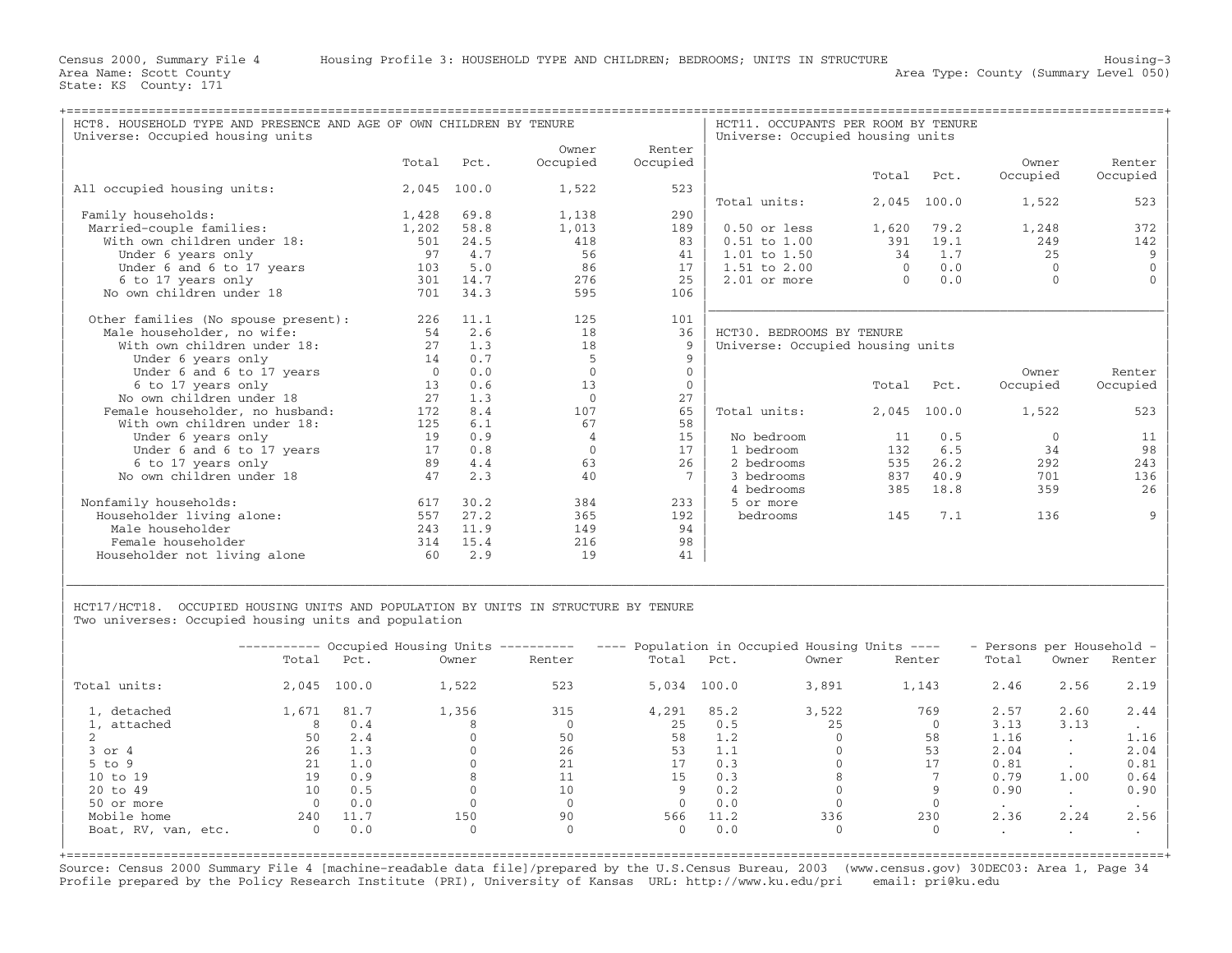| HCT21/HCT22. YEAR STRUCTURE BUILT BY TENURE                                                            |             |          |               |          | HCT29. HOUSE HEATING FUEL BY TENURE                                           |                |             |                                               |                |
|--------------------------------------------------------------------------------------------------------|-------------|----------|---------------|----------|-------------------------------------------------------------------------------|----------------|-------------|-----------------------------------------------|----------------|
| Universe: Occupied housing units                                                                       |             |          | Owner         | Renter   | Universe: Occupied housing units                                              |                |             | Owner                                         | Renter         |
| Year Built                                                                                             | Total Pct.  |          | Occupied      | Occupied |                                                                               | Total          | Pct.        | Occupied                                      | Occupied       |
| Total occupied units:                                                                                  | 2,045 100.0 |          | 1,522         | 523      | Total occupied units:                                                         |                | 2,045 100.0 | 1,522                                         | 523            |
| Built 1999 to March 2000                                                                               | 10          | 0.5      | 10            | $\Omega$ | Utility gas                                                                   | 1,739          | 85.0        | 1,320                                         | 419            |
| Built 1995 to 1998                                                                                     | 135         | 6.6      | 101           | 34       | Bottled, tank, LP gas                                                         | 156            | 7.6         | 105                                           | 51             |
| Built 1990 to 1994                                                                                     | 97          | 4.7      | 77            | 20       | Electricity                                                                   | 150            | 7.3         | 97                                            | 53             |
| Built 1980 to 1989                                                                                     | 212         | 10.4     | 142           | 70       | Fuel oil, kerosene, etc.                                                      | $\overline{0}$ | 0.0         | $\Omega$                                      | $\mathbf 0$    |
| Built 1970 to 1979                                                                                     | 426         | 20.8     | 298           | 128      | Coal or coke                                                                  | $\overline{0}$ | 0.0         | $\mathbf{0}$                                  | $\mathbf 0$    |
| Built 1960 to 1969                                                                                     | 308         | 15.1     | 247           | 61       | Wood                                                                          | $\overline{0}$ | 0.0         | $\overline{0}$                                | $\mathbb O$    |
| Built 1950 to 1959                                                                                     |             | 314 15.4 | 223           | 91       | Solar energy                                                                  | $\overline{0}$ | 0.0         | $\mathbf{0}$                                  | $\mathbb O$    |
| Built 1940 to 1949                                                                                     | 195         | 9.5      | 154           | 41       | Other fuel                                                                    | $\bigcirc$     | 0.0         | $\Omega$                                      | $\mathbf{0}$   |
| Built 1939 or earlier                                                                                  | 348         | 17.0     | 270           | 78       | No fuel used                                                                  | $\bigcap$      | 0.0         | $\Omega$                                      |                |
| Median year structure built                                                                            | 1965        |          | 1965          | 1968     |                                                                               |                |             |                                               |                |
| HCT24/HCT25. YEAR HOUSEHOLDER MOVED INTO UNIT BY TENURE<br>Universe: Occupied housing units            |             |          |               |          | HCT32/HCT34. VEHICLES AVAILABLE BY TENURE<br>Universe: Occupied housing units |                |             |                                               |                |
|                                                                                                        |             |          | Owner         | Renter   |                                                                               |                |             | Owner                                         | Renter         |
| Year Moved Into Unit                                                                                   | Total Pct.  |          | Occupied      | Occupied |                                                                               |                | Total Pct.  | Occupied                                      | Occupied       |
| Total occupied units:                                                                                  | 2,045 100.0 |          | 1,522         | 523      | Total occupied units:                                                         |                | 2,045 100.0 | 1,522                                         | 523            |
| Moved in 1999 to March 2000                                                                            | 405         | 19.8     | 146           | 259      | No vehicle available                                                          | 91             | 4.4         | 34                                            | 57             |
| Moved in 1995 to 1998                                                                                  | 563         | 27.5     | 390           | 173      | 1 vehicle available                                                           | 581            | 28.4        | 348                                           | 233            |
| Moved in 1990 to 1994                                                                                  |             | 300 14.7 | 244           | 56       | 2 vehicles available                                                          | 797            | 39.0        | 634                                           | 163            |
| Moved in 1980 to 1989                                                                                  |             | 364 17.8 | 346           | 18       | 3 vehicles available                                                          | 439            | 21.5        | 386                                           | 53             |
| Moved in 1970 to 1979                                                                                  | 168         | 8.2      | 160           | 8        | 4 vehicles available                                                          | 100            | 4.9         | 91                                            | 9              |
| Moved in 1969 or earlier                                                                               | 245         | 12.0     | 236           | 9        | 5 or more vehicles                                                            |                |             |                                               |                |
| Median year householder                                                                                |             |          |               |          | available                                                                     | 37             | 1.8         | 29                                            | 8              |
| moved into unit                                                                                        | 1994        |          | 1990          | 1999     | Mean vehicles available                                                       | 2.00           |             | 2.17                                          | 1.52           |
| HCT31. TELEPHONE SERVICE AVAILABLE BY AGE OF HOUSEHOLDER BY TENURE<br>Universe: Occupied housing units |             |          |               |          |                                                                               |                |             |                                               |                |
|                                                                                                        |             |          |               |          | ------ With Telephone Service Available -------                               |                |             | ------ No Telephone Service Available ------- |                |
| Age of                                                                                                 |             |          |               | Owner    | Renter                                                                        |                |             | Owner                                         | Renter         |
| Householder                                                                                            | Total       |          | Total<br>Pct. | Occupied | Occupied                                                                      | Total          | Pct.        | Occupied                                      | Occupied       |
| All ages:                                                                                              | 2,045       |          | 1,973 96.5    | 1,482    | 491                                                                           | 72             | 3.5         | 40                                            | 32             |
| 15 to 24                                                                                               | 78          |          | 78<br>3.8     | 9        | 69                                                                            | $\overline{0}$ | 0.0         | $\mathbf{0}$                                  | $\mathbf{0}$   |
| 25 to 34                                                                                               | 281         |          | 270 13.2      | 107      | 163                                                                           | 11             | 0.5         | $\overline{4}$                                | $\overline{7}$ |
| 35 to 44                                                                                               | 417         |          | 400 19.6      | 310      | 90                                                                            | 17             | 0.8         | 9                                             | 8              |
| 45 to 54                                                                                               | 387         |          | 387<br>18.9   | 353      | 34                                                                            | $\bigcirc$     | 0.0         | $\mathbf{0}$                                  | $\mathbb O$    |
| 55 to 64                                                                                               | 261         |          | 234<br>11.4   | 199      | 35                                                                            | 27             | 1.3         | 19                                            | 8              |
| 65 to 74                                                                                               | 260         |          | 252<br>12.3   | 234      | 18                                                                            | 8              | 0.4         | 8                                             | $\mathbb O$    |
| 75 and over                                                                                            | 361         |          | 352<br>17.2   | 270      | 82                                                                            | 9              | 0.4         | $\Omega$                                      | $\mathsf{Q}$   |
|                                                                                                        |             |          |               |          |                                                                               |                |             |                                               |                |

Source: Census 2000 Summary File 4 [machine−readable data file]/prepared by the U.S.Census Bureau, 2003 (www.census.gov) 30DEC03: Area 1, Page 35 Profile prepared by the Policy Research Institute (PRI), University of Kansas URL: http://www.ku.edu/pri email: pri@ku.edu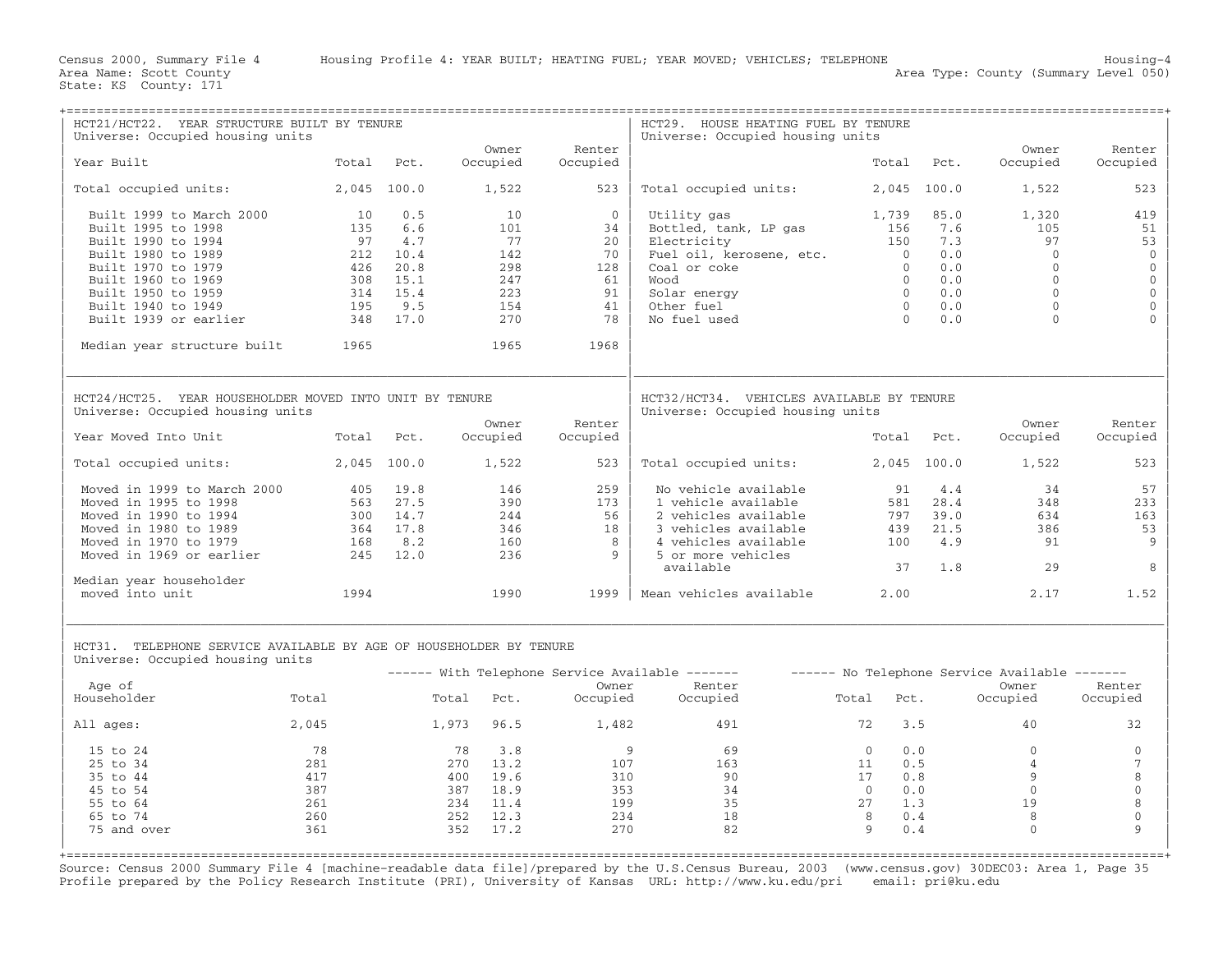| $HCT35/HCT36$ .<br>HOUSEHOLD INCOME IN 1999 BY TENURE<br>Universe: Occupied housing units |          |       |          |             | HCT41.<br>PLUMBING FACILITIES BY TENURE<br>Universe: Occupied housing units |       |       |          |          |
|-------------------------------------------------------------------------------------------|----------|-------|----------|-------------|-----------------------------------------------------------------------------|-------|-------|----------|----------|
|                                                                                           |          |       |          |             |                                                                             |       |       | Owner    | Renter   |
|                                                                                           |          |       | Owner    | Renter      |                                                                             | Total | Pct.  | Occupied | Occupied |
|                                                                                           | Total    | Pct.  | Occupied | Occupied    |                                                                             |       |       |          |          |
|                                                                                           |          |       |          |             | Total occupied units:                                                       | 2,045 | 100.0 | 1,522    | 523      |
| Total occupied units:                                                                     | 2,045    | 100.0 | 1,522    | 523         | Complete plumbing                                                           |       |       |          |          |
| Less than $$5,000$                                                                        | 54       | 2.6   | 23       | 31          | facilities                                                                  | 2,045 | 100.0 | 1,522    | 523      |
| $$5,000$ to $$9,999$                                                                      | 69       | 3.4   | 51       | 18          | Lacking complete                                                            |       |       |          |          |
| \$10,000 to \$14,999                                                                      | 200      | 9.8   | 125      | 75          | plumbing facilities                                                         | 0     | 0.0   | $\Omega$ |          |
| \$15,000 to \$19,999                                                                      | 203      | 9.9   | 96       | 107         |                                                                             |       |       |          |          |
| \$20,000 to \$24,999                                                                      | 135      | 6.6   | 101      | 34          |                                                                             |       |       |          |          |
| \$25,000 to \$34,999                                                                      | 320      | 15.6  | 207      | 113         | HCT43.<br>KITCHEN FACILITIES BY TENURE                                      |       |       |          |          |
| \$35,000 to \$49,999                                                                      | 281      | 13.7  | 214      | 67          | Universe: Occupied housing units                                            |       |       |          |          |
| \$50,000 to \$74,999                                                                      | 411      | 20.1  | 367      | 44          |                                                                             |       |       | Owner    | Renter   |
| \$75,000 to \$99,999                                                                      | 195      | 9.5   | 170      | 25          |                                                                             | Total | Pct.  | Occupied | Occupied |
| \$100,000 to \$149,999                                                                    | 106      | 5.2   | 106      | $\mathbf 0$ |                                                                             |       |       |          |          |
| \$150,000 or More                                                                         | 71       | 3.5   | 62       | 9           | Total occupied units:                                                       | 2,045 | 100.0 | 1,522    | 523      |
|                                                                                           |          |       |          |             | Complete kitchen                                                            |       |       |          |          |
| Median household income                                                                   | \$37,986 |       | \$45,234 | \$24,028    | facilities                                                                  | 2,038 | 99.7  | 1,522    | 516      |
| Mean household income                                                                     | \$50,197 |       | \$56,905 | \$30,675    | Lacking complete                                                            |       |       |          |          |
|                                                                                           |          |       |          |             | kitchen facilities                                                          |       | 0.3   | $\Omega$ |          |

## | | HCT89. POVERTY STATUS IN 1999 BY AGE OF HOUSEHOLDER BY TENURE Universe: Occupied housing units

| Age of      | $--$ All Occupied $--$<br>Housing Units |       | $---Total---$ |      | Income in 1999 Below Poverty Level<br>-Owner Occupied- |      | ______________<br>-Renter Occupied- |      | Income in 1999 At or Above Poverty Level | Owner    | Renter   |
|-------------|-----------------------------------------|-------|---------------|------|--------------------------------------------------------|------|-------------------------------------|------|------------------------------------------|----------|----------|
| Householder | Number                                  | Pct.  | Number        | Pct. | Number                                                 | Pct. | Number                              | Pct. | Total                                    | Occupied | Occupied |
| All ages:   | 2,045                                   | 100.0 | 122           | 6.0  | 75                                                     | 3.7  | 47                                  | 2.3  | 1,923                                    | 1,447    | 476      |
| 15 to 24    | 78                                      | 3.8   | 8             | 0.4  | $\Omega$                                               | 0.0  | 8                                   | 0.4  | 70                                       |          | 61       |
| 25 to 34    | 281                                     | 13.7  |               | 0.2  |                                                        | 0.2  |                                     | 0.0  | 2.77                                     | 107      | 170      |
| 35 to 44    | 417                                     | 20.4  | 10            | 0.5  |                                                        | 0.0  | 10                                  | 0.5  | 407                                      | 319      | 88       |
| 45 to 54    | 387                                     | 18.9  |               | 0.4  |                                                        | 0.4  |                                     | 0.0  | 378                                      | 344      | 34       |
| 55 to 59    | 154                                     | 7.5   |               | 0.4  |                                                        | 0.0  | 8                                   | 0.4  | 146                                      | 120      | 26       |
| 60 to 64    | 107                                     | 5.2   |               | 0.4  |                                                        | 0.4  |                                     | 0.0  | 98                                       | 89       | 9        |
| 65 to 74    | 260                                     | 12.7  | 36            | 1.8  | 36                                                     | 1.8  |                                     | 0.0  | 224                                      | 206      | 18       |
| 75 to 84    | 264                                     | 12.9  |               | 0.8  | 17                                                     | 0.8  |                                     | 0.0  | 247                                      | 217      | 30       |
| 85 and over | 97                                      | 4.7   | 21            | 1.0  | $\Omega$                                               | 0.0  | 21                                  | 1.0  | 76                                       | 36       | 40       |

| | | HCT90/HCT91. POVERTY STATUS IN 1999 BY RECEIPT OF PUBLIC ASSISTANCE INCOME & SOCIAL SECURITY INCOME IN 1999 | Universe: Occupied housing units

|                                                          | $--$ All Occupied $--$  |              |                             |            | $---$ Income in 1999 Below Poverty Level $---$ |                    | Income in 1999 At/Above Poverty Level |                   |                    |
|----------------------------------------------------------|-------------------------|--------------|-----------------------------|------------|------------------------------------------------|--------------------|---------------------------------------|-------------------|--------------------|
|                                                          | Housing Units<br>Number | Pct.         | $---$ Total $---$<br>Number | Pct.       | Owner<br>Occupied                              | Renter<br>Occupied | Total                                 | Owner<br>Occupied | Renter<br>Occupied |
| Total occupied units:                                    |                         | 2,045 100.0  | 122                         | 6.0        | 75                                             | 47                 | 1,923                                 | 1,447             | 476                |
| With public assistance income                            | 18                      | 0.9          |                             | 0.0        |                                                |                    | 18                                    |                   |                    |
| No public assistance income                              | 2,027                   | 99.1         | 12.2.                       | 6.0        | 75                                             | 47                 | 1,905                                 | 1,438             | 467                |
| With social security income<br>No social security income | 662<br>L,383            | 32.4<br>67.6 | 56<br>66                    | 2.7<br>3.2 | 35<br>40                                       | 21<br>26           | 606<br>1,317                          | 505<br>942        | 101<br>375         |

Source: Census 2000 Summary File 4 [machine−readable data file]/prepared by the U.S.Census Bureau, 2003 (www.census.gov) 30DEC03: Area 1, Page 36 Profile prepared by the Policy Research Institute (PRI), University of Kansas URL: http://www.ku.edu/pri email: pri@ku.edu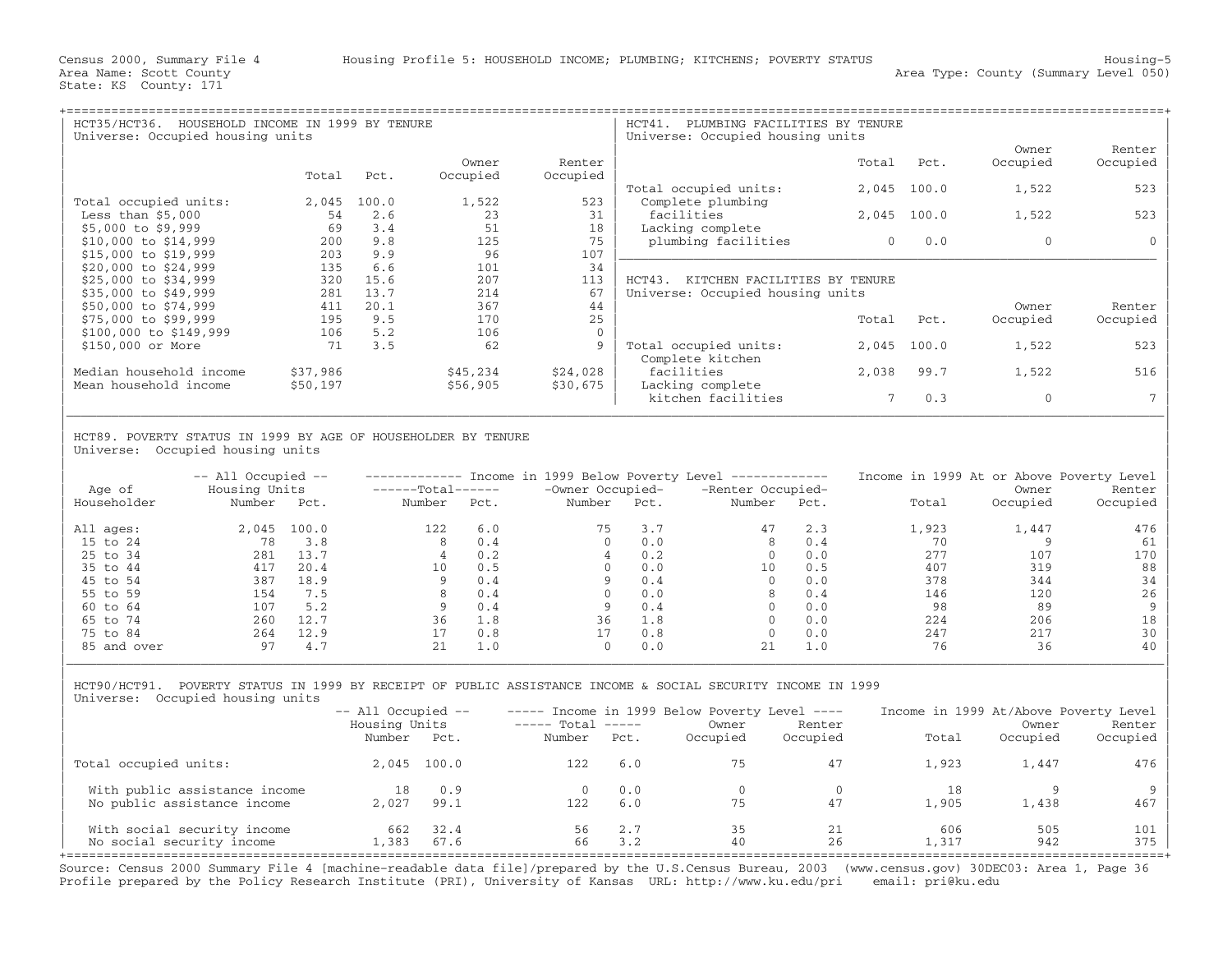+===================================================================================================================================================+

HCT46/HCT48/HCT50/HCT51/HCT52/HCT53. CONTRACT RENT; GROSS RENT | HCT44. KITCHEN FACILITIES BY MEALS INCLUDED IN RENT<br>| Universe: Specified renter-occupied housing units | Universe: Specified renter-occupied housing units p

Universe: Specified renter−occupied housing units paying cash rent

|                   | - Contract Rent - |           | $---$ Gross Rent $---$ |       |                                                                    |       |       |                    |      | Number            | Pct.    |      |
|-------------------|-------------------|-----------|------------------------|-------|--------------------------------------------------------------------|-------|-------|--------------------|------|-------------------|---------|------|
|                   | Number            | Pct.      | Number                 | Pct.  |                                                                    |       |       |                    |      |                   |         |      |
|                   |                   |           |                        |       | Specified renter-occupied units:                                   |       |       |                    |      | 434               | 100.0   |      |
| Specified units:  |                   | 496 100.0 | 496                    | 100.0 | Complete kitchen facilities:                                       |       |       |                    |      | 427               | 98.4    |      |
|                   |                   |           |                        |       | Meals included in rent                                             |       |       |                    |      | 11                | 2.5     |      |
| With cash rent:   | 434               | 87.5      | 434                    | 87.5  | No meals included in rent                                          |       |       |                    |      | 416               | 95.9    |      |
| Less than \$100   | 21                | 4.2       | $\Omega$               | 0.0   | Lacking complete kitchen facilities:                               |       |       |                    |      |                   | 1.6     |      |
| $$100 - $149$     | 2.0               | 4.0       | $\Omega$               | 0.0   | Meals included in rent                                             |       |       |                    |      | $\Omega$          | 0.0     |      |
| $$150 - $199$     | 9                 | 1.8       | 31                     | 6.3   | No meals included in rent                                          |       |       |                    |      | 7                 | 1.6     |      |
| $$200 - $249$     | 34                | 6.9       | 11                     | 2.2   |                                                                    |       |       |                    |      |                   |         |      |
| $$250 - $299$     | 113               | 22.8      | 38                     | 7.7   |                                                                    |       |       |                    |      |                   |         |      |
| $$300 - $349$     | 112               | 22.6      | 36                     | 7.3   | HCT45. AGE OF HOUSEHOLDER BY MEALS INCLUDED IN RENT                |       |       |                    |      |                   |         |      |
| $$350 - $399$     | 80                | 16.1      | 99                     | 20.0  | Universe: Specified renter-occupied housing units paying cash rent |       |       |                    |      |                   |         |      |
| $$400 - $449$     |                   | 1.4       | 49                     | 9.9   |                                                                    |       |       |                    |      |                   |         |      |
| $$450 - $499$     | $\Omega$          | 0.0       | 69                     | 13.9  |                                                                    |       |       | - Meals Included - |      | No Meals Included |         |      |
| $$500 - $549$     | $\mathsf{R}$      | 1.6       | 26                     | 5.2   | Age of                                                             |       |       | in Rent            |      |                   | in Rent |      |
| \$550-\$599       |                   | 0.0       | 35                     | 7.1   | Householder                                                        | Total | Pct.  | Number             | Pct. |                   | Number  | Pct. |
| $$600 - $649$     | $\Omega$          | 0.0       | $\Omega$               | 0.0   |                                                                    |       |       |                    |      |                   |         |      |
| $$650 - $699$     | $\Omega$          | 0.0       | $\Omega$               | 0.0   | All ages:                                                          | 434   | 100.0 | 11                 | 2.5  |                   | 423     | 97.5 |
| \$700-\$749       | $\mathbf{0}$      | 0.0       | $\Omega$               | 0.0   | 15 to 54                                                           | 326   | 75.1  | $\Omega$           | 0.0  |                   | 326     | 75.1 |
| \$750-\$799       | 10                | 2.0       | $\Omega$               | 0.0   | 55 to 64                                                           | 17    | 3.9   | $\Omega$           | 0.0  |                   | 17      | 3.9  |
| \$800-\$899       | 20                | 4.0       | 21                     | 4.2   | 65 to 74                                                           | 18    | 4.1   | $\Omega$           | 0.0  |                   | 18      | 4.1  |
| \$900-\$999       | $\Omega$          | 0.0       | 9                      | 1.8   | 75 and over                                                        | 73    | 16.8  | 11                 | 2.5  |                   | 62      | 14.3 |
| $$1,000-S1,249$   | $\Omega$          | 0.0       | $\Omega$               | 0.0   |                                                                    |       |       |                    |      |                   |         |      |
| $$1,250-51,499$   | $\Omega$          | 0.0       | 10                     | 2.0   |                                                                    |       |       |                    |      |                   |         |      |
| $$1,500 - $1,999$ | $\Omega$          | 0.0       | $\Omega$               | 0.0   | HCT45/HCT54. MEAN GROSS RENT BY MEALS INCLUDED IN RENT             |       |       |                    |      |                   |         |      |
| \$2,000 or more   | $\Omega$          | 0.0       | $\Omega$               | 0.0   | Universe: Specified renter-occupied housing units paying cash rent |       |       |                    |      |                   |         |      |
| No cash rent      | 62                | 12.5      | 62                     | 12.5  |                                                                    |       |       |                    |      |                   |         |      |
|                   |                   |           |                        |       | Specified renter-occupied units:                                   |       |       |                    |      | \$447             |         |      |
| Median rent       | \$309             |           | \$402                  |       | Meals included in rent                                             |       |       |                    |      | \$873             |         |      |
| Mean rent         | \$318             |           | \$447                  |       | No meals included in rent                                          |       |       |                    |      | \$436             |         |      |
|                   |                   |           |                        |       |                                                                    |       |       |                    |      |                   |         |      |

|                      | - Contract Rent -   |               | <b>Contract Contract</b> | $---$ Gross Rent $---$ |               |                                      | Number | Pct.  |
|----------------------|---------------------|---------------|--------------------------|------------------------|---------------|--------------------------------------|--------|-------|
|                      | Number              | Pct.          |                          | Number                 | Pct.          |                                      |        |       |
|                      |                     |               |                          |                        |               | Specified renter-occupied units:     | 434    | 100.0 |
| Specified units:     |                     | 496 100.0     |                          |                        | 496 100.0     | Complete kitchen facilities:         | 427    | 98.4  |
|                      |                     |               |                          |                        |               | Meals included in rent               |        | 2.5   |
| With cash rent:      | 434                 | 87.5          |                          | 434                    | 87.5          | No meals included in rent            | 416    | 95.9  |
| Less than \$100      |                     | 4.2           |                          |                        | 0.0           | Lacking complete kitchen facilities: |        | 1.6   |
| \$100-\$149          | 2.0                 | 4.0           | $\sim$ $\sim$            |                        | 0.0           | Meals included in rent               |        | 0.0   |
| \$150-\$199          |                     |               |                          |                        | 6.3           | No meals included in rent            |        | 1.6   |
| $A \cap \cap \cap A$ | $\bigcap$ $\bigcap$ | $\sim$ $\sim$ |                          |                        | $\cap$ $\cap$ |                                      |        |       |

DER BY MEALS INCLUDED IN RENT enter-occupied housing units paying cash rent

| Age of          |                 |       | - Meals Included -<br>in Rent |      | No Meals Included<br>in Rent |      |  |
|-----------------|-----------------|-------|-------------------------------|------|------------------------------|------|--|
| Householder     | Total           | Pct.  | Number                        | Pct. | Number                       | Pct. |  |
| All ages:       | 434             | 100.0 | 11                            | 2.5  | 423                          | 97.5 |  |
| 15 to 54        | 326             | 75.1  | 0                             | 0.0  | 326                          | 75.1 |  |
| 55 to 64        | 17              | 3.9   | $\Omega$                      | 0.0  | 17                           | 3.9  |  |
| 65 to 74        | 18              | 4.1   | 0                             | 0.0  | 18                           | 4.1  |  |
| 75 and over     | 73              | 16.8  | 11                            | 2.5  | 62                           | 14.3 |  |
| $HCT45/HCT54$ . | MEAN GROSS RENT | ВY    | MEALS<br>INCLUDED IN RENT     |      |                              |      |  |

| pecified renter-occupied units: | \$447 |
|---------------------------------|-------|
| Meals included in rent          | \$873 |
| No meals included in rent       | \$436 |

HCT57. GROSS RENT BY BEDROOMS

Universe: Specified renter-occupied housing units

|                  | $---$ Total |           | $---$ None<br>_______ 1 ______<br>$\qquad \qquad - - - - -$ |      |        | $------ 2$ | $---$ 3 or More $---$ |      |              |      |
|------------------|-------------|-----------|-------------------------------------------------------------|------|--------|------------|-----------------------|------|--------------|------|
|                  | Number      | Pct.      | Number                                                      | Pct. | Number | Pct.       | Number                | Pct. | Number       | Pct. |
| Specified units: |             | 496 100.0 | 11                                                          | 2.2  | 98     | 19.8       | 224                   | 45.2 | 163          | 32.9 |
| With cash rent:  | 434         | 87.5      |                                                             | 2.2  | 89     | 17.9       | 206                   | 41.5 | 128          | 25.8 |
| Less than \$200  | 31          | 6.3       | $\Omega$                                                    | 0.0  | 31     | 6.3        | $\mathbf 0$           | 0.0  | $\Omega$     | 0.0  |
| \$200 to \$299   | 49          | 9.9       | $\Omega$                                                    | 0.0  | 18     | 3.6        | 13                    | 2.6  | 18           | 3.6  |
| \$300 to \$499   | 253         | 51.0      | $\Omega$                                                    | 0.0  | 30     | 6.0        | 148                   | 29.8 | 75           | 15.1 |
| \$500 to \$749   | 61          | 12.3      | $\Omega$                                                    | 0.0  | 10     | 2.0        | 16                    | 3.2  | 35           | 7.1  |
| \$750 to \$999   | 30          | 6.0       |                                                             | 2.2  |        | 0.0        | 19                    | 3.8  | $\Omega$     | 0.0  |
| $$1,000$ or More | 10          | 2.0       | $\Omega$                                                    | 0.0  |        | 0.0        | 10                    | 2.0  | $\mathbf{0}$ | 0.0  |
| No cash rent     | 62          | 12.5      | $\mathbf{0}$                                                | 0.0  | 9      | 1.8        | 18                    | 3.6  | 35           | 7.1  |

|\_\_\_\_\_\_\_\_\_\_\_\_\_\_\_\_\_\_\_\_\_\_\_\_\_\_\_\_\_\_\_\_\_\_\_\_\_\_\_\_\_\_\_\_\_\_\_\_\_\_\_\_\_\_\_\_\_\_\_\_\_\_\_\_\_\_\_\_\_\_\_\_\_\_\_\_\_\_\_\_\_\_\_\_\_\_\_\_\_\_\_\_\_\_\_\_\_\_\_\_\_\_\_\_\_\_\_\_\_\_\_\_\_\_\_\_\_\_\_\_\_\_\_\_\_\_\_\_\_\_\_\_\_\_\_\_\_\_\_\_\_\_\_\_\_\_\_| | |

+===================================================================================================================================================+Source: Census 2000 Summary File 4 [machine−readable data file]/prepared by the U.S.Census Bureau, 2003 (www.census.gov) 30DEC03: Area 1, Page 37 Profile prepared by the Policy Research Institute (PRI), University of Kansas URL: http://www.ku.edu/pri email: pri@ku.edu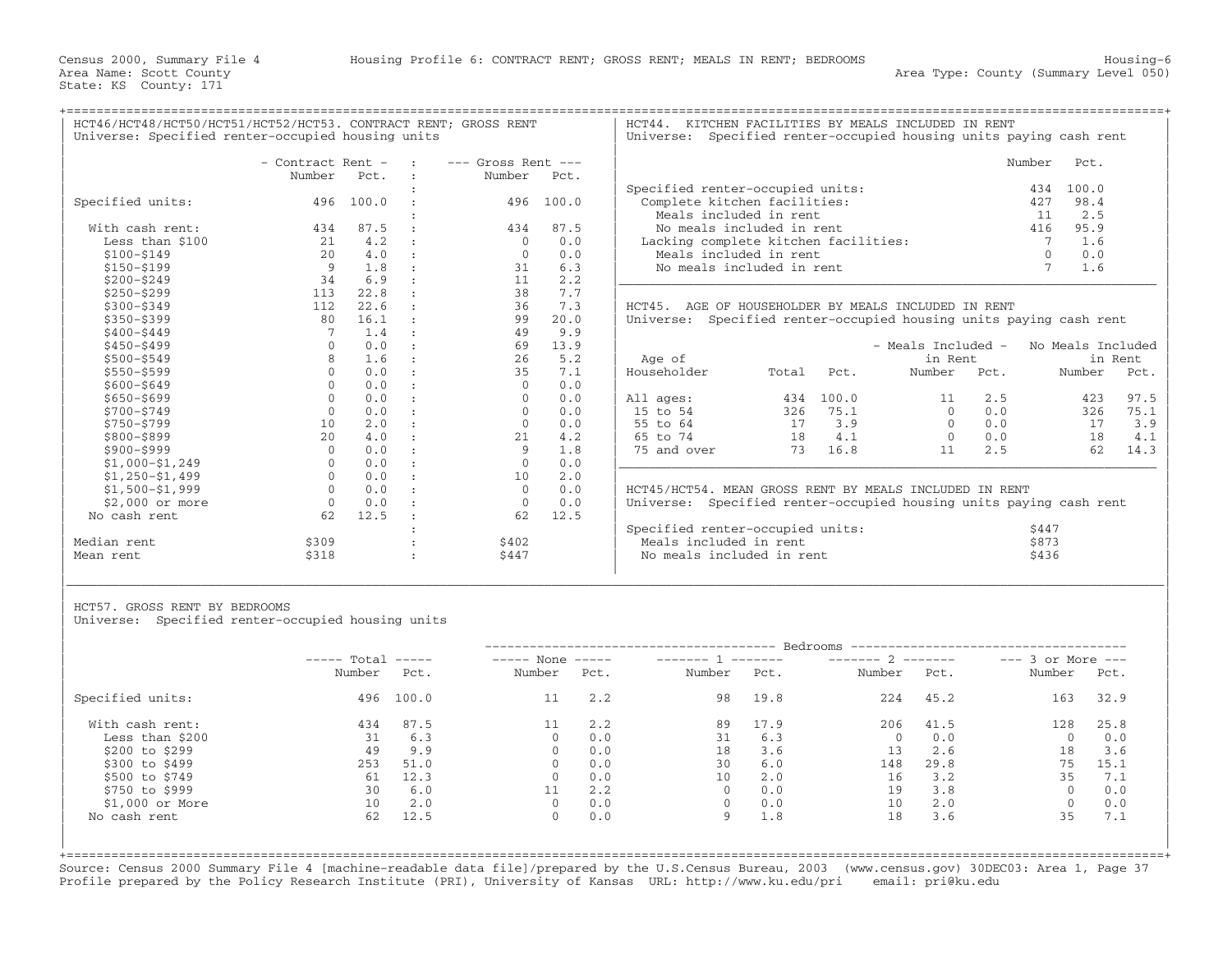State: KS County: 171

+===================================================================================================================================================+HCT56. GROSS RENT BY HOUSEHOLD INCOME IN 1999 Universe: Specified renter-occupied housing units | | | | | All Specified −−−−−−−−−−−−−−−−−−−−−−−−−−−−−−−−− Household Income in 1999 −−−−−−−−−−−−−−−−−−−−−−−−−−−−−−−−−−− | | Renter−Occupied \$10,000 \$20,000 \$35,000 \$50,000 \$75,000 | | Housing Units Less than to to to to to \$100,000 | | Number Pct. \$10,000 \$19,999 \$34,999 \$49,999 \$74,999 \$99,999 or more | | | | Specified units: 496 100.0 49 172 139 67 44 25 0 | | | | With cash rent: 434 87.5 49 164 112 58 35 16 0 | | Less than \$100 0 0.0 0 0 0 0 0 0 0 | | \$100 to \$199 31 6.3 10 21 0 0 0 0 0 | | \$200 to \$299 49 9.9 0 16 17 8 8 0 0 | | \$300 to \$399 135 27.2 10 51 42 25 0 7 0 | | \$400 to \$499 118 23.8 8 23 44 25 9 9 0 | | \$500 to \$599 61 12.3 10 33 0 0 18 0 0 | | \$600 to \$699 0 0.0 0 0 0 0 0 0 0 | | \$700 to \$799 0 0.0 0 0 0 0 0 0 0 | | \$800 to \$899 21 4.2 11 10 0 0 0 0 0 | | \$900 to \$999 9 1.8 0 0 9 0 0 0 0 | | \$1,000 to \$1,249 0 0.0 0 0 0 0 0 0 0 | | \$1,250 to \$1,499 10 2.0 0 10 0 0 0 0 0 | | \$1,500 to \$1,999 0 0.0 0 0 0 0 0 0 0 | | \$2,000 or more 0 0.0 0 0 0 0 0 0 0 | | No cash rent 62 12.5 0 8 27 9 9 9 0 | | | |\_\_\_\_\_\_\_\_\_\_\_\_\_\_\_\_\_\_\_\_\_\_\_\_\_\_\_\_\_\_\_\_\_\_\_\_\_\_\_\_\_\_\_\_\_\_\_\_\_\_\_\_\_\_\_\_\_\_\_\_\_\_\_\_\_\_\_\_\_\_\_\_\_\_\_\_\_\_\_\_\_\_\_\_\_\_\_\_\_\_\_\_\_\_\_\_\_\_\_\_\_\_\_\_\_\_\_\_\_\_\_\_\_\_\_\_\_\_\_\_\_\_\_\_\_\_\_\_\_\_\_\_\_\_\_\_\_\_\_\_\_\_\_\_\_\_\_| | | | HCT59/HCT60. GROSS RENT AS A PERCENTAGE OF HOUSEHOLD INCOME IN 1999 | HCT55/HCT62. MEAN GROSS RENT BY UNITS IN STRUCTURE<br>Universe: Specified renter-occupied housing units | Universe: Specified renter-occupied housing units Universe: Specified renter-occupied housing units paying cash rent | | | | Percentage of | Specified renter−occupied units: \$447 | Number Pct. | Specified fencer occupied units.<br>1. detached or attached \$491  $\vert$  1, detached or attached  $\vert$  391  $\vert$ | Specified renter−occupied units: 496 100.0 | 2 to 4 \$493 |  $\vert$  5 to 19  $\vert$  5 to 19  $\vert$  5 to 19  $\vert$  5 to 19  $\vert$  5 to 19  $\vert$  5 to 19  $\vert$  5 to 19  $\vert$  5 to 19  $\vert$  5 to 19  $\vert$  5 to 19  $\vert$  5 to 19  $\vert$  5 to 19  $\vert$  5 to 19  $\vert$  5 to 19  $\vert$  5 to 19  $\vert$  5 to 19  $\vert$  5 to 19 | Less than 10 percent 58 11.7 | 20 to 49 \$160 | | 10 to 14 percent 78 15.7 | 50 or more . | | 15 to 19 percent 52 10.5 | Mobile home \$372 | | 20 to 24 percent 82 16.5 | Boat, RV, van, etc. . | | 25 to 29 percent 31 6.3 | | | 30 to 34 percent 14 2.8 |\_\_\_\_\_\_\_\_\_\_\_\_\_\_\_\_\_\_\_\_\_\_\_\_\_\_\_\_\_\_\_\_\_\_\_\_\_\_\_\_\_\_\_\_\_\_\_\_\_\_\_\_\_\_\_\_\_\_\_\_\_\_\_\_\_\_\_\_\_\_\_\_\_\_\_ | | 35 to 39 percent 23 4.6 | | 40 to 49 percent 29 5.8 | HCT58. INCLUSION OF UTILITIES IN RENT | | 50 percent or more 57 11.5 | Universe: Specified renter−occupied housing units | | Not computed 72 14.5 | Number Pct. | | | | | Median percentage of 1999 | Specified renter−occupied units: 496 100.0 | household income spent<br>on gross rent  $21.5%$  $|$  on gross rent  $21.5$   $|$  Pay extra for one or more utilities  $375$   $75.6$   $|$  $\vert$  No extra payment for any utilities  $\vert$  121  $\vert$  24.4  $\vert$ | | | | | | | |

+===================================================================================================================================================+Source: Census 2000 Summary File 4 [machine−readable data file]/prepared by the U.S.Census Bureau, 2003 (www.census.gov) 30DEC03: Area 1, Page 38 Profile prepared by the Policy Research Institute (PRI), University of Kansas URL: http://www.ku.edu/pri email: pri@ku.edu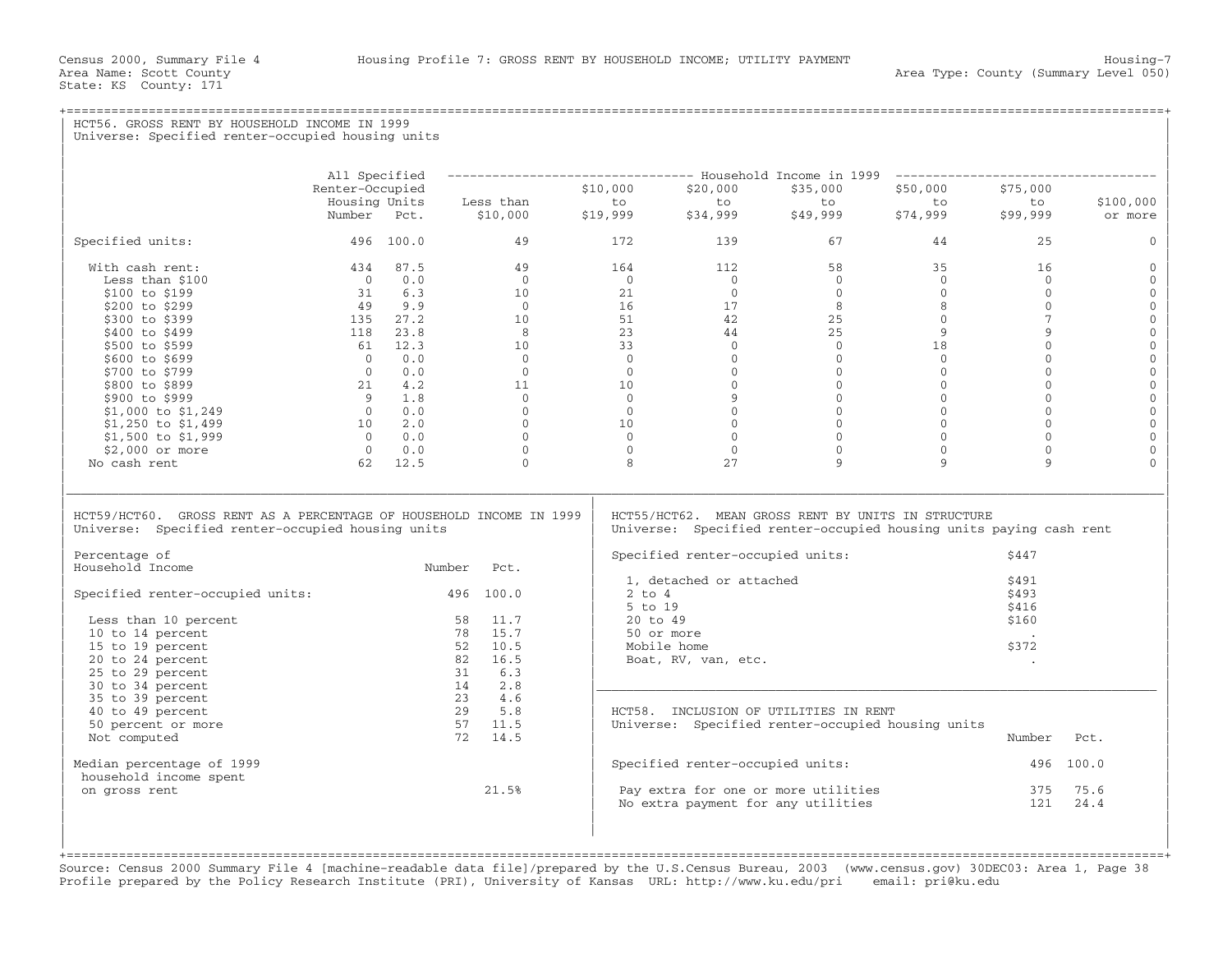| HCT61. GROSS RENT AS A PERCENTAGE OF HOUSEHOLD INCOME IN 1999 BY AGE OF HOUSEHOLDER                                                                                                                                                                                                                                                                                                                                                                                                                                                                    |                                  |                   |                                                                 |                                   |                                                                   |                |                |                                                                                          |                     |  |  |
|--------------------------------------------------------------------------------------------------------------------------------------------------------------------------------------------------------------------------------------------------------------------------------------------------------------------------------------------------------------------------------------------------------------------------------------------------------------------------------------------------------------------------------------------------------|----------------------------------|-------------------|-----------------------------------------------------------------|-----------------------------------|-------------------------------------------------------------------|----------------|----------------|------------------------------------------------------------------------------------------|---------------------|--|--|
| Universe: Specified renter-occupied housing units                                                                                                                                                                                                                                                                                                                                                                                                                                                                                                      |                                  |                   |                                                                 |                                   |                                                                   |                |                |                                                                                          |                     |  |  |
| Percentage of                                                                                                                                                                                                                                                                                                                                                                                                                                                                                                                                          | $---$ All Ages $---$             |                   |                                                                 |                                   |                                                                   |                |                | ------------------------------------ Age of Householder -------------------------------- |                     |  |  |
| Household Income                                                                                                                                                                                                                                                                                                                                                                                                                                                                                                                                       | Number Pct.                      |                   | 15 to 24   25 to 34   35 to 44                                  |                                   |                                                                   | 45 to 54       |                | 55 to 64 65 to 74                                                                        | 75 & over           |  |  |
| Specified units:                                                                                                                                                                                                                                                                                                                                                                                                                                                                                                                                       |                                  | 496 100.0         |                                                                 | 69 — 10<br>1.51                   | 90                                                                |                | 34             | 43 and $\sim$<br>18                                                                      | 91                  |  |  |
| Less than 20 percent                                                                                                                                                                                                                                                                                                                                                                                                                                                                                                                                   | 188 37.9                         |                   | 36                                                              | 73                                | 35                                                                | 25             | 9              | $\overline{0}$                                                                           | 10                  |  |  |
| 20 to 24 percent                                                                                                                                                                                                                                                                                                                                                                                                                                                                                                                                       | $82 \t 16.5$<br>31 6.3           |                   | $\overline{9}$                                                  | 45                                | $7\phantom{0}$                                                    | $\overline{0}$ | $\Omega$       | $\Omega$                                                                                 | 21                  |  |  |
| 25 to 29 percent                                                                                                                                                                                                                                                                                                                                                                                                                                                                                                                                       |                                  |                   | $\overline{7}$                                                  |                                   |                                                                   | $\overline{0}$ | $\overline{0}$ | $\overline{0}$                                                                           | $\mathbf{0}$        |  |  |
| 30 to 34 percent                                                                                                                                                                                                                                                                                                                                                                                                                                                                                                                                       |                                  | 14 2.8            |                                                                 |                                   |                                                                   | $\overline{0}$ | $\overline{0}$ | $\overline{9}$                                                                           | $\mathbf 0$         |  |  |
| 35 percent or more                                                                                                                                                                                                                                                                                                                                                                                                                                                                                                                                     | 109 22.0                         |                   | $\begin{array}{c} 0 \\ 8 \end{array}$                           |                                   | $\begin{array}{ccc} 16 & & 8 \\ 0 & & 5 \\ 17 & & 16 \end{array}$ | 9              | 8              | 9                                                                                        | 42                  |  |  |
| Not computed                                                                                                                                                                                                                                                                                                                                                                                                                                                                                                                                           |                                  | 72 14.5           | 9                                                               | $\overline{0}$                    | 19                                                                | $\Omega$       | 26             | $\Omega$                                                                                 | 18                  |  |  |
| HCT62. GROSS RENT AS A PERCENTAGE OF HOUSEHOLD INCOME IN 1999 BY UNITS IN STRUCTURE<br>Universe: Specified renter-occupied housing units                                                                                                                                                                                                                                                                                                                                                                                                               | All Specified<br>Renter-Occupied |                   |                                                                 |                                   |                                                                   |                |                | ------------------------------------ Units in Structure -------------------------------- |                     |  |  |
| Percentage of<br>Household Income                                                                                                                                                                                                                                                                                                                                                                                                                                                                                                                      | Housing Units<br>Number Pct.     |                   | 1, Detached<br>or Attached 2 to 4 5 to 19                       |                                   |                                                                   | 20 to 49       |                | 50 or More Mobile Home                                                                   | Van, etc.           |  |  |
| Specified units:                                                                                                                                                                                                                                                                                                                                                                                                                                                                                                                                       | 496 100.0                        |                   |                                                                 | 288 and $\sim$<br>76              | 32                                                                | 10             | $\mathbf{0}$   | 90                                                                                       | $\mathbf{0}$        |  |  |
| Less than 20 percent                                                                                                                                                                                                                                                                                                                                                                                                                                                                                                                                   | 188 37.9                         |                   | $\begin{array}{ccc} 118 & 26 \\ 34 & 10 \\ 7 & 11 \end{array}$  |                                   | $\begin{array}{c}\n10 \\ 11 \\ 0\n\end{array}$                    | $\Omega$       | $\Omega$       | 34                                                                                       | $\Omega$            |  |  |
| 20 to 24 percent                                                                                                                                                                                                                                                                                                                                                                                                                                                                                                                                       |                                  | 82 16.5<br>31 6.3 |                                                                 |                                   |                                                                   | 10             | $\circ$        | 17                                                                                       | $\mathbf{0}$        |  |  |
| 25 to 29 percent                                                                                                                                                                                                                                                                                                                                                                                                                                                                                                                                       |                                  |                   |                                                                 |                                   |                                                                   | $\overline{0}$ | $\Omega$       | 13                                                                                       | $\mathbf{0}$        |  |  |
| 30 to 34 percent                                                                                                                                                                                                                                                                                                                                                                                                                                                                                                                                       |                                  | 14 2.8            |                                                                 | $\overline{0}$                    | $\overline{0}$                                                    | $\overline{0}$ | $\mathbf{0}$   | $\overline{0}$                                                                           | $\mathbf{0}$        |  |  |
| 35 percent or more                                                                                                                                                                                                                                                                                                                                                                                                                                                                                                                                     | 109 22.0                         |                   |                                                                 | 29                                | 11                                                                | $\Omega$       | $\Omega$       | 8                                                                                        | $\Omega$            |  |  |
| Not computed                                                                                                                                                                                                                                                                                                                                                                                                                                                                                                                                           |                                  | 72 14.5           | $\begin{array}{c} 14 \\ 61 \\ 54 \end{array}$                   | $\overline{0}$                    | $\overline{0}$                                                    | $\Omega$       | $\Omega$       | 18                                                                                       |                     |  |  |
| HCT63. GROSS RENT AS A PERCENTAGE OF HOUSEHOLD INCOME IN 1999 BY HOUSEHOLD INCOME<br>Universe: Specified renter-occupied housing units<br>All Specified<br>-------------------------------- Household Income in 1999 -----------------------<br>Renter-Occupied<br>\$10,000<br>\$20,000<br>\$35,000<br>\$50,000<br>\$75,000<br>ې بار<br>to<br>\$74,999 \$<br>to<br>Percentage of<br>Housing Units Less than<br>Less than to to to<br>\$10,000 \$19,999 \$34,999<br>\$100,000<br>to to<br>to<br>Household Income<br>\$99,999<br>Number Pct.<br>\$49,999 |                                  |                   |                                                                 |                                   |                                                                   |                |                |                                                                                          |                     |  |  |
| Specified units:                                                                                                                                                                                                                                                                                                                                                                                                                                                                                                                                       | 496 100.0                        |                   | 49                                                              | 172                               | 139                                                               | 67             | 44             | 25                                                                                       | or more<br>$\Omega$ |  |  |
|                                                                                                                                                                                                                                                                                                                                                                                                                                                                                                                                                        |                                  |                   |                                                                 |                                   |                                                                   |                |                |                                                                                          |                     |  |  |
| Less than 20 percent                                                                                                                                                                                                                                                                                                                                                                                                                                                                                                                                   | 188 37.9                         |                   | $\overline{0}$<br>$\begin{array}{c}\n0 \\ 10 \\ 0\n\end{array}$ | 10                                | 69                                                                | 58             | 35             | 16                                                                                       | $\mathbf 0$         |  |  |
| 20 to 24 percent                                                                                                                                                                                                                                                                                                                                                                                                                                                                                                                                       |                                  | 82 16.5<br>31 6.3 |                                                                 |                                   | 34                                                                | $\overline{0}$ | $\bigcirc$     | $\Omega$                                                                                 | $\Omega$            |  |  |
| 25 to 29 percent                                                                                                                                                                                                                                                                                                                                                                                                                                                                                                                                       |                                  |                   |                                                                 |                                   | $\overline{0}$                                                    | $\bigcirc$     | $\overline{0}$ | $\Omega$                                                                                 | $\Omega$            |  |  |
| 30 to 34 percent                                                                                                                                                                                                                                                                                                                                                                                                                                                                                                                                       |                                  | 14 2.8            | $\overline{0}$                                                  | $\frac{1}{38}$<br>$\frac{31}{14}$ | $\overline{0}$                                                    | $\overline{0}$ | $\overline{0}$ | $\circ$                                                                                  | $\mathbf{0}$        |  |  |
| 35 percent or more                                                                                                                                                                                                                                                                                                                                                                                                                                                                                                                                     | 109 22.0                         |                   | $\begin{array}{c} 0 \\ 29 \\ 10 \end{array}$                    | 71                                | 9                                                                 | $\overline{0}$ | $\mathbf{0}$   | $\mathbf{0}$                                                                             | $\Omega$            |  |  |
| Not computed                                                                                                                                                                                                                                                                                                                                                                                                                                                                                                                                           |                                  | 72 14.5           |                                                                 | 8                                 | 2.7                                                               | 9              | 9              | 9                                                                                        |                     |  |  |
|                                                                                                                                                                                                                                                                                                                                                                                                                                                                                                                                                        |                                  |                   |                                                                 |                                   |                                                                   |                |                |                                                                                          |                     |  |  |

Source: Census 2000 Summary File 4 [machine−readable data file]/prepared by the U.S.Census Bureau, 2003 (www.census.gov) 30DEC03: Area 1, Page 39 Profile prepared by the Policy Research Institute (PRI), University of Kansas URL: http://www.ku.edu/pri email: pri@ku.edu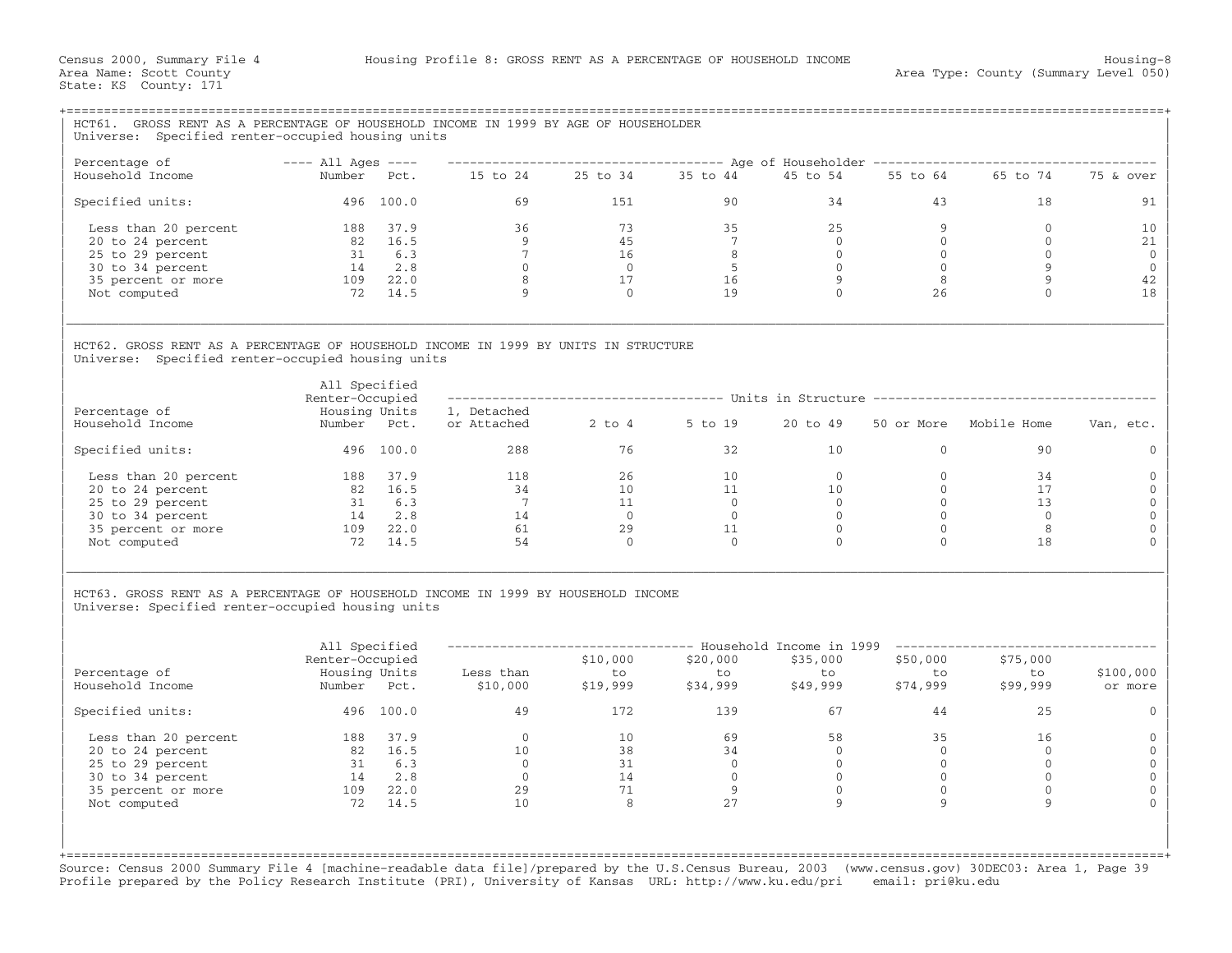| HCT64/HCT65/HCT66/HCT67. VALUE<br>Universe: Specified owner-occupied housing units | HCT73/HCT75/HCT76/HCT77. MORTGAGE STATUS AND SELECTED MONTHLY OWNER COSTS<br>Universe: Specified owner-occupied housing units |                |                                                  |                          |            |                                  |              |                                                  |                    |
|------------------------------------------------------------------------------------|-------------------------------------------------------------------------------------------------------------------------------|----------------|--------------------------------------------------|--------------------------|------------|----------------------------------|--------------|--------------------------------------------------|--------------------|
| Value                                                                              | Number                                                                                                                        | Pct.           |                                                  |                          |            | With a                           |              |                                                  | Without a          |
|                                                                                    |                                                                                                                               |                | Monthly Costs                                    |                          | Total      | Mortgage                         | $\sim$ :     | Monthly Costs                                    | Mortgage           |
| Specified units:                                                                   | 1,214                                                                                                                         | 100.0          |                                                  |                          |            |                                  |              |                                                  |                    |
|                                                                                    |                                                                                                                               |                | Specified units:                                 |                          | 1,214      | 679                              |              | Total:                                           | 535                |
| Less than $$10,000$                                                                | 10                                                                                                                            | 0.8            |                                                  |                          |            |                                  |              |                                                  |                    |
| $$10,000 - $14,999$                                                                | 8                                                                                                                             | 0.7            | Less than \$200                                  |                          | 102        | $\mathbf{0}$                     | $\cdot$ .    | Less than \$100                                  | 19                 |
| \$15,000-\$19,999                                                                  | 23                                                                                                                            | 1.9            | \$200 to \$299                                   |                          | 182        | $\mathbf{0}$                     | $\cdot$ :    | \$100 to \$149                                   | $\overline{0}$     |
| $$20,000 - $24,999$                                                                | 10                                                                                                                            | 0.8            | \$300 to \$399                                   |                          | 168        | 41                               | $\sim$ 1.    | \$150 to \$199                                   | 83                 |
| $$25,000 - $29,999$                                                                | 49                                                                                                                            | 4.0            | \$400 to \$499                                   |                          | 145        | 68                               | $\sim$ 100   | \$200 to \$249                                   | 121                |
| $$30,000 - $34,999$                                                                | 54                                                                                                                            | 4.4            | \$500 to \$599                                   |                          | 127        | $101$ :                          |              | \$250 to \$299                                   | 61                 |
| $$35,000 - $39,999$                                                                | 53                                                                                                                            | 4.4            | \$600 to \$699                                   |                          | 59         | 59 :                             |              | \$300 to \$349                                   | 110                |
| $$40,000 - $49,999$                                                                | 152                                                                                                                           | 12.5           | \$700 to \$799                                   |                          | 122        | 117                              | $\sim$ 100   | \$350 to \$399                                   | 17                 |
| \$50,000-\$59,999                                                                  | 103                                                                                                                           | 8.5            | \$800 to \$899                                   |                          | 104        | 96 :                             |              | \$400 to \$499                                   | 77                 |
| $$60,000 - $69,999$                                                                | 120                                                                                                                           | 9.9            | \$900 to \$999                                   |                          | 64         | 64 :                             |              | \$500 to \$599                                   | 26<br>$\mathbf{0}$ |
| $$70,000 - $79,999$                                                                | 120                                                                                                                           | 9.9            | $$1,000$ or more:                                |                          | 141        | 133 :<br>78 :                    |              | \$600 to \$699                                   | 5                  |
| \$80,000-\$89,999                                                                  | 127<br>100                                                                                                                    | 10.5<br>8.2    | $$1,000$ to $$1,249$                             |                          | N/A<br>N/A | 32                               | $\sim$ 100   | \$700 to \$799                                   | 8                  |
| $$90,000 - $99,999$<br>\$100,000-\$124,999                                         | 138                                                                                                                           | 11.4           | \$1,250 to \$1,499<br>\$1,500 to \$1,999         |                          | N/A        | $\overline{7}$                   | $\mathbf{r}$ | \$800 to \$899<br>\$900 to \$999                 | $\Omega$           |
| \$125,000-\$149,999                                                                | 55                                                                                                                            | 4.5            | \$2,000 to \$2,499                               |                          | N/A        | $\overline{0}$                   | $\sim$ 10    | $$1,000$ or more                                 | 8                  |
| \$150,000-\$174,999                                                                | 35                                                                                                                            | 2.9            | \$2,500 to \$2,999                               |                          | N/A        | $\overline{0}$                   | $\sim 20$    |                                                  |                    |
| \$175,000-\$199,999                                                                | 25                                                                                                                            | 2.1            | \$3,000 or more                                  |                          | N/A        | 16                               | $\mathbf{r}$ |                                                  |                    |
| $$200,000 - $249,999$                                                              | $\overline{0}$                                                                                                                | 0.0            |                                                  |                          |            |                                  |              |                                                  |                    |
| $$250,000 - $299,999$                                                              | $\overline{0}$                                                                                                                | 0.0            | Median monthly costs                             |                          | N/A        | \$760                            | $\cdot$      |                                                  | \$286              |
| \$300,000-\$399,999                                                                | 16                                                                                                                            | 1.3            | Mean monthly costs                               |                          | \$627      | \$871 :                          |              |                                                  | \$318              |
| \$400,000-\$499,999                                                                | $\Omega$                                                                                                                      | 0.0            |                                                  |                          |            |                                  |              |                                                  |                    |
| \$500,000-\$749,999                                                                | 16                                                                                                                            | 1.3            |                                                  |                          |            |                                  |              |                                                  |                    |
| $$750,000 - $999,999$                                                              | $\overline{0}$                                                                                                                | 0.0            |                                                  |                          |            |                                  |              |                                                  |                    |
| $$1,000,000$ or more                                                               | $\Omega$                                                                                                                      | 0.0            |                                                  |                          |            |                                  |              |                                                  |                    |
|                                                                                    |                                                                                                                               |                | Mean value for                                   |                          |            |                                  |              |                                                  |                    |
| Lower value quartile                                                               | \$46,300                                                                                                                      |                | specified owner-occupied                         |                          |            |                                  |              |                                                  |                    |
| Median value                                                                       | \$72,100                                                                                                                      |                | housing units                                    |                          | \$86,104   | \$85,261                         |              |                                                  | \$87,173           |
| Upper value quartile                                                               | \$98,200                                                                                                                      |                |                                                  |                          |            |                                  |              |                                                  |                    |
|                                                                                    |                                                                                                                               |                |                                                  |                          |            |                                  |              |                                                  |                    |
| HCT69/HCT81. MEAN VALUE BY AGE OF<br>HOUSEHOLDER                                   |                                                                                                                               |                | HCT70/HCT17. MEAN VALUE BY UNITS<br>IN STRUCTURE |                          |            | HCT72. MORTGAGE STATUS           |              | Universe: Specified owner-occupied housing units |                    |
| Universe: Specified owner-occupied<br>housing units                                |                                                                                                                               |                | Universe: Owner-occupied housing units           |                          |            | Specified units:                 |              |                                                  | 1,214              |
|                                                                                    |                                                                                                                               | Total units:   |                                                  | \$83,357                 |            |                                  |              |                                                  |                    |
| All Ages:                                                                          | \$86,104                                                                                                                      |                |                                                  |                          |            |                                  |              | Housing units with a mortgage, contract          |                    |
|                                                                                    |                                                                                                                               |                | 1, detached                                      | \$89,878                 |            | to purchase, or similar debt:    |              |                                                  | 679                |
| Householder 15 to 24                                                               | \$85,000                                                                                                                      |                | 1, attached                                      | \$45,000                 |            |                                  |              | With either a second mortgage or home            |                    |
| Householder 25 to 34                                                               | \$75,055                                                                                                                      | $\overline{2}$ |                                                  | $\overline{\phantom{a}}$ |            | equity loan, but not both:       |              |                                                  | 57                 |
| Householder 35 to 44                                                               | \$86,873                                                                                                                      | $3$ or $4$     |                                                  |                          |            | Second mortgage only             |              |                                                  | 41                 |
| Householder 45 to 54                                                               | \$89,105                                                                                                                      | 5 or more      |                                                  | \$75,000                 |            | Home equity loan only            |              |                                                  | 16                 |
| Householder 55 to 64<br>Householder 65 to 74                                       | \$86,005                                                                                                                      |                | Mobile home                                      | \$26,900                 |            |                                  |              | Both second mortgage and home equity loan        | $\mathbf{0}$       |
| Householder 75 and over                                                            | \$63,270<br>\$104,349                                                                                                         |                | Boat, RV, van, etc.                              |                          |            |                                  |              | No second mortgage and no home equity loan       | 622                |
|                                                                                    |                                                                                                                               |                |                                                  |                          |            | Housing units without a mortgage |              |                                                  | 535                |
|                                                                                    |                                                                                                                               |                |                                                  |                          |            |                                  |              |                                                  |                    |
|                                                                                    |                                                                                                                               |                |                                                  |                          |            |                                  |              |                                                  |                    |
|                                                                                    |                                                                                                                               |                |                                                  |                          |            |                                  |              |                                                  |                    |

Source: Census 2000 Summary File 4 [machine−readable data file]/prepared by the U.S.Census Bureau, 2003 (www.census.gov) 30DEC03: Area 1, Page 40 Profile prepared by the Policy Research Institute (PRI), University of Kansas URL: http://www.ku.edu/pri email: pri@ku.edu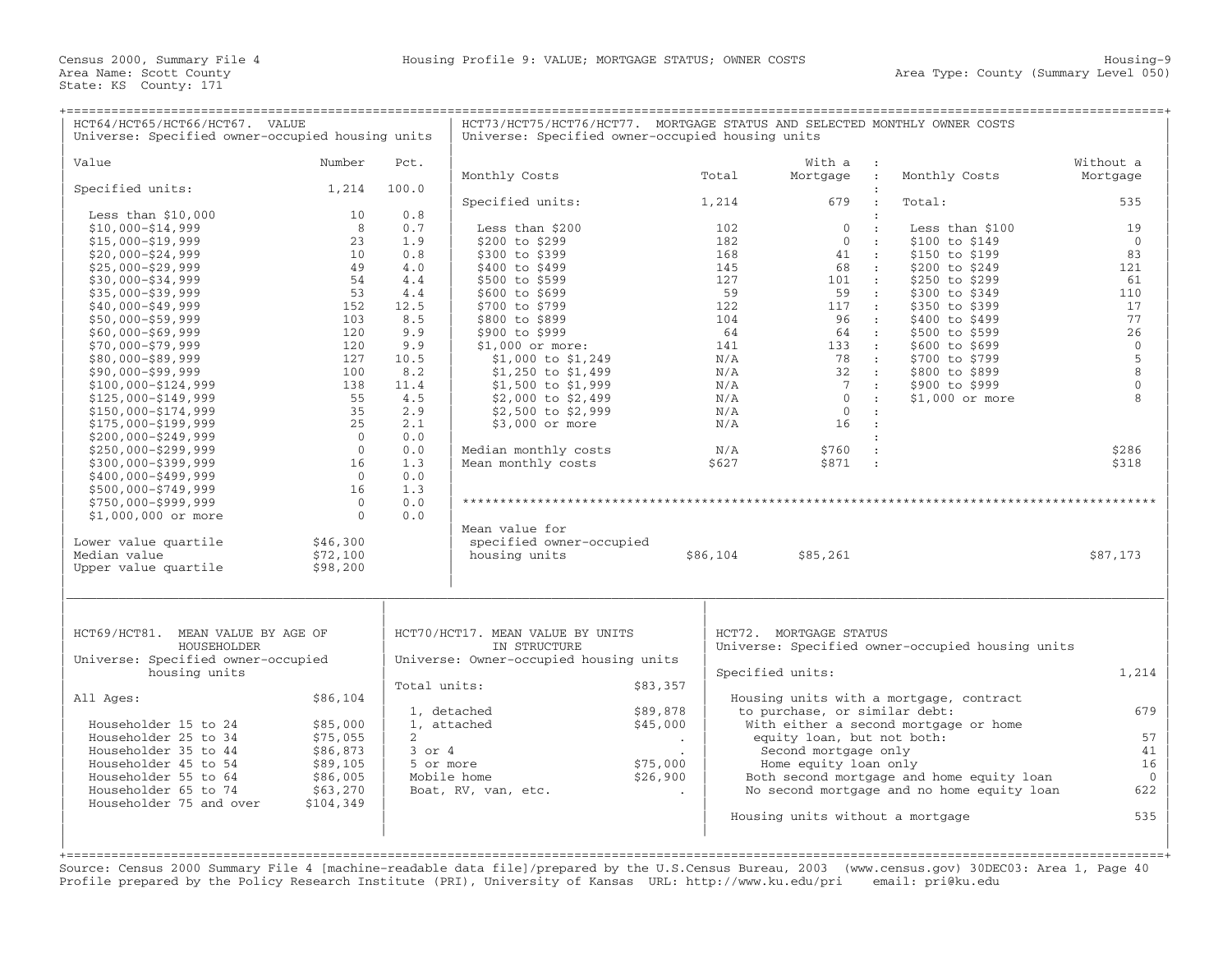| HCT71. VALUE BY HOUSEHOLD INCOME IN 1999<br>Universe: Specified owner-occupied housing units                  |                                                         |                                               |                                                                                               |                |                                                                                          |                 |                         |              |
|---------------------------------------------------------------------------------------------------------------|---------------------------------------------------------|-----------------------------------------------|-----------------------------------------------------------------------------------------------|----------------|------------------------------------------------------------------------------------------|-----------------|-------------------------|--------------|
|                                                                                                               |                                                         |                                               |                                                                                               |                |                                                                                          |                 |                         |              |
|                                                                                                               | All Specified<br>Owner-Occupied                         |                                               | -------------------------------- Household Income in 1999 -----------------------<br>\$10,000 | \$20,000       | \$35,000                                                                                 | \$50,000        | \$75,000                |              |
|                                                                                                               | Housing Units                                           | Less than                                     | to                                                                                            | to             | to                                                                                       | to              | to                      | \$100,000    |
| Value                                                                                                         | Number Pct.                                             | \$10,000                                      | \$19,999                                                                                      | \$34,999       | \$49,999                                                                                 | \$74,999        | \$99,999                | or more      |
| Specified units:                                                                                              | 1,214 100.0                                             | 52                                            | 155                                                                                           | 259            | 185                                                                                      | 298             | 162                     | 103          |
| Less than $$10,000$                                                                                           | 10<br>0.8                                               | 10                                            | $\Omega$                                                                                      | $\Omega$       | $\Omega$                                                                                 | $\Omega$        | $\Omega$                | $\Omega$     |
| \$10,000 to \$19,999                                                                                          | 31<br>2.6                                               | 8                                             | $\Omega$                                                                                      | 16             | $\Omega$                                                                                 | $7\phantom{.0}$ | $\Omega$                | $\Omega$     |
| \$20,000 to \$29,999                                                                                          | 59 4.9                                                  | $\Omega$                                      | 26                                                                                            | 26             | $\Omega$                                                                                 | $7\phantom{.0}$ | $\Omega$                | $\mathbf{0}$ |
| \$30,000 to \$39,999                                                                                          | 8.8<br>107                                              | $7^{\circ}$                                   | 51                                                                                            | 34             | 15                                                                                       | $\overline{0}$  | $\circ$                 | $\mathbf{0}$ |
| \$40,000 to \$49,999                                                                                          | 152 12.5                                                | $\Omega$                                      | 35                                                                                            | 64             | 36                                                                                       | $\overline{0}$  | 17                      | $\mathbf{0}$ |
| \$50,000 to \$59,999                                                                                          | 8.5<br>103                                              | $\circ$                                       | 9                                                                                             | 23             | 36                                                                                       | 27              | 8                       | $\mathbb O$  |
| \$60,000 to \$69,999                                                                                          | 9.9<br>120                                              | $\overline{0}$                                | 17                                                                                            | 18             | 19                                                                                       | 32              | 18                      | 16           |
| \$70,000 to \$79,999                                                                                          | 9.9<br>120                                              | 18                                            | $\Omega$                                                                                      | $\overline{9}$ | 14                                                                                       | 54              | 8                       | 17           |
| \$80,000 to \$89,999                                                                                          | 127 10.5                                                | $\circ$                                       | $\overline{0}$                                                                                | 28             | 27                                                                                       | 43              | 15                      | 14           |
| \$90,000 to \$99,999                                                                                          | $\begin{array}{cc} 100 & 8.2 \\ 253 & 20.8 \end{array}$ | $\circ$                                       | 9                                                                                             | 17             | 8                                                                                        | 42              | 16                      | 8            |
| \$100,000 to \$199,999                                                                                        |                                                         | 9                                             | 8                                                                                             | 16             | 30                                                                                       | 86              | 80                      | 24           |
| \$200,000 to \$299,999                                                                                        | $0 \qquad 0.0$                                          | $\overline{0}$                                | $\Omega$                                                                                      | $\Omega$       | $\overline{0}$                                                                           | $\overline{0}$  | $\overline{0}$          | $\mathbf{0}$ |
| \$300,000 to \$499,999                                                                                        | 16 1.3                                                  | $\overline{0}$                                | $\overline{0}$<br>$\Omega$                                                                    | 8<br>$\Omega$  | $\overline{0}$<br>$\Omega$                                                               | $\overline{0}$  | $\mathbf 0$<br>$\Omega$ | 8            |
| \$500,000 or more                                                                                             | 16<br>1.3                                               | $\Omega$                                      |                                                                                               |                |                                                                                          | $\Omega$        |                         | 16           |
| HCT79/HCT80. SELECTED MONTHLY OWNER COSTS AS A PERCENTAGE<br>Universe: Specified owner-occupied housing units | OF HOUSEHOLD INCOME IN 1999 BY MORTGAGE STATUS          |                                               |                                                                                               |                | HCT84/HCT85/HCT86. REAL ESTATE TAXES<br>Universe: Specified owner-occupied housing units |                 | Number                  | Pct.         |
| Percentage of<br>Household Income                                                                             | $---$ Total $---$<br>Number Pct.                        | With a<br>Mortgage                            | Without a<br>Mortgage                                                                         |                | Specified units:                                                                         |                 | 1,214                   | 100.0        |
|                                                                                                               |                                                         |                                               |                                                                                               |                |                                                                                          |                 |                         |              |
| Specified units:                                                                                              | $1,214$ 100.0                                           | 679                                           | 535                                                                                           |                | Less than \$200                                                                          |                 | 49<br>48                | 4.0          |
|                                                                                                               | 322 26.5                                                | 72                                            | 250                                                                                           |                | \$200 to \$299<br>\$300 to \$399                                                         |                 | 84                      | 4.0<br>6.9   |
| Less than 10 percent<br>10 to 14 percent                                                                      | 269 22.2                                                | 169                                           | 100                                                                                           |                | \$400 to \$599                                                                           |                 | 182                     | 15.0         |
| 15 to 19 percent                                                                                              | 240 19.8                                                | 168                                           | 72                                                                                            |                | \$600 to \$799                                                                           |                 | 243                     | 20.0         |
| 20 to 24 percent                                                                                              | 163 13.4                                                | 109                                           | 54                                                                                            |                | \$800 to \$999                                                                           |                 | 134                     | 11.0         |
| 25 to 29 percent                                                                                              | 57 4.7                                                  | 47                                            | 10 <sup>1</sup>                                                                               |                | $$1,000$ to $$1,499$                                                                     |                 | 346                     | 28.5         |
| 30 to 34 percent                                                                                              |                                                         | 46                                            | 23                                                                                            |                | \$1,500 to \$1,999                                                                       |                 | 43                      | 3.5          |
| 35 to 39 percent                                                                                              | $69$ 5.7<br>$34$ 2.8<br>$23$ 1.9<br>$37$ 3.0            | $\begin{array}{c} 12 \\ 34 \\ 15 \end{array}$ | $\overline{0}$                                                                                |                | $$2,000$ to $$2,999$                                                                     |                 | 25                      | 2.1          |
| 40 to 49 percent                                                                                              |                                                         |                                               | 8                                                                                             |                | \$3,000 to \$3,999                                                                       |                 | 28                      | 2.3          |
| 50 percent or more                                                                                            |                                                         | 19                                            | 18                                                                                            |                | \$4,000 to \$4,999                                                                       |                 | $\bigcirc$              | 0.0          |
| Not computed                                                                                                  | $0 \qquad 0.0$                                          | $\overline{0}$                                | $\Omega$                                                                                      |                | \$5,000 to \$7,499                                                                       |                 | 32                      | 2.6          |
|                                                                                                               |                                                         |                                               |                                                                                               |                | \$7,500 to \$9,999                                                                       |                 | $\Omega$                | 0.0          |
| Median percentage of                                                                                          |                                                         |                                               |                                                                                               |                | \$10,000 or more                                                                         |                 | $\overline{0}$          | 0.0          |
| 1999 household income                                                                                         |                                                         |                                               |                                                                                               |                | No taxes paid                                                                            |                 | $\Omega$                | 0.0          |
| spent on home ownership                                                                                       | 15.3%                                                   | 17.9%                                         | 10.9%                                                                                         |                |                                                                                          |                 |                         |              |
|                                                                                                               |                                                         |                                               |                                                                                               |                | Median Real Estate Taxes                                                                 |                 | \$801                   |              |
|                                                                                                               |                                                         |                                               |                                                                                               |                | Mean Real Estate Taxes                                                                   |                 | \$1,034                 |              |
|                                                                                                               |                                                         |                                               |                                                                                               |                |                                                                                          |                 |                         |              |
|                                                                                                               |                                                         |                                               |                                                                                               |                |                                                                                          |                 |                         |              |
|                                                                                                               |                                                         |                                               |                                                                                               |                |                                                                                          |                 |                         |              |

+===================================================================================================================================================+Source: Census 2000 Summary File 4 [machine−readable data file]/prepared by the U.S.Census Bureau, 2003 (www.census.gov) 30DEC03: Area 1, Page 41 Profile prepared by the Policy Research Institute (PRI), University of Kansas URL: http://www.ku.edu/pri email: pri@ku.edu

| |